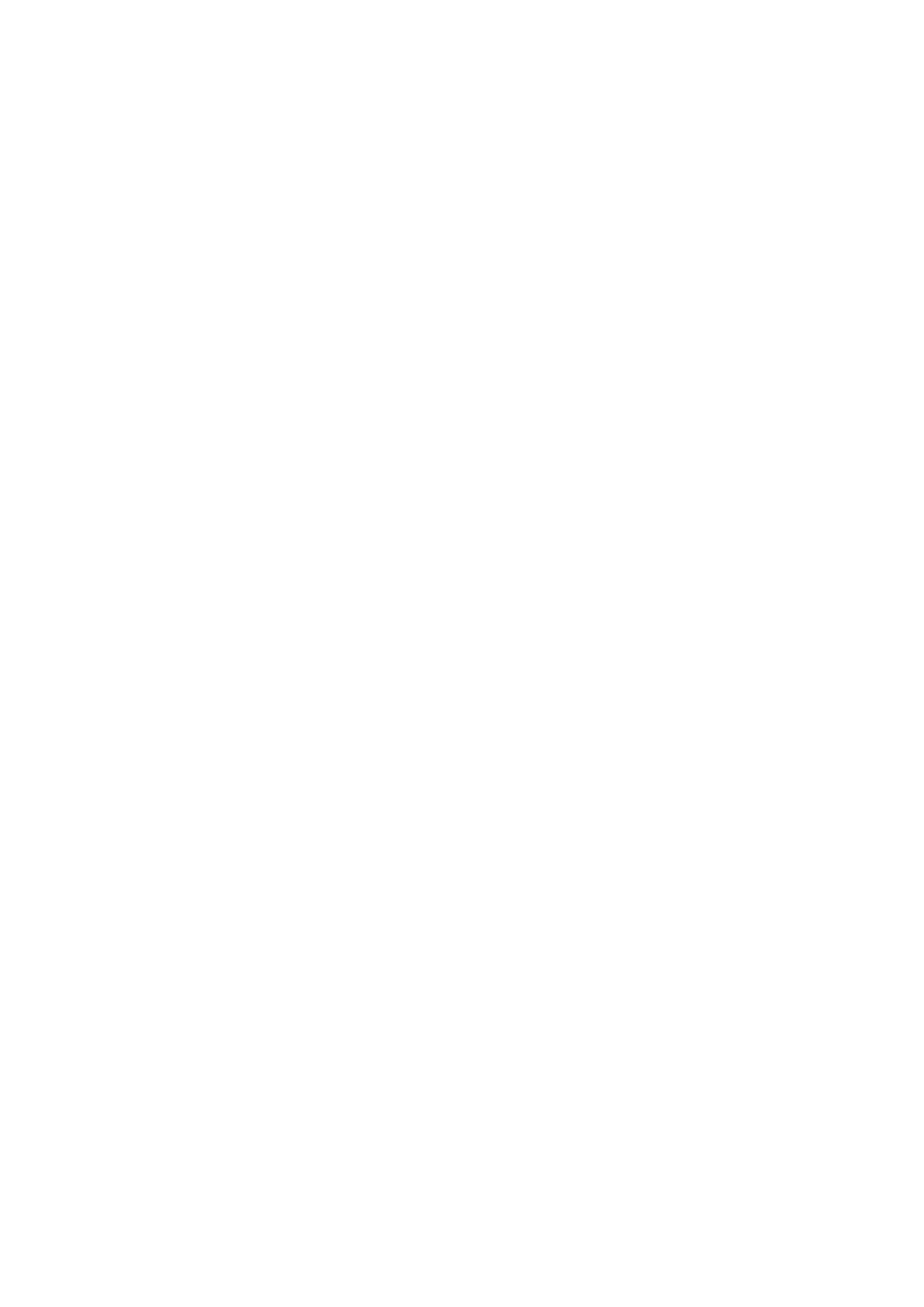## Osterreichische Mathematische Gesellschaft ¨

## Gegründet 1903

*http://www.oemg.ac.at/* email: *oemg@oemg.ac.at*

#### Sekretariat:

TU Wien, Institut 104, Wiedner Hauptstr. 8–10, A 1040 Wien. Tel. +43-1-58801-11823 email: *sekr@oemg.ac.at*

## Vorstand des Vereinsjahres 2011:

*M. Drmota* (TU Wien): Vorsitzender *M. Oberguggenberger* (Univ. Innsbruck): Stellvertretender Vorsitzender *J. Wallner* (TU Graz): Herausgeber der IMN *B. Lamel* (Univ. Wien): Schriftführer *A. Ostermann* (Univ. Unnsbruck): Stellvertretender Schriftführer *G. Larcher* (Univ Linz): Kassier *P. Kirschenhofer* (MU Leoben): Stellvertretender Kassier *G. Schranz*-*Kirlinger* (TU Wien): Beauftragte für Frauenförderung *G. Teschl* (Univ. Wien): Beauftragter f. Öffentlichkeitsarbeit

## Beirat:

*A. Binder* (Linz) *U. Dieter* (TU Graz) *H. Engl* (Univ. Wien) *P. M. Gruber* (TU Wien) *G. Helmberg* (Univ. Innsbruck) *H. Heugl* (Wien) *W. Imrich* (MU Leoben)

*M. Koth* (Univ. Wien) *C. Krattenthaler* (Univ. Wien) *W. Kuich* (TU Wien) *W. Müller* (Univ. Klagenfurt) *W. G. Nowak* (Univ. Bodenkult. Wien) *L. Reich* (Univ. Graz) *N. Rozsenich* (Wien) *W. Schachermayer* (Univ Wien) *K. Sigmund* (Univ. Wien) *H. Sorger* (Wien) *H. Strasser* (WU Wien) *R. Tichy* (TU Graz) *W. Wurm* (Wien) Vorstand, Sektions- und Kommissionsvorsitzende gehören statutengemäß

## Vorsitzende der Sektionen und Kommissionen:

dem Beirat an.

*W. Woess* (Graz) *G. Kirchner* (Innsbruck) *C. Nowak* (Klagenfurt) *F. Pillichshammer* (Linz) *P. Hellekalek* (Salzburg) *C. Krattenthaler* (Wien) *H. Humenberger* (Didaktikkommission)

## Mitgliedsbeitrag:

Jahresbeitrag:  $\in 20$ ,-Bankverbindung: Konto Nr. 229-103- 892-00 der Bank Austria–Creditanstalt (IBAN AT83-1200-0229-1038-9200, BLZ 12000, BIC BKAUATWW).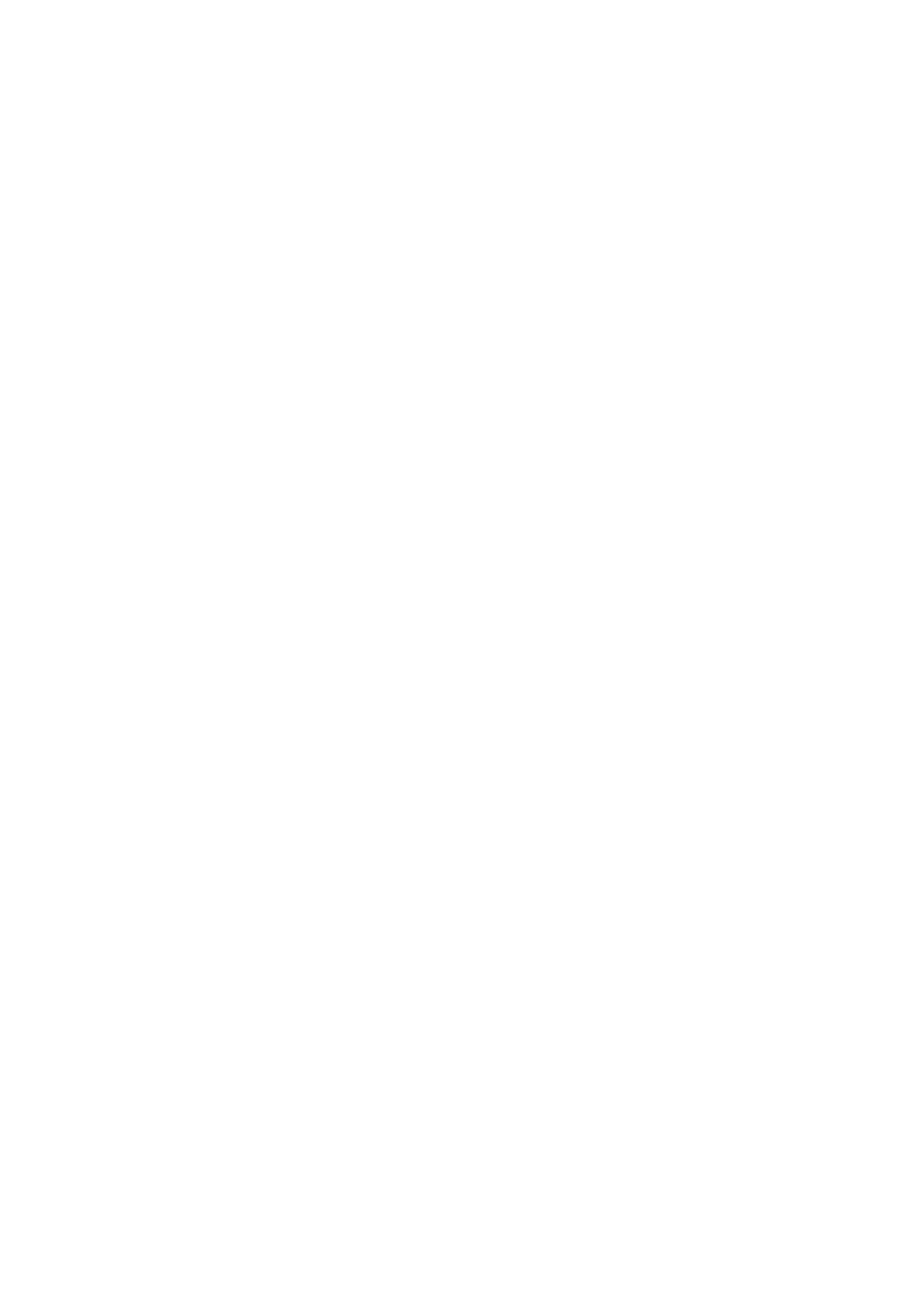# Internationale Mathematische Nachrichten

## International Mathematical News Nouvelles Mathématiques Internationales

Nr. 220 (66. Jahrgang) August 2012

## Inhalt

| Arne Winterhof: Topics Related to Character Sums 1                    |  |
|-----------------------------------------------------------------------|--|
| Stefan Götz und Hans-Stefan Siller: Einige Bemerkungen zum Format von |  |
| Douglas N. Arnold and Henry Cohn: Mathematicians Take a Stand 41      |  |
| Laura Hassink and David Clark: Elsevier's Response to the Mathematics |  |
|                                                                       |  |
|                                                                       |  |
| Nachrichten der Österreichischen Mathematischen Gesellschaft 69       |  |
|                                                                       |  |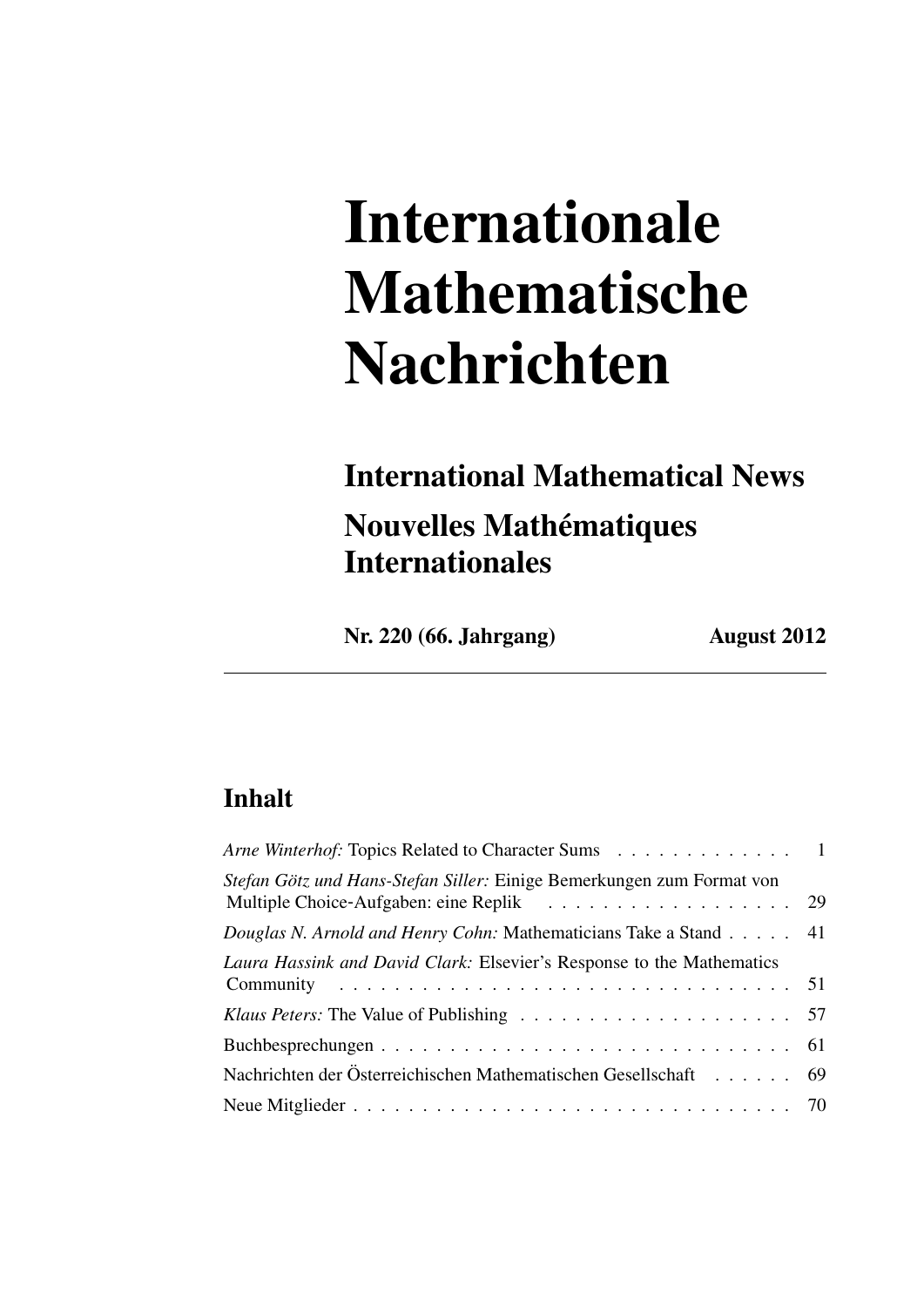Die Titelseite illustriert eine diskrete Variante der flächentreuen und ergodischen "Katzenabbildung"  $(x, y) \mapsto (2x + y, x + y)$  modulo 1 am Torus ℝ<sup>2</sup>/ℤ<sup>2</sup>, die von<br>V L Arnold enhand des Bildes einer Katze illustriert vurde. Die dielrete Abbil V. I. Arnold anhand des Bildes einer Katze illustriert wurde. Die diskrete Abbildung lautet  $(i, j) \mapsto (2i + j, i + j)$  modulo *N*, auf dem Gitter  $\mathbb{Z}^2 / (N\mathbb{Z})^2$ . Für den abgebildeten Fall *N* = 150 hat sie eine Periode von 300 Iterationen. *Illustration:* Claudio Rocchini (ISTI, Pisa), abgelegt in *Wikimedia Commons*.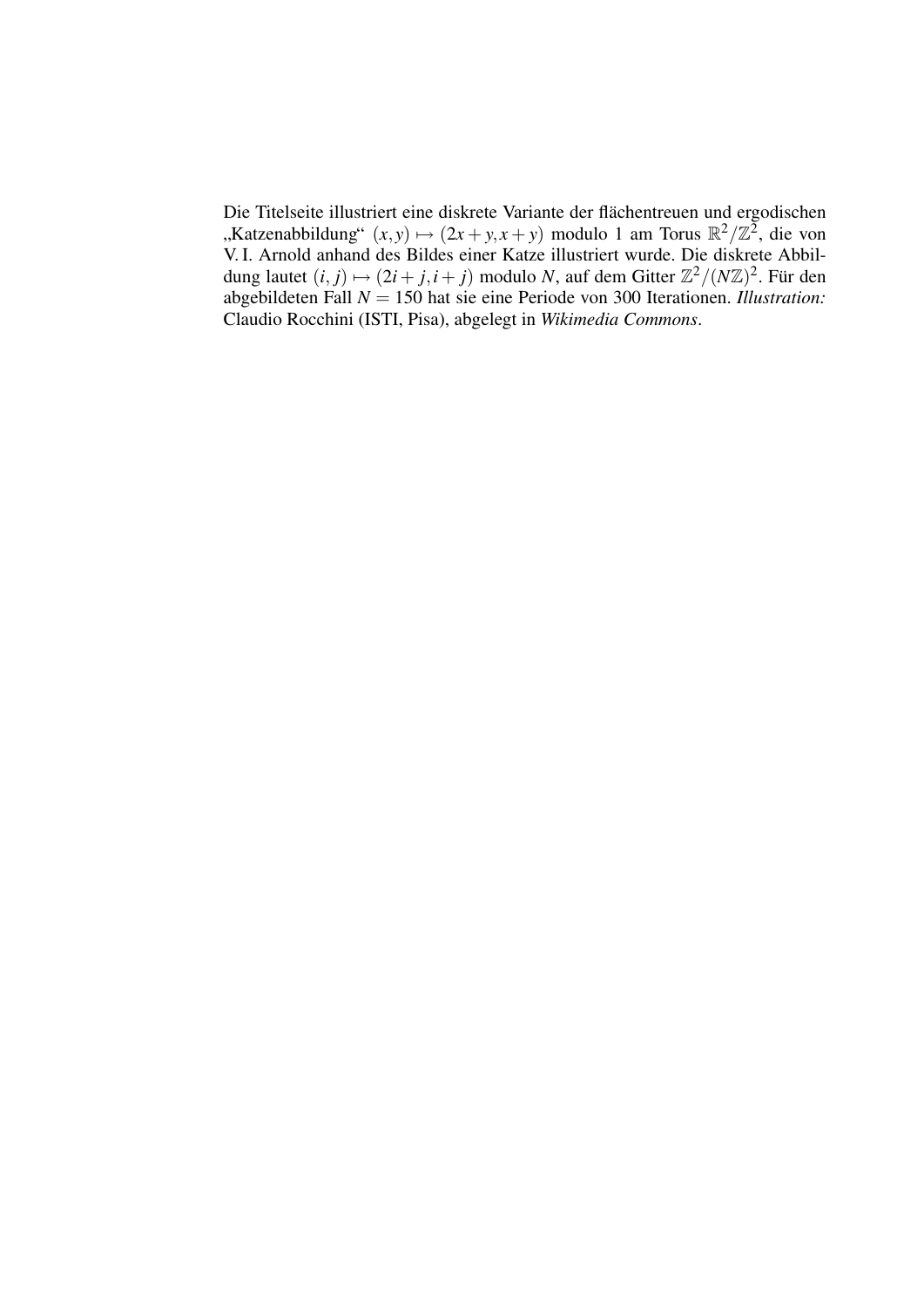Internat. Math. Nachrichten Nr. 220 (2012), 1–27

## Topics Related to Character Sums

## Arne Winterhof

Austrian Academy of Sciences

Dedicated to the RICAM directorate: Heinz W. Engl, Karl Kunisch, and Ulrich Langer, on the occasion of their 180th birthday.

*Abstract. Character sums are important tools in the theory of finite fields and have many application areas including coding theory, wireless communication, Monte Carlo methods, pseudorandom number generation, analysis of algorithms, and quantum physics. This article starts with a short tutorial on character sums and continues with a collection of applications including some classical and wellknown ones as the construction of Hadamard matrices or diagonal equations as well as more recent and maybe less known ones as the analysis of nonlinear pseudorandom numbers and mutually unbiased bases for measuring quantum states.*

## 1 Introduction

Finite fields play important roles in many application areas such as coding theory, cryptography, design theory, Monte Carlo methods, pseudorandom number generation, computational algebra, and wireless communication.

Character sums are important tools in the theory of finite fields since they govern the transition of the additive and the multiplicative structure and introduce analytical methods.

After a short tutorial on character sums we mention several applications of finite fields where character sums are involved. Any survey on applications of character sums will be incomplete such that we can present only a small choice including some classical and some new results. We start with applications of a simple character sum identity to

- Hadamard matrices,
- permutations for check digit systems as the ISBN (International Standard Book Number) and the Austrian social security number,
- autocorrelation of sequences,

ISSN 0020-7926  $\odot$  2012 Österr. Math. Gesellschaft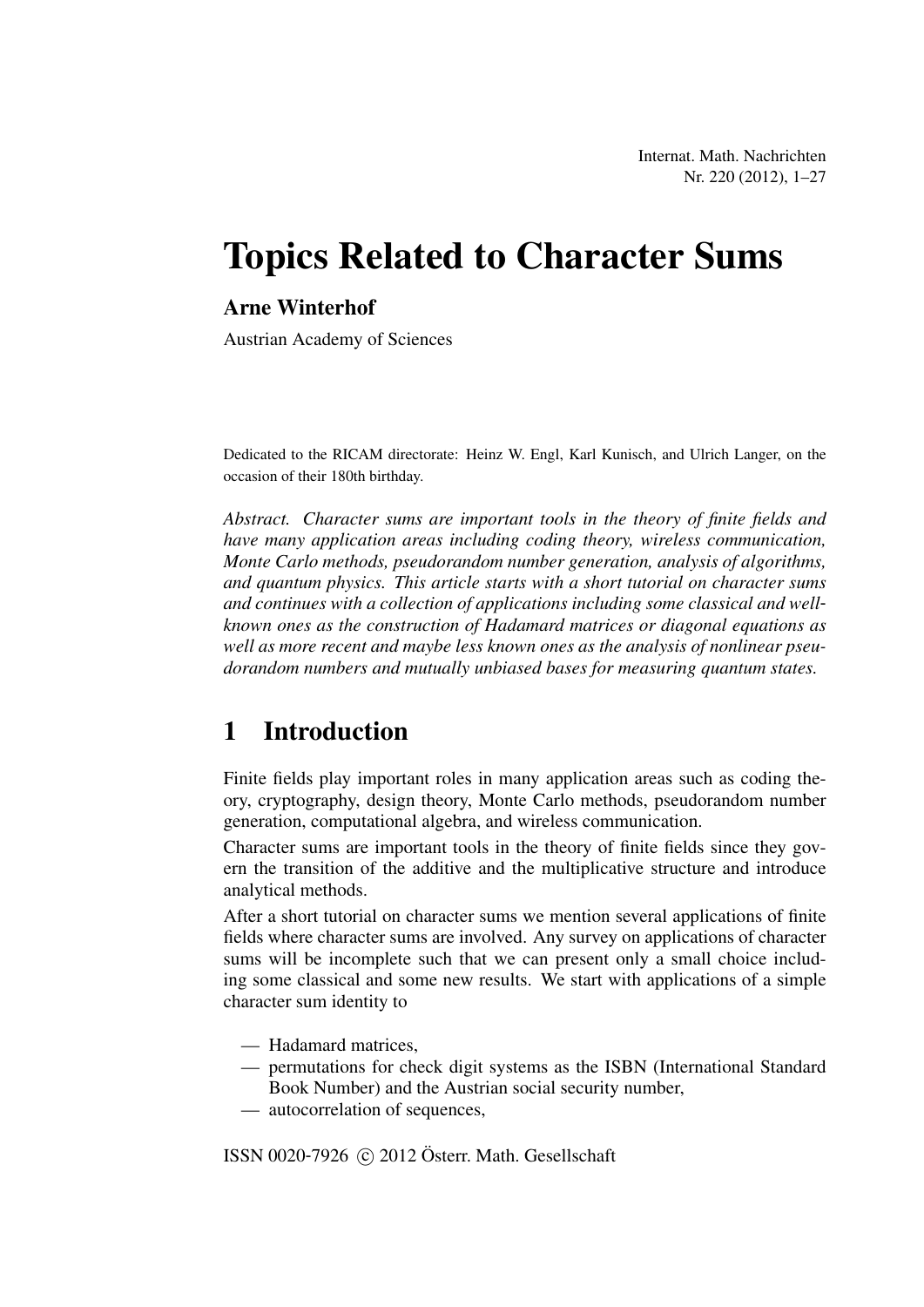continue with applications of Gauss and Jacobi sums to

- uniform distribution of linear congruential pseudorandom numbers,
- diagonal equations and covering radius,
- the hidden number problem,
- mutually unbiased bases,

and conclude with applications of incomplete character sums to

- factoring of polynomials in finite fields,
- pseudorandom binary sequences,
- nonlinear pseudorandom numbers.

## 2 A Tutorial on Character Sums

## 2.1 Group Characters and Orthogonality Relations

Let  $(G, \circ)$  be a finite Abelian group. A mapping

$$
\chi:G\to U
$$

is called a *character* of *G* if

$$
\chi(g \circ h) = \chi(g)\chi(h)
$$
 for all  $g, h \in G$ ,

where *U* is the multiplicative group of complex numbers of absolute value 1. The mapping  $\chi_0(g) = 1$  for all  $g \in G$  is called the *trivial character*. With the following multiplication of two characters  $\chi$  and  $\psi$ , the set of characters  $\hat{G}$  becomes a group, isomorphic to *G*:

$$
\chi \psi(g) = \chi(g)\psi(g), \quad g \in G.
$$

If *G* is a cyclic group of order *n* with a generator *g*, then

$$
\chi(g^j) = \chi(g)^j
$$
,  $0 \le j \le n-1$ , and  $\chi(g)^n = 1$ 

imply that any element  $\chi_k$  of  $\hat{G}$  can be expressed in terms of the complex *n*th roots of unity:

$$
\chi_k(g) = \exp(2\pi i k/n), \quad 0 \le k \le n-1.
$$

We have the following orthogonality relations:

$$
\sum_{g \in G} \chi(g) = 0, \quad \chi \neq \chi_0,\tag{1}
$$

and

$$
\frac{1}{|G|} \sum_{\chi \in \hat{G}} \chi(g \circ h^{-1}) = \begin{cases} 1, & g = h, \\ 0, & g \neq h. \end{cases}
$$
 (2)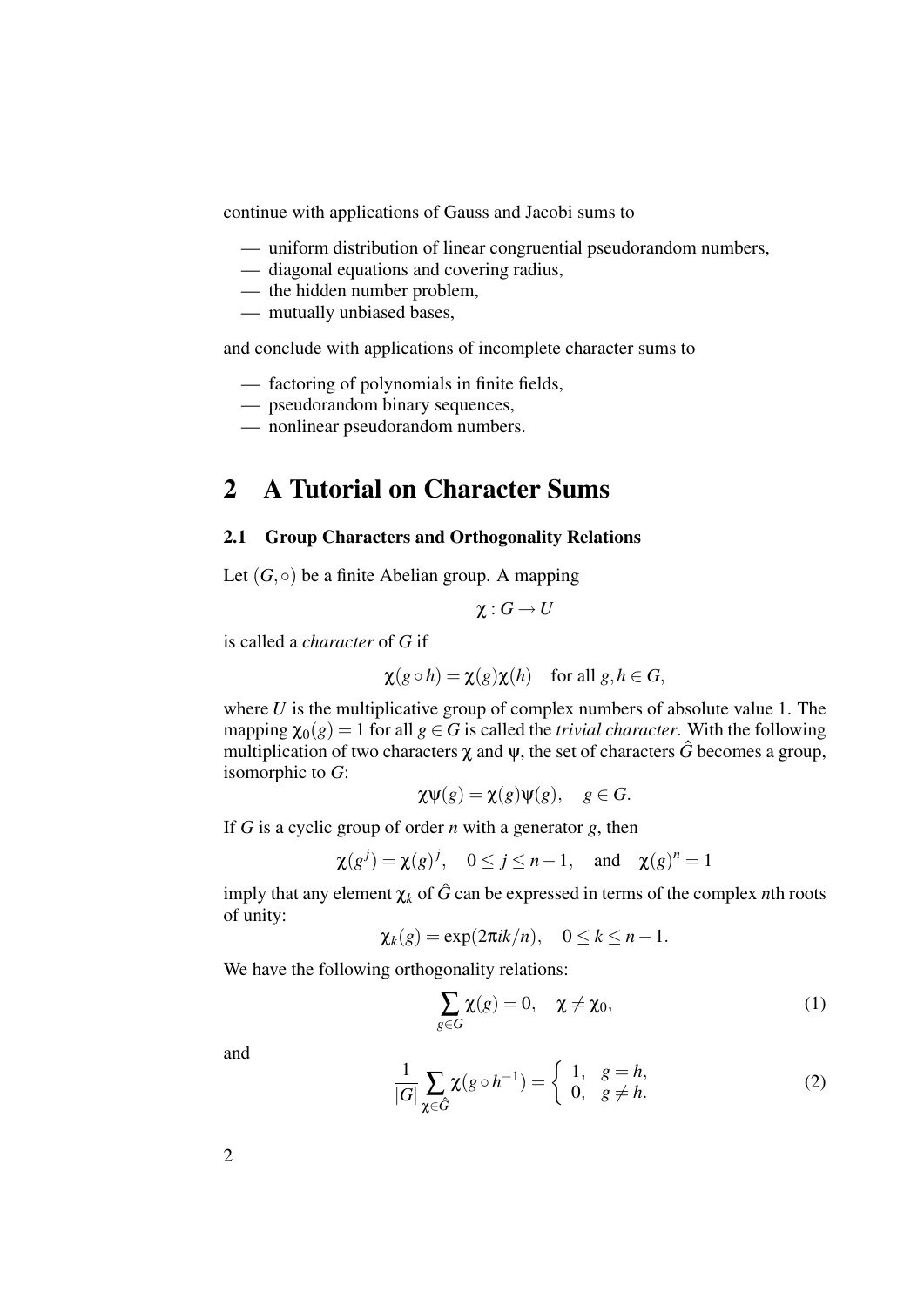*Proof.* Since  $\chi \neq \chi_0$  there exists  $h \in G$  with  $\chi(h) \neq 1$ . We have  $G = \{g \circ h : g \in G\}$ and get

$$
\sum_{g \in G} \chi(g) = \sum_{g \in G} \chi(g \circ h) = \chi(h) \sum_{g \in G} \chi(g)
$$

which implies (1) since  $\chi(h) \neq 1$ .

Moreover, for any  $g \in G$  the mapping  $\hat{g}(\chi) = \chi(g)$ ,  $\chi \in \hat{G}$ , is a character of  $\hat{G}$  and for  $g \neq 1$  we get by (1)

$$
0 = \sum_{\chi \in \hat{G}} \hat{g}(\chi) = \sum_{\chi \in \hat{G}} \chi(g)
$$

which implies (2).

#### 2.2 Equations and Character Sums

Let  $f: G^s \to G$  be a mapping,  $S \subseteq G^s$  and  $h \in G$ . Let  $N(h, f)$  be the number of solutions of

$$
f(\mathbf{x}) = h, \quad \mathbf{x} \in S.
$$

From the orthogonality relation (2) and separating the trivial character we get

$$
N(h,f) = \frac{1}{|G|} \sum_{\mathbf{x} \in S} \sum_{\mathbf{x} \in \hat{G}} \chi(f(\mathbf{x}) \circ h^{-1}) = \frac{|S|}{|G|} + \frac{1}{|G|} \sum_{\mathbf{x} \neq \mathbf{x}_0} \chi(h^{-1}) \sum_{\mathbf{x} \in S} \chi(f(\mathbf{x})) \tag{3}
$$

and thus

$$
\left|N(h,f)-\frac{|S|}{|G|}\right|<\max_{\mathbf{\chi}\neq\mathbf{\chi}_0}\left|\sum_{\mathbf{x}\in S}\chi(f(\mathbf{x}))\right|.
$$

## 2.3 Characters of Finite Fields

Let  $q = p^r$  be the power of a prime p. In the finite field  $\mathbb{F}_q$  of q elements we naturally have two kind of characters: *additive characters*, corresponding to  $(G, \circ) = (\mathbb{F}_q, +)$ , and *multiplicative characters*, corresponding to  $(G, \circ) = (\mathbb{F}_q^*, \cdot)$ , where  $\mathbb{F}_q^* = \mathbb{F}_q \setminus \{0\}$ . We get all additive characters by

$$
\Psi_a(x) = \exp(2\pi i \operatorname{Tr}(ax)/p), \quad a, x \in \mathbb{F}_q,
$$

where

$$
\operatorname{Tr}(x) = x + x^p + \ldots + x^{p^{r-1}} \in \mathbb{F}_p, \quad x \in \mathbb{F}_q,
$$

is the *trace function*, and all multiplicative characters by

$$
\chi_k(g^j) = \exp(2\pi i jk/(q-1)), \quad 0 \le k, j \le q-2,
$$

where *g* is a *primitive element of*  $\mathbb{F}_q$  ( $\mathbb{F}_q^* = \{g^j : 0 \le j \le q-2\}$ ).

3

 $\Box$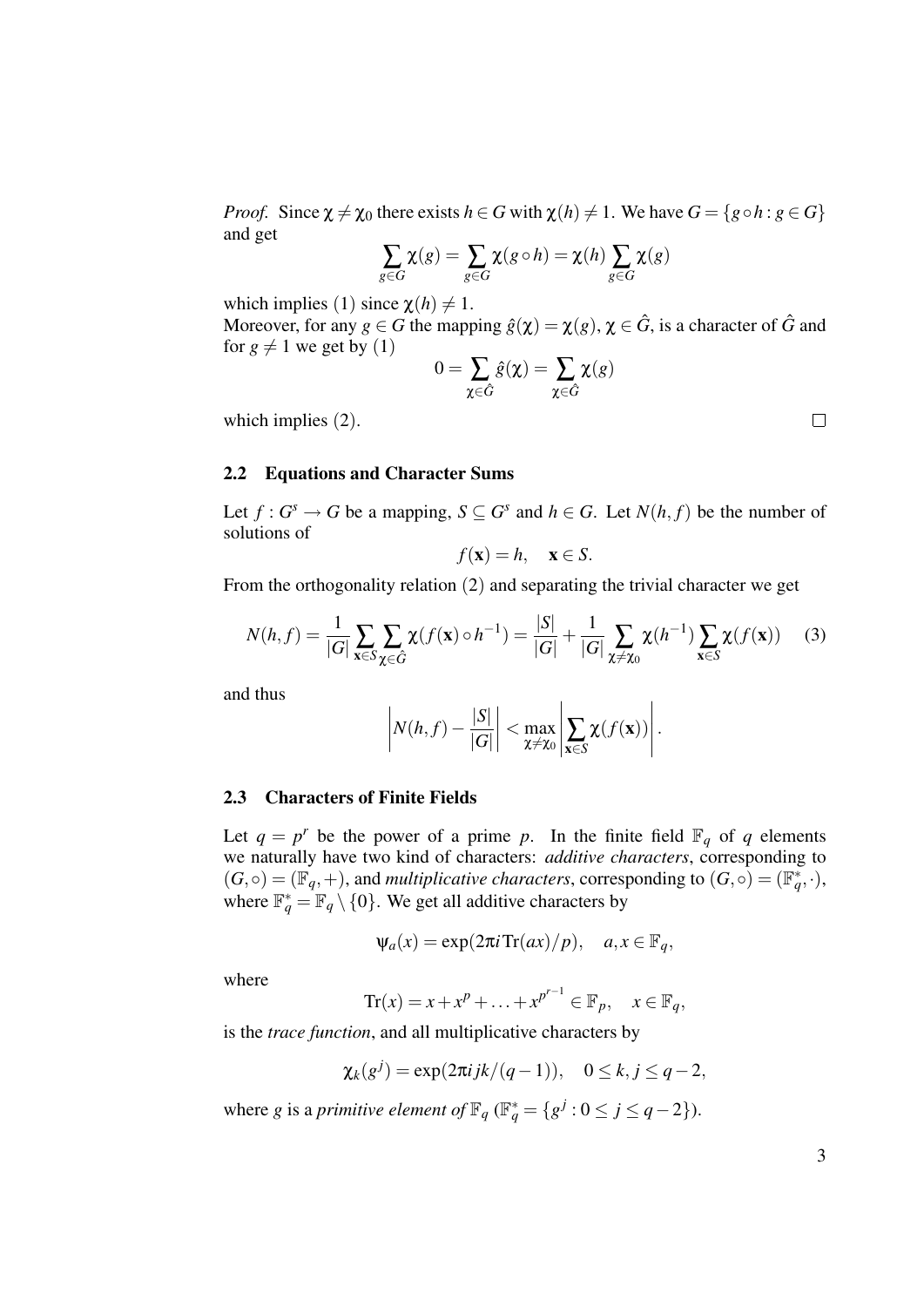In particular, if *q* is odd, the character  $\chi_{(q-1)/2}(g^j) = (-1)^j$  is called *quadratic character* and is in the case  $q = p$  often represented by the *Legendre symbol*  $\chi_{(p-1)/2}(x) = \left(\frac{x}{p}\right)$ ,  $x \in \mathbb{F}_p$ . We use the convention  $\chi_k(0) = 0$  for  $k \neq 0$  and  $\chi_0(0) = 1.$ 

## 2.4 Complete and Incomplete Character Sums

Let  $f, g: \mathbb{F}_q \to \mathbb{F}_q$  be any functions,  $\chi$  be a multiplicative character, and  $\psi$  be an additive character of  $\mathbb{F}_q$ . A sum of the form

$$
S(\chi, \psi, f, g) = \sum_{x \in \mathbb{F}_q} \chi(f(x)) \psi(g(x)),
$$

where *x* ranges over all elements of  $\mathbb{F}_q$ , is called a *complete character sum*. For  $X \subset \mathbb{F}_q$ , a sum of the form

$$
S(\chi, \psi, f, g, X) = \sum_{x \in X} \chi(f(x)) \psi(g(x))
$$

is an *incomplete character sum*. Since the summands are either zero or roots of unity we have the *trivial bound*

$$
|S(\chi, \psi, f, g, X)| \leq |X|.
$$

#### 2.5 Weil Bound

For complete sums with polynomials we have the following *Weil bound*: Let  $f, g \in$  $\mathbb{F}_q[X], \chi$  be a multiplicative character and  $\psi$  be an additive character of  $\mathbb{F}_q$ . If  $\chi$  is nontrivial of order  $s > 1$  and  $f$  is not of the form  $f = au^s$ ,  $a \in \mathbb{F}_q^*$ ,  $u \in \mathbb{F}_q[X]$ , or  $\Psi$  is nontrivial and *g* is not of the form  $g = h^p - h + c$ ,  $c \in \mathbb{F}_q$ ,  $h \in \mathbb{F}_q[X]$ , then we have

$$
|S(\chi, \psi, f, g)| \leq (\deg(f) + \deg(g) - 1)q^{1/2}.
$$

Note that the condition on *f* is fulfilled if  $gcd(deg(f), s) = 1$  and the condition on *g* if  $gcd(deg(g), q) = 1$ . We provide the proof of the Weil bound, for the convenience of the reader, in two special cases in the next section. For a proof of the general case see [63].

### 2.6 Gauss Sums

Let  $\chi$  be a multiplicative and  $\psi$  be an additive character of  $\mathbb{F}_q$ . Then

$$
G(\pmb{\chi},\pmb{\psi})=\sum_{c\in \mathbb{F}_q^*}\pmb{\chi}(c)\pmb{\psi}(c)
$$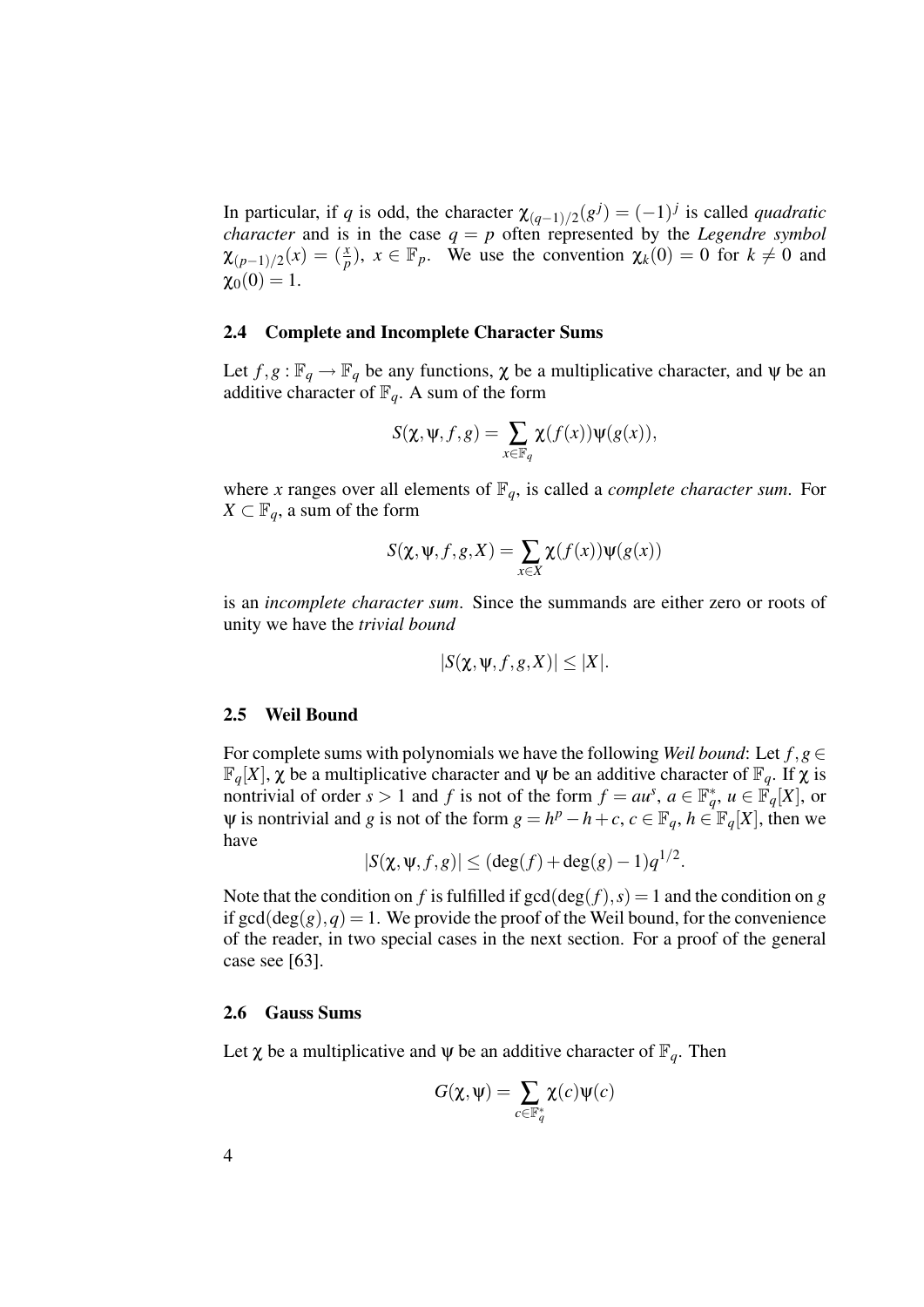is called a *Gauss sum (of type I)*. If  $χ$  and  $ψ$  are both nontrivial, we have

$$
|G(\chi,\psi)| = q^{1/2}.
$$
 (4)

*Proof.* We have

$$
|G(\chi, \psi)|^2 = G(\chi, \psi)\overline{G(\chi, \psi)} = \sum_{c, d \in \mathbb{F}_q^*} \chi(\underbrace{cd^{-1}}_{u})\psi(c - d)
$$
  
= 
$$
\sum_{u \in \mathbb{F}_q^*} \chi(u) \sum_{c \in \mathbb{F}_q^*} \psi(c(1 - u^{-1})) = -\sum_{u \neq 0, 1} \chi(u) + q - 1 = q
$$

by (1).

If  $\chi$  or  $\psi$  is trivial, we have

$$
G(\chi_0, \psi) = -1, \quad (\psi \neq \psi_0),
$$
  
\n
$$
G(\chi, \psi_0) = 0, \quad (\chi \neq \chi_0),
$$
  
\n
$$
G(\chi_0, \psi_0) = q - 1.
$$

A sum of the form

$$
S_n(\psi) = \sum_{c \in \mathbb{F}_q^*} \psi(c^n), \quad n|q-1,
$$

is also called *Gauss sum (of type II)*. Let  $\chi$  be a multiplicative character of order *n*, then we have

$$
\frac{1+\chi(x)+\chi^2(x)+\ldots+\chi^{n-1}(x)}{n}=1
$$

if and only if  $\chi(x) = 1$  or equivalently  $x = c^n$  for some  $c \in \mathbb{F}_q^*$  and 0 otherwise. This implies the following bound on Gauss sums of type II:

$$
|S_n(\psi)| = \left| \sum_{j=0}^{n-1} G(\chi^j, \psi) \right| \le (n-1)q^{1/2}.
$$
 (5)

We note that the bound on  $|S_n(\psi)|$  is only nontrivial if  $n < q^{1/2}$ . If  $q = p$  is a prime, bounds which are nontrivial for  $n \leq p^{2/3-\epsilon}$  and  $n \leq p^{1-\epsilon}$  are given in [8, 32] (see also [7] for an improvement), respectively.

## 2.7 Jacobi Sums

Let  $\chi_1, \ldots, \chi_k$  be  $k \geq 2$  multiplicative characters of  $\mathbb{F}_q$ . The sum

$$
J(\chi_1,\ldots,\chi_k)=\sum_{c_1+\cdots+c_k=1}\chi_1(c_1)\ldots\chi_k(c_k),
$$

5

 $\Box$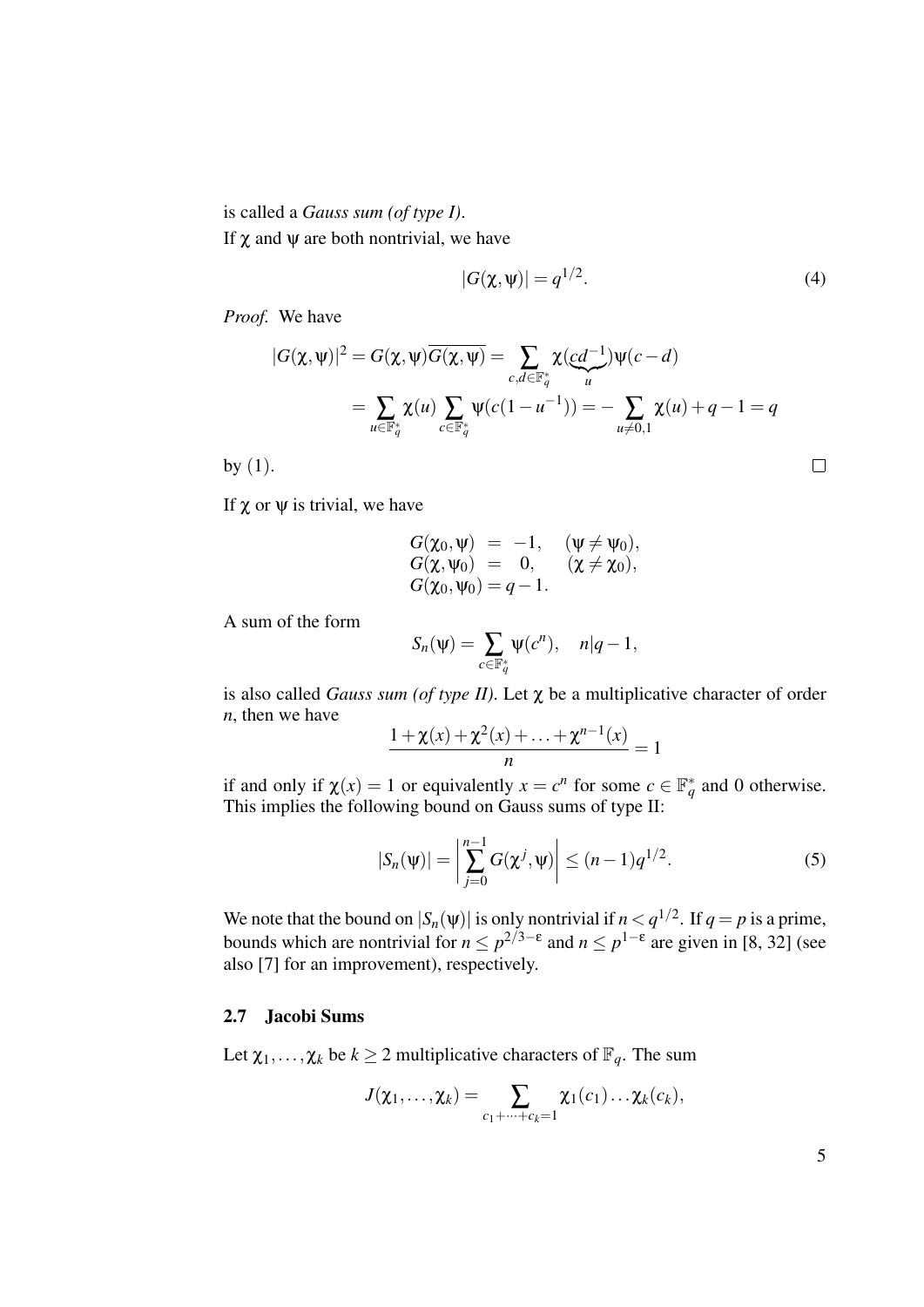where the summation is extended over all  $(c_1,..., c_k) \in \mathbb{F}_q^k$  such that  $c_1 + \cdots + c_k =$ 1, is a *Jacobi sum*. Gauss sums and Jacobi sums are closely related by

$$
J(\chi_1,\ldots,\chi_k)=\frac{G(\chi_1,\psi)\cdots G(\chi_k,\psi)}{G(\chi_1\cdots\chi_k,\psi)}
$$

if all involved characters are nontrivial. For background on Gauss and Jacobi sums see [3] or [45, Chapter 5]. In particular, we have (if all characters are nontrivial)

$$
|J(\chi_1,\ldots,\chi_k)| = q^{(k-1)/2}.\tag{6}
$$

### 2.8 Incomplete Sums Over Intervals

In this section we consider incomplete multiplicative character sums over a finite prime field  $\mathbb{F}_p$ . The main tool for estimating an incomplete character sum is first transforming it to a complete sum and then using a known bound for a complete sum. The following result is proved by using a method which can be traced back to Polya and Vinogradov, see for example [38, Section 12.2], and the Weil bound. Generalizations to certain incomplete character sums over arbitrary finite fields are given in [18, 76, 79, 80].

Let  $\chi$  be a nontrivial multiplicative character of  $\mathbb{F}_p$ . Then we have for  $N < p$ 

$$
\left|\sum_{n=0}^{N-1}\chi(n)\right| = O(p^{1/2}\log p).
$$

*Proof.* From the orthogonality relation (2) and the Weil bound we get

$$
\left|\sum_{n=0}^{N-1} \chi(n)\right| = \left|\sum_{n=0}^{N-1} \sum_{x \in \mathbb{F}_p} \chi(x) \frac{1}{p} \sum_{\psi} \psi(x-n)\right| \leq \frac{1}{p} \sum_{\psi} \left|\sum_{x \in \mathbb{F}_p} \chi(x) \psi(x)\right| \left|\sum_{n=0}^{N-1} \psi(n)\right|.
$$

Combining this with Vinogradov's inequality

$$
\sum_{\Psi \neq \Psi_0} \left| \sum_{n=0}^{N-1} \Psi(n) \right| = \sum_{a=1}^{p-1} \left| \frac{\exp(2\pi i a N/p) - 1}{\exp(2\pi i a/p) - 1} \right| \ll \sum_{a=1}^{p-1} \frac{1}{\sin(\pi a/p)} \tag{7}
$$
\n
$$
\ll p \sum_{a=1}^{p-1} \frac{1}{\min\{a, p-a\}} \ll p \int_1^p \frac{dx}{x} = p \log p
$$

 $\Box$ 

we get the result.

Actually, the same method gives also a bound on incomplete character sums with polynomials.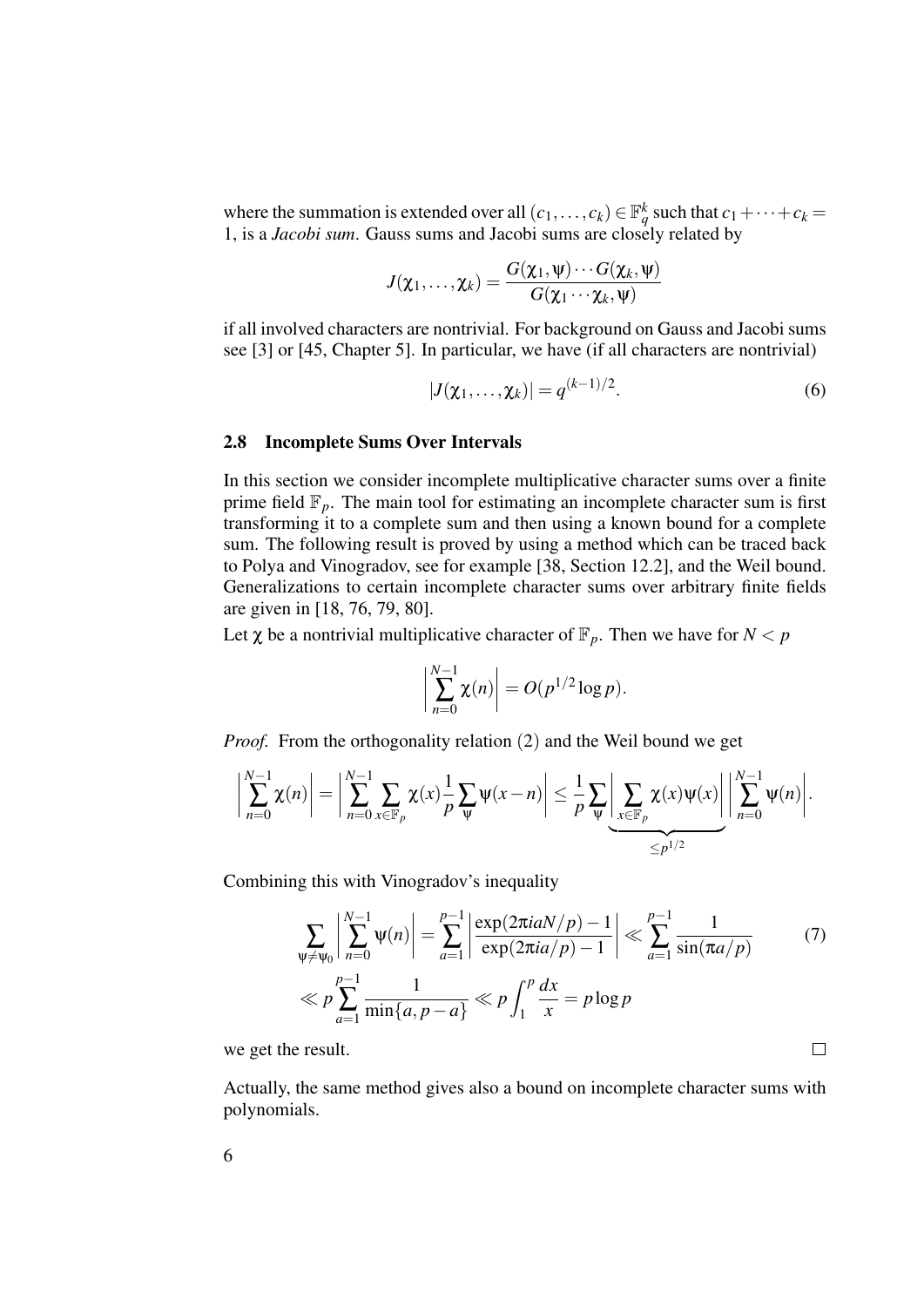Theorem 1 (Polya-Vinogradov-Weil bound). *Let* χ *be a nontrivial multiplicative character of order s of*  $\mathbb{F}_p$  *and*  $f \in \mathbb{F}_p[X]$  *with*  $d > 0$  *different zeros such that*  $f$  *is not, up to a constant multiple, an s-th power. Then we have*

$$
\left|\sum_{n=0}^{N-1}\chi(f(n))\right|\leq dp^{1/2}\log p,\quad 1\leq N
$$

## 3 Applications of a Simple Character Sum Identity

In this section we present applications of the following well-known character sum identity.

**Proposition 1.** Let  $\chi$  denote a nontrivial multiplicative character of  $\mathbb{F}_q$ . Then we *have*

$$
\sum_{x \in \mathbb{F}_q} \chi(x+a) \overline{\chi(x+b)} = -1, \quad a, b \in \mathbb{F}_q, \quad a \neq b.
$$

*Proof.* Since  $\chi(u)\overline{\chi(v)} = \chi(uv^{-1}), v \neq 0$ , and the mapping

$$
-b \neq x \mapsto (x+a)(x+b)^{-1} \neq 1
$$

is injective, we get

$$
\sum_{x \in \mathbb{F}_q \setminus \{-b\}} \chi((x+a)(x+b)^{-1}) = \sum_{1 \neq z \in \mathbb{F}_q} \chi(z) = -\chi(1) = -1
$$

by  $(1)$ .

## 3.1 Hadamard Matrices

A *Hadamard matrix of order n* is an  $n \times n$  matrix *H* with entries from  $\{-1, +1\}$ satisfying  $HH^T = nI_n$ , where  $I_n$  denotes the  $n \times n$  identity matrix. The following construction is due to Paley [60].

Theorem 2 (Paley). *Let q be the power of an odd prime,* η *the quadratic character of*  $\mathbb{F}_q$  *and*  $\mathbb{F}_q = \{\xi_1, \ldots, \xi_q\}$  *any fixed ordering of*  $\mathbb{F}_q$ *. For*  $q \equiv 3 \text{ mod } 4$  *there exists a Hadamard matrix H* =  $(h_{ij})$  *of order n* =  $q + 1$  *defined by* 

$$
h_{i,n} = h_{n,i} = 1
$$
  $(i = 1,...,n),$   
\n
$$
h_{j,j} = -1
$$
  $(j = 1,...,n-1),$   
\n
$$
h_{i,j} = \eta(\xi_j - \xi_i)
$$
  $(i, j = 1,...,n-1, i \neq j).$ 

| I | . . |
|---|-----|
|   |     |
|   |     |
|   |     |

 $\Box$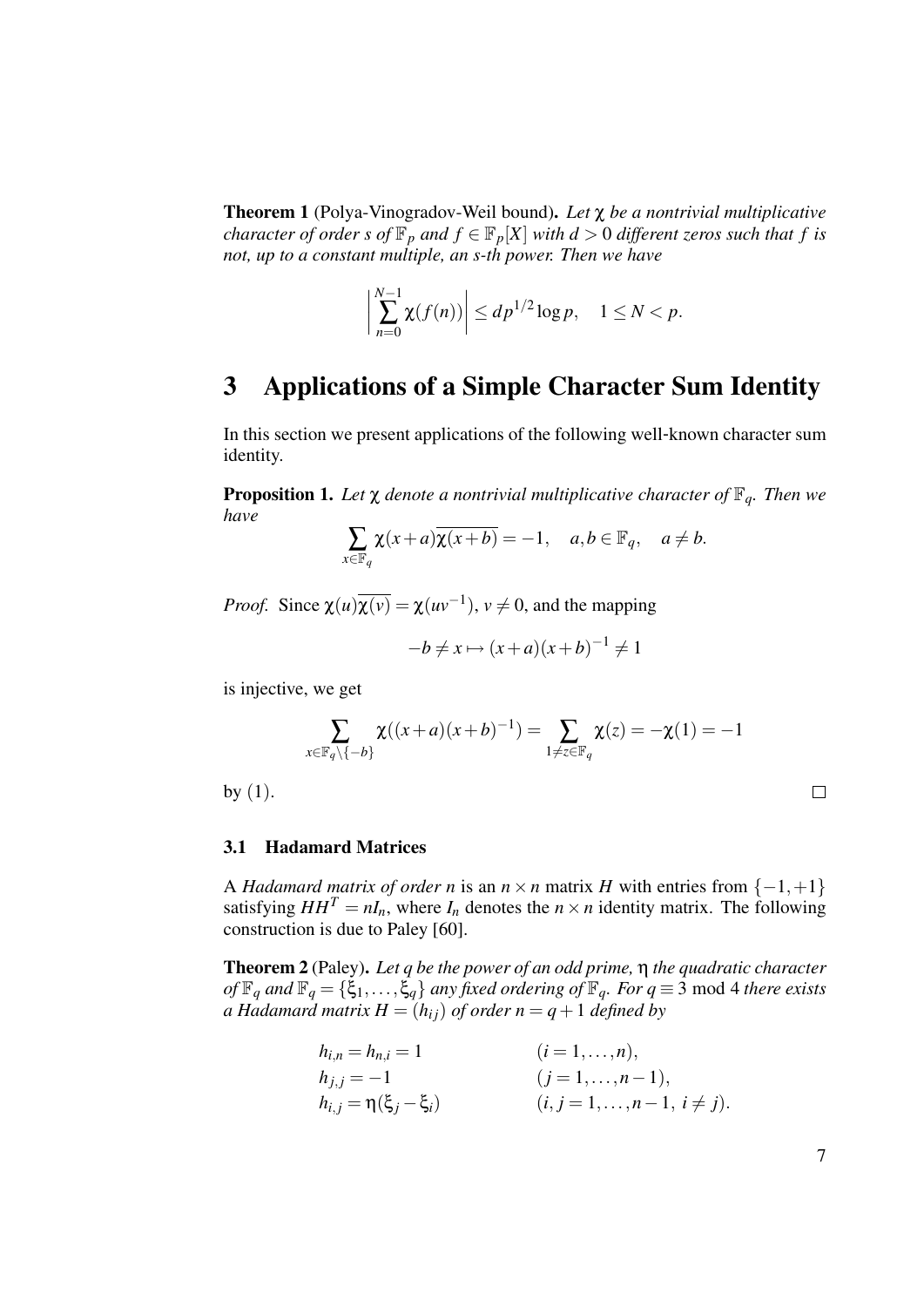*Proof.* The inner product of the last row of *H* with the *i*th row,  $1 \le i \le n$ , is

$$
\sum_{j=1}^{n-1} \eta(\xi_j - \xi_i) + h_{i,i} + h_{i,n} = \sum_{x \in \mathbb{F}_q} \eta(x) = 0
$$

by (1). The product of the *i*th and *k*th row for  $1 \le i < k < n$  is

$$
\sum_{j=1}^{n-1} \eta(\xi_j - \xi_i) \eta(\xi_j - \xi_k) - \eta(\xi_i - \xi_k) - \eta(\xi_k - \xi_i) + 1 = -\eta(\xi_i - \xi_k) - \eta(\xi_k - \xi_i)
$$

by Proposition 1 and thus zero if and only if  $\eta(-1) = -1$  or equivalently  $q \equiv$ 3 mod 4.  $\Box$ 

Paley also presented a similar, but slightly more complicated construction for Hadamard matrices of order  $n = 2(q+1)$  if  $q \equiv 1 \mod 4$ .

**Theorem 3** (Paley). Let  $q \equiv 1 \text{ mod } 4$  *be the power of a prime,*  $S = (s_{i,j})$  *be the*  $(q+1) \times (q+1)$  *matrix defined by*  $s_{0,0} = 0$ ,  $s_{0,i} = s_{i,0} = 1$ ,  $i = 1,...,q$ , and  $s_{i,j} = 1$  $\eta(\xi_i - \xi_i)$ ,  $i, j = 1, \ldots, q$ . Then the matrix

$$
H = \left( \begin{array}{cc} S + I_{q+1} & S - I_{q+1} \\ S - I_{q+1} & -S - I_{q+1} \end{array} \right)
$$

*is a Hadamard matrix of order n* =  $2(q+1)$ *.* 

The Hadamard conjecture proposes that a Hadamard matrix of order  $n = 4k$  exists for every positive integer *k*. The smallest order *n* for which no Hadamard matrix of order  $n = 4k$  has been constructed is  $n = 668$ . The last progress known to the author was the construction of a Hadamard matrix of order  $n = 428$  by [39].

For a monograph on Hadamard matrices and applications see [34]. In particular, Hadamard matrices can be used to construct good error correcting codes [44]. For relations between Hadamard matrices and designs see [4].

There are several generalizations of Hadamard matrices to matrices with entries which are complex *mth* roots of unity. The earliest was introduced by Butson [11]. A *Butson*-*Hadamard matrix H* of order *n* with complex *m*th roots of unity satisfies  $H\overline{H}^T = nI_n$ . If  $m = p$  is prime,  $n = p^r$ , and  $\psi$  a nontrivial additive character of  $\mathbb{F}_{p^r}$ , then  $H = (h_{i,j})$  with  $h_{i,j} = \psi(\xi_i \xi_j)$  is a Butson-Hadamard matrix of order  $p^r$  with complex *pth* roots of unity by (2). For some non-existence results on Butson-Hadamard matrices see [78]. In particular, if  $m = p^r$  is a power of a prime p, a Butson-Hadamard matrix of order *n* can only exist if *n* is divisible by *p*. Moreover, if  $p \equiv 3 \text{ mod } 4$  is prime,  $n = p^b a^2 s$  is odd with a square-free *s* and  $gcd(s, p) = 1$ , and there exists a prime  $q|s$  with  $\left(\frac{q}{q}\right)$  $\binom{q}{p}$  = −1, then there is no Butson-Hadamard matrix with  $m = p^r$  or  $m = 2p^r$ .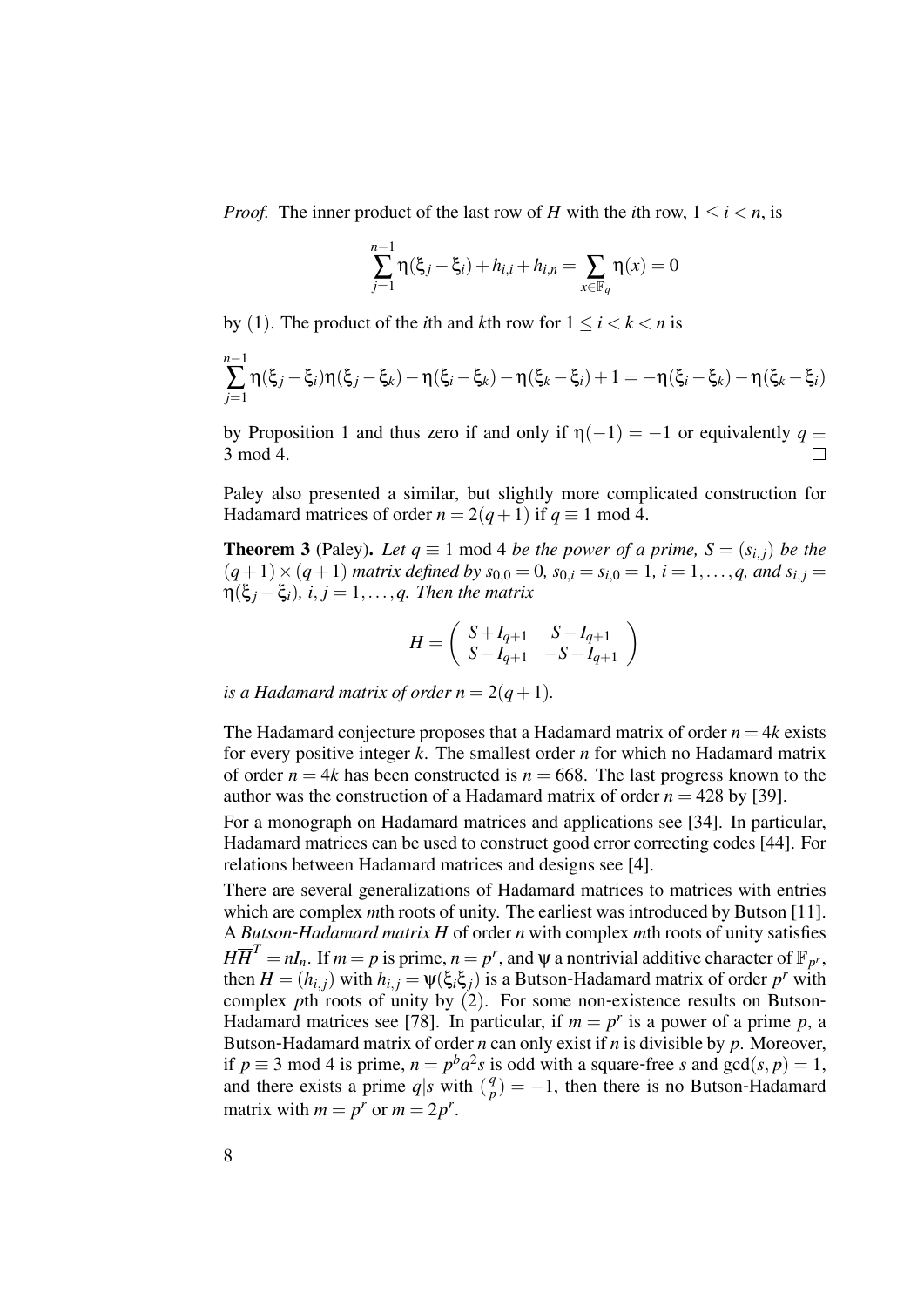#### 3.2 Cyclotomic Complete Mappings and Check Digit Systems

In this section we study certain permutations which are linear on cyclotomic cosets and can be used to define check digit systems which detect all single errors and neighbor transpositions.

Let *n* be a positive divisor of *q* − 1 and  $\gamma$  a primitive element of  $\mathbb{F}_q$ . Then the sets

$$
C_i = \left\{ \gamma^{jn+i} : j = 0, 1, \dots, (q-1)/n - 1 \right\}, \quad i = 0, 1, \dots, n-1,
$$
 (8)

are *cyclotomic cosets of order n*. For  $a_0, a_1, \ldots, a_{n-1} \in \mathbb{F}_q^*$  we define a *cyclotomic mapping*  $f_{a_0, a_1, ..., a_{n-1}}$  (*of index n*) by  $f_{a_0, a_1, ..., a_{n-1}}(0) = 0$  and

$$
f_{a_0,a_1,...,a_{n-1}}(\xi) = a_i \xi \quad \text{ if } \xi \in C_i, \quad i = 0,1,\ldots,n-1.
$$

**Proposition 2** [26, Theorem 3.7]. *The mapping*  $f_{a_0, a_1, \ldots, a_{n-1}}$  *is a permutation of*  $\mathbb{F}_q$  *if and only if*  $a_iC_i \neq a_jC_j$  *for all*  $0 \leq i < j \leq n-1$ .

*Proof.* The function  $f_{a_0, a_1, \ldots, a_{n-1}}$  is injective on each coset  $C_i$ , hence, it is not a permutation if and only if there exists  $0 \le i < j < n$ ,  $x \in C_i$ , and  $y \in C_j$  with  $a_i x = a_j y$  which is possible if and only if  $a_i C_i = a_j C_j$  for some  $0 \le i < j < n$ .

**Corollary 1.** *For*  $n \geq 2$  *let j be an integer with*  $0 \leq j \leq n$ ,  $\chi$  *a multiplicative character of*  $\mathbb{F}_q$  *of order n, and a,b*  $\in$   $\mathbb{F}_q$  *with a*  $\neq$  *b. If*  $a_j = a$  *and*  $a_i = b$  *for*  $i \neq j$ *, then*  $g_{a,b} = f_{a_0,a_1,...,a_{n-1}}$  *is a permutation if and only if*  $\chi(a) = \chi(b)$ *.* 

A permutation *f* of  $\mathbb{F}_q$  is a *complete mapping* of  $\mathbb{F}_q$  if  $f(x) + x$  is also a permutation of  $\mathbb{F}_q$ .

Complete mappings are pertinent to the problem of constructing orthogonal Latin squares [45, Section 9.4]. A  $q \times q$  array  $(a_{ij})$  is called a *Latin square* over  $\mathbb{F}_q$  if each row and each column contains every element of  $\mathbb{F}_q$  exactly once. Two Latin squares  $(a_{ij})$  and  $(b_{ij})$  are said to be *orthogonal* if the  $q^2$  ordered pairs  $(a_{ij}, b_{ij})$ are all different. If  $f(X)$  is a complete mapping,  $(a_{ij})$  with  $a_{ij} = \xi_i + \xi_j$  and  $(b_{ij})$ with  $b_{ij} = f(\xi_j) - \xi_i$  are orthogonal Latin squares.

Substituting  $b = ac$  we see that  $g_{a,b}$  is a complete mapping if and only if  $\chi(c) = 1$ and  $\chi(a+1) = \chi(ac+1)$  and the number *N* of complete mappings  $g_{a,ac}$  with  $c \neq 1$ is *n*−1

$$
N = \sum_{c \in \mathbb{F}_q^*, \ \chi(c) = 1, \ c \neq 1} \frac{1}{n} \sum_{i=0}^{n-1} \sum_{a \in \mathbb{F}_q^* \setminus \{1, c^{-1}\}} \chi^i(a+1) \overline{\chi^i(a-c^{-1})}
$$

and Proposition 1 implies the following theorem [56, Theorem 3].

**Theorem 4.** *Let*  $n \geq 2$  *be a divisor of q* − 1 *and*  $j \in \{0, 1, ..., n-1\}$ *. Then the number N of ordered pairs*  $(a,b) \in \mathbb{F}_q^* \times \mathbb{F}_q^*$  *with*  $a \neq b$  *such that the cyclotomic*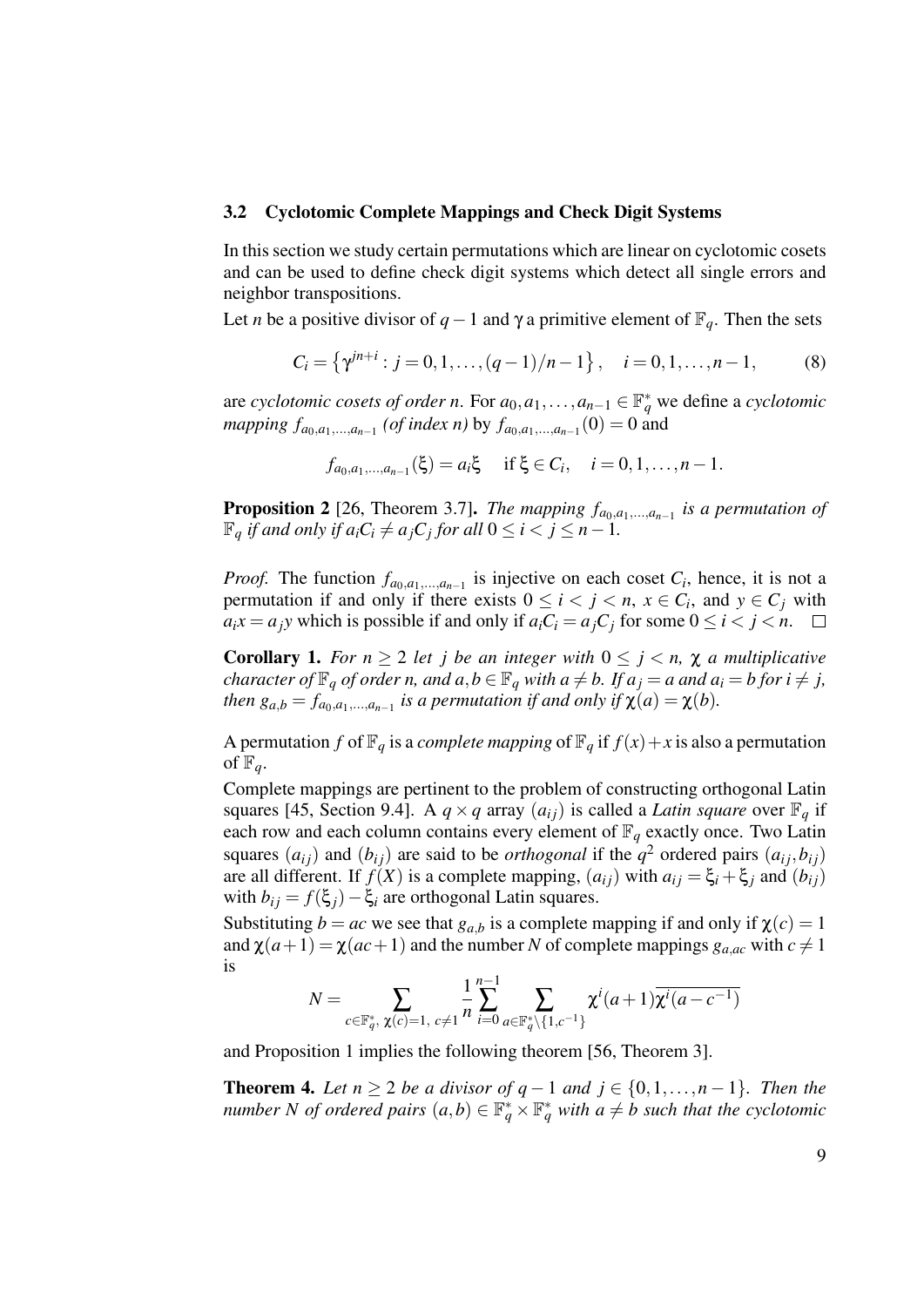*mapping*  $g_{a,b} = f_{a_0,a_1,...,a_{n-1}}$  *with*  $a_j = a$  *and*  $a_i = b$  *for*  $i \neq j$  *is a complete mapping of* F*<sup>q</sup> equals*

$$
N = \frac{(q-n-1)(q-2n-1)}{n^2}.
$$

A *check digit system* over  $\mathbb{F}_q$  consists of *s* permutations  $p_1, \ldots, p_s$  of  $\mathbb{F}_q$  and a symbol  $c \in \mathbb{F}_q$  such that each word  $a_1 \dots a_{s-1} \in \mathbb{F}_q^{s-1}$  is extended by a *check digit a*<sub>*s*</sub> such that  $p_1(a_1) + \cdots + p_s(a_s) = c$ .

All *single errors* are detected since all  $p_i$  are permutations. Another frequent family of errors are *adjacent transpositions* ...*ab*... → ...*ba*... which are all detected if  $p_{i+1}(x)p_i^{-1}$  $i_j^{-1}(x) - x$  are also permutations for  $i = 1, \ldots, s - 1$ . A permutation *f* such that  $f(x) - x$  is also a permutation is an *orthomorphism*. Since f is an orthomorphism whenever  $-f$  is a complete mapping, the number of orthomorphisms and complete mappings of the form  $g_{a,b}$  is the same and the probability that a random choice of the parameters  $(a, b)$  gives an orthomorphism is asymptotically  $n^{-2}$ by Theorem 4.

Examples. An International Standard Book Number (ISBN-10) consists of a string of 10 digits  $x_1x_2x_3x_4x_5x_6x_7x_8x_9 - x_{10}$ . The digits  $x_1, \ldots, x_9$  consist of three consecutive blocks, a language identifier, a publisher identifier (both issued by the international ISBN agency), and a serial number issued by the publisher. The digit  $x_{10}$  is a check digit. A correct ISBN satisfies

$$
x_1 + 2x_2 + 3x_3 + 4x_4 + 5x_5 + 6x_6 + 7x_7 + 8x_8 + 9x_9 + 10x_{10} = 0 \in \mathbb{F}_{11},
$$

that is,  $p_i(x) = ix$ ,  $i = 1, ..., 10$ , and  $p_{i+1}p_i^{-1}$  $i_i^{-1}(x) = (i^{-1} + 1)x, i = 1, \ldots, 9$ , which are all orthomorphisms. For example here is a list of books and their ISBNs:

- H. W. Engl: Integralgleichungen [24]. ISBN: 3-211-83071-5
- H. T. Banks, K. Kunisch: Estimation techniques for distributed parameter systems [2]. ISBN: 0-8176-3433-9
- C. C. Douglas, G. Haase, U. Langer: A tutorial on elliptic PDE solvers and their parallelization [22]. ISBN: 0-89871-541-5

The Austrian social security number consists of 10 digits as well. The first three digits  $x_1x_2x_3$  are any given number and the last six  $x_5x_6x_7x_8x_9x_{10}$  describe the birthday in the form *ddmmyy*. The missing digit *x*<sup>4</sup> is calculated such that

$$
3x_1 + 7x_2 + 9x_3 + 10x_4 + 5x_5 + 8x_6 + 4x_7 + 2x_8 + x_9 + 6x_{10} = 0 \in \mathbb{F}_{11},
$$

that is,  $p_i(x) = 3 \cdot 2^{1-i}$ ,  $i = 1, ..., 10$ , and  $p_{i+1} p_i^{-1}$  $i_i^{-1}(x) = 2^{-1}x, i = 1,...,9$ , which are also all orthomorphisms.

The detection of several other types of frequent errors is only guaranteed if  $p_1, \ldots, p_n$  satisfy additional conditions. The frequencies of several error types are given in [74]. Besides single errors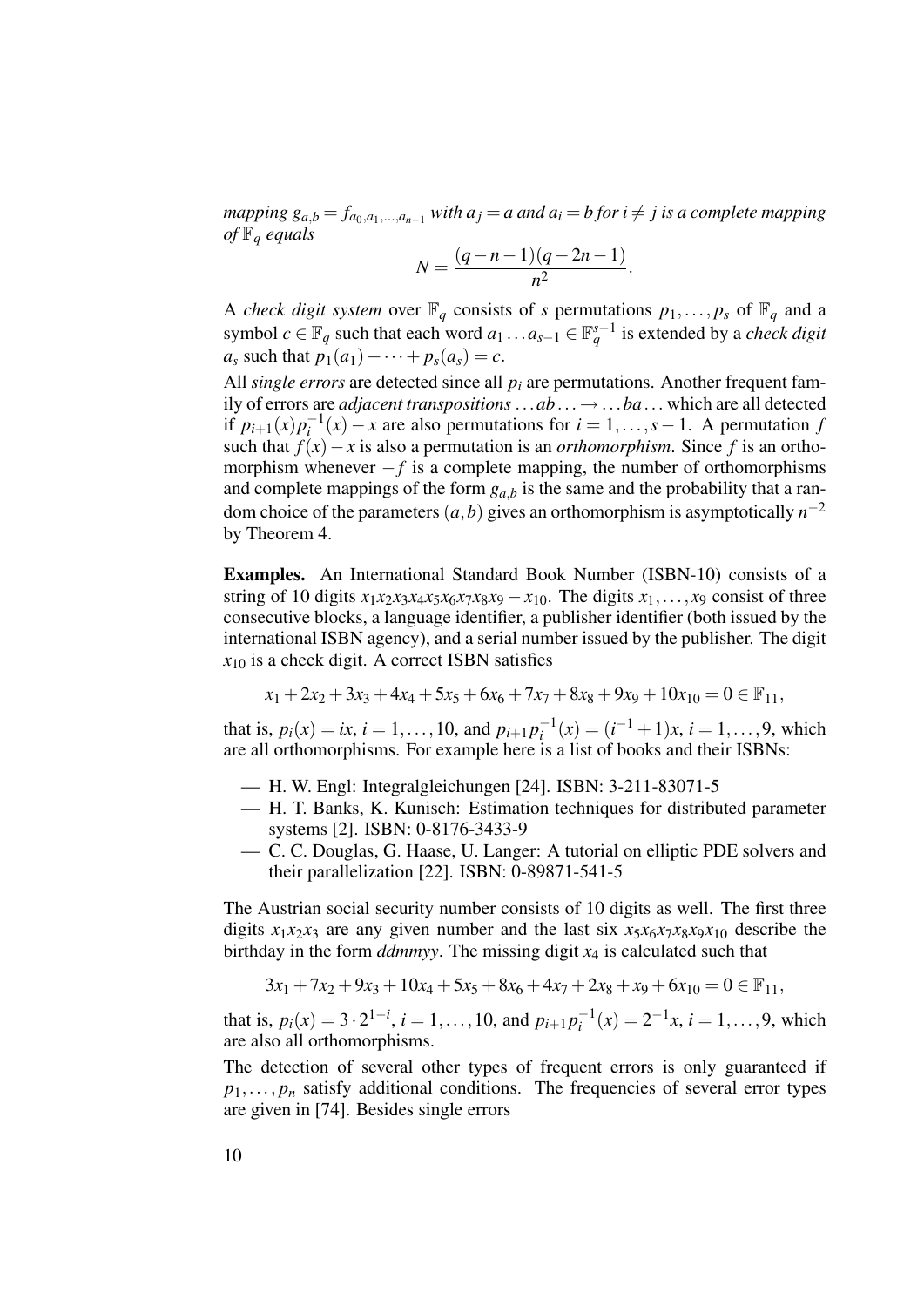$$
|\quad \dots \; a \dots \; |\rightarrow |\quad \dots \; b \dots
$$

and adjacent transpositions

$$
|\ldots ab \ldots| \rightarrow |\ldots ba \ldots|
$$

the most frequent errors are *jump transpositions*

$$
\Big|\ldots acb\ldots\Big|\rightarrow\Big|\ldots bca\ldots
$$

*twin errors*

$$
|\ldots aa \ldots |\rightarrow |\ldots bb \ldots |
$$

and *jump twin errors*

$$
|\ldots aca \ldots| \rightarrow | \ldots bcb \ldots|.
$$

We consider the case when  $p_i = f^{(i)}$  for  $i = 1, ..., n$  is the *i*th composition of a fixed permutation *f* of  $\mathbb{F}_q$ . Single errors are detected since *f* is a permutation. Adjacent transpositions are detected if and only if *f* −*id* is a permutation, i.e., *f* is an orthomorphism. Twin errors, jump transpositions and jump twin errors are detected whenever  $f + id$ ,  $f^{(2)} - id$  and  $f^{(2)} + id$ , respectively, is a permutation, i.e., *f* is a complete mapping,  $f^{(2)}$  is an orthomorphism or a complete mapping, respectively, see for example [64].

For example, the mapping induced by the polynomial  $f(X) = aX \in \mathbb{F}_a[X]$  for *a* in  $\mathbb{F}_q$  satisfies all five (not necessarily different) conditions if  $a \notin \{0, -1, 1\}$  $\overline{-1}, -\sqrt{-1}$ . The number of  $a \in \mathbb{F}_q$  such that all five conditions are satisfied is *q* − 2 if *q* is even, *q* − 5 if *q* ≡ 1 mod 4 and *q* − 3 if *q* ≡ 3 mod 4 since −1 is a square in  $\mathbb{F}_q$  if and only if  $q \equiv 1 \text{ mod } 4$  and  $1 = -1 = \pm \sqrt{-1}$  if q is even.

Again the number of pairs  $(a, b)$  such that  $g_{a,b}$  satisfies all five conditions can be expressed in terms of character sums and an asymptotic formula for this number is given in [66].

#### 3.3 Autocorrelation of Cyclotomic Generators

Put  $\varepsilon_n = \exp(2\pi i/n)$ . Let  $(s_k)$  be a *T*-periodic sequence over  $\mathbb{Z}_n$ . The *(periodic) autocorrelation* of  $(s_k)$  is the complex-valued function defined by

$$
A(t) = \frac{1}{T} \sum_{k=0}^{T-1} \varepsilon_n^{s_{k+t} - s_k}, \quad 1 \le t < T.
$$

11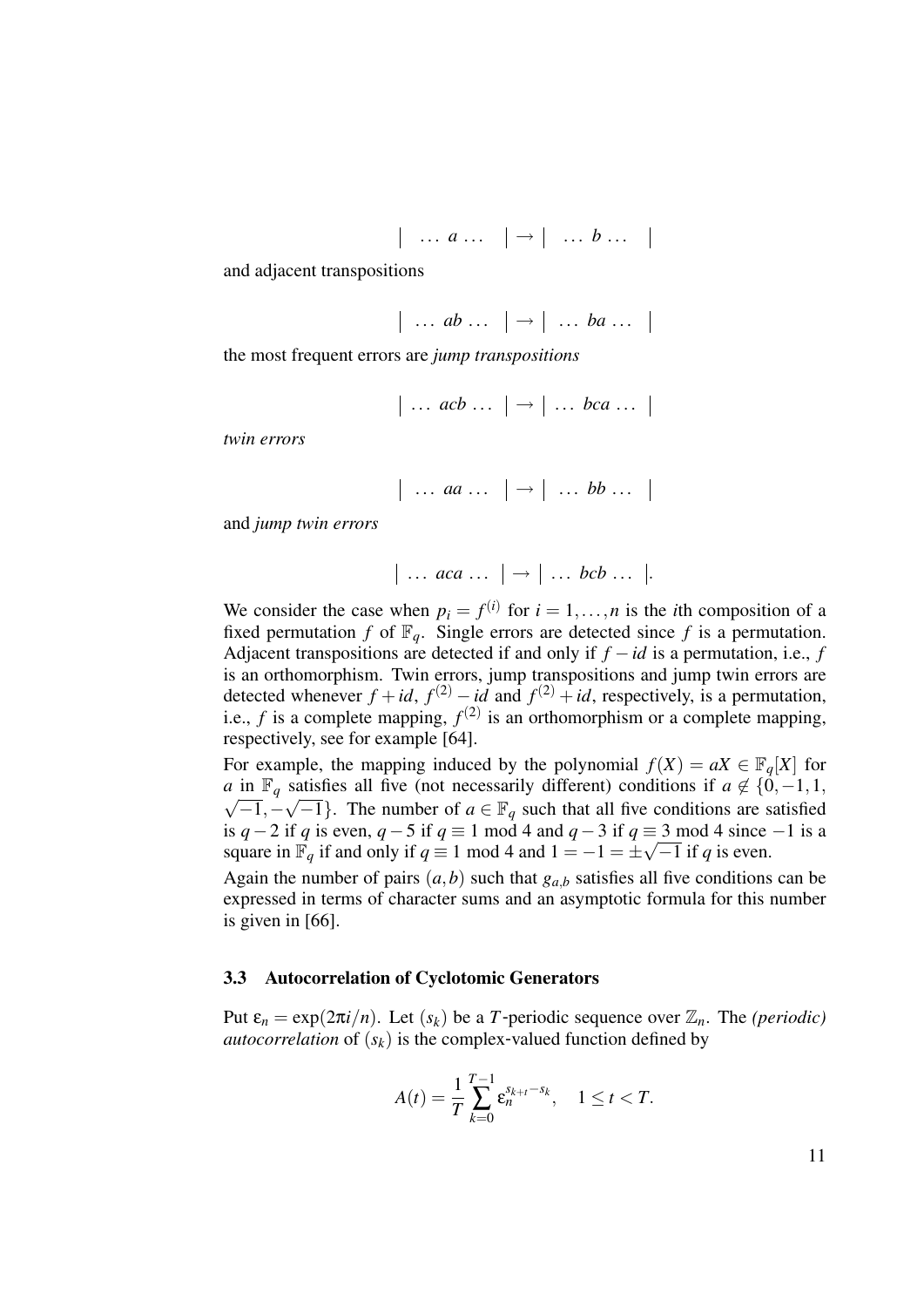Sequences with low autocorrelation have several applications in wireless communication, cryptography, and radar, see the monograph [28].

Let *p* be a prime and  $n > 1$  be a divisor of  $p - 1$ . The *p*-periodic sequence  $(s_k)$ over  $\mathbb{Z}_n$  defined by  $s_0 = 0$  and  $s_k = j$  if  $k \in C_j$  for  $0 \le j \le n, 1 \le k \le p$ , where  $C_i$  denotes the *j*th cyclotomic coset of order *n* defined by (8), is a *cyclotomic generator of order n*. Its autocorrelation function is

$$
A(t) = \frac{1}{p} \left( \overline{\chi(-t)} + \chi(t) + \sum_{k=0}^{p-1} \chi(k+t) \overline{\chi(k)} \right),
$$

where  $\chi$  is a multiplicative character of  $\mathbb{F}_p$  of order *n*. Proposition 1 implies the exact values of the autocorrelation function of the cyclotomic generator of order *n*, see [47] for the proof of a generalization to arbitrary finite fields.

Theorem 5. *The autocorrelation function A*(*t*) *of the cyclotomic generator of or* $der$  *n* is given by  $A(t) = (-1 + \varepsilon_n^j + \varepsilon_n^{-j-k})/p$  if  $t \in C_j$  and  $-1 \in C_k$ .

The (periodic) autocorrelation reflects global randomness of a sequence whereas the *aperiodic autocorrelation* function

$$
A(t,a,b) = \frac{1}{T} \sum_{k=a}^{b} \varepsilon_n^{s_{k+t-s_k}}, \quad 1 \le a, b, t < T
$$

reflects local randomness. For the cyclotomic generator of order *n* the value  $A(t, a, b)$  is essentially an incomplete multiplicative character sum and can be bounded by Theorem 1. See also [47] for a generalization.

## 4 Applications of Gauss and Jacobi Sums

Now we mention some applications of Gauss and Jacobi sums.

#### 4.1 Distribution of Linear Congruential Pseudorandom Numbers

From now on, for a prime *p*, we identify  $\mathbb{F}_p$  with the integers  $\{0,1,\ldots,p-1\}$ . The sequences

$$
x_{n+1}=ax_n+b, \quad n\geq 0,
$$

where  $x_0, a, b \in \mathbb{F}_p$  with  $x_0, a \neq 0$ , and  $a \neq 1$  are *linear congruential pseudorandom number generators*.

If  $a \neq 1$ , they can also be given explicitly by

$$
x_n = a^n x_0 + \frac{a^n - 1}{a - 1}b, \quad n \ge 0.
$$
 (9)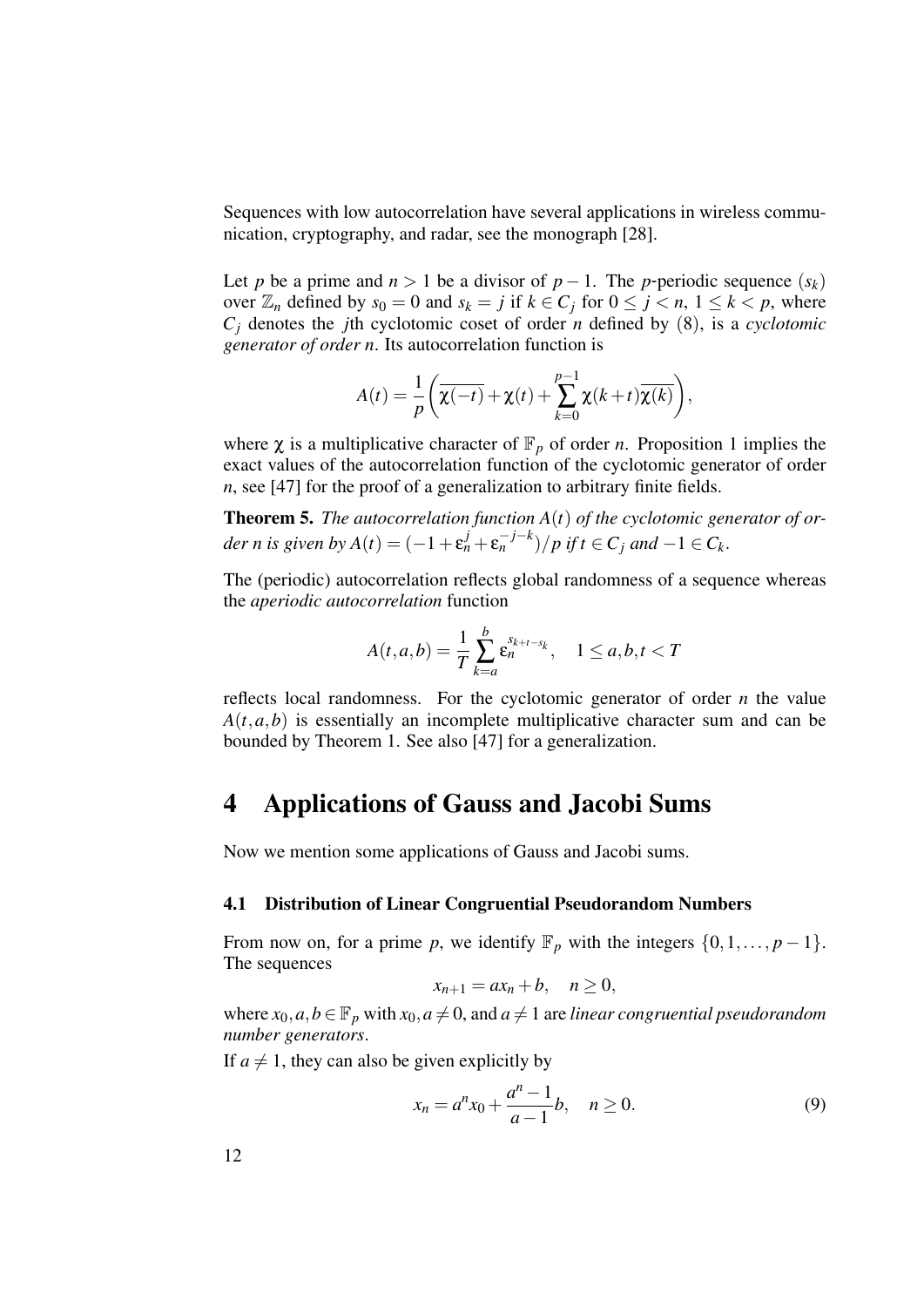The sequence  $(x_n)$  is *T*-periodic if  $b \neq (1-a)x_0$ , where *T* is the order of *a*.

Let  $\Gamma$  be a sequence of *N* elements  $(\gamma_n)_{n=1}^N$  $_{n=1}^{N}$  in the unit interval [0, 1). The *discrepancy*  $D_N(\Gamma)$  is defined by

$$
D_N(\Gamma)=\sup_{B\subseteq[0,1)}\left|\frac{T_\Gamma(B)}{N}-|B|\right|,
$$

where the supremum is taken over all subintervals  $B = [\alpha, \beta) \subseteq [0, 1)$ , and  $T_{\Gamma}(B)$ is the number of elements of Γ inside *B*.

The discrepancy is a measure for the uniform distribution of  $\Gamma$  and a small discrepancy is a desirable feature for Monte Carlo integration, see [49]. The problem of estimating the discrepancy can be reduced to the problem of estimating certain exponential sums.

For example, for any sequence  $\gamma_n = u_n/p$ ,  $n = 0, 1, \ldots, N-1$ , derived from a sequence  $u_0, u_1, \ldots, u_{N-1}$  of elements of  $\mathbb{F}_p$  and any interval of the form  $\left\lfloor \frac{a}{p}, \frac{b}{p} \right\rfloor$ with integers *a*,*b* we get with  $f(x) = x$  and  $S = \{u_0, u_1, \ldots, u_{N-1}\}$  by (3)

$$
T_{\Gamma}(B) = \sum_{h=a}^{b-1} N(h, f) = \frac{(b-a)N}{p} + \frac{1}{p} \sum_{\psi \neq \psi_0} \sum_{h=a}^{b-1} \psi(-h) \sum_{n=0}^{N-1} \psi(u_n)
$$

and thus by Vinogradov's inequality (7)

$$
\left|\frac{T_{\Gamma}(B)}{N}-|B|\right|\ll \frac{\log p}{N}\max_{\psi\neq\psi_0}\left|\sum_{n=0}^{N-1}\psi(u_n)\right|,
$$

where the maximum is taken over all nontrivial additive characters of  $\mathbb{F}_p$ .

In general, the Erdős-Turan inequality reduces the problem of estimating the discrepancy to the problem of estimating exponential sums.

**Proposition 3** (Erdős-Turan inequality, cf. [23, Theorem 1.2.1]). *Let* Γ *be a sequence* (γ*n*) *N*  $_{n=1}^{N}$  in [0, 1). We have for any integer  $H \geq 1$ ,

$$
D_N(\Gamma)\ll \frac{1}{H}+\frac{1}{N}\sum_{h=1}^H\frac{1}{h}|S_N(h)|, \quad \text{where } S_N(h)=\sum_{n=0}^{N-1}\exp(2\pi i h\gamma_n).
$$

For the sequence  $(x_n/p)$ ,  $n = 0, 1, \ldots, T-1$ , in [0,1) derived from a linear pseudorandom number generator  $(x_n)$ , we have with the additive character  $\psi(x)$  $\exp(2\pi i hx_0x/p)$  of  $\mathbb{F}_p$ ,

$$
|S_T(h)| = \left| \sum_{n=0}^{T-1} \Psi(a^n) \right| = \frac{T}{p-1} \left| \sum_{x \in \mathbb{F}_p^*} \Psi(x^{(p-1)/T}) \right| \le p^{1/2}
$$

by (5). A discrepancy bound for parts of the period can be easily obtained by combining Proposition 3 with the corresponding bound for incomplete Gauss sums of type II.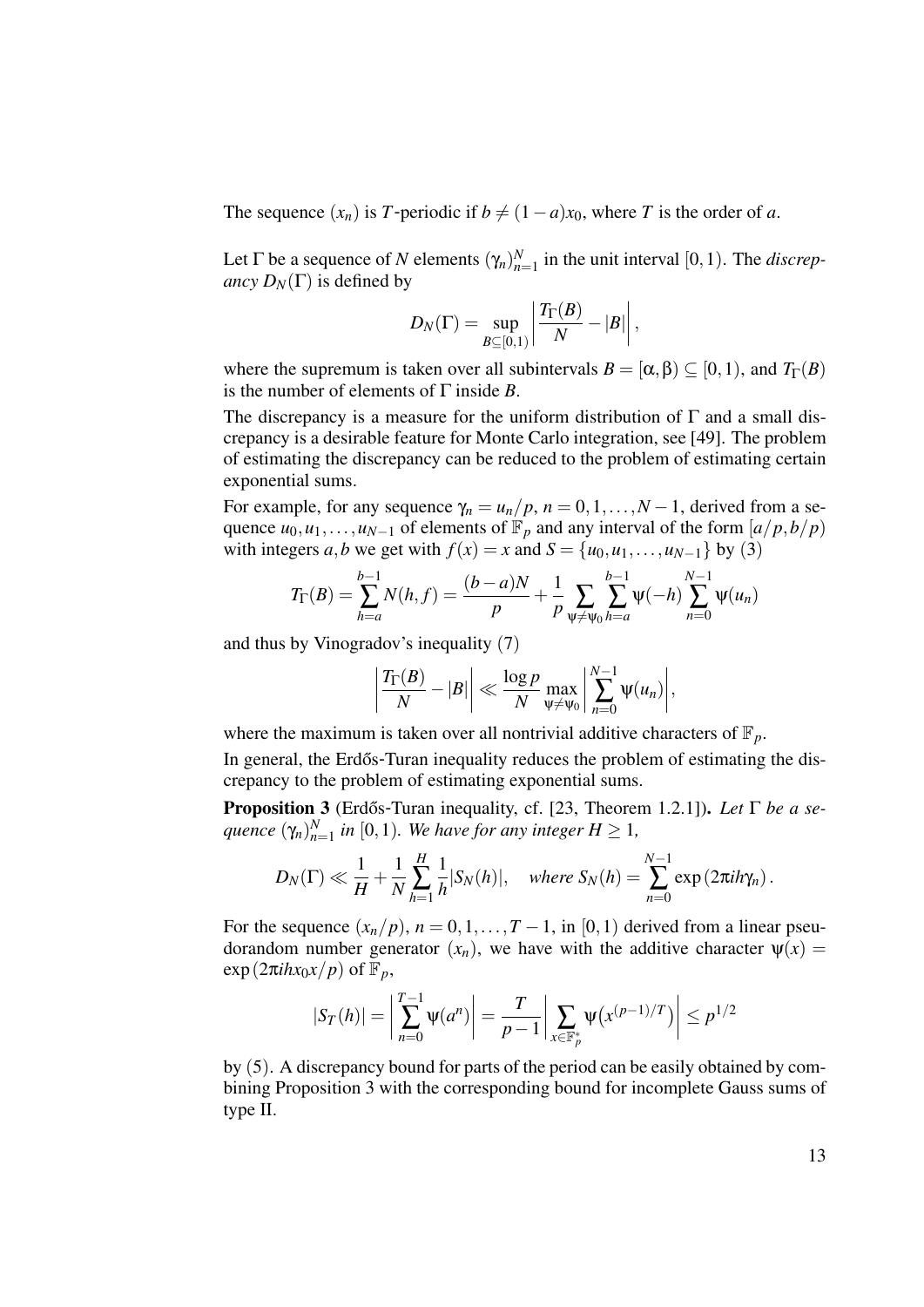**Theorem 6** [48, Theorem 1]. *For the sequence*  $\Gamma = \{x_n/p : n = 0, ..., N-1\}$ , *where*  $x_n$  *is defined by* (9)*,*  $N < T$  *and*  $T$  *is the order of a, we have*  $D_N(\Gamma) \ll T$  $N^{-1}p^{1/2}(\log p)^2$ .

Although linear generators can be certainly used for many applications they have some well-known deficiencies which can be disastrous for some particular applications. For example, they have a coarse lattice structure. Nonlinear methods have become attractive alternatives to linear generators which don't have such undesirable features, see [15, 19, 20, 21, 54, 55, 57, 61].

A particularly nice nonlinear generator is the *digital explicit inversive pseudorandom number generator* over  $\mathbb{F}_q$  defined as follows. Let  $\{\gamma_1, \ldots, \gamma_r\}$  be an ordered basis of  $\mathbb{F}_q$  over  $\mathbb{F}_p$ , where  $q = p^r$ . Then we define an ordering  $\{\xi_0, \ldots, \xi_{q-1}\}$  of  $\mathbb{F}_q$  by

$$
\xi_n = n_1 \gamma_1 + n_2 \gamma_2 + \ldots + n_r \gamma_r
$$

if

$$
n = n_1 + n_2p + \ldots + n_rp^{r-1}, \quad 0 \le n_1, \ldots, n_r < p.
$$

The pseudorandom number generator, i.e. a sequence over  $\mathbb{F}_q$  from which we can derive pseudorandom numbers, is

$$
\rho_n = (\alpha \xi_n + \beta)^{-1}, \quad n = 0, 1, \dots, q - 1, \quad \xi_n \neq -\alpha^{-1}\beta
$$

and  $\rho_n = 0$  if  $\xi_n = -\alpha^{-1}\beta$  for some  $\alpha, \beta \in \mathbb{F}_q$  with  $\alpha \neq 0$ . If

$$
\rho_n = c_{n,1}\gamma_1 + c_{n,2}\gamma_2 + \cdots + c_{n,r}\gamma_r
$$

with all  $c_{n,i} \in \mathbb{F}_p$ , we derive rational pseudorandom numbers in the interval [0, 1) by defining

$$
y_n = \sum_{j=1}^r c_{n,j} p^{-j}, \quad n = 0, 1, ....
$$

Discrepancy bounds on these pseudorandom numbers are given in [14, 52]. In particular, we note that in contrast to many other nonlinear generators these sequences can be rather efficiently generated using the *Itoh*-*Tsujii algorithm* [36] for inverting elements in a finite field and they are also suitable for parallelization [53].

For more information on pseudorandom number generation we refer to the monograph [49] and the survey [73].

## 4.2 Diagonal Equations, Waring's Problem in Finite Fields, and Covering Radius of Certain Cyclic Codes

A *diagonal equation* over  $\mathbb{F}_q$  is an equation of the type

$$
c_1 x_1^{k_1} + \dots + c_s x_s^{k_s} = b \tag{10}
$$

14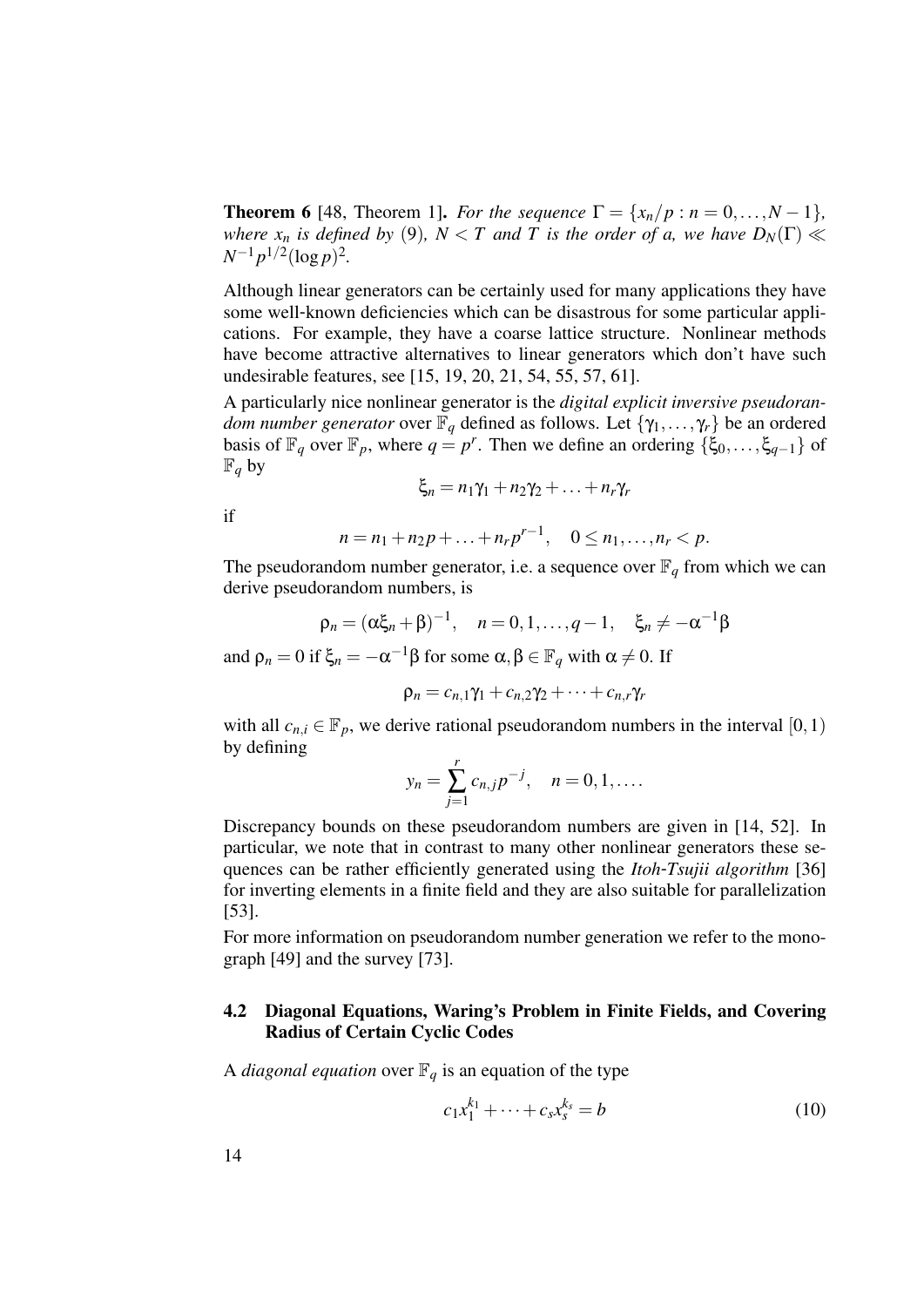for any positive integers  $k_1, \ldots, k_s, c_1, \ldots, c_s \in \mathbb{F}_q^*$ , and  $b \in \mathbb{F}_q$ . We denote by  $N_b$ the number of solutions in  $\mathbb{F}_q^s$  of (10) which can be represented in terms of Jacobi sums and multiplicative characters.

**Theorem 7** [45, Theorem 6.34]. *The number N<sub>b</sub> of solutions of* (10) *for*  $b \in \mathbb{F}_q^*$ *is*

$$
N_b=q^{s-1}+\sum_{j_1=1}^{d_1-1}\ldots\sum_{j_s=1}^{d_s-1}\chi_1^{j_1}(bc_1^{-1})\ldots\chi_s^{j_s}(bc_s^{-1})J(\chi_1^{j_1},\ldots,\chi_s^{j_s}),
$$

*where*  $\chi_i$  *denotes a multiplicative character of order*  $d_i = \gcd(k_i, q - 1)$ *.* 

We note that *N<sub>b</sub>* can also be expressed in terms of Gauss sums of type II.

Let  $g(k,q)$  be the smallest *s* such that every element  $b \in \mathbb{F}_q$  can be written as a sum of at most *s* summands of *k*-th powers in  $\mathbb{F}_q$ . The problem of determining or estimating  $g(k,q)$  is *Waring's problem in*  $\mathbb{F}_q$ .

We note that  $g(k,q) = g(d,q)$  if  $d = \gcd(k,q-1)$  and we may restrict ourselves to the case that  $k \mid (q-1)$ . Combining Theorem 7 (with  $k_1 = \cdots = k_s = k \mid q-1$ and  $c_1 = \cdots = c_s = 1$ ) with the result on the absolute value of Jacobi sums (6) we get immediately

$$
N_b \ge q^{s-1} - (k-1)^s q^{(s-1)/2}
$$

which implies the following bound [77].

**Theorem 8.** *For any divisor k of q* − 1 *we have g*( $k$ , $q$ ) ≤ *s if*  $q^{s-1}$  > ( $k$  − 1)<sup>2*s*</sup>.

Theorem 8 applies only to  $k < q^{1/2-\epsilon}$ . For  $q^{3/7} + 1 \le k < q^{1/2}$  we have the improvement  $g(k,q) \leq 8$  of [16, Corollary 7]. For larger *k* the *k*th powers may fall into some proper subfield of  $\mathbb{F}_q$  and  $g(k,q)$  may not exist. However, if  $g(k,q)$  exists and  $k \leq q^{1-\epsilon}$  for any  $\epsilon > 0$ , from [27, Theorem 6] it follows that there is a constant *c*( $\varepsilon$ ) such that  $g(k,q) \leq c(\varepsilon)$ . If  $q = p$  is a prime, we can still extend the range of nontrivial bounds. A very moderate but nontrivial bound on Gauss sums of type II from [41] leads to the bound  $g(k, p) \ll (\ln k)^{2+\epsilon}$  if  $k < p(\log \log p)^{1-\epsilon}/\log p$ .

The *covering radius*  $\rho(C)$  of a code  $C \subseteq \mathbb{F}_q^n$  is

$$
\rho(C) = \max_{\mathbf{x} \in \mathbb{F}_q^n} \min_{\mathbf{c} \in C} d(\mathbf{c}, \mathbf{x}),
$$

where *d* is the *Hamming distance*.

Proposition 4 [33, Lemma 1.1]. *Let H be the parity check matrix of a linear*  $[n, k]$ -code C over  $\mathbb{F}_q$ *, i.e.,*  $C = \{c \in \mathbb{F}_q^n : Hc^T = 0\}$ *. The covering radius is the least integer*  $ρ$  *such that every*  $\mathbf{x} \in \mathbb{F}_q^{n-k}$  *is a linear combination of at most*  $ρ$ *columns of H.*

Let  $g \in \mathbb{F}_q[X]$  be the minimal polynomial of an element  $\alpha \in \mathbb{F}_q^*$  of order *n* and *r* be the order of *q* modulo *n*, i.e.,  $\mathbb{F}_q(\alpha) = \mathbb{F}_{q^r}$ . Then the cyclic code  $C = (g)$  is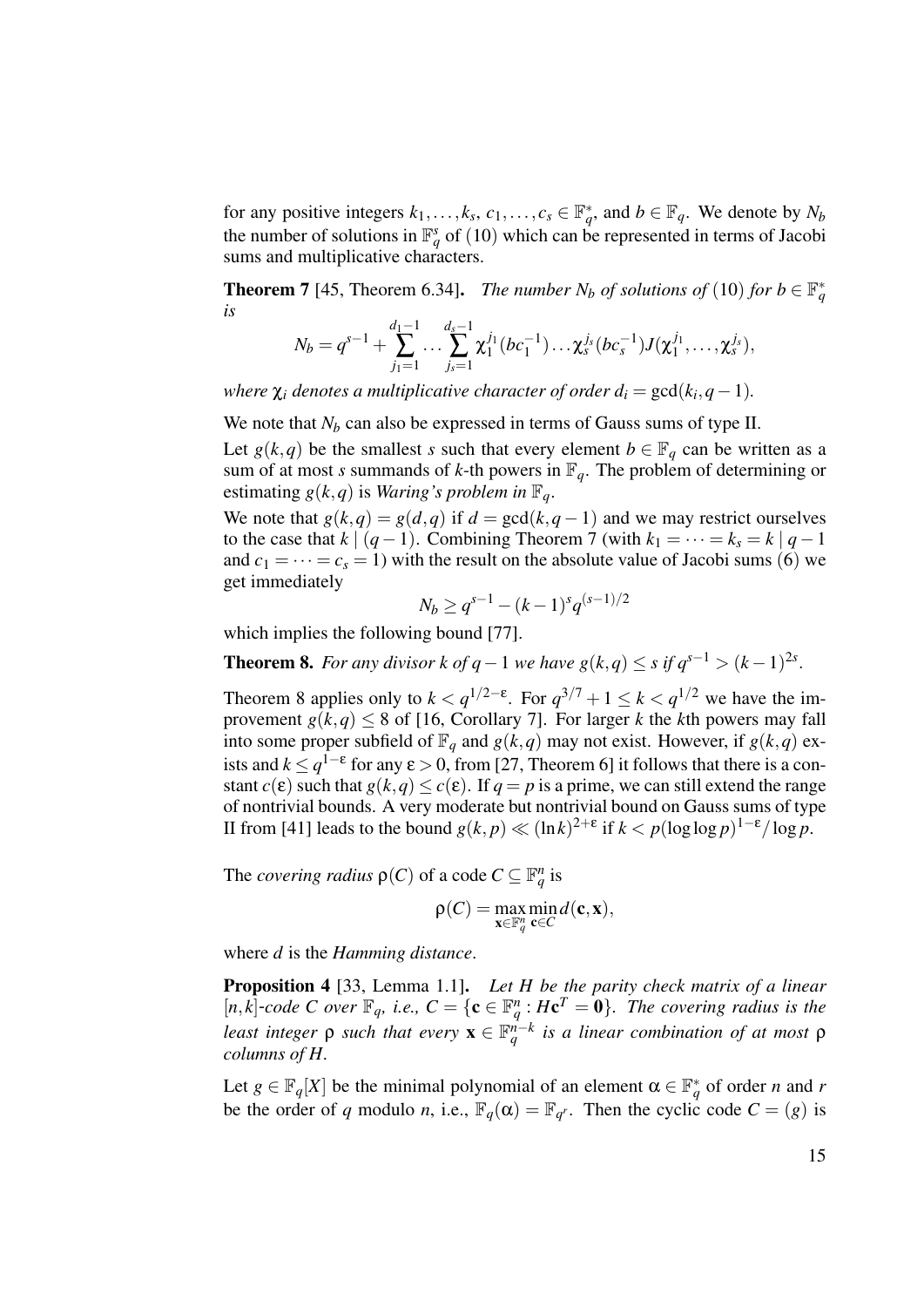the  $[n, n-r]$ -code with parity check matrix  $H = (1, \alpha, \alpha^2, \dots, \alpha^{n-1})$ , where the elements of  $\mathbb{F}_{q^r}$  are identified with *r*-dimensional column vectors.

Put  $N = (q^r - 1)/n$ . Then  $\alpha = \gamma^N$  for some primitive element  $\gamma$  of  $\mathbb{F}_{q^r}$  and the columns of *H* consist of the nonzero *N*-th powers in  $\mathbb{F}_{q^r}$ . By Proposition 4,  $\rho(C)$ is the least integer  $\rho$  such that any  $x \in \mathbb{F}_{q}$  can be written as a linear combination of at most  $\rho$  *N*-th powers in  $\mathbb{F}_{q}$ . Hence, we have  $\rho(C) \leq g(N, q)$ , where we have equality for  $q = 2$ .

Finally, we note that also Waring's problem with polynomials has been studied [17]. In particular for *Dickson polynomials* very strong results are known [29, 59] which are comparable to the results on monomials mentioned above.

#### 4.3 Hidden Number Problem and Noisy Interpolation

The *(extended) hidden number problem* is defined as follows, see also [5, 6]. Let *T* ⊆  $\mathbb{F}_p$ . Recover a number *a* ∈  $\mathbb{F}_p$  if for many known *t* ∈ *T* the *l* most significant bits of *at* are given.

If *l* is of order  $\log^{1/2} p$  and *T* has some uniform distribution property, a lattice reduction technique solves the hidden number problem in polynomial time. The uniform distribution property is fulfilled if the maximum over all nontrivial additive character sums of  $\mathbb{F}_p$  over  $\mathcal T$  is small, i.e.,

$$
\max_{\Psi \neq \Psi_0} \left| \sum_{t \in \mathcal{T}} \Psi(t) \right| = O(\#\mathcal{T}^{1-\epsilon}).
$$

If  $\mathcal T$  is a subgroup of  $\mathbb F_p^*$  the sums can be reduced to Gauss sums of type II and the desired uniform distribution property is fulfilled by the bounds of [32] and [7, 8] if  $\#T \ge p^{1/3+\epsilon}$  and  $\#T \ge p^{\epsilon}$ , respectively. The bound of [41] and ideas reminiscent to Waring's problem solve the problem for smaller  $\#T \geq \log p/(\log \log p)^{1-\epsilon}$  but for larger  $l$  of order  $\log^4 p$ .

The *sparse polynomial noisy interpolation problem*, see [70], consists of finding an unknown polynomial  $f \in \mathbb{F}_p[X]$  of small weight from approximate values of *f*(*t*) at polynomially many points *t*  $\in \mathbb{F}_p$  selected uniformly at random.

The case  $f(X) = aX$  corresponds to the hidden number problem. For more details we refer to the survey [71] and [69, Chapter 30].

## 4.4 Mutually Unbiased Bases

A maximal set of *mutually unbiased bases*, for short *MUBs*, is given by a set of  $n^2 + n$  vectors in  $\mathbb{C}^n$  which are the elements of  $n + 1$  orthonormal bases  $\mathcal{B}_h =$  ${\vec{w}}_{h,1},\ldots,{\vec{w}}_{h,n}$  of  $\mathbb{C}^n$  where  $h=0,\ldots,n$ . Hence,

$$
\langle \vec{w}_{h,i}, \vec{w}_{h,j} \rangle = \delta_{i,j}
$$
, where  $\delta_{i,j} = \begin{cases} 1, & i = j, \\ 0, & i \neq j, \end{cases}$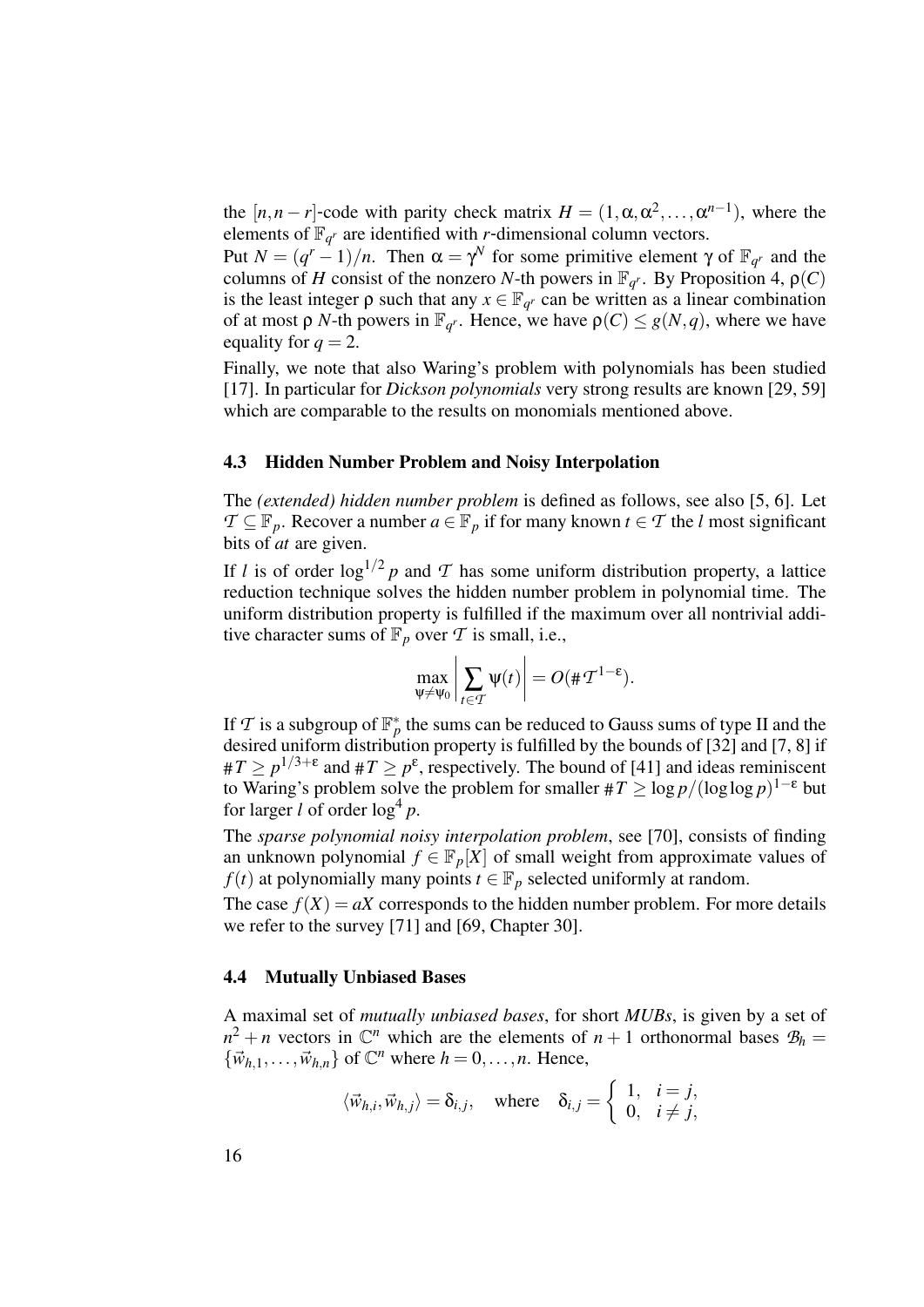and the defining property is the mutual unbiasedness, given by

$$
|\langle \vec{w}_{f,i}, \vec{w}_{g,j} \rangle| = \frac{1}{\sqrt{n}} \tag{11}
$$

for  $0 \le f, g \le n$ ,  $f \ne g$ , and  $1 \le i, j \le n$ , where  $\langle \vec{a}, \vec{b} \rangle = \sum_{u=1}^{n} \overline{a_u} b_u$  denotes the standard inner product of two vectors  $\vec{a} = (a_1, \ldots, a_n), \vec{b} = (b_1, \ldots, b_n) \in \mathbb{C}^n$ .

Mutually unbiased bases were introduced by Schwinger [65]. They have applications in quantum state determination [37, 82], quantum cryptography [62], quantum error-correcting codes [12, 30] and the mean king's problem [25].

**Theorem 9** [40, 82]. Let  $n = p^r$  be the power of a prime  $p > 2$  and  $\psi$  be the *additive canonical character of*  $\mathbb{F}_n = {\xi_1, \ldots, \xi_n}$ *. Then* 

$$
\vec{w}_{h,k} = \frac{1}{\sqrt{n}} \left( \psi(\xi_h \xi_u^2 + \xi_k \xi_u) \right)_{u=1,\dots,n}, \qquad h,k = 1,\dots,n,
$$

 $and \ \vec{w}_{0,j} = (\delta_{j,u})_{u=1}^n$  *is a maximal set of MUBs.* 

The inner products of two vectors from different bases can be easily reduced to Gauss sums (with the quadratic character) and (4) (or (5) with  $n = 2$ ) implies the mutual unbiasedness.

Maximal sets of  $n+1$  MUBs in dimension *n* are only known to exist in any dimension  $n = p^r$  which is a power of a prime p. For  $n = 2^r$  a construction based on Galois rings is given in [40]. If we relax (11) to

$$
|\langle \vec{w}_{f,i}, \vec{w}_{g,j} \rangle| = O\left(n^{-1/2} (\log n)^{1/2}\right)
$$

we can construct sets of  $n+1$  orthonormal bases for any dimension *n*, see [72]. Elliptic curves over finite fields can be used to construct sets of  $n+1$  orthonormal bases with

$$
|\langle \vec{w}_{f,i}, \vec{w}_{g,j} \rangle| = O\left(n^{-1/2}\right)
$$

which applies to almost all dimensions *n* and under some widely believed conjecture about the gaps between primes to all *n*.

**Theorem 10** [72]. Let E be an elliptic curve over a finite field  $\mathbb{F}_p$  of prime order *p* > 3 *with n points. For* 2 ≤ *d* ≤ *n*−1 *denote by F<sup>d</sup> the set of polynomials over E of degree at most d with*  $f(0,0) = 0$ *:* 

$$
F_d = \left\{ f(X, Y) = u(X) + Yv(X) : u(X), v(X) \in \mathbb{F}_p[X], u(0) = 0, \max\{2 \deg(u), 2 \deg(v) + 3\} \le d \right\}.
$$

17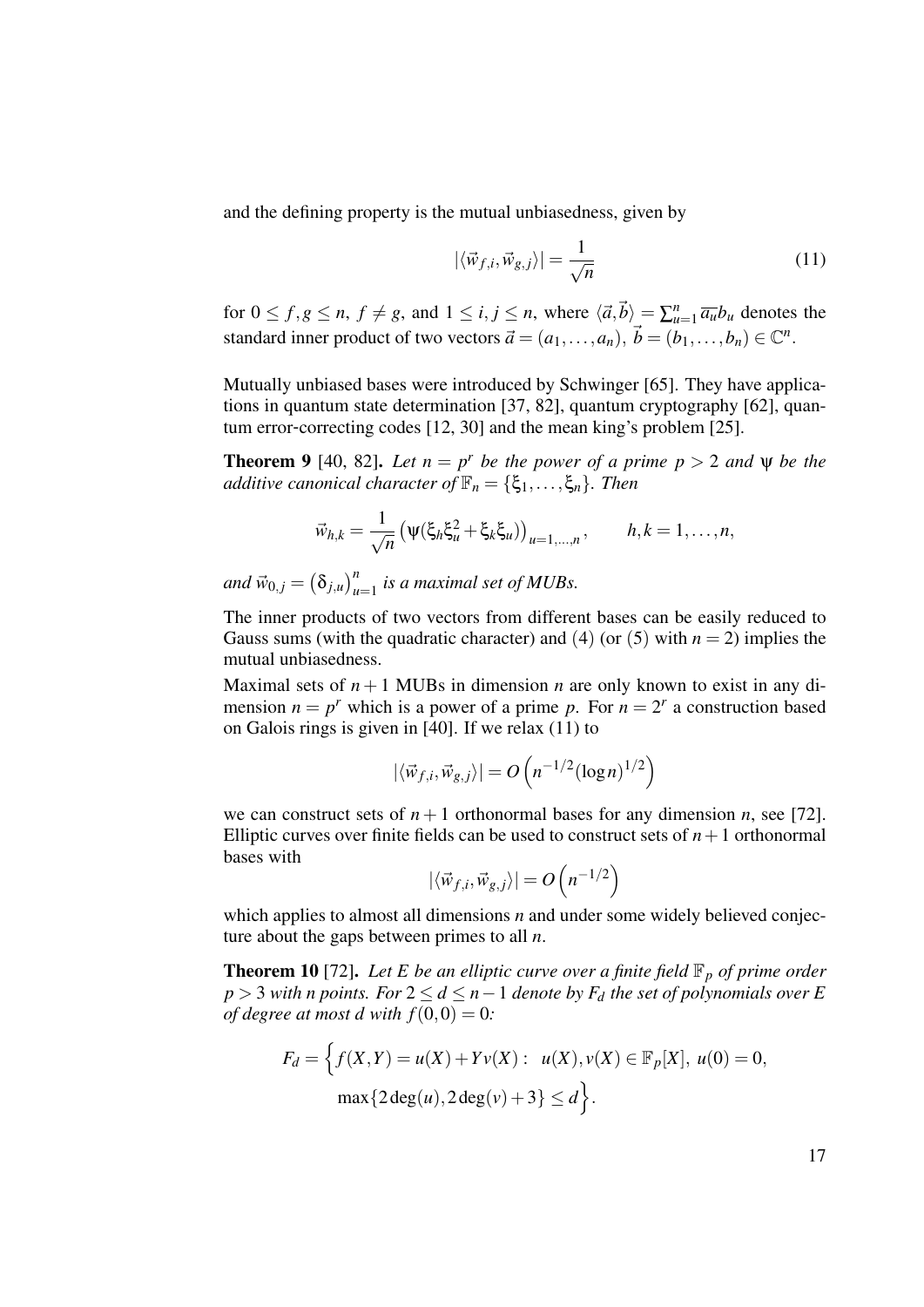*Let X denote the character group of E. For*  $f \in \mathbb{F}_p[E]$  *we define the set* 

$$
B_f=\{\vec{v}_{f,\chi}:\,\chi\in X\},\,
$$

*where for a character*  $\chi \in X$ *, the vector*  $\vec{v}_{f,\chi}$  *is given by* 

$$
\vec{v}_{f,\chi} = \frac{1}{\sqrt{n}} (\psi(f(P))\chi(P))_{P \in E}
$$

*where* ψ *denotes the additive canonical character of* F*p. Then the following holds:*  $For$   $2 \le d \le n-1$  the standard basis and the  $p^{d-1}$  sets  $B_f = \{\vec{v}_{f, \chi} \,:\, \chi \in X\}$ , with  $f \in F_d$ *, are orthonormal and satisfy* 

$$
|\langle \vec{v}_{f,\chi}, \vec{v}_{g,\psi} \rangle| \leq \frac{2d + (2d+1)n^{-1/2}}{n^{1/2}},
$$

*where*  $f, g \in F_d$ ,  $f \neq g$ , and  $\chi, \psi \in X$ .

## 5 Incomplete Character Sums

In this section we mention some more applications of Theorem 1 as well as an application where the standard techniques for estimating the involved incomplete character sums fail and other methods are used.

#### 5.1 Finding Deterministically Linear Factors of Polynomials

Now we describe an algorithm of Legendre [43] for finding linear factors of polynomials that can be analyzed via incomplete character sums.

Let  $f \in \mathbb{F}_p[X]$ , *p* an odd prime, be a squarefree polynomial with  $f(0) \neq 0$  which splits over  $\mathbb{F}_p$ . For  $t = 0, 1, \ldots, N$  we compute

$$
L_t(X) = \gcd((X+t)^{(p-1)/2} - 1, f(X)) = \gcd(g_t(X) - 1, f(X))
$$

via the Euclidean algorithm, where *N* is the main parameter of the algorithm, hoping that at least one polynomial  $L_t$  is nontrivial, that is, is equal to neither 1 nor *f* . For each *t*, the polynomial

$$
g_t(X) \equiv (X+t)^{(p-1)/2} \bmod f(X), \quad \deg(g_t) < \deg(f)
$$

is calculated efficiently using repeated squaring.

Since  $x^{(p-1)/2} = 1$  if and only if *x* is a quadratic residue modulo *p*,  $L_t$  is trivial, i.e. either 1 or *f* , only if

$$
\left(\frac{a+t}{p}\right) = \left(\frac{b+t}{p}\right)
$$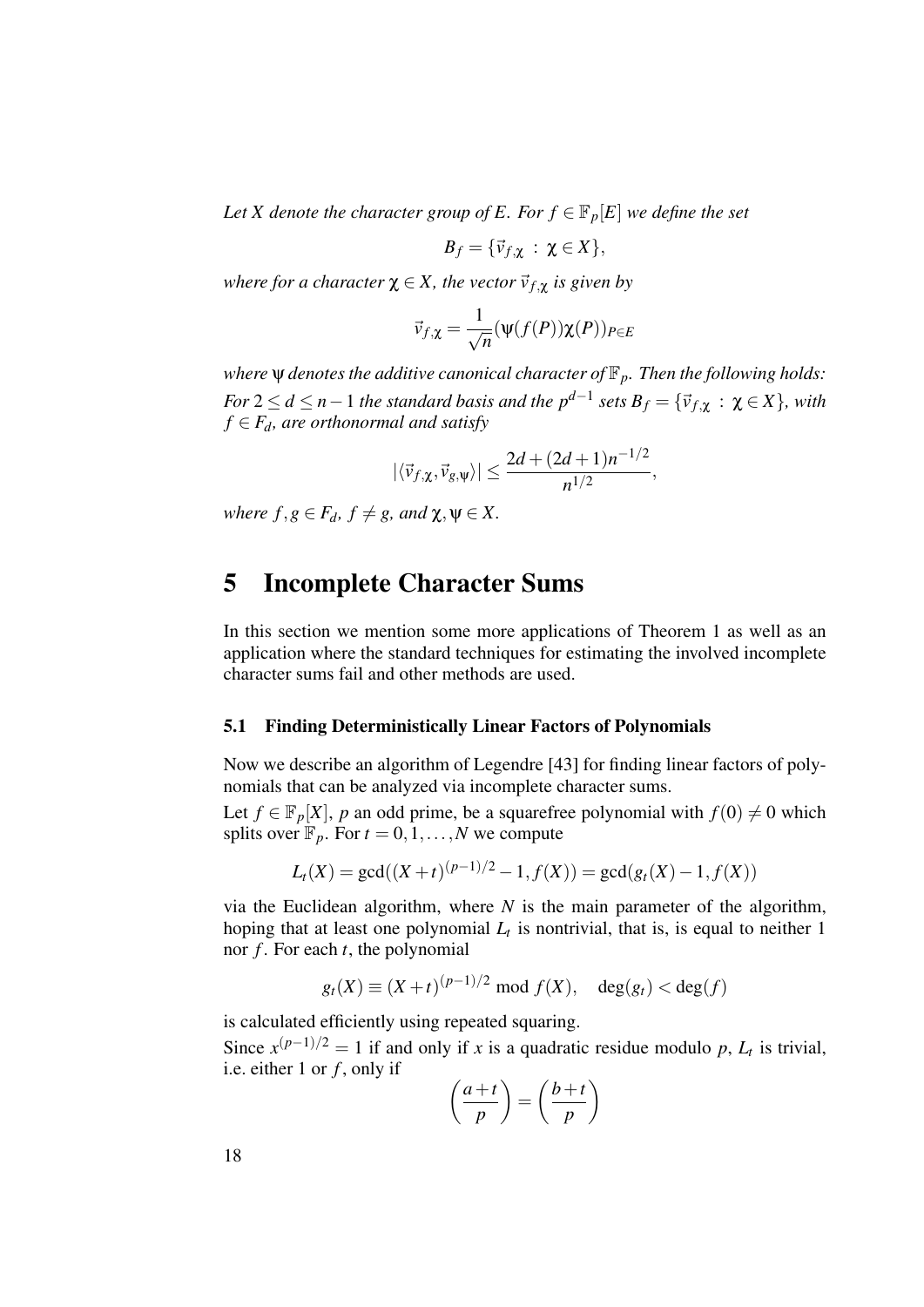for any two distinct roots *a*,*b* of *f* . Therefore, the algorithm does not determine a nontrivial factor of *f* only if

$$
N+1 = \sum_{t=0}^{N} \left( \frac{(a+t)(b+t)}{p} \right) \ll p^{1/2} \log p
$$

by Theorem 1. Using another method we can get rid of the log factor, see [68, Theorem 1].

Any polynomial *f* can be factorized into squarefree polynomials calculating  $gcd(f, f')$ . The part of a squarefree polynomial *f* which splits over  $\mathbb{F}_p$  and is not divisible by *X* is  $gcd(X^{p-1} - 1, f)$ .

More details about the factorization of univariate polynomials over finite fields can be found in [42, 75]. Shoup [67] extended Legendre's idea to design a deterministic factoring algorithm for all squarefree polynomials.

#### 5.2 Measures of Pseudorandomness

The following measures of pseudorandomnes were introduced by Mauduit and Sárközy [46]. For a finite binary sequence  $E_N = (e_1, \ldots, e_N) \in \{-1, +1\}^N$  the *well-distribution measure* of  $E_N$  is defined by

$$
W(E_N) = \max_{a,b,M} \left| \sum_{j=1}^M e_{a+bj} \right|,
$$

where the maximum is taken over all  $a, b, M \in \mathbb{Z}$  and  $b, M > 0$  such that  $1 \leq$  $a + b \le a + bM \le N$ , and the *correlation measure of order*  $\ell$  of  $E_N$  is defined as

$$
C_{\ell}(E_N)=\max_{M,D}\bigg|\sum_{n=1}^M e_{n+d_1}e_{n+d_2}\cdots e_{n+d_{\ell}}\bigg|,
$$

where the maximum is taken over all  $D = (d_1, \ldots, d_\ell)$  and *M* is such that  $0 \le d_1 \le \ldots \le d_\ell \le N - M$ .

Let *p* be an odd prime. The binary sequence  $E_p = (1, e_1, \ldots, e_{p-1})$  defined by

$$
e_n = \left(\frac{n}{p}\right), \quad 0 \le n < p,
$$

is the *Legendre sequence*.

The sums in the definitions of well-distribution measure and correlation measure of order  $\ell$  for the Legendre sequence are essentially sums of products of Legendre symbols which can be estimated by Theorem 1.

We note that  $W(E_N)$  and  $C_{\ell}(E_N)$  of a 'truly random' sequence are up to some logarithmic factor of the order of magnitude  $N^{1/2}$ , see [1, 13].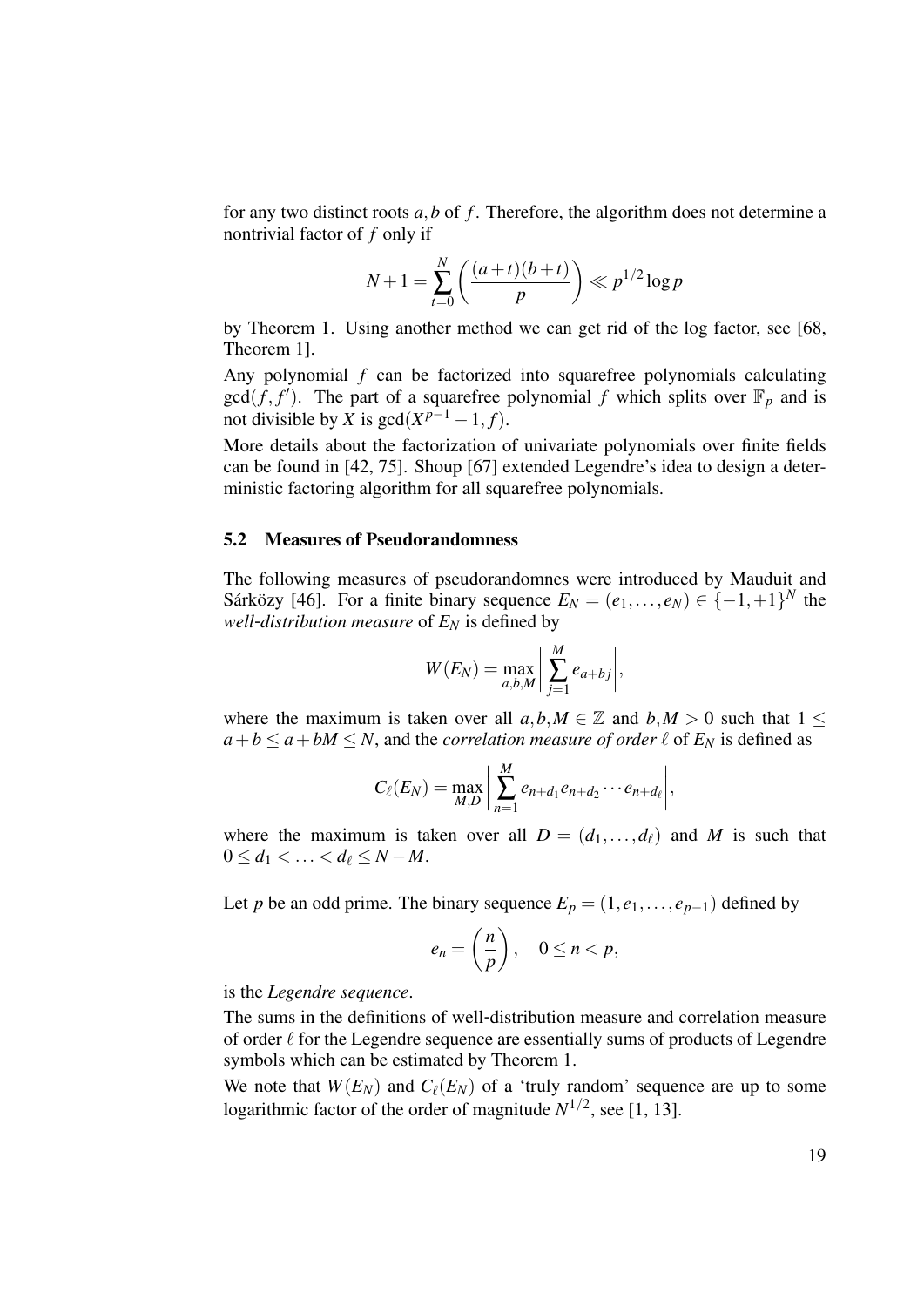**Theorem 11** [46]. *For the Legendre sequence*  $E_p$  *we have* 

$$
W(E_p) \ll p^{1/2} \log p
$$
 and  $C_{\ell}(E_p) \ll \ell p^{1/2} \log p$ .

Let  $U_N = (u_0, \ldots, u_{N-1})$  be a sequence over  $\mathbb{F}_q$ . The *linear complexity*  $L(U_N)$  of  $U_N$  (over  $\mathbb{F}_q$ ) is the length *L* of a shortest linear recurrence

$$
u_{n+L} = g_{L-1}u_{n+L-1} + \cdots + g_1u_{n+1} + g_0u_n, \quad n = 0, \ldots, N-L-1,
$$

for some  $g_0, \ldots, g_{L-1} \in \mathbb{F}_q$ .

The linear complexity is a measure for the unpredictability and thus suitability of a sequence in cryptography. For sequences  $(u_0, \ldots, u_{N-1}) \in \mathbb{F}_2^N$  $\frac{N}{2}$  it is closely related to the correlation measure of order  $\ell$  of the sequence  $(e_0, \ldots, e_{N-1}) \in \{-1, +1\}^N$ defined by  $e_n = (-1)^{u_n}$ ,  $n = 0, \ldots, N-1$ . Hence, from a suitable upper bound on  $C_{\ell}(E_N)$  up to a sufficiently large  $\ell$  we can derive a lower bound on the linear complexity of  $(u_n)$ , see [10].

#### Proposition 5.

$$
L(U_N)\geq N-\max_{1\leq \ell\leq L(E_N)+1}C_\ell(E_N).
$$

**Corollary 2.** For 1 ≤ N ≤ p and the sequence  $U_N = (u_0, ..., u_{N-1}) \in \{0, 1\}^N$ *derived from the Legendre sequence*  $E_p$  *by*  $(-1)^{u_n} = e_n$ ,  $n = 0, \ldots, p-1$ , we have

$$
L(U_N) \gg \frac{N}{p^{1/2}\log p}.
$$

We note that the correlation measure of order  $\ell$  is a finer measure of pseudorandomness than autocorrelation and linear complexity. The two-prime generator  $(v_n)$  for two given distinct primes *p* and *q* is defined by

$$
v_n = \left(\frac{n}{p}\right)\left(\frac{n}{q}\right)
$$
,  $gcd(n, pq) = 1$ ,

and a suitable choice of  $v_n$  if  $gcd(n, pq) > 1$ . It can be shown that it has a high linear complexity and a small correlation measure of order  $\ell$  if  $\ell = 2$  or  $\ell$  is odd, see [9]. However, choosing the lags  $0, p, q, p + q$  we see that the correlation measure of order 4 is close to the length of the sequence.

#### 5.3 Recursive Nonlinear Pseudorandom Number Generators

Finally, we mention an application of incomplete character sums where the standard method of reducing incomplete sums to complete ones fails. We define the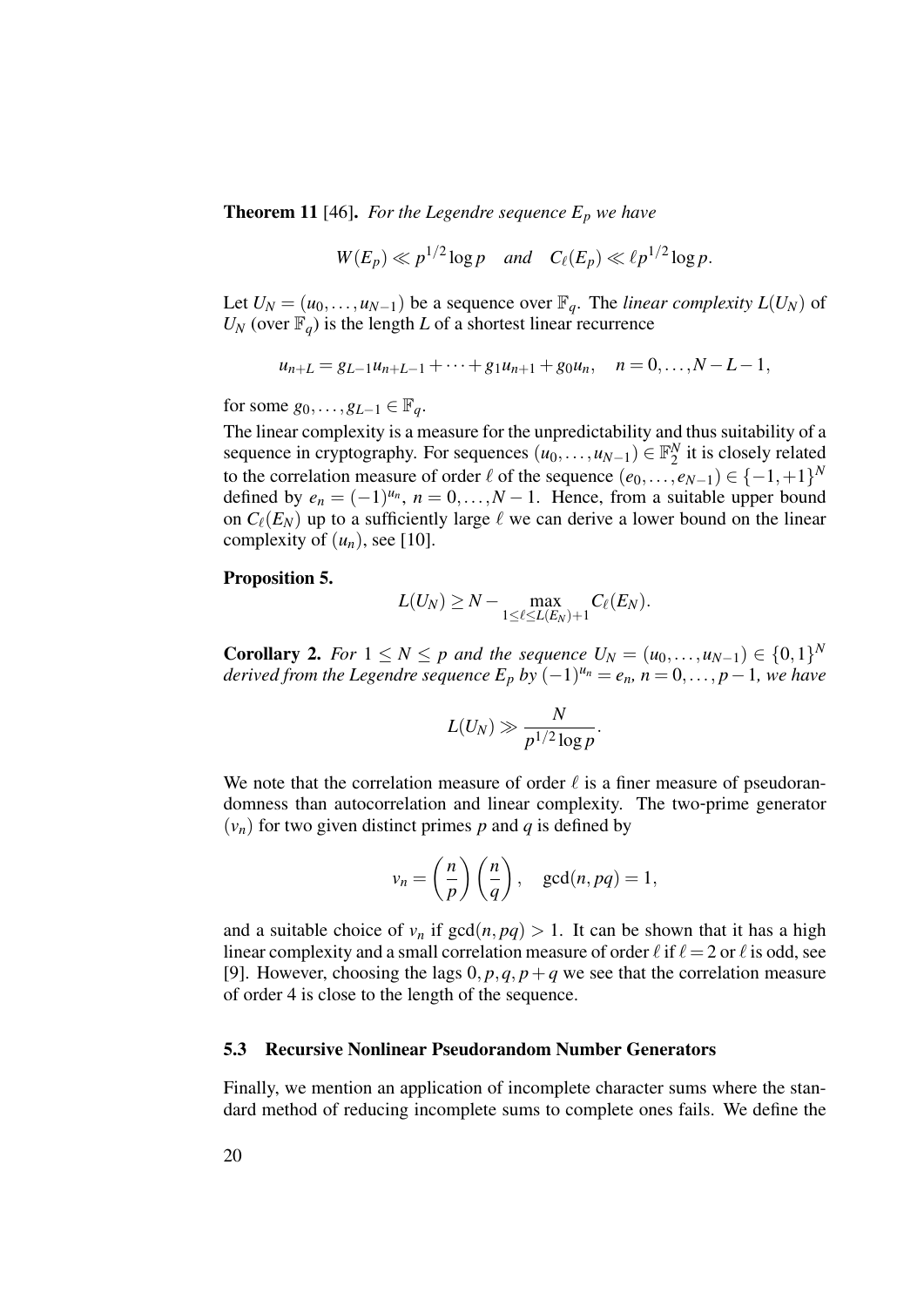*recursive nonlinear pseudorandom number generator*  $(\mu_n)$  of elements of  $\mathbb{F}_q$  by the recurrence relation

$$
\mu_{n+1} = f(\mu_n), \qquad n = 0, 1, \dots,
$$
 (12)

with some *initial value*  $\mu_0 \in \mathbb{F}_q$ . This sequence is eventually periodic with some period *T*  $\leq$  *q*. We assume that the sequence  $(\mu_n)$  is purely periodic. In [50, 58], a method has been presented to study the additive character sums

$$
S_{\mathbf{a},N}(f) = \sum_{n=0}^{N-1} \chi \bigg( \sum_{j=0}^{s-1} \alpha_j \mu_{n+j} \bigg), \quad 1 \le N \le T,
$$

and thus the distribution of such sequences for arbitrary polynomials  $f(X)$  where  $\chi$  is a nontrivial additive character of  $\mathbb{F}_q$  and  $\mathbf{a} = (\alpha_0, \dots, \alpha_{s-1}) \in \mathbb{F}_q^s \setminus \{0\}$ , see also the recent survey [81]. More precisely, under some necessary restrictions, say  $gcd(d, p) = 1$ , we can prove:

$$
S_{\mathbf{a},N}(f) \ll N \left( \log \frac{2q}{N} \right)^{1/2} (\log d)^{1/2} / (\log q)^{1/2}, \quad 1 \le N \le T. \tag{13}
$$

*Proof.* We can assume  $N \ge 2q^{1/2}$ . We first prove that, for any integer  $r \ge 1$  and  $\mathbf{0} \neq \mathbf{a} \in \mathbb{F}_q^s$ , we have

$$
S_{\mathbf{a},N} \ll Nr^{1/2}(q/N)^{1/(2r)}(\min\{\log q, rq^{1/(11r)}\})^{-1/2}
$$
 (14)

for  $2q^{1/2} \le N \le T$ . Since otherwise (14) is trivial, we may assume  $r < \log q$ . It is obvious that for any integer  $k \geq 0$  we have

$$
\left|S_{\mathbf{a},N}(f)-\sum_{n=0}^{N-1}\chi\bigg(\sum_{j=0}^{s-1}\alpha_j\mu_{n+j+k}\bigg)\right|\leq 2k.
$$

Therefore, for any integer  $K \geq 1$ ,

$$
K|S_{\mathbf{a},N}(f)| \le W + K(K-1),\tag{15}
$$

where

$$
W = \sum_{n=0}^{N-1} \left| \sum_{k=0}^{K-1} \chi \left( \sum_{j=0}^{s-1} \alpha_j \mu_{n+j+k} \right) \right|.
$$

We consider the sequence of polynomials  $f_k(X) \in \mathbb{F}_q[X]$  defined by

$$
f_0(X) = X
$$
,  $f_k(X) = f(f_{k-1}(X))$ ,  $k \ge 1$ .

21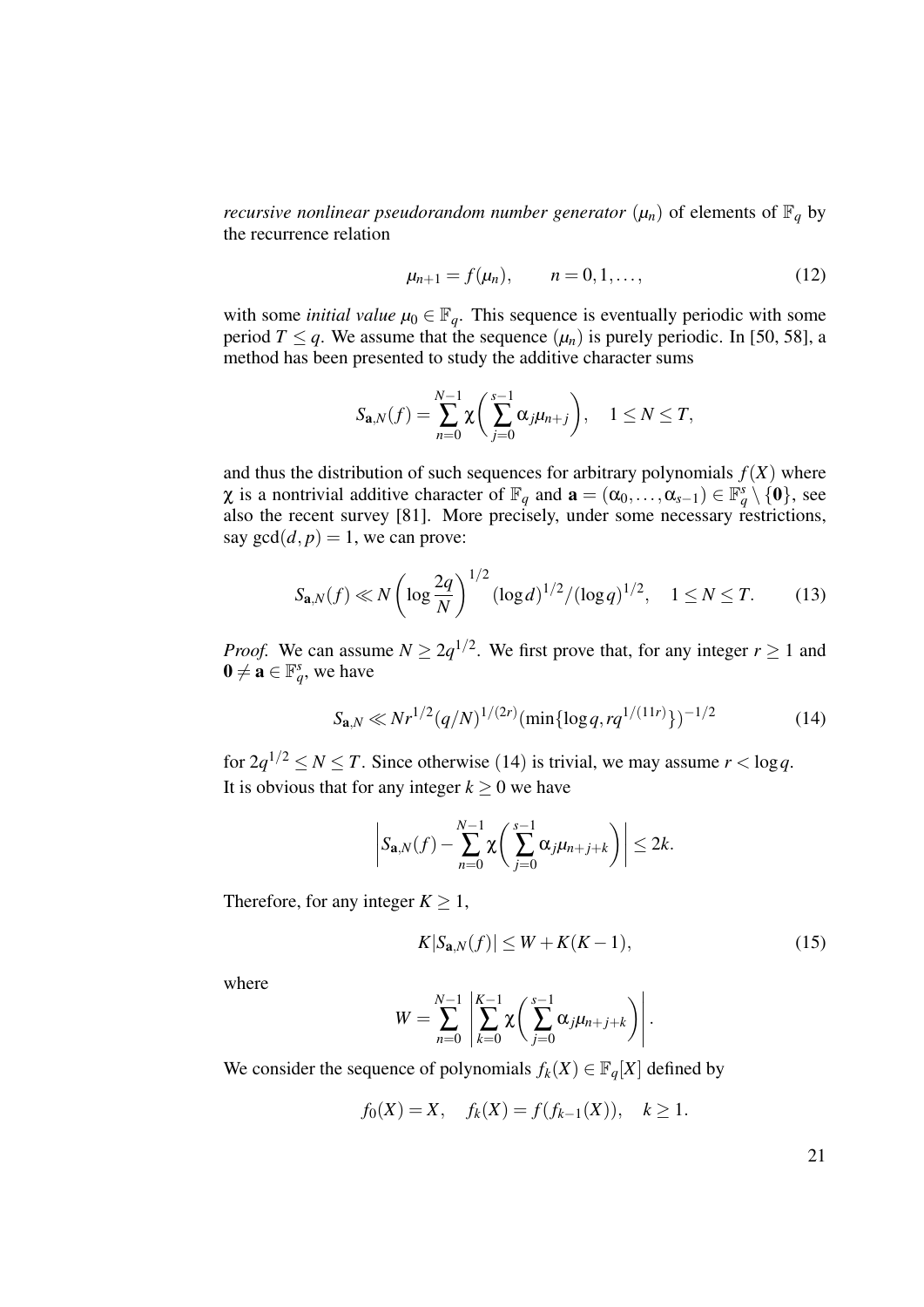By the Hölder inequality, using  $\mu_{n+k} = f_k(\mu_n)$  and putting

$$
F_k(X) = \sum_{j=0}^{s-1} \alpha_j f_{k+j}(X),
$$

we obtain

$$
W^{2r} \leq N^{2r-1} \sum_{n=0}^{N-1} \left| \sum_{k=0}^{K-1} \chi(F_k(\mu_n)) \right|^{2r} \leq N^{2r-1} \sum_{x \in \mathbb{F}_q} \left| \sum_{k=0}^{K-1} \chi(F_k(x)) \right|^{2r}
$$
  

$$
\leq N^{2r-1} \sum_{k_1, ..., k_{2r}=0}^{K-1} \left| \sum_{x \in \mathbb{F}_q} \chi(F_{k_1, ..., k_{2r}}(x)) \right|,
$$

where  $F_{k_1,...,k_{2r}}(X) = F_{k_1}(X) + ... + F_{k_r}(X) - F_{k_{r+1}}(X) - ... - F_{k_{2r}}(X)$ . If

$$
\{k_1, \ldots, k_r\} = \{k_{r+1}, \ldots, k_{2r}\}\
$$

as multisets, then  $F_{k_1,...,k_{2r}}(X)$  is constant and the inner sum is trivially equal to *q*. There are at most  $r!K^r \leq r^rK^r$  such sums. Otherwise note that the degree of  $F_{k_1,...,k_{2r}}$  is not divisible by *p* since  $gcd(d, p) = 1$  and we can apply Weil's bound to the inner sum using  $\deg(F_{k_1,\ldots,k_{2r}}) \le d^{K+s-2}$ , to get the upper bound  $d^{K+s-2}q^{1/2}$ for at most  $K^{2r}$  sums. Hence,

$$
W^{2r} \le r^r K^r N^{2r-1} q + d^{K+s-2} K^{2r} N^{2r-1} q^{1/2}.
$$
 (16)

 $\Box$ 

**Choose** 

$$
K = \min \left\{ \left\lceil 0.4 \frac{\log q}{\log d} \right\rceil, \left\lfloor r q^{1/(11r)} \right\rfloor \right\}.
$$

Then it is easy to see that the first term on the right hand side of (16) dominates the second one in terms of the order of magnitude in  $q$ , and we get (14) from (15) and (16) after simple calculations. Finally, we choose

$$
r = \lfloor \log(q/N) \rfloor + 1
$$

and the theorem follows after simple calculations from (14).

In two special cases of (12), nonlinear generators with small *p*-*weight degree* [35] and *inversive generators* [51], modifications of the method in the proof of (13) lead to stronger bounds. For other special classes of polynomials, namely for *monomials* and *Dickson polynomials*, an alternative approach, producing much stronger bounds has been proposed, see the survey [81] and references therein. Related results for sequences produced by *Rédei functions* are obtained in [31].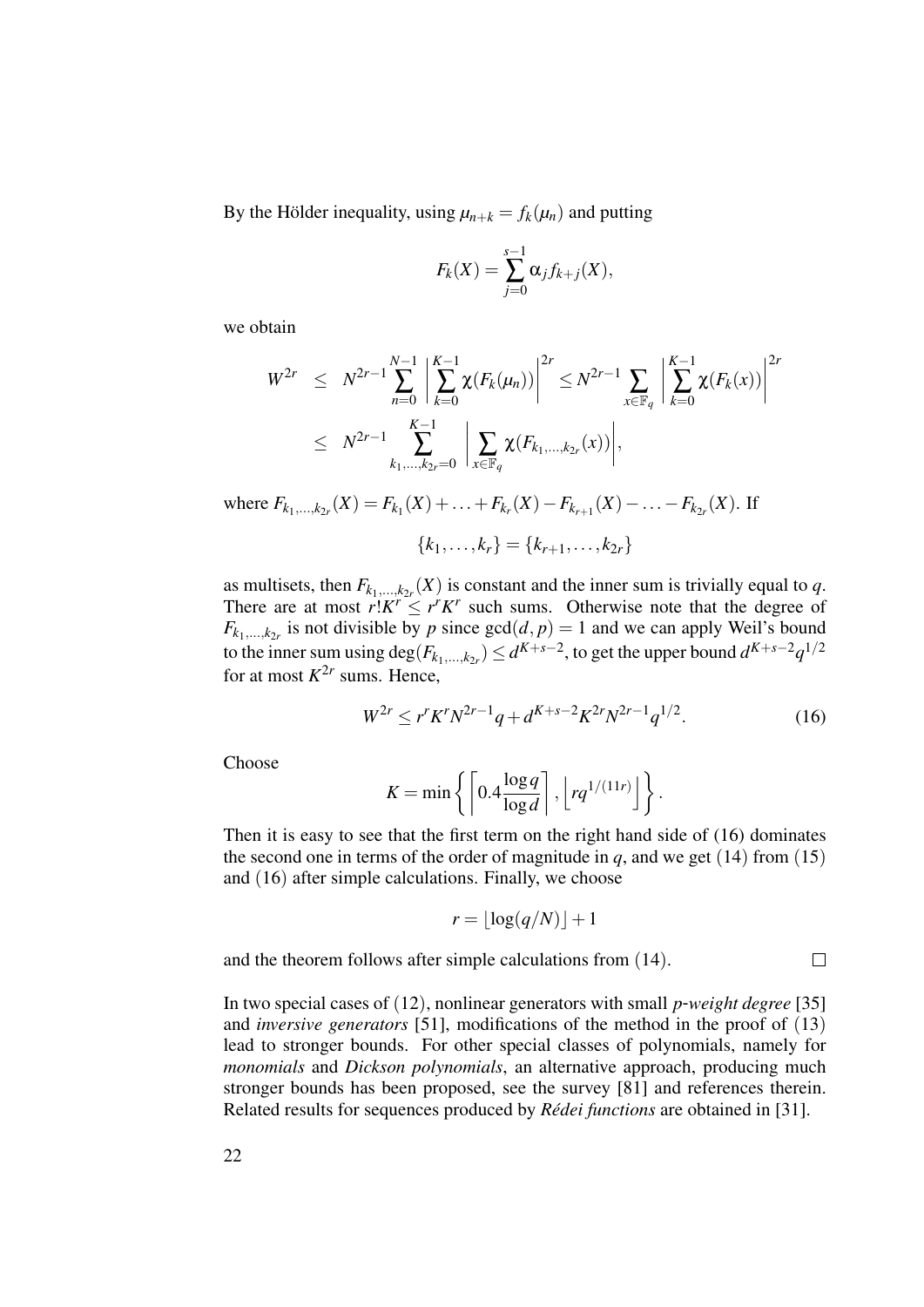## Acknowledgments

The author wishes to thank Domingo Gomez, Gottlieb Pirsic, and Igor Shparlinski for a careful reading of the manuscript and many useful comments.

## References

- [1] N. Alon, Y. Kohayakawa, C. Mauduit, C. G. Moreira, and V. Rödl. Measures of pseudorandomness for finite sequences: typical values. *Proc. Lond. Math. Soc. (3)*, 95(3):778–812, 2007.
- [2] H. T. Banks and K. Kunisch. *Estimation techniques for distributed parameter systems*, volume 1 of *Systems & Control: Foundations & Applications*. Birkhäuser Boston Inc., Boston, MA, 1989.
- [3] B. C. Berndt, R. J. Evans, and K. S. Williams. *Gauss and Jacobi sums*. Canadian Mathematical Society Series of Monographs and Advanced Texts. John Wiley & Sons Inc., New York, 1998.
- [4] T. Beth, D. Jungnickel, and H. Lenz. *Design theory*. Cambridge University Press, 1986.
- [5] D. Boneh and R. Venkatesan. Rounding in lattices and its cryptographic applications. In *Proceedings of the Eighth Annual ACM-SIAM Symposium on Discrete Algorithms (New Orleans, LA, 1997)*, pages 675–681, New York, 1997. ACM.
- [6] D. Boneh and R. Venkatesan. Breaking RSA may not be equivalent to factoring (extended abstract). In *Advances in cryptology—EUROCRYPT '98 (Espoo)*, volume 1403 of *Lecture Notes in Comput. Sci.*, pages 59–71. Springer, Berlin, 1998.
- [7] J. Bourgain. Multilinear exponential sums in prime fields under optimal entropy condition on the sources. *Geom. Funct. Anal.*, 18(5):1477–1502, 2009.
- [8] J. Bourgain, A. A. Glibichuk, and S. V. Konyagin. Estimates for the number of sums and products and for exponential sums in fields of prime order. *J. London Math. Soc. (2)*, 73(2):380–398, 2006.
- [9] N. Brandstätter and A. Winterhof. Some notes on the two-prime generator of order 2. *IEEE Trans. Inform. Theory*, 51(10):3654–3657, 2005.
- [10] N. Brandstätter and A. Winterhof. Linear complexity profile of binary sequences with small correlation measure. *Period. Math. Hungar.*, 52(2):1–8, 2006.
- [11] A. T. Butson. Generalized Hadamard matrices. *Proc. Amer. Math. Soc.*, 13:894– 898, 1962.
- [12] A. R. Calderbank, E. M. Rains, P. W. Shor, and N. J. A. Sloane. Quantum error correction and orthogonal geometry. *Phys. Rev. Lett.*, 78(3):405–408, 1997.
- [13] J. Cassaigne, C. Mauduit, and A. Sárközy. On finite pseudorandom binary sequences. VII. The measures of pseudorandomness. *Acta Arith.*, 103(2):97–118, 2002.
- [14] Z. Chen, D. Gomez, and A. Winterhof. Distribution of digital explicit inversive pseudorandom numbers and their binary threshold sequence. In *Monte Carlo and quasi-Monte Carlo methods 2008*, pages 249–258. Springer, Berlin, 2009.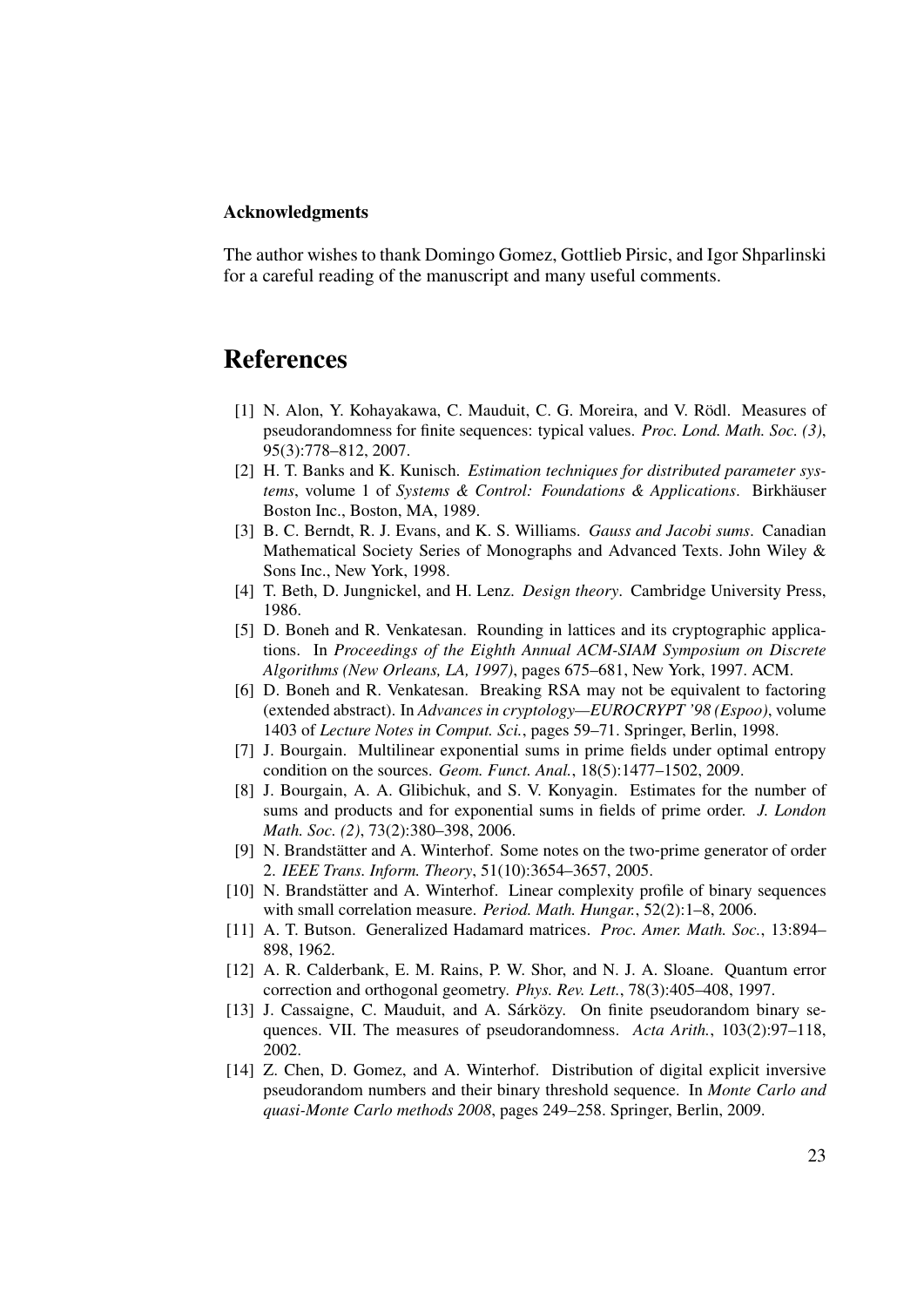- [15] Z. Chen, A. Ostafe, and A. Winterhof. Structure of pseudorandom numbers derived from Fermat quotients. In *Arithmetic of finite fields*, volume 6087 of *Lecture Notes in Comput. Sci.*, pages 73–85. Springer, Berlin, 2010.
- [16] J. A. Cipra. Waring's number in a finite field. *Integers*, 9:A34, 435–440, 2009.
- [17] T. Cochrane, C. Pinner, and J. Rosenhouse. Bounds on exponential sums and the polynomial Waring problem mod *p*. *J. London Math. Soc. (2)*, 67(2):319–336, 2003.
- [18] H. Davenport and D. J. Lewis. Character sums and primitive roots in finite fields. *Rend. Circ. Mat. Palermo (2)*, 12:129–136, 1963.
- [19] G. Dorfer, W. Meidl, and A. Winterhof. Counting functions and expected values for the lattice profile at *n*. *Finite Fields Appl.*, 10(4):636–652, 2004.
- [20] G. Dorfer and A. Winterhof. Lattice structure and linear complexity profile of nonlinear pseudorandom number generators. *Appl. Algebra Engrg. Comm. Comput.*, 13(6):499–508, 2003.
- [21] G. Dorfer and A. Winterhof. Lattice structure of nonlinear pseudorandom number generators in parts of the period. In *Monte Carlo and quasi-Monte Carlo methods 2002*, pages 199–211. Springer, Berlin, 2004.
- [22] C. C. Douglas, G. Haase, and U. Langer. *A tutorial on elliptic PDE solvers and their parallelization*, volume 16 of *Software, Environments, and Tools*. Society for Industrial and Applied Mathematics, Philadelphia, 2003.
- [23] M. Drmota and R. F. Tichy. *Sequences, discrepancies and applications*, volume 1651 of *Lecture Notes in Mathematics*. Springer-Verlag, Berlin, 1997.
- [24] H. W. Engl. *Integralgleichungen*. Springer Lehrbuch Mathematik. [Springer Mathematics Textbook]. Springer-Verlag, Vienna, 1997.
- [25] B.-G. Englert and Y. Aharonov. The mean king's problem: prime degrees of freedom. *Phys. Lett. A*, 284(1):1–5, 2001.
- [26] A. B. Evans. *Orthomorphism graphs of groups*, volume 1535 of *Lecture Notes in Mathematics*. Springer-Verlag, Berlin, 1992.
- [27] A. A. Glibichuk. Sums of powers of subsets of an arbitrary finite field. *Izv. RAN. Ser. Mat.*, (75):35–68, 2011.
- [28] S. W. Golomb and G. Gong. *Signal design for good correlation*. Cambridge University Press, 2005.
- [29] D. Gomez and A. Winterhof. Waring's problem in finite fields with Dickson polynomials. In *Finite fields: theory and applications*, volume 518 of *Contemp. Math.*, pages 185–192. Amer. Math. Soc., Providence, RI, 2010.
- [30] D. Gottesman. Class of quantum error-correcting codes saturating the quantum Hamming bound. *Phys. Rev. A (3)*, 54(3):1862–1868, 1996.
- [31] J. Gutierrez and A. Winterhof. Exponential sums of nonlinear congruential pseudorandom number generators with Rédei functions. Finite Fields Appl., 14(2):410– 416, 2008.
- [32] D. R. Heath-Brown and S. Konyagin. New bounds for Gauss sums derived from *k*th powers, and for Heilbronn's exponential sum. *Q. J. Math.*, 51(2):221–235, 2000.
- [33] T. Helleseth. On the covering radius of cyclic linear codes and arithmetic codes. *Discrete Appl. Math.*, 11(2):157–173, 1985.
- [34] K. J. Horadam. *Hadamard matrices and their applications*. Princeton University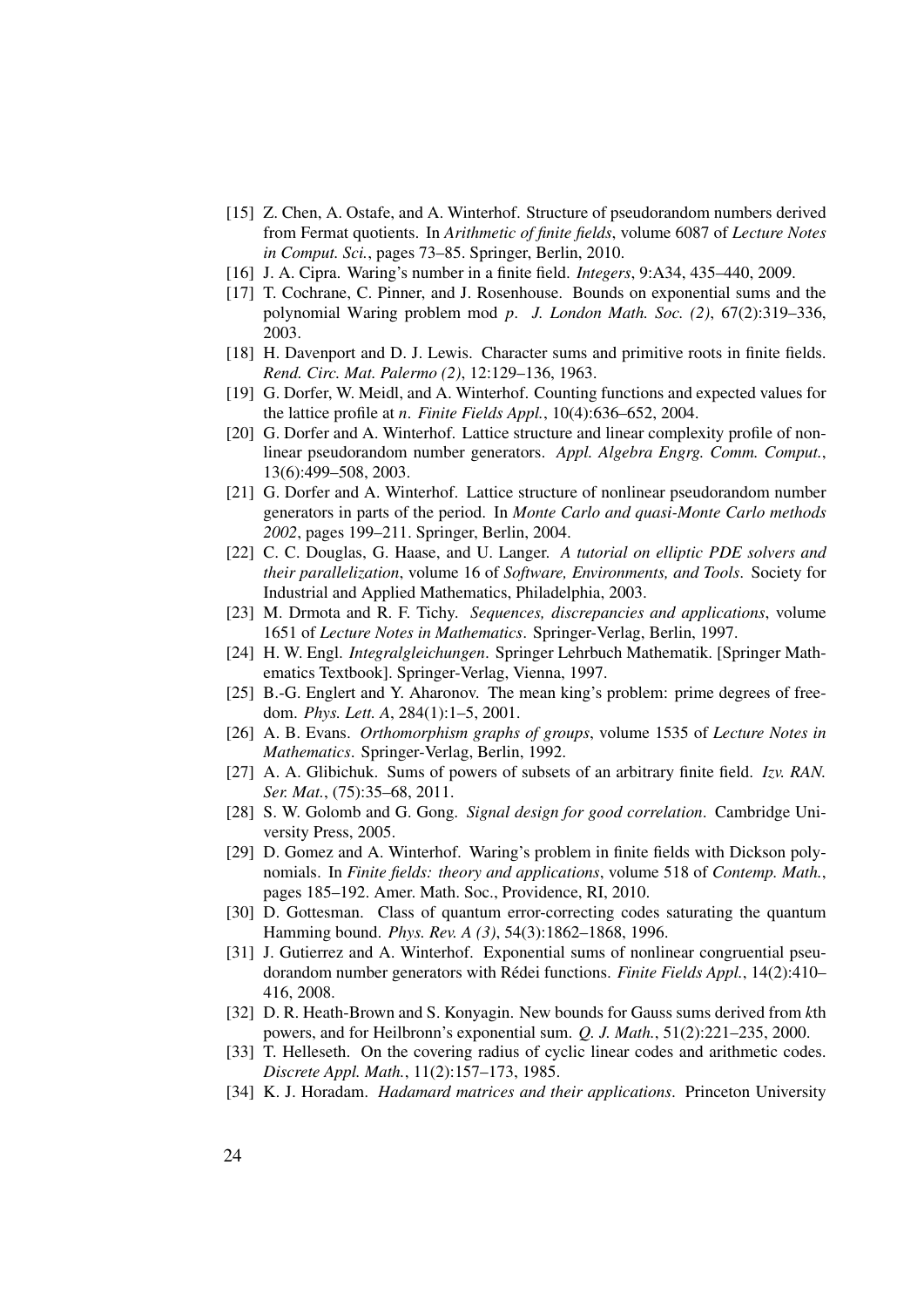Press, 2007.

- [35] Á. Ibeas and A. Winterhof. Exponential sums and linear complexity of nonlinear pseudorandom number generators with polynomials of small *p*-weight degree. *Unif. Distrib. Theory*, 5(1):79–93, 2010.
- [36] T. Itoh and S. Tsujii. A fast algorithm for computing multiplicative inverses in GF(2 *<sup>m</sup>*) using normal bases. *Inform. and Comput.*, 78(3):171–177, 1988.
- [37] I. D. Ivanović. Geometrical description of quantal state determination. *J. Phys. A*, 14(12):3241–3245, 1981.
- [38] H. Iwaniec and E. Kowalski. *Analytic number theory*, volume 53 of *American Mathematical Society Colloquium Publications*. American Mathematical Society, Providence, RI, 2004.
- [39] H. Kharaghani and B. Tayfeh-Rezaie. A Hadamard matrix of order 428. *J. Combin. Des.*, 13(6):435–440, 2005.
- [40] A. Klappenecker and M. Rötteler. Constructions of mutually unbiased bases. In *Finite fields and applications*, pages 137–144. Springer, Berlin, 2004.
- [41] S. V. Konyagin. Estimates for Gaussian sums and Waring's problem modulo a prime. *Trudy Mat. Inst. Steklov.*, 198:111–124, 1992.
- [42] T. Lange and A. Winterhof. Factoring polynomials over arbitrary finite fields. *Theoret. Comput. Sci.*, 234(1-2):301–308, 2000.
- [43] A. M. Legendre. Recherches d'analyse indeterminee. *Memoires Acad. Sci. Paris*, pages 465–559, 1785.
- [44] V. Levenshtein. Application of Hadamard matrices to a problem of coding theory. *Problemy Kibernetiki*, 5:123–136, 1961.
- [45] R. Lidl and H. Niederreiter. *Finite Fields*, volume 20 of *Encyclopedia of Mathematics and its Applications*. Cambridge University Press, second edition, 1997.
- [46] C. Mauduit and A. Sárközy. On finite pseudorandom binary sequences. I. Measure of pseudorandomness, the Legendre symbol. *Acta Arith.*, 82(4):365–377, 1997.
- [47] W. Meidl and A. Winterhof. On the autocorrelation of cyclotomic generators. In *Finite fields and applications*, pages 1–11. Springer, Berlin, 2004.
- [48] H. Niederreiter. On the distribution of pseudo-random numbers generated by the linear congruential method. II. *Math. Comp.*, 28:1117–1132, 1974.
- [49] H. Niederreiter. *Random number generation and quasi-Monte Carlo methods*, volume 63 of *CBMS-NSF Regional Conference Series in Applied Mathematics*. Society for Industrial and Applied Mathematics, Philadelphia, 1992.
- [50] H. Niederreiter and I. E. Shparlinski. On the distribution and lattice structure of nonlinear congruential pseudorandom numbers. *Finite Fields Appl.*, 5(3):246–253, 1999.
- [51] H. Niederreiter and I. E. Shparlinski. On the distribution of pseudorandom numbers and vectors generated by inversive methods. *Appl. Algebra Engrg. Comm. Comput.*, 10(3):189–202, 2000.
- [52] H. Niederreiter and A. Winterhof. Incomplete exponential sums over finite fields and their applications to new inversive pseudorandom number generators. *Acta Arith.*, 93(4):387–399, 2000.
- [53] H. Niederreiter and A. Winterhof. On a new class of inversive pseudorandom numbers for parallelized simulation methods. *Period. Math. Hungar.*, 42(1-2):77–87,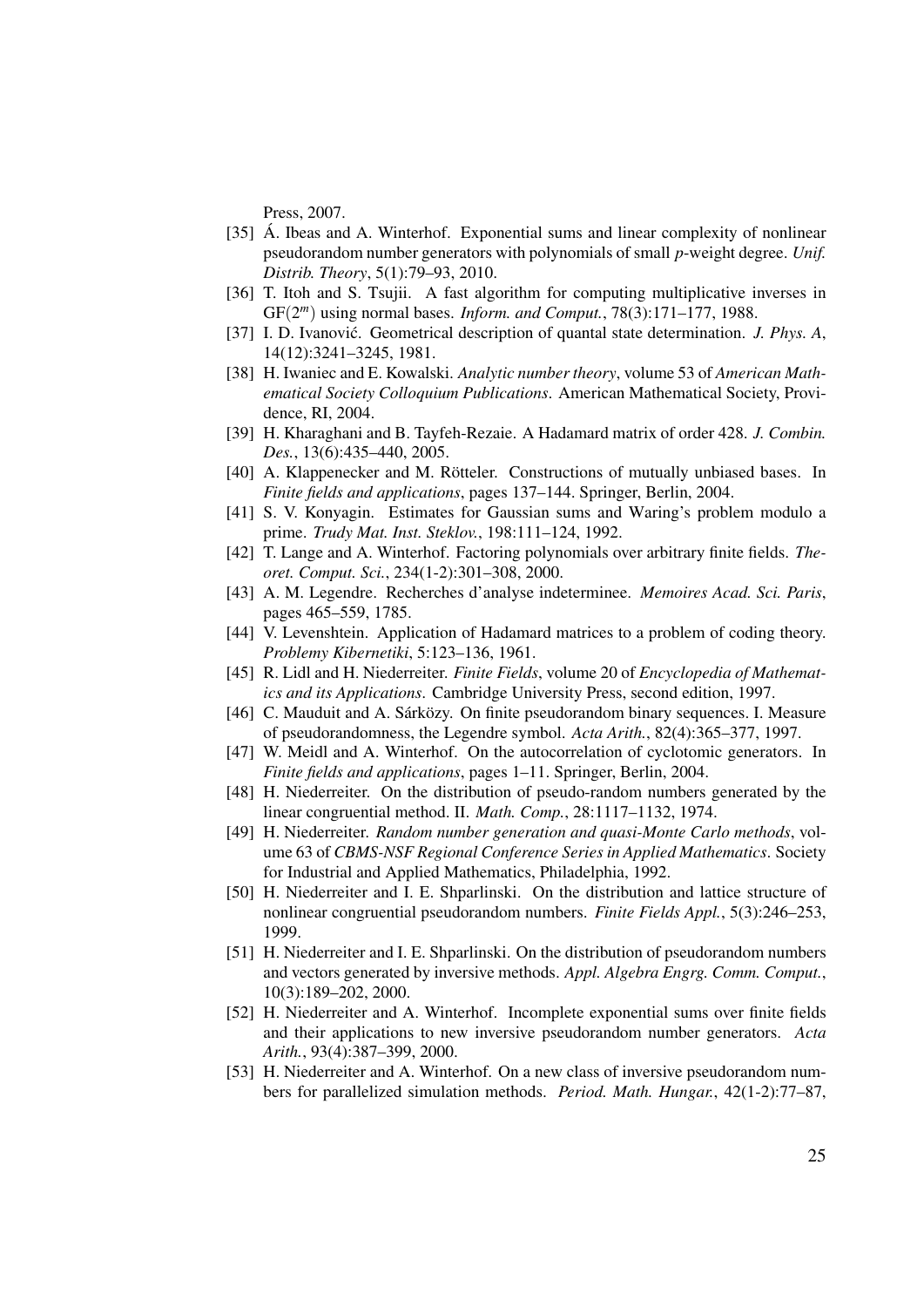2001.

- [54] H. Niederreiter and A. Winterhof. On the lattice structure of pseudorandom numbers generated over arbitrary finite fields. *Appl. Algebra Engrg. Comm. Comput.*, 12(3):265–272, 2001.
- [55] H. Niederreiter and A. Winterhof. Lattice structure and linear complexity of nonlinear pseudorandom numbers. *Appl. Algebra Engrg. Comm. Comput.*, 13(4):319–326, 2002.
- [56] H. Niederreiter and A. Winterhof. Cyclotomic *R*-orthomorphisms of finite fields. *Discrete Math.*, 295(1-3):161–171, 2005.
- [57] H. Niederreiter and A. Winterhof. On the structure of inversive pseudorandom number generators. In *Applied algebra, algebraic algorithms and error-correcting codes*, pages 208–216. Springer, Berlin, 2007.
- [58] H. Niederreiter and A. Winterhof. Exponential sums for nonlinear recurring sequences. *Finite Fields Appl.*, 14(1):59–64, 2008.
- [59] A. Ostafe and I. E. Shparlinski. On the Waring problem with Dickson polynomials in finite fields. *Proc. Amer. Math. Soc.*, 139(11):3815–3820, 2011.
- [60] R. Paley. On orthogonal matrices. *J. Math. Phys., Mass. Inst. Techn.*, 12:311–320, 1933.
- [61] G. Pirsic and A. Winterhof. On the structure of digital explicit nonlinear and inversive pseudorandom number generators. *J. Complexity*, 26(1):43–50, 2010.
- [62] M. Planat, H. C. Rosu, and S. Perrine. A survey of finite algebraic geometrical structures underlying mutually unbiased quantum measurements. *Found. Phys.*, 36(11):1662–1680, 2006.
- [63] W. Schmidt. *Equations over finite fields: an elementary approach*. Kendrick Press, Heber City, UT, second edition, 2004.
- [64] R.-H. Schulz. Check character systems and anti-symmetric mappings. In *Computational discrete mathematics*, volume 2122 of *Lecture Notes in Comput. Sci.*, pages 136–147. Springer, Berlin, 2001.
- [65] J. Schwinger. Unitary operator bases. *Proc. Nat. Acad. Sci. U.S.A.*, 46:570–579, 1960.
- [66] R. Shaheen and A. Winterhof. Permutations of finite fields for check digit systems. *Des. Codes Cryptogr.*, 57(3):361–371, 2010.
- [67] V. Shoup. On the deterministic complexity of factoring polynomials over finite fields. *Inform. Process. Lett.*, 33(5):261–267, 1990.
- [68] I. E. Shparlinski. *Finite fields: theory and computation*, volume 477 of *Mathematics and its Applications*. Kluwer Academic Publishers, Dordrecht, 1999.
- [69] I. Shparlinski. *Cryptographic applications of analytic number theory*, volume 22 of *Progress in Computer Science and Applied Logic*. Birkhauser Verlag, Basel, 2003. ¨
- [70] I. Shparlinski and A. Winterhof. Noisy interpolation of sparse polynomials in finite fields. *Appl. Algebra Engrg. Comm. Comput.*, 16(5):307–317, 2005.
- [71] I. E. Shparlinski. Playing 'hide-and-seek' with numbers: the hidden number problem, lattices and exponential sums. In *Public-key cryptography*, volume 62 of *Proc. Sympos. Appl. Math.*, pages 153–177. Amer. Math. Soc., Providence, RI, 2005.
- [72] I. E. Shparlinski and A. Winterhof. Constructions of approximately mutually unbiased bases. In *LATIN 2006: Theoretical informatics*, volume 3887 of *Lecture Notes*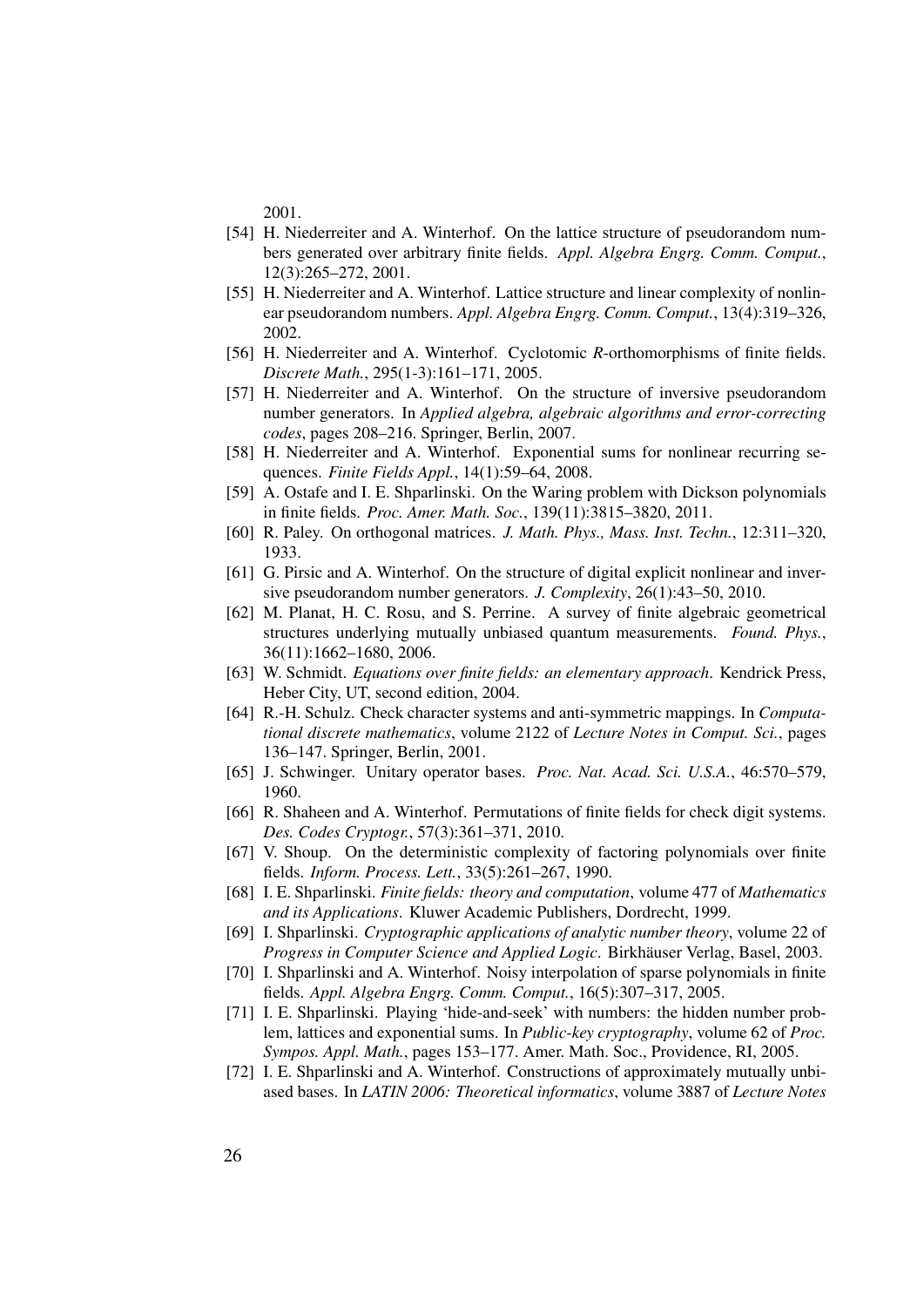*in Comput. Sci.*, pages 793–799. Springer, Berlin, 2006.

- [73] A. Topuzoğlu and A. Winterhof. Pseudorandom sequences. In *Topics in geometry, coding theory and cryptography*, volume 6 of *Algebr. Appl.*, pages 135–166, Springer, Dordrecht, 2007.
- [74] J. Verhoeff. *Error detecting decimal codes*. Mathematical Centre Tracts, No. 29. Mathematisch Centrum, Amsterdam, 1969.
- [75] J. von zur Gathen and D. Panario. Factoring polynomials over finite fields: a survey. *J. Symbolic Comput.*, 31(1-2):3–17, 2001. Computational algebra and number theory (Milwaukee, WI, 1996).
- [76] A. Winterhof. On the distribution of powers in finite fields. *Finite Fields Appl.*, 4(1):43–54, 1998.
- [77] A. Winterhof. On Waring's problem in finite fields. *Acta Arith.*, 87(2):171–177, 1998.
- [78] A. Winterhof. On the non-existence of generalized Hadamard matrices. *J. Statist. Plann. Inference*, 84(1-2):337–342, 2000.
- [79] A. Winterhof. Incomplete additive character sums and applications. In *Finite fields and applications (Augsburg, 1999)*, pages 462–474. Springer, Berlin, 2001.
- [80] A. Winterhof. Some estimates for character sums and applications. *Des. Codes Cryptogr.*, 22(2):123–131, 2001.
- [81] A. Winterhof. Recent results on recursive nonlinear pseudorandom number generators (invited paper). In *Sequences and their applications—SETA 2010*, volume 6338 of *Lecture Notes in Comput. Sci.*, pages 113–124. Springer, Berlin, 2010.
- [82] W. K. Wootters and B. D. Fields. Optimal state-determination by mutually unbiased measurements. *Ann. Physics*, 191(2):363–381, 1989.

*Author's address:*

*Arne Winterhof Johann Radon Institute for Computational and Applied Mathematics Austrian Academy of Sciences Altenbergerstr. 69, 4040 Linz email arne.winterhof@oeaw.ac.at*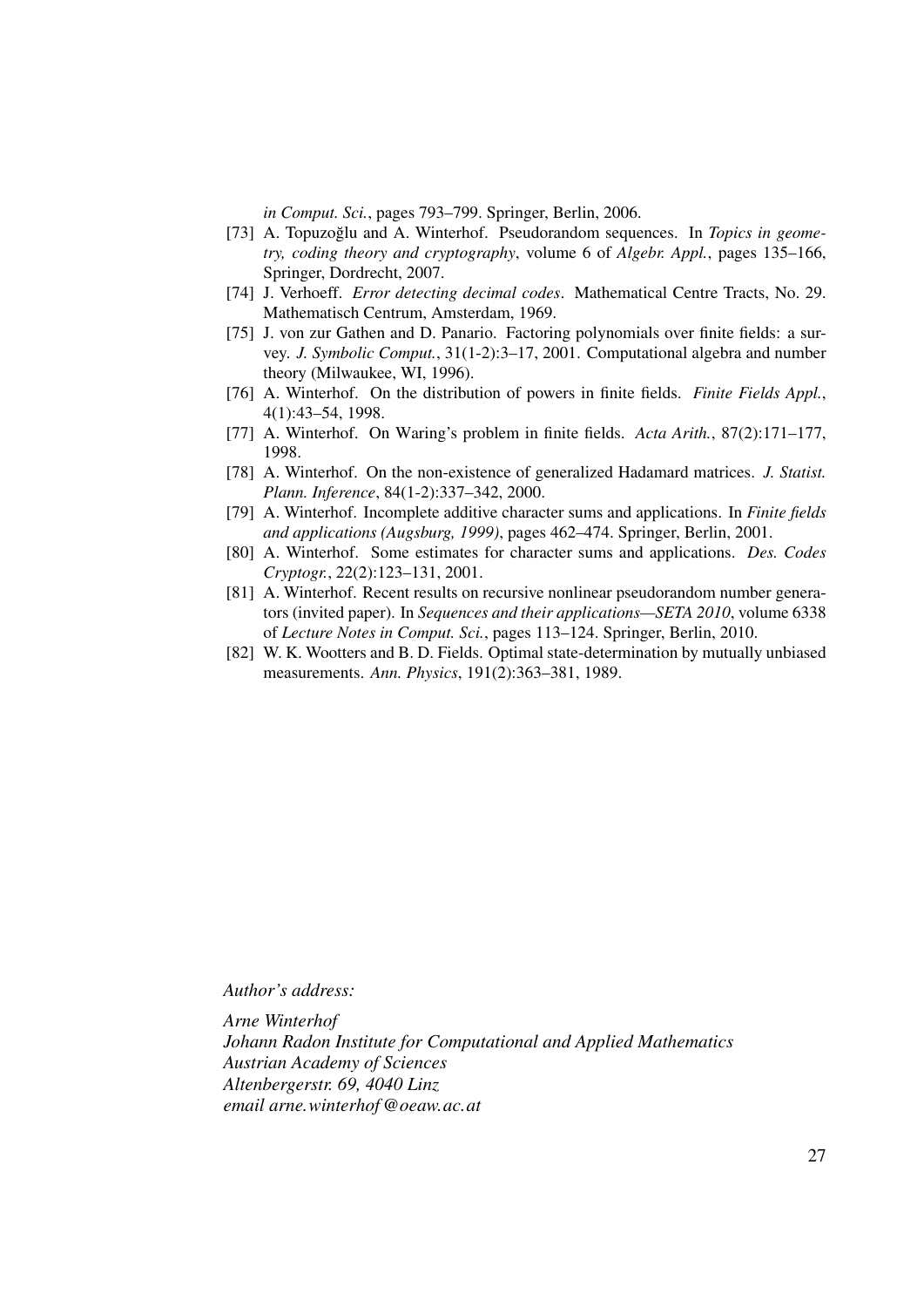## **PACIFIC JOURNAL OF MATHEMATICS**

V. S. V a r a d a r a j a n (Managing Editor), Vyjayanthi C h a r i, Robert Finn, Kefeng Liu, Darren Long, Jiang-Hua Lu, Alexander Merkurjev, Sorin Popa, Jie Qing, Jonathan Rogawski, Paul Y a n g.

The Journal is published 10 times a year. The subscription price is \$ 485,00 per year for print and \$ 420,00 for electronic-only.

## **PACIFIC JOURNAL OF MATHEMATICS AT THE UNIVERSITY OF CALIFORNIA, BERKELEY, CA 94720-3840**

## INDIANA UNIVERSITY MATHEMATICS JOURNAL

(Formerly the Journal of Mathematics and Mechanics)

Edited by

E. Bedford, H. Bercovici, N. Katz, M. Larsen, P. Sternberg, V. Turaev, K. Zumbrun.

*For institutions, the print and online subscription rates are* \$*400.00 and* \$*320.00. Individual subscribers' fees are* \$*100.00 and* \$*50.00, respectively. The JOURNAL appears in 6 annual issues averaging more than 500 pages each.*

Indiana University, Bloomington, Indiana U.S.A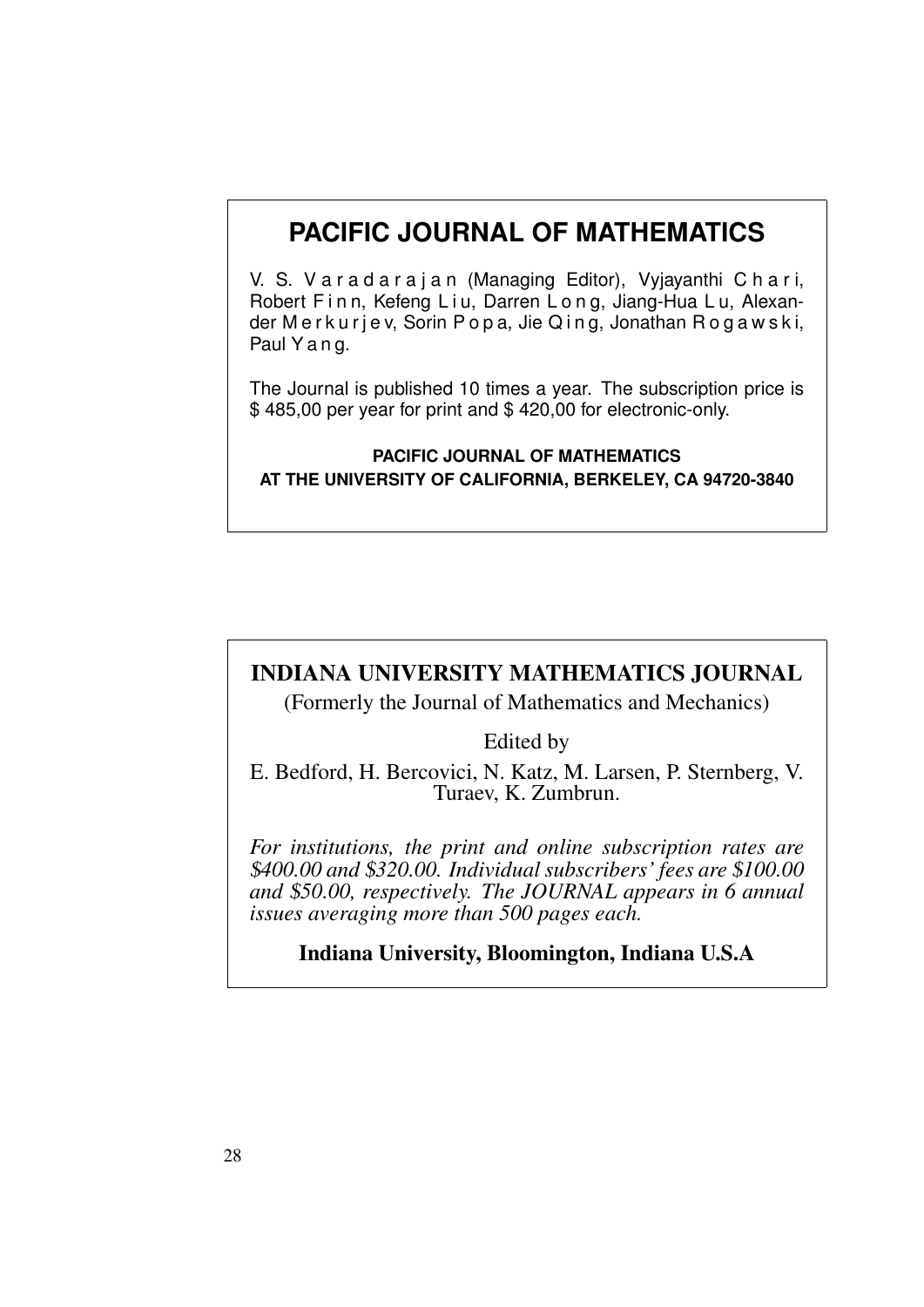## Einige Bemerkungen zum Format von Multiple Choice-Aufgaben: eine Replik

## Stefan Götz und Hans-Stefan Siller

Universität Wien, Universität Koblenz-Landau

*Im Beitrag von H. Humenberger und G. Kirchner in den* IMN *Nr. 217 wird mit einem einfachen Modell nachgewiesen, dass die Wahl des Formats bei Multiple Choice*-*Aufgaben Einfluss auf die Losungsh ¨ aufigkeit bei denselben haben kann. ¨ Daher sollen nur mit großter Vorsicht R ¨ uckschl ¨ usse auf das K ¨ onnen der Popu- ¨ lation gezogen werden, die solche Aufgaben bearbeitet hat. Zwei Aspekte zur Begrundung dieser Schlussfolgerungen werden dazu diskutiert: die M ¨ oglichkeit ¨ des Ratens bei Nichtwissen der richtigen Antworten und der geforderte Anteil an richtigen Antworten unter den vorgegebenen. Beide sollen hier im Sinne einer Erganzung teils best ¨ atigt, teils aber auch relativiert werden. Vor allem aber geht ¨ es in dieser Replik darum, die eigentlichen fachdidaktischen Hintergrunde und ¨ Uberlegungen zu dieser Frage oder Problemstellung zu beleuchten. ¨*

## 1 Einleitung

Zwei wesentliche Neuerungen stehen dem österreichischen Mathematikunterricht bevor: zum einen die Einführung der Bildungsstandards für die achte Schulstufe [8] ab 2011/12, zum anderen die der standardisierten schriftlichen Reifeprüfung, basierend auf sogenannten Grundkompetenzen (vgl. [7], dieses Konzept wurde überarbeitet  $[1]$ ); sie wird ab 2013/14 österreichweit zentral an AHS gestellt werden. In den eben zitierten Dokumenten finden sich Multiple Choice-Aufgaben, die ebenfalls eine Neuerung darstellen. In Vorbereitung der standardisierten Reifeprüfung ist ein Schulversuch eingerichtet worden, im Zuge dessen die involvierten Klassen nach dem zugrundeliegenden Grundkompetenzenkonzept getestet werden. Vier Pilottestungen und eine Feldtestung sind bereits passiert. Die Aufgabenstellungen sind veröffentlicht worden, ebenso die Lösungshäufigkeiten [12].

ISSN 0020-7926  $\odot$  2012 Österr. Math. Gesellschaft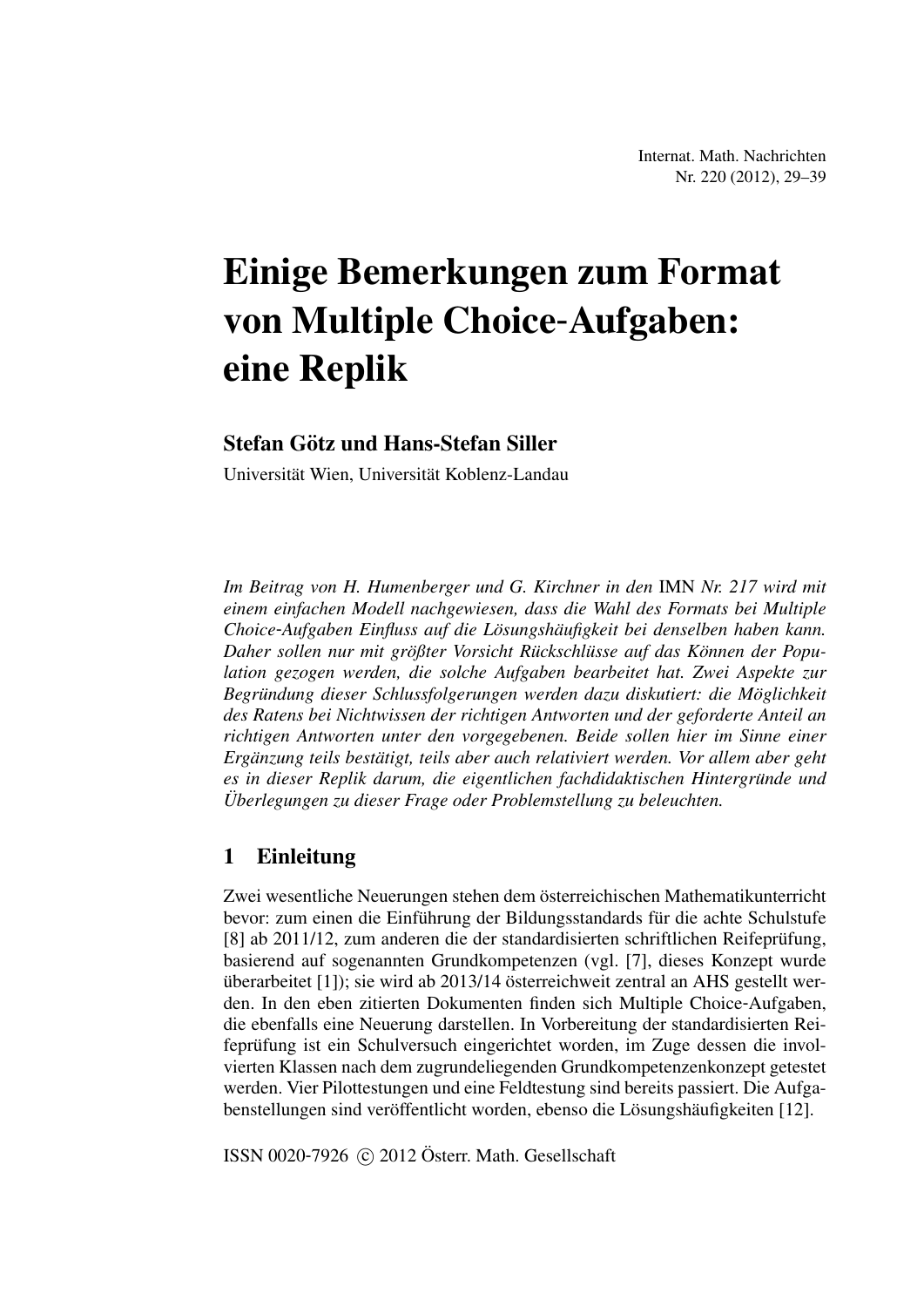Im Beitrag von H. Humenberger und G. Kirchner [6] werden nun zwei solche Aufgaben, die sich beide in [12, Testheft A2] befinden, herausgegriffen. Bei der einen aus dem Themenbereich *Quadratische Gleichungen* müssen vier Aussagen durch Ankreuzen als "zutreffend" oder "nicht zutreffend" bewertet werden, bei<br>der enderen eus dem Themenbereich *Eingeschaften von Eurktigensschan fünf* der anderen aus dem Themenbereich *Eigenschaften von Funktionen* stehen fünf Aussagen zur gleichen Beurteilung wie eben durch die Schülerinnen und Schüler an. Ein in [6] diskutierter Unterschied zwischen den beiden Aufgaben liegt nun darin, dass bei der erstgenannten alle vier Kreuze richtig gesetzt werden müssen, um die Aufgabe insgesamt richtig gelöst zu haben, bei der zweiten dagegen nur vier von den fünf. Die Lösungsquote bei den sogenannten Pilotklassen (sie wurden hinsichtlich der Erarbeitung der Grundkompetenzen vom Projektteam [7] betreut, im Unterschied zu den Vergleichsklassen) betragt bei der ersten Aufgabe ¨ ca. 30%, bei der zweiten 74% ( $[12]$ , dort finden sich auch die Lösungsquoten der Vergleichsklassen, die spielen aber hier keine Rolle). Kann man daraus schließen, dass das Themenfeld *Eigenschaften von Funktionen* besser gekonnt wird als jenes, das *Quadratische Gleichungen* zum Inhalt hat?

Im Folgenden wird nun auf die Argumente und Sichtweisen in [6] im Einzelnen eingegangen, die ebendort im Zuge des Vergleichs dieser beiden Aufgaben angeführt werden.

## 2 Zur Lösewahrscheinlichkeit von Multiple Choice-Aufgaben

Wenn wir "4 von 4-Aufgaben" mit "4 aus 5-Aufgaben" vergleichen, so ist an-<br>sebeulieb klar dess die erste Forderung sebwieriger zu erfüllen ist els die zweite schaulich klar, dass die erste Forderung schwieriger zu erfullen ist als die zweite. ¨ In [6] wird dies mit einem Binomialmodell noch unterstrichen. Unterstellen wir eine konstante Wahrscheinlichkeit p für das Wissen der richtigen Antwort für jede zu bewertende Aussage innerhalb einer Aufgabe, dann ist  $P(X = 4) = p^4 =: f(p)$ die Wahrscheinlichkeit, eine "4 von 4-Aufgabe" richtig zu beantworten. Die Zu-<br>fellowerishle Kuzöhlt debei die richtigen Antworten bei einer seleben Aufgabe fallsvariable *X* zählt dabei die richtigen Antworten bei einer solchen Aufgabe. Analog ist  $P(Y \ge 4) = \binom{5}{4}$ <sup>5</sup> $\left(\frac{5}{4}\right)p^4(1-p) + p^5 =: g(p)$  die entsprechende Wahrscheinlichkeit bei einer "4 aus 5-Aufgabe".

Zuerst halten wir fest, dass  $g(p) > f(p)$  ist für alle  $p \in (0, 1)$ . In [6, S. 53] wird dazu der Graph von  $f(\frac{1+p}{2})$  $\frac{p+p}{2}$ ) mit dem von  $g(\frac{1+p}{2})$  $\frac{+p}{2}$ ) verglichen. Das spezielle Argument 1+*p* 2 von *f* bzw. *g* kommt daher, dass dort noch die Erratewahrscheinlichkeit von  $\frac{1}{2}$  zur unterstellten Wissenswahrscheinlichkeit *p* dazukommt: *p* + (1 − *p*) ⋅  $\frac{1}{2}$  ist  $2$  zur unterstellten Wissenswahrscheinlichkeit  $p$  dazukommt.  $p + (1 - p)^{3}$  2 ist<br>dann die Wahrscheinlichkeit, eine bestimmte Aussage richtig zu bewerten. Analytisch sieht man leicht, dass die obige Ungleichung o.B.d.A. *für alle p* aus (0,1) gilt:  $5p^4(1-p) + p^5 > p^4$  kann mittels elementarer Aquivalenzumformungen zu  $p^4 > p^5$  vereinfacht werden; diese Ungleichung ist zweifellos richtig.

Weiters sind *f* und *g* auf (0,1) streng monoton wachsend, wie man durch Berechnung der ersten Ableitung ebenfalls leicht sieht. Das heißt also zusatzliches Raten ¨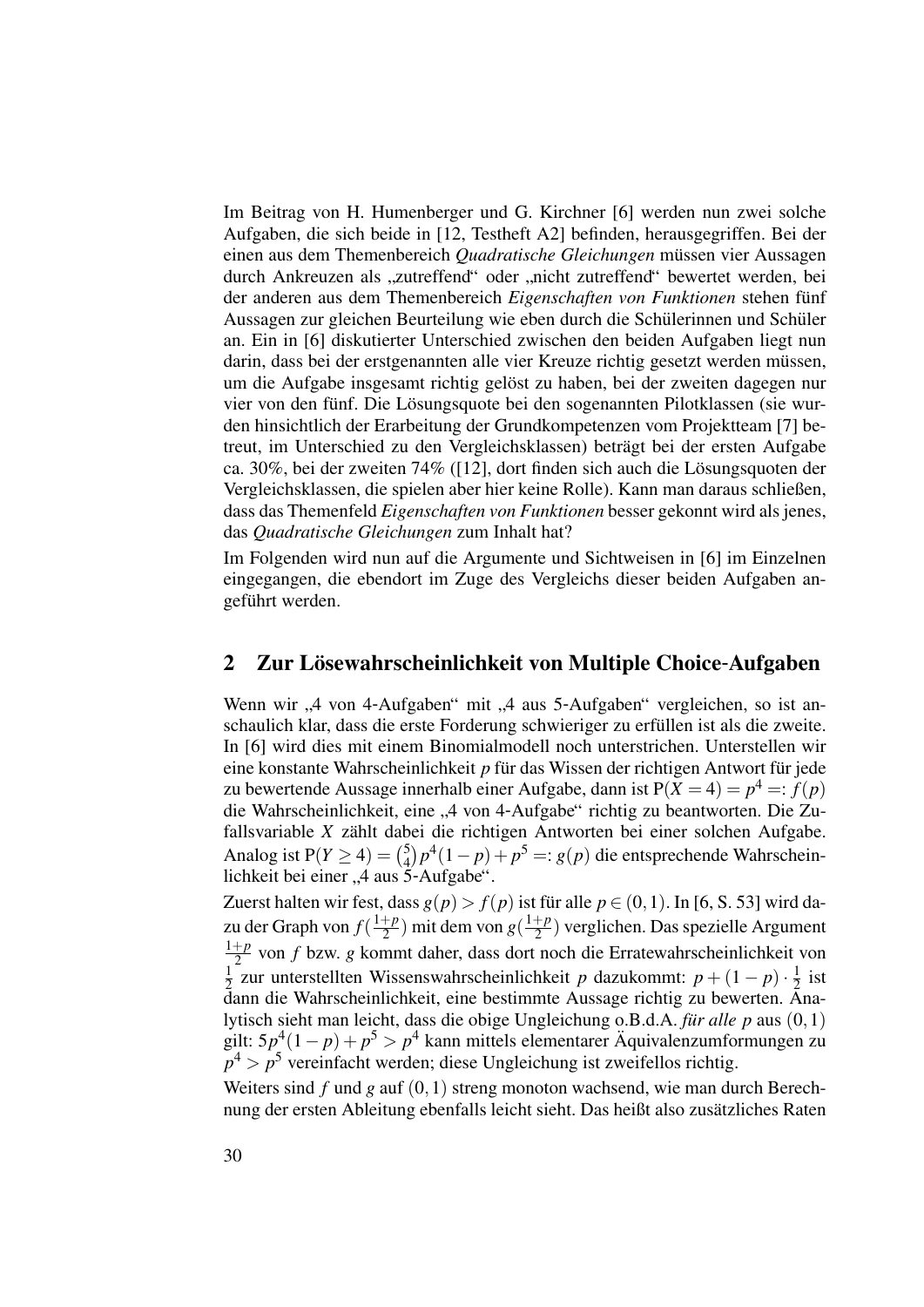bei Nichtwissen erhöht die Wahrscheinlichkeit, eine Aufgabe richtig zu beantworten. Damit steigt auch der Anreiz, zu raten, wenn falsches Raten nicht sanktioniert wird.

Interessant wird es nun, wenn *f* und *g* mit der ersten Mediane verglichen werden. Übersetzt in den inhaltlichen Kontext, bedeutet das natürlich, die Frage zu untersuchen, ob das Aufgabenformat bei gegebenem Wissen p die zugehörige Versuchsperson unterstützt  $(f(p)$  bzw.  $g(p) > p$ ) oder hemmt  $(f(p)$  bzw.  $g(p) < p$ ). In [6, S. 53] sieht man anhand der dort gezeichneten Funktionsgraphen von *f* und *g*, dass , 4 aus 5-Aufgaben" systematisch bevorzugen, die "4 von 4"-Aufgaben da-<br>cassan (bis auf sehr kleine n) beneenteiligen. Beide Erkenntnisse selten für eine gegen (bis auf sehr kleine  $p$ ) benachteiligen. Beide Erkenntnisse gelten für eine Lösewahrscheinlichkeit von  $\frac{1+p}{2}$  $rac{+p}{2}$  pro Aussage.

Wir wollen nun diese Aussagen analytisch erhärten. Es ist erstens  $f(\frac{1+p}{2})$  $\frac{+p}{2}) =$  $\left(\frac{1+p}{2}\right)$  $\left(\frac{p+p}{2}\right)^4 < p$  genau dann, wenn  $p^4 + 4p^3 + 6p^2 - 12p + 1 < 0$  ist. Der Grad der zugehörigen Gleichung kann um eins reduziert werden, wenn wir die Lösung *p*<sup>1</sup> = 1 abspalten. Es bleibt die kubische Gleichung *p* <sup>3</sup> + 5*p* <sup>2</sup> + 11*p* − 1 = 0 zu lösen. Mittels Cardano und Computeralgebrasystem erhalten wir

$$
p_2 = \frac{1}{3} \left( 2 \sqrt[3]{3\sqrt{33} + 17} - 2 \sqrt[3]{3\sqrt{33} - 17} - 5 \right) \approx 0.08738.
$$

Die anderen beiden Lösungen sind nicht reell. Damit ist die numerische Aussage, für " $p >$  ca. 0.1" tritt eine systematische Benachteiligung bei den "4 von 4-Auffür " $p >$  ca. 0.1" tritt eine systematische Benachteiligung bei den "gaben" ein [6, S. 53], analytisch verifiziert, wenn wir uns  $f(\frac{1+0}{2}) = f$  $\frac{+0}{2}$ ) =  $f(\frac{1}{2})$  $(\frac{1}{2}) = \frac{1}{16} > 0$ vor Augen halten.

Zweitens gelingt es in ganz anderer Weise, die Aussage

$$
g\left(\frac{1+p}{2}\right) = \frac{1}{16}(1+p)^4(3-2p) > p \quad \text{für alle } p \in (0,1)
$$

zu beweisen. Sie ist äquivalent zu

$$
j(p) := 3 + 10p^2 - 6p - 5p^4 - 2p^5 > 0 \quad \forall p \in (0,1).
$$

Diese Ungleichung können wir so einsehen:

$$
j(p) = 3 + 10p^{2} - (2p^{5} + 5p^{4} + 6p) = \underbrace{3 + 3p^{2} - 6p}_{=3 + 3p(p-2) > 3 + 3 \cdot (-1) = 0} + \underbrace{7p^{2} - 2p^{5} - 5p^{4}}_{> 7p^{2} - 2p^{2} - 5p^{2} = 0}.
$$

Die erste Abschätzung erhalten wir durch Betrachten von  $k(p) := p(p-2) < 0$ für alle  $p \in (0,1)$ . Es ist  $k(p) = p^2 - 2p = p^2 - 2p + 1 - 1 = (p-1)^2 - 1$ . Jetzt ist klar, dass *k* für  $p = 1$  minimal wird.

Wie ist die Situation aber, wenn wir die Lösungswahrscheinlichkeit p pro Aussage voraussetzen, also die Ratemöglichkeit ignorieren? Für die Funktion f ergibt sich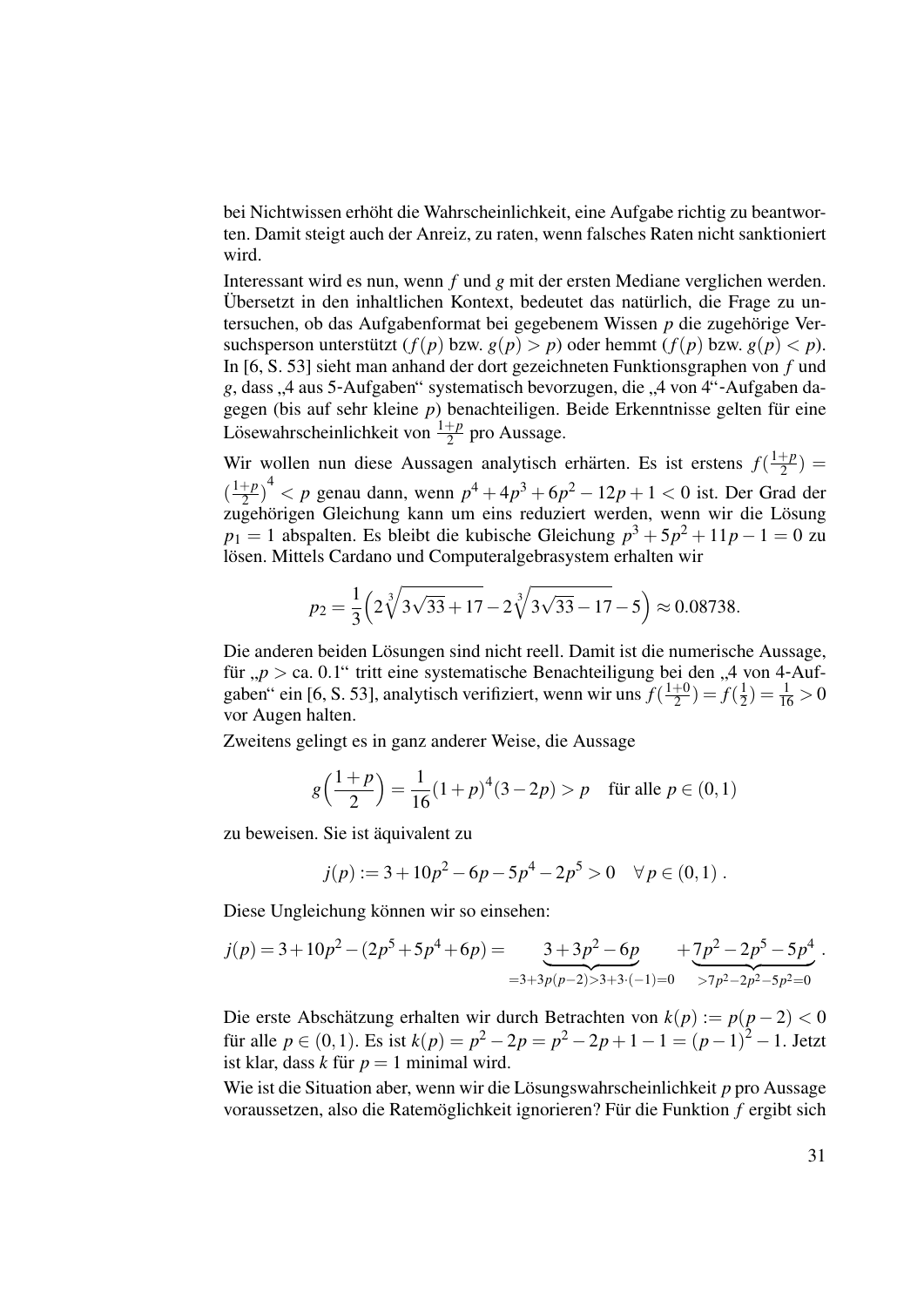die zu verifizierende Ungleichung  $f(p) = p^4 < p$  für alle  $p \in (0,1)$ . Hier ändert sich also bis auf das (kleine) Intervall  $[0, p_2)$  zumindest qualitativ nichts.

Bei den "4 aus 5-Aufgaben" ist der Sachverhalt etwas schwieriger zu analysie-<br>ron: Es ist  $g(n) = 5n^{4}(1-n) + n^{5} > n$  gleichbedeutend mit  $n^{4}(5-4n) > n$  und ren: Es ist  $g(p) = 5p^4(1-p) + p^5 > p$  gleichbedeutend mit  $p^4(5-4p) > p$  und Division durch *p* > 0 liefert schließlich  $h(p) := p^3(5 - 4p) > 1$ , wir betrachten  $i(p) := p^3(5-4p) - 1$ . Wegen  $i(1) = 0$  können wir den Linearfaktor  $(p-1)$  abspalten und bekommen  $j(p) := -4p^3 + p^2 + p + 1$ . Noch einmal bemühen wir Cardano und ein Computeralgebrasystem, um

$$
p_3' = \frac{1}{12} \left( \sqrt[3]{6\sqrt{1473} + 235} - \sqrt[3]{6\sqrt{1473} - 235} + 1 \right) \approx 0.868877
$$

zu berechnen. Das bedeutet also, dass  $g(p) > p$  nur für das Intervall  $(0.87, 1)$ gilt. (Die beiden anderen Lösungen von  $j(p) = 0$  sind nicht reell.) Für den überwiegenden Teil von Lösungswahrscheinlichkeiten p (zwischen null und 0.86) benachteiligen auch die "4 aus 5-Aufgaben", wenn wir nicht die Ratemöglichkeit<br>berücksichtigen Die Beverzugung ist else weniger ein Effekt des Antwertformate berücksichtigen. Die Bevorzugung ist also weniger ein Effekt des Antwortformats (zumindest im engeren Sinn), als der zusätzlichen Möglichkeit, zu raten.

Als kleine Fingerübung überlegen wir uns abschließend, dass im Extremfall "nur " *zwei Aussagen, mindestens eine muss richtig angekreuzt werden, um die Aufgabe als richtig zu werten*", also bei einer "1 aus 2-Aufgabe", auch ohne Rateoption eine eutermetische Bevormung für alle n  $\epsilon$  (0,1) eintritt. Es ist dann  $\tilde{\epsilon}(n)$ : eine systematische Bevorzugung für alle  $p \in (0,1)$  eintritt. Es ist dann  $\tilde{g}(p) :=$  $p^2 + p(1-p) \cdot 2 = 2p - p^2$ . Die Ungleichung  $\tilde{g}(p) > p$  ist dann aquivalent zu  $p < 1$ .

Zusammenfassend können wir also sagen, dass die "*n* von *n*-Aufgaben" jedenfalls Eusammentassend komen wir diso sagen, dass die "*n* von *n* Tungdoen" jedendens systematisch benachteiligen, wenn die Ratemöglichkeit nicht berücksichtigt wird, das heißt  $f_n(p) := p^n < p$  für alle  $p \in (0,1)$  und  $n > 1$ .

Ist dagegen die Ratewahrscheinlichkeit  $\frac{1}{2}$  pro nicht gewusster Aussagenbewertung mit im Spiel, dann müssen wir im Wesentlichen die Gleichung  $f_n(\frac{1+p}{2})$  $(\frac{+p}{2}) = p$  lösen, *n*<sub>n</sub> in spiel, dann mussen wn nn weseninenen die Oleienung *j*<sub>n</sub> (−2) *− p* iosen, was  $(1+p)^n = 2^n \cdot p$  bzw.  $1-2\sqrt[n]{p} + p = 0$  für  $n \ge 2$  bedeutet, um die Bevorzugungsintervalle für *p* von den benachteiligenden Bereichen von *p* zu trennen. Die folgende Tabelle gibt die oberen Grenzen  $p_n$  für  $2 \le n \le 8$  der Bevorzugungsintervalle näherungsweise an, die untere Grenze ist immer null:

$$
\begin{array}{c|ccccccccc}\nn & 2 & 3 & 4 & 5 & 6 & 7 & 8 \\
\hline\np_n & 1 & 0.24 & 0.09 & 0.04 & 0.02 & 0.01 & 0\n\end{array}.
$$

Wir sehen, dass diese mit wachsendem *n* immer kleiner werden. Das heißt, je mehr Aussagen in einer Aufgabe zu bewerten sind, desto weniger hilft der Rateeffekt, eine systematische Bevorzugung zu erzielen.

Bei den " $n-1$  aus *n*-Aufgaben" ist die Situation komplexer: Für  $n = 5$  haben wir gesehen, dass mit Rateoption eine systematische Bevorzugung der Fall ist, ohne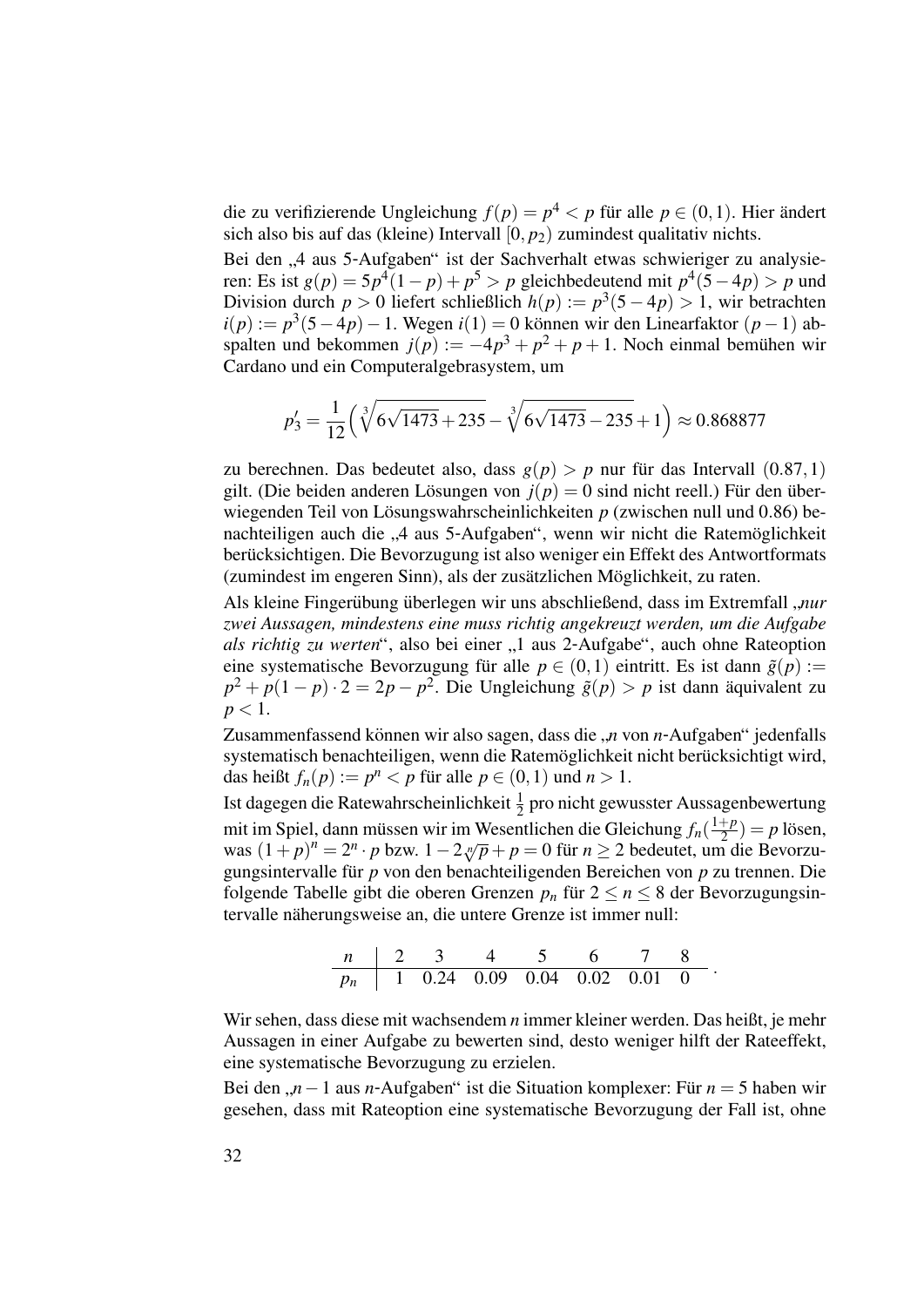diese nur für ein kleines *p*-Intervall. Bei  $n = 2$  ist systematische Bevorzugung mit oder ohne Ratemöglichkeit gegeben.

Nur der Vollständigkeit halber: Bei "2 aus 3-Aufgaben" (also  $n = 3$ ) wird systematisch für  $p \in (\frac{1}{2}, 1)$  bevorzugt, w  $(\frac{1}{2},1)$  bevorzugt, wenn nicht geraten wird, sonst immer. Last, but not least: Für ,,3 aus 4-Aufgaben" (das heißt  $n = 4$ ) wird für  $p \in (0, 0.77)$ systematisch benachteiligt, wenn die Ratewahrscheinlichkeit  $\frac{1}{2}$  für jede Aussage keine Rolle spielt; sonst wieder systematische Bevorzugung für alle  $p \in (0,1)$ . Wir sehen also, dass das Raten als zusätzliche Möglichkeit in den hier diskutierten Fallen jedenfalls eine systematische Bevorzugung bringt. Ohne Raten wird ¨ das *p*-Intervall, das Bevorzugung mit sich bringt, immer kleiner mit wachsendem *n*  $(2 \leq n \leq 5)$ .

Es zeigt sich somit, dass selbst ein so vereinfachendes Modell wie das in Rede stehende Differenzierungen in sich birgt, die man auf den ersten Blick vielleicht gar nicht vermuten würde. Aus unserer Sicht handelt es sich hierbei um ein Musterbeispiel für eine "eingekleidete" Aufgabe; das sind solche, die mathematische " Probleme in die Sprache des Alltags einbetten (vgl. [9, S. 67]). Dabei gelingt es, die Ergebnisse im ursprünglichen Kontext zu deuten. Paradebeispiel hierfür sind die meisten Extremwertaufgaben, die man in gängigen Schulbüchern findet. In diesem Zusammenhang ist ein neuer Begriff in der Fachdidaktik eingeführt worden: "Inverse Modellierung"; damit werden Aufgaben bezeichnet, bei denen Ma-<br>thematik bewuset in des Außermathematische übersetzt wird, um mathematische thematik bewusst in das Außermathematische ubersetzt wird, um mathematische ¨ Inhalte deutlicher zu machen.

"Somit who mem die Realität durch die Mathematik, sondern Mathematik durch die Realität mit dem Ziel modelliert, mathematische "Somit wird nicht die Realität durch die Mathematik, sondern Ma-Sachverhalte in dem Anschauungsraum des Denkenden bzw. Lernenden zu vernetzen [. . . ]" [10, S. 66].

Genau das ist hier passiert, wobei nicht stochastische Inhalte im Vordergrund standen (sie waren quasi nur Einkleidung "zweiter Ordnung"), sondern eigentlich ana-<br>ktische und eksplysische lytische und algebraische.

Die primäre Intention in [6] ist aber wohl eine andere: Es soll vor der vorschnellen Interpretation von Erfolgsquoten bei einzelnen Aufgaben gewarnt werden. Und davon wird im nächsten Abschnitt die Rede sein.

### 3 Zum Vergleich von Erfolgsquoten bei Multiple Choice-Aufgaben

In [12] sind die durchschnittlichen Erfolgsquoten der Pilotklassen und der Vergleichsklassen für jede im Schulversuch getestete Aufgabe ausgewiesen, in der Einleitung haben wir diese für die beiden in [6] behandelten Aufgaben angegeben. Ein wesentlicher Punkt in [6] ist nun dieser: Wenn die bekannte Erfolgsquote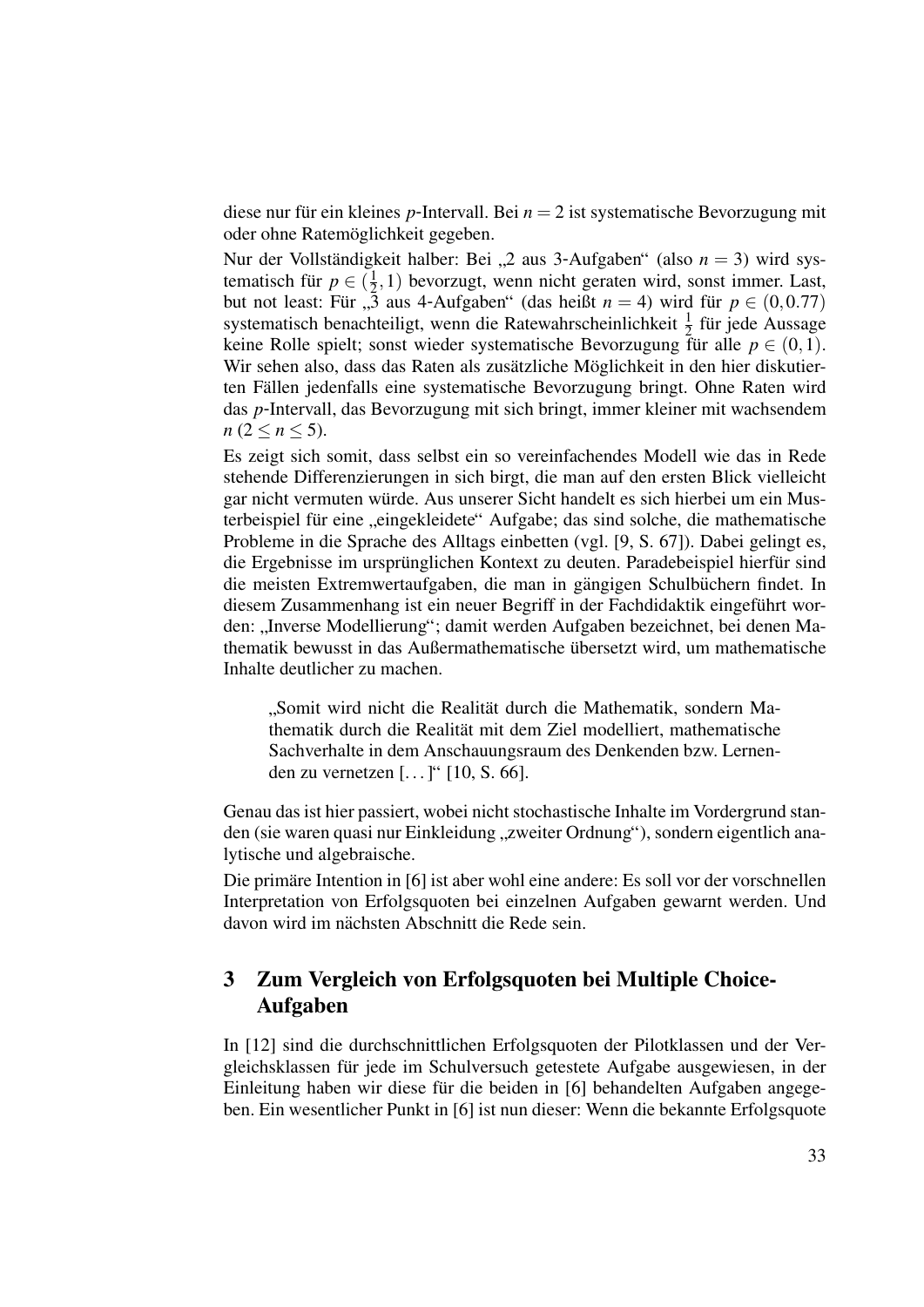*q* einer Aufgabe gleich  $f(\frac{1+p}{2})$  $\frac{p+p}{2}$ ) bzw.  $g(\frac{1+p}{2})$  $\frac{+p}{2}$ ) gesetzt wird, dann kann die Wissenswahrscheinlichkeit *p* für jede Aussage innerhalb dieser bestimmten Aufgabe berechnet ("geschätzt") werden. Konkret ergibt sich bei jener über quadratische<br>Gleichungen ein n von ungefähr 0.48 und bei jener über Eigenschaften von Eunk Gleichungen ein *p* von ungefähr 0.48 und bei jener über Eigenschaften von Funktionen ein *p* von circa 0.60. Die Lösewahrscheinlichkeit  $\frac{1+p}{2}$  pro Aussage innerhalb einer Aufgabe ist dann 0.74 bzw. 0.8. Das heißt  $26\%$  bzw. 20% der richtig angekreuzten Aussagen wurden erraten (allgemein <sup>1</sup>−*<sup>p</sup>* 2 ).

Wenn nun, wird in [6] weiter argumentiert, die Antwortformate der beiden in Rede stehenden Aufgaben vertauscht werden würden, dann ergäbe sich mit  $p = 0.48$ eine Erfolgsquote *q* von 61% bei der Aufgabe uber quadratische Gleichungen, die ¨ jetzt im "4 aus 5-Format" getestet werden würde. Die Aufgabe über Eigenschaften von Eupktionen bingegen bötte in einem "4 von 4 Format" eine Erfelgeguete g von Funktionen hingegen hätte in einem "4 von 4-Format" eine Erfolgsquote q von 1 unktionen imigegen natte in einem  $y$ , von  $\frac{1}{2}$  format eine Errorgsquote q von nur mehr 41%, wenn  $p = 0.60$  unverändert gelassen wird [6, S. 52]. Aus dem Erfolgsquotenpaar  $(0.30, 0.74)$  würde also ein Paar  $(0.61, 0.41)$ . In [6, S. 52] wird von "Umkehr" gesprochen, daher sagen die Erfolgsquoten *q* allein wenig über die tate öhlichen Defizite im Methomatikunterricht aus. Des ist die zentrele Betschaft tatsächlichen Defizite im Mathematikunterricht aus. Das ist die zentrale Botschaft in [6].

Es wird ebendort daraus gefolgert und gefordert, mehr offene Aufgabenformate zu verwenden, um die mathematische Kompetenz einer bestimmten Population in einem gewissen Gebiet der Schulmathematik zu eruieren. Multiple Choice-Aufgaben sollten bei der zentralen schriftlichen Reifeprüfung in Mathematik wegen mangelnder Aussagekraft (Raten, Antwortformat) keine dominierende Rolle spielen, obwohl:

" rie, etc. wird da in Zukunft sicher sehr stark sein, Multiple Choice-Der Druck vonseiten Psychologie, Bildungswissenschaft, Testtheo-Aufgaben zu favorisieren; aus fachlicher bzw. fachdidaktischer Sicht sollen diese aber nicht das Hauptgewicht bekommen." [6, S. 54]

Aus entsprechenden Publikationen des *bifie* gehen folgende testtheoretische Implikationen hervor:

<sub>tung</sub> von Objektivität. *Objektivität* ist gewährleistet, wenn die bei-"Hauptziel der neuen Reife- und Diplomprüfung ist die Gewährleisden zentralen Kriterien der Reliabilität und Validität erfüllt sind. Die Erfullung dieser beiden Kriterien ist ein Hauptanliegen der neuen Rei- ¨ feprüfung.

*Reliabilität* bedeutet Zuverlässigkeit. Das Ergebnis der Prüfung einer Kandidatin/eines Kandidaten soll nicht davon abhängen, wer oder wann und an welchem Ort beurteilt wird. Das Ergebnis soll auch nicht davon abhängen, welche Aufgabe gestellt wurde, sondern soll dasselbe sein, auch wenn eine andere – vergleichbare – Aufgabe gestellt würde.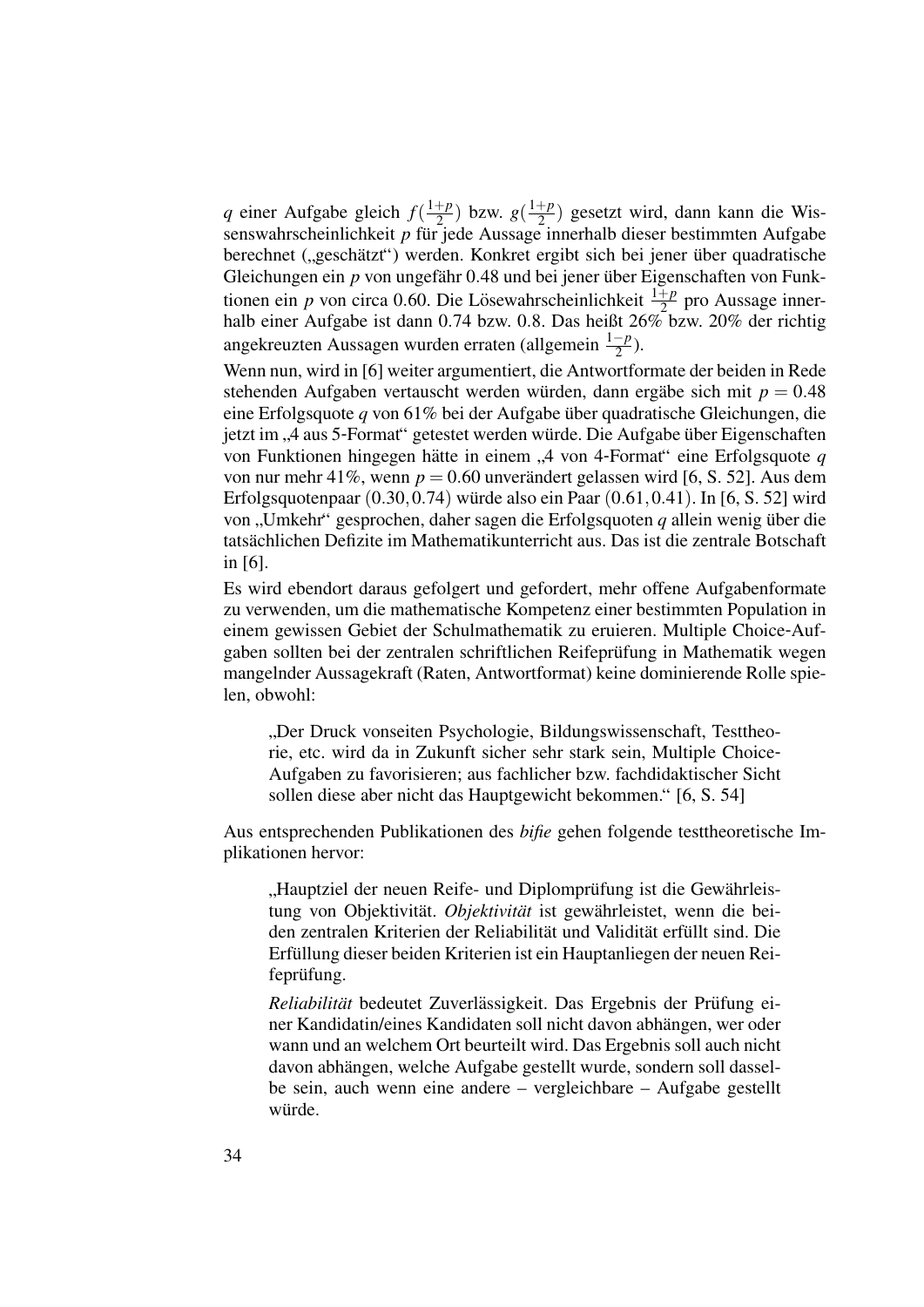*Validität* setzt Reliabilität voraus. Validität ist gewährleistet, wenn die Prüfung jene Fähigkeiten misst, die gemessen werden sollen." ([2, S. III], Hervorhebungen im Original).

So weit, so gut. Mittels testtheoretischer Unterstützung werden also im Rahmen der standardisierten schriftlichen Reifeprüfung aus Mathematik stichprobenunabhängige (Aufgaben-)Kennwerte (u.a. die Lösungshäufigkeit jeder einzelnen getesteten Aufgabe) auf Basis der Feldtestungen zur Verfügung gestellt, welche die Qualität der Aufgaben aus Sicht der Testtheorie wiedergeben – insbesondere hinsichtlich der Einschätzung der Schwierigkeit einer Aufgabe.

Das Primat des zugrundeliegenden fachdidaktischen Konzepts bleibt dabei jedoch unangetastet und steht bei den Entscheidungsträgern und Verantwortlichen außer jeglichen Zweifel. Mithilfe eines solchen "Validitätsfilters" und der zugrundelie-<br>sanden bildungstheoratischen Orientierung können inneuetius Präfungseufgeben genden bildungstheoretischen Orientierung können innovative Prüfungsaufgaben, welche mehr als das bloße algorithmische Abarbeiten verlangen, gezielt eingesetzt werden.

Aufgaben, welche den fachlichen bzw. fachdidaktischen – allenfalls psychometrischen – Qualitätsansprüchen genügen, bilden somit den Grundstock für die Zusammenstellung von weitestgehend gleich schwierigen Maturaheften pro Jahr(gang). Mit dem Aufgabenformat hat das jedoch wenig bzw. gar nichts zu tun.

Die Entdeckung des "Umkehrphänomens", welches in [6, S. 52] festgestellt wird,<br>wird ebendert demit metiviert, dess (österreichweite) niedrige Erfolgsgueten g bei wird ebendort damit motiviert, dass (österreichweite) niedrige Erfolgsquoten  $q$  bei einer bestimmten Aufgabe (z.B. "A201 Aussagen zur quadratischen Gleichung.")<br>einen Neckholbederf, dieses Theme betreffend, eugenieren könnten, der nicht einen Nachholbedarf, dieses Thema betreffend, suggerieren könnten, der nicht gerechtfertigt ist. Umgekehrt könnten hohe Erfolgsquoten  $q$  bei einer bestimmten Aufgabe (z.B. "A205 Eigenschaften einer Funktion.") zum (fälschlichen) Schluss<br>führen, dass dert keinerlei Handlungsbederf netwendig ist führen, dass dort keinerlei Handlungsbedarf notwendig ist.

Niemand wird so eindimensional denken bzw. folgern. Zunächst müssen die Aufgaben und ihre zugehörigen Lösungsquoten für sich bewertet werden, um etwaige Defizite oder auch "Überflüsse" feststellen zu können. Die in [6, S. 48] "ins Vi-Benzie oder aden "Goernasse" resistenen zu konnen. Die in [0, 9. 40] "ins vr<br>sier" genommenen Multiple Choice-Aufgaben unterscheiden sich nicht nur durch ihr Aufgabenformat. Monotonieintervalle und Extremwertstellen aus einer vorgegebenen Zeichnung eines bestimmten Funktionsgraphen ablesen zu können, stellt sicher eine weniger hohe Anforderung dar als die doch relativ abstrakte Aufgabe über quadratische Gleichungen, wo nur  $ax^2 + bx + c = 0$ , mit  $a \neq 0$ ,  $a, b, c \in \mathbb{R}$ gegeben ist und bei der Aussagen über die Anzahl der reellen Lösungen ("genau",<br>mindestans", etc.) zu bewerten eind riebtig zu läsen. mindestens", etc.) zu bewerten sind, richtig zu lösen.

Die erhaltenen Lösungsquoten  $q$  von 30 bzw. 74% sind u.E. ein nicht überraschendes Spiegelbild des real existierenden Mathematikunterrichts in Osterreich – vie- ¨ le Kurvendiskussionen, wenig Theorie, oder in diesem Fall genauer: (zu) wenig Wertlegung auf verbale (aktiv und passiv) mathematisch korrekte Ausdruckswei-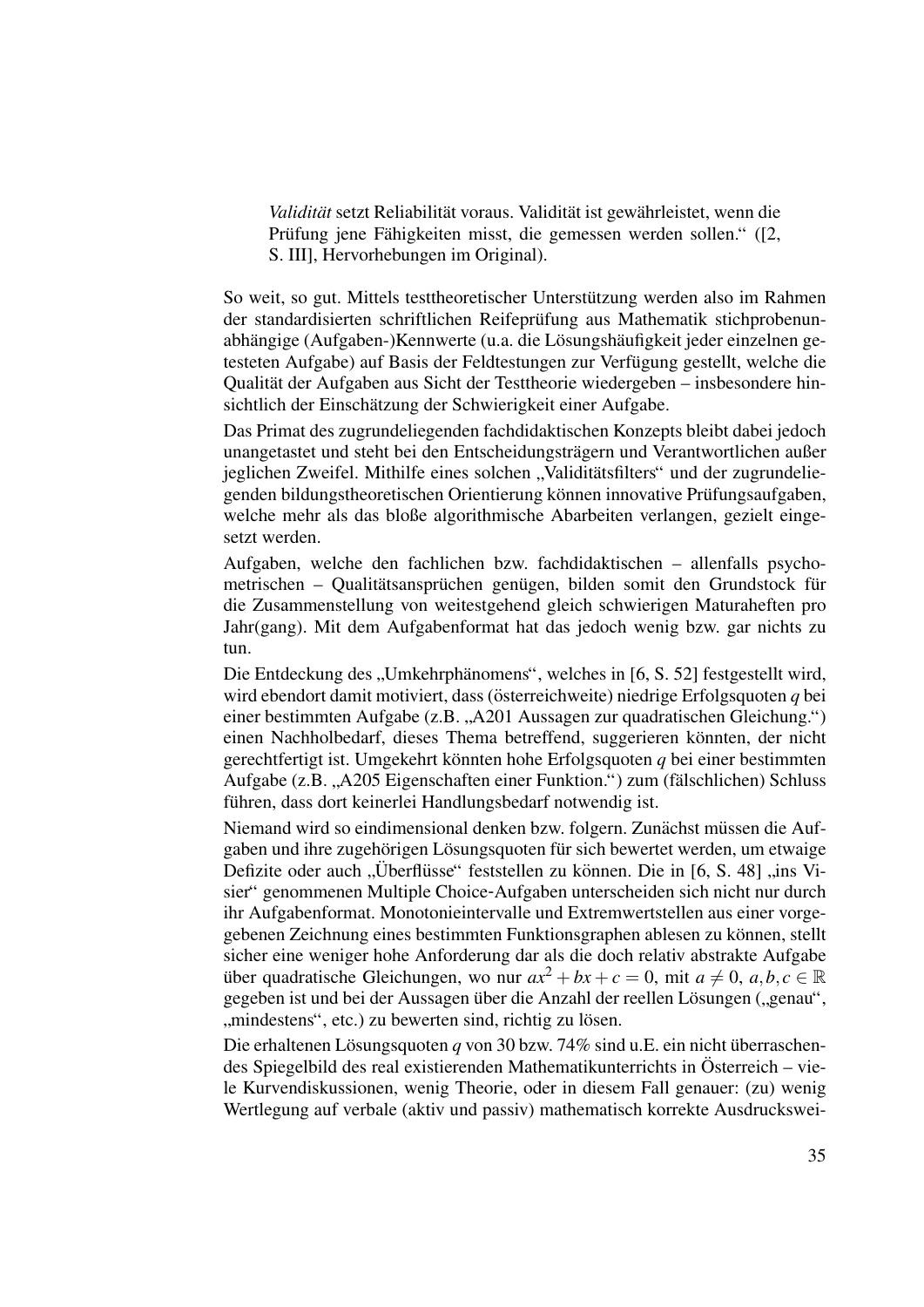se. In [4, Bd. 7] beispielsweise finden wir 46 Seiten zu Kurvendiskussionen (von der Prominenz ihres Auftretens bei der bisherigen schriftlichen Reifeprufung ganz ¨ zu schweigen), in [4, Bd. 5] acht Seiten zu quadratischen Gleichungen (und ebenfalls insgesamt acht zu den Themen "Ablesen von Eigenschaften einer Funktion<br>aus ihrem Grephen" und Zeighnen von Eunktionsgrephen aus Wertstehellen") aus ihrem Graphen" und "Zeichnen von Funktionsgraphen aus Wertetabellen").<br>Auch in der seeksten Klasse werden realle Funktionen und ihre möglichen Fiscan Auch in der sechsten Klasse werden reelle Funktionen und ihre möglichen Eigenschaften zum Thema gemacht: In [4, Bd. 6] hat das entsprechende Kapitel 32 Seiten. Da der Test, bei dem die in Rede stehenden Aufgaben gegeben worden sind, in siebenten Klassen im Oktober durchgeführt worden ist, ist nicht damit zu rechnen, dass Kurvendiskussionen zu diesem Zeitpunkt schon in aller Ausfuhrlichkeit ¨ besprochen worden sind. Dennoch: Neben der unterschiedlichen Quantität muss auch die zeitliche Nähe des einen Stoffgebiets für die Schülerinnen und Schüler im Vergleich zum anderen in Rechnung gestellt werden.

Der in [6, S. 48] geäußerten inhaltlichen Kritik, dass nämlich bei der Aufgabe uber die quadratischen Gleichungen zwei Aussagen zu bewerten sind, die logisch ¨ das genaue Gegenteil voneinander sind, kann gelassen entgegnet werden: Wenn nur die Schülerinnen und Schüler genau das erkennen und sich so einen Vorteil bei dieser Multiple Choice-Aufgabe verschaffen, dann sei ihnen das von Herzen vergönnt, denn ein wesentliches Ziel des Mathematikunterrichts wäre damit angesprochen, nämlich das korrekte Interpretieren können von mathematischen Texten. Darin liegt aus unserer Sicht der eigentliche Wert von Multiple Choice-Aufgaben im Mathematikunterricht: Das Interpretieren-lernen von mathematischen Statements, die sich auf eine vorgegebene mathematische Situation beziehen.

Wenn, wie es in [7, S. 12] heißt, tatsächlich im zweiten Teil der standardisierten schriftlichen Reifeprüfung Aufgaben gegeben werden, die "eine selbstständige Anwendung der Grundkompetenzen in weniger vertrauten Situationen oder auch weitergehende Reflexionen"<sup>1</sup> erfordern, dann sind die Multiple Choice-Aufgaben eine hervorragende Vorbereitung dafür. Die Situation ist vertraut, aber die Aussagen sind es nicht. Sie mussen modulo der vorgegebenen Bedingungen des ¨ gesetzten Rahmens interpretiert, reflektiert werden – ein weniger komplexes Unterfangen als jenes, das das eben angeführte Zitat beschreibt.

Neben den unterschiedlichen Schwierigkeitsgraden verschiedener Aufgaben geben wir noch einen weiteren Grund an, warum Schlussfolgerungen bezüglich inhaltlicher Schwerpunktsetzungen im zukünftigen Mathematikunterricht aufgrund des Vergleichs der zugehörigen Lösungsquoten nicht zulässig sein können. In [8, S. 11f] werden neben den Inhaltsbereichen auch sogenannte Handlungsbereiche definiert: 1.) Darstellen, Modellbilden; 2.) Rechnen, Operieren; 3.) Interpretieren und 4.) Argumentieren, Begründen. Sinngemäß können wir diese Klassifizierung mathematischer Tätigkeiten auch für die in Rede stehenden Aufgaben zur Testung von Grundkompetenzen verwenden. Es ist durchaus vorstellbar, dass eine Aufga-

<sup>&</sup>lt;sup>1</sup>Im aktuellen Papier [1] ist von "Aufgaben zur Vernetzung der Grundkompetenzen in definier-<br>Kontenten und Anwendungehenzigken" die Bode (S. 22) *ten Kontexten und Anwendungsbereichen"* die Rede (S. 23).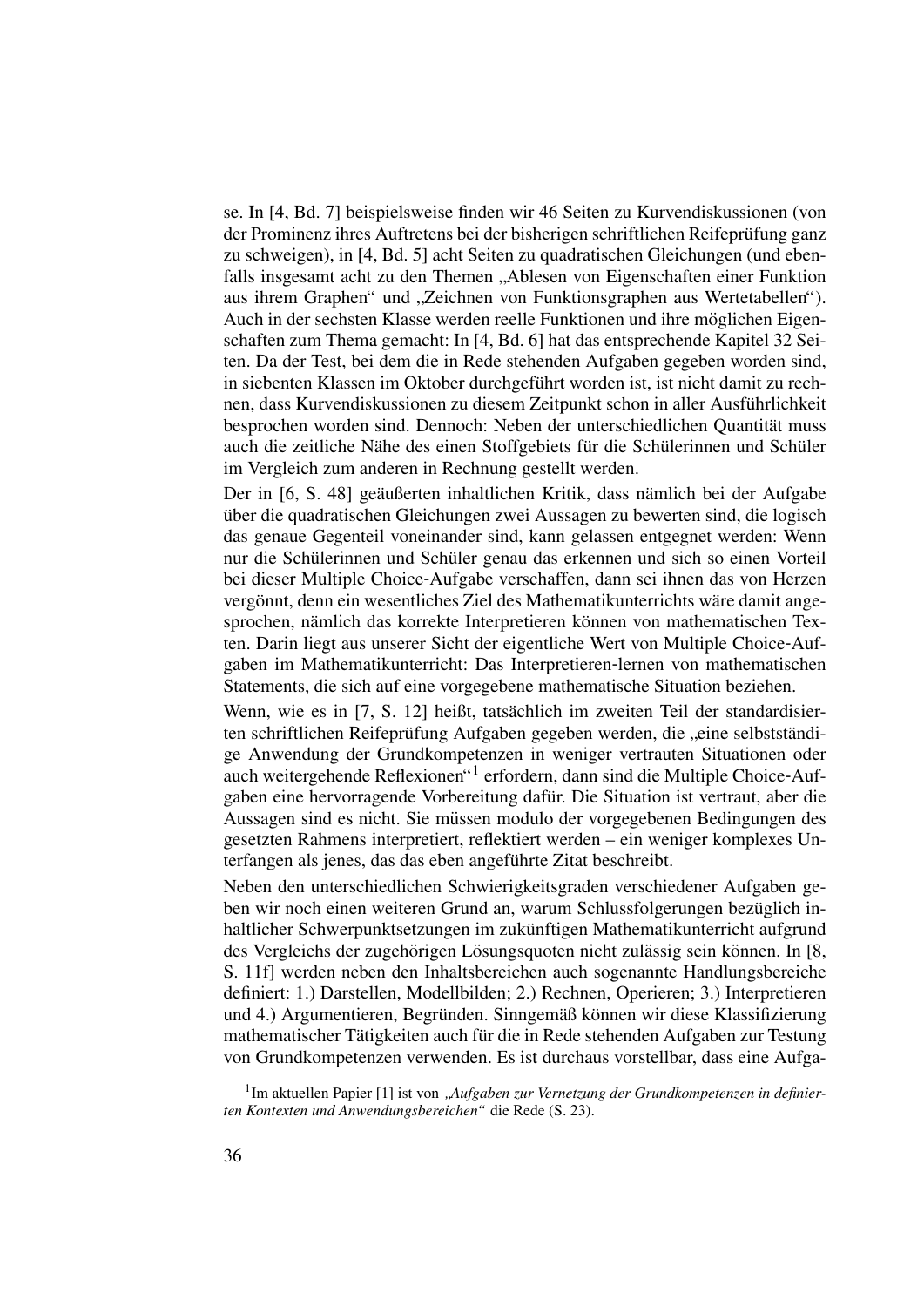Abbildung 1: *B211 Quadratische Funktionen.* Im folgenden Koordinatensystem sehen Sie fünf Graphen von quadratischen Funktionen, dabei ist  $f_1: x \to x^2$ .



be, bei der Begründen (z.B. im Themenkreis Quadratische Gleichungen) verlangt wird, wesentlich schlechter ausfällt als eine, bei der operiert werden muss (beispielsweise eine Mittelwertberechnung). Daraus dann zu schließen, Statistik ist im österreichischen Mathematikunterricht gut verankert, während bei den quadratischen Gleichungen noch einiges im Argen liegt, ware schlicht verfehlt. Das ¨ konstruierte Beispiel zeigt lediglich, dass im durchschnittlichen Mathematikunterricht viel operiert und wenig begründet wird.

Tatsächlich hat sich bei einer mathematisch verwandten Aufgabe zum Thema "Quadratische Funktionen<br>ergeben [12] – siehe Abb. 1. Quadratische Funktionen" im zweiten Testheft (B2) eine Erfolgsquote von 77%

Die Leistungsfähigkeit dieser Schülerpopulation zeigt also im Themenfeld Qua*dratische Funktionen – Quadratische Gleichungen* ein heterogenes Bild: Einmal steht das Interpretieren im Vordergrund, einmal das Operieren.

Die in [6] verlangten "offenen" Aufgaben erfordern natürlich genaue Korrektur-<br>onleitungen (inwieweit eind die offenen Aufgaben dann wirklich noch offen?) um anleitungen (inwieweit sind die offenen Aufgaben dann wirklich noch offen?), um überhaupt aussagekräftige Erfolgsquoten zu erhalten. Nur so können die jeweiligen Bewertungen von Lehrerinnen und Lehrern miteinander verglichen werden. Allerdings konnte schon bei herkömmlichen Schularbeitsbeispielen mangelnde Objektivitat bei der Beurteilung festgestellt werden, siehe z.B. [5, S. 175ff]. Umso ¨ schwieriger wird es bei den Antworten auf offene Fragestellungen sein, subjektive Einflüsse bei deren Bewertung zu vermeiden. Aber selbst wenn das gelänge, löst ihre Verwendung nicht das Problemfeld, das sich beim Vergleich von zwei ganz unterschiedlichen Aufgaben ergibt. Insofern unterscheiden sie sich nicht von Mul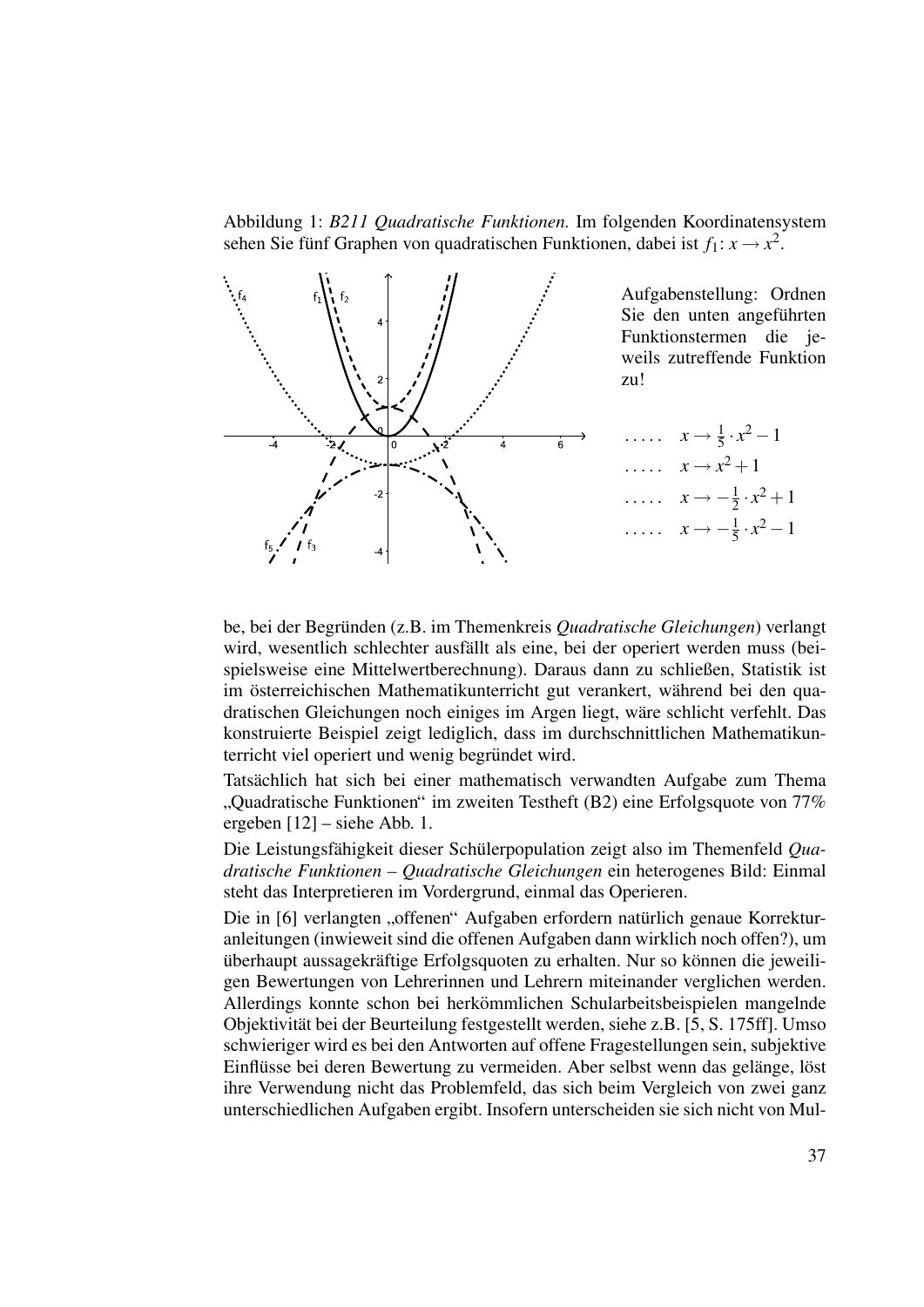tiple Choice-Aufgaben.

Man wird um eine Fehleranalyse nicht herumkommen, wenn man wirklich wissen möchte, warum die eine oder andere Aufgabe diese oder jene Erfolgsquote mit sich gebracht hat, wie das bei den Bildungsstandards in der Erprobungsphase in vorbildlicher Weise passiert ist [11].

Nach der Analyse muss die Therapie erfolgen. Wie ein Unterstützungssystem für Schulen und Lehrerinnen und Lehrer aussehen könnte, dazu gibt es noch wenig ausformulierte Ideen. Erste Uberlegungen in diese Richtung, allerdings die Bil- ¨ dungsstandards betreffend, finden sich in [3]. Eines kann von dort jedenfalls übernommen werden: Es wird großer Anstrengungen der österreichischen Fachdidaktik in Mathematik (und nicht nur von ihr!) bedürfen, um den eingangs erwähnten Neuerungen im österreichischen Mathematikunterricht jene Früchte folgen zu lassen, die eigentlich von diesen Konzepten intendiert sind. Überlegungen über Aufgabenformate werden dabei wohl auch eine Rolle spielen, ein Splitter gewiss unter den Balken im Standardisierungsauge, das zurzeit die inhaltlichen Bildungsdebatten in Osterreich, aber auch international (siehe etwa die derzeitige Debatte ¨ über landesweite Testungen in den USA) prägt.

### Literatur

- [1] BIFIE Wien (Hrsg.): Die standardisierte schriftliche Reifeprüfung in Mathematik. Inhaltliche und organisatorische Grundlagen zur Sicherung mathematischer Grundkompetenzen (Stand: April 2012). *https://www.bifie.at/system/files/dl/ srdp ma konzept 2012*-*05*-*03.pdf*.
- [2] BIFIE Wien: Reifeprüfung neu. Die standardisierte kompetenzorientierte Reifeprüfung im Klausurfach Mathematik, 2010.
- [3] S. Götz, W. Peschek: Festlegung von Bildungsstandards aber was dann? Versuch über ein Unterstützungssystem. *Mathematik im Unterricht Newsletter* No. 3 (2009), 162–181. *http://www.mathematikimunterricht.at*.
- [4] S. Götz, H.-C. Reichel (Hrsg.): *Mathematik 5, 6, 7* von R. Müller und G. Hanisch, unter Mitarbeit von C. Wenzel. öbv, Wien 2010–2011.
- [5] G. Hanisch: Problematik der Leistungsfeststellungen durch schriftliche Arbeiten am Beispiel der Mathematik. Habilitationsschrift, Univ. Wien, 1990.
- [6] H. Humenberger, G. Kirchner: Der Einfluss des Aufgabenformats bei Multiple-Choice-Aufgaben auf die Lösungshäufigkeit – in einem vereinfachten Modell. *Internat. Math. Nachr.* 217 (2011), 47–54.
- [7] Institut f. Didaktik der Mathematik (Hrsg.): Das Projekt "Standardisierte schriftli-<br>she Beiforgithus aus Mathematik" Sieherung von mathematischen Crundlam che Reifeprüfung aus Mathematik" – Sicherung von mathematischen Grundkompetenzen –. Univ. Klagenfurt, 2009. *http://www.uni*-*klu.ac.at/idm/downloads/sRP-M September 2009.pdf*.
- [8] Institut f. Didaktik der Mathematik (Hrsg.): Standards für die mathematischen Fähigkeiten österreichischer Schülerinnen und Schüler am Ende der 8. Schulstu-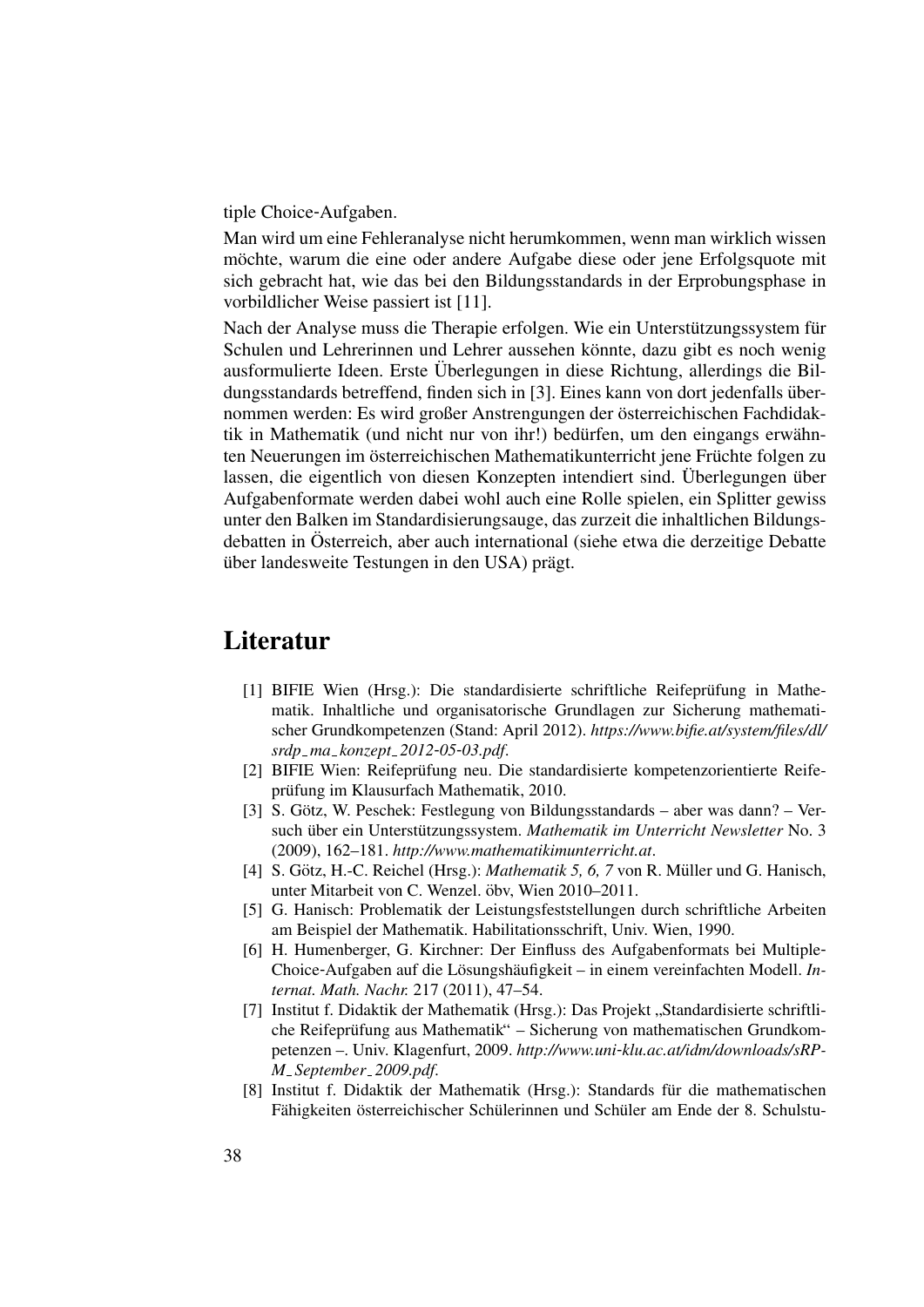fe. Version 4/07. Univ. Klagenfurt, 2007. *http://www.uni*-*klu.ac.at/idm/downloads/ Standardkonzept Version 4*-*07.pdf*.

- [9] G. Kaiser: Realitätsbezüge im Mathematikunterricht Ein Überblick über die aktuelle und historische Diskussion. In: G. Graumann et al. (Hrsg.): *Materialien fur einen realit ¨ atsbezogenen Mathematikunterricht, Band 2 ¨* . Schriftenreihe der ISTRON-Gruppe. Franzbecker Verlag, Bad Salzdetfurth u.a. 1995, 66–84.
- [10] S. Nordheimer: Kapitelübergreifende Rückschau: Unterrichtsmethode zum Vernetzen im Mathematikunterricht. In: A. Brinkmann et al. (Hrsg.): *Mathe vernetzt. Anregungen und Materialien fur einen vernetzenden Mathematikunterricht 1 ¨* . Aulis Verlag, München, 2011, 58–69.
- [11] Univ. Klagenfurt: Bildungsstandards, PISA. *http://www.uni-klu.ac.at/idm/inhalt/ 322.htm*.
- [12] Univ. Klagenfurt: Zentralmatura. *http://www.uni*-*klu.ac.at/idm/inhalt/495.htm*.

*Adressen der Autoren:*

Stefan Götz Fakultät für Mathematik, Univ. Wien Nordbergstraße 15, A-1090 Wien email *stefan.goetz@univie.ac.at*

Hans-Stefan Siller Mathematisches Institut, Univ. Koblenz-Landau Universitätsstraße 1, D-56070 Koblenz email *siller@uni-koblenz.de*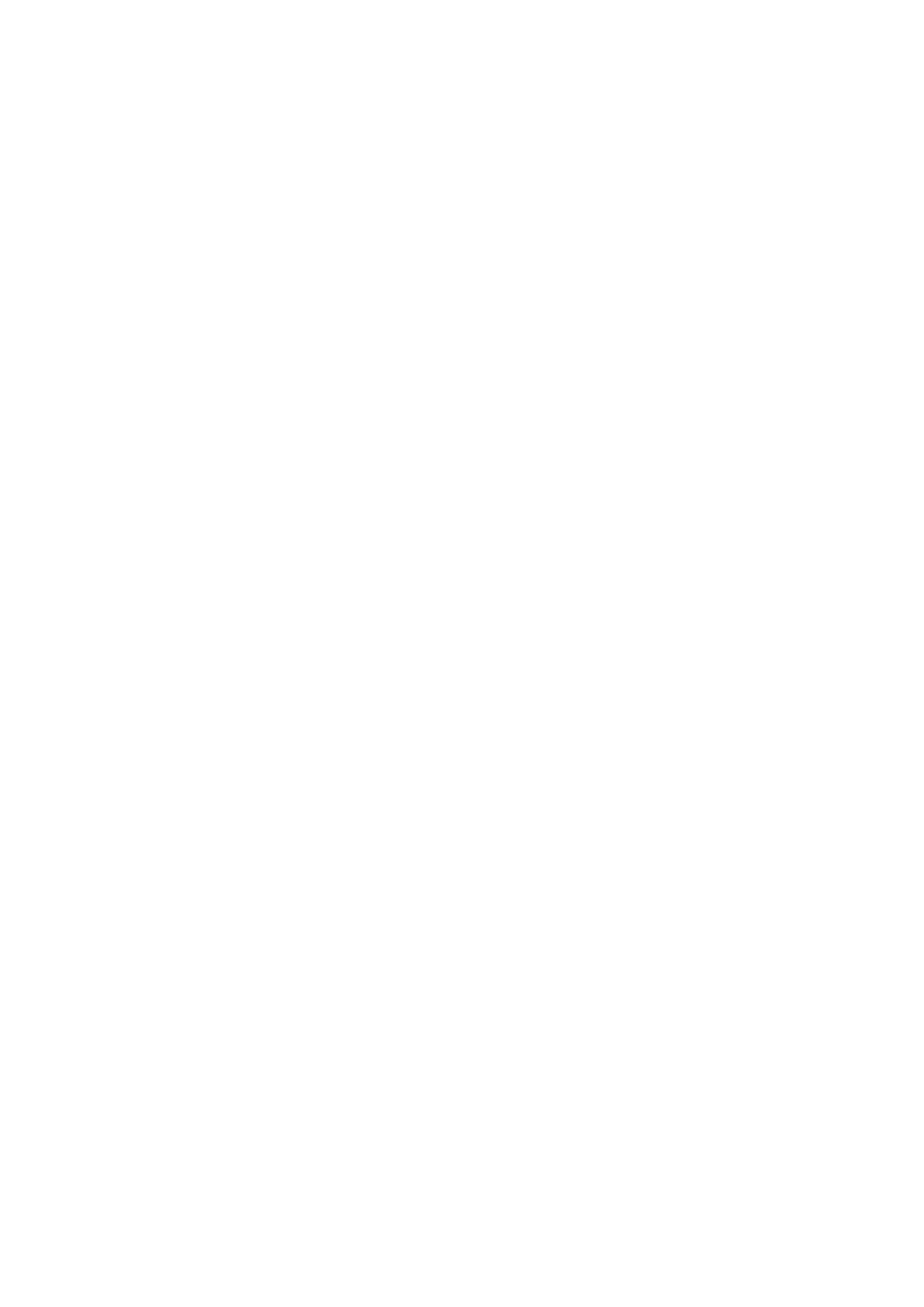## Mathematicians Take a Stand

### Douglas N. Arnold and Henry Cohn

Univ. Minnesota – Microsoft Research and MIT

*This article was published in the* Notices of the AMS 59 *(2012), 828–833. It is reprinted here with friendly permission by the authors and the publisher.*

Mathematicians care deeply about the mathematical literature. We devote much of our lives to learning from it, expanding it, and guaranteeing its quality. We depend on it for our livelihoods, and our contributions to it will be our intellectual legacy.

It has long been anticipated that technological advances will make the literature more affordable and accessible. Sadly, this potential is not being fully realized. The prices libraries pay for journals have been growing with no end in sight, even as the costs of publication and distribution have gone down, and many libraries are unable to maintain their subscriptions.<sup>1</sup>

The normal market mechanisms we count on to keep prices in check have failed for a variety of reasons. For example, mathematicians have a professional obligation to follow the relevant literature, which leads to inelastic pricing. This situation is particularly perverse because we provide the content, editorial services, and peer review free of charge, implicitly subsidized by our institutions. The journal publishers then turn to the same institutions and demand prices that seem unjustifiable.

Although the detailed situation is complex, the fundamental cause of this sad state of affairs is not hard to find. While libraries are being forced to cut acquisitions, a small number of commercial publishers have been making breathtaking profits year after year. The largest of these, Elsevier, made an adjusted operating profit of \$1.12 billion in 2010 on \$3.14 billion in revenue, for a profit margin of 36 percent, up from 35 percent in 2009 and 33 percent in 2008.<sup>2</sup> Adding insult to injury, Elsevier has aggressively pushed bundling arrangements that result in libraries

ISSN 0020-7926 — Österr. Math. Gesellschaft.  $\odot$  by the authors.

<sup>&</sup>lt;sup>1</sup>For example, MIT's spending on serials increased by 426 percent over the period 1986–2009, while the number of serials purchased decreased by 16 percent, and the Consumer Price Index increased by only 96 percent.

<sup>&</sup>lt;sup>2</sup>Reed Elsevier Annual Report 2010, SEC form 20-F (based on data from p. 25 and average exchange rate from p. 6).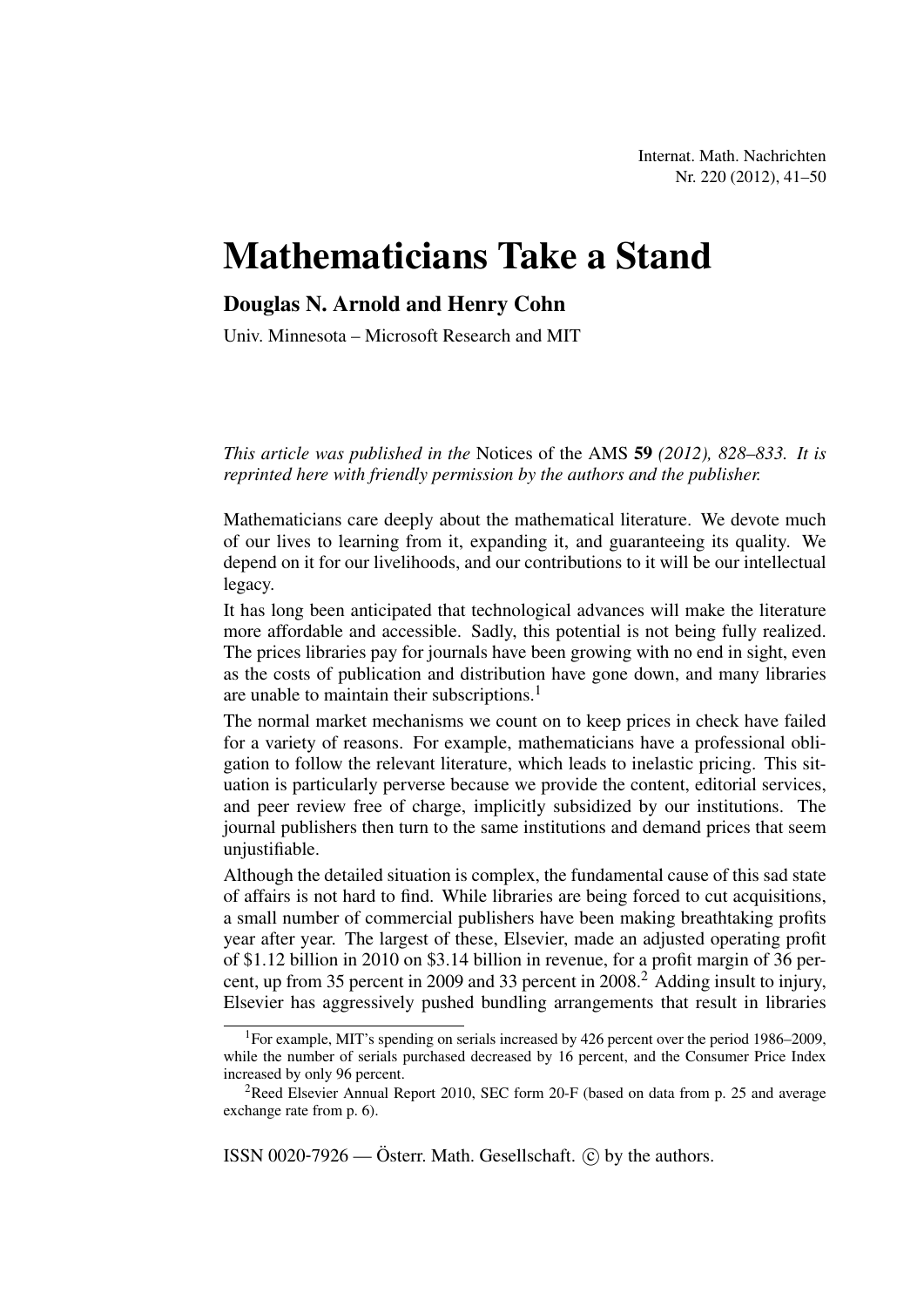paying for journals they do not want and that obscure the actual costs.<sup>3</sup> They have fought transparency of pricing, going so far as to seek a court injunction in an unsuccessful attempt to stop a state university from revealing the terms of their subscription contract. They have imposed unacceptable restrictions on dissemination by authors. And, while their best journals make important contributions to the mathematical literature, Elsevier also publishes many weaker journals, some of which have been caught in major lapses of peer review or ethical standards. These scandals have done harm to the integrity and reputation of mathematics.

This situation has been extensively analyzed many times before, including in the *Notices*. There have been some high-profile actions, such as mass resignations of entire Elsevier editorial boards over pricing concerns: the *Journal of Logic Programming* in 1999, the *Journal of Algorithms* in 2003, and *Topology* in 2006. These boards have done a valuable service for the community by founding replacement journals, but there has been little relief from the overall trend. As Timothy Gowers wrote in his blog in January, "It might seem inexplicable that this situation has been allowed to continue. After all, mathematicians (and other scientists) have been complaining about it for a long time. Why can't we just tell Elsevier that we no longer wish to publish with them?" Gowers then revealed that he had been quietly boycotting Elsevier for years, and he suggested it would be valuable to create a website where like-minded researchers could *publicly* declare their unwillingness to contribute to Elsevier journals.

Within days, Tyler Neylon responded to this need by creating *http://thecostofknowledge.com*. More than 2,000 people signed on in the first week, and participation has grown steadily since then, to over 8,000 as of early March. Each participant chooses whether to refrain from publishing papers in, refereeing for, or editing Elsevier journals. The boycott is ongoing, and it holds the promise of sparking real change. *We urge you to consider adding your voice.*

The boycott is a true grassroots movement. No individual or group is in charge, beyond Gowers's symbolic position as the first boycotter. However, a group of thirty-four mathematicians<sup>4</sup> (including Gowers and the authors of the present article) issued their best attempt at a consensus statement of purpose for the boycott. It is available online,<sup>5</sup> and we highly recommend it for reading. For reasons of

<sup>3</sup>T. Bergstrom, Librarians and the terrible fix: economics of the Big Deal, *Serials* 23 (2010), 77–82.

<sup>4</sup>Scott Aaronson, Douglas N. Arnold, Artur Avila, John Baez, Folkmar Bornemann, Danny Calegari, Henry Cohn, Ingrid Daubechies, Jordan Ellenberg, Matthew Emerton, Marie Farge, David Gabai, Timothy Gowers, Ben Green, Martin Grötschel, Michael Harris, Frédéric Hélein, Rob Kirby, Vincent Lafforgue, Gregory F. Lawler, Randall J. LeVeque, László Lovász, Peter J. Olver, Olof Sisask, Terence Tao, Richard Taylor, Bernard Teissier, Burt Totaro, Lloyd N. Trefethen, Takashi Tsuboi, Marie-France Vignéras, Wendelin Werner, Amie Wilkinson, and Günter M. Ziegler.

<sup>5</sup>See *http://umn.edu/*∼*arnold/sop.pdf* or the March 2012 *London Mathematical Society Newsletter*.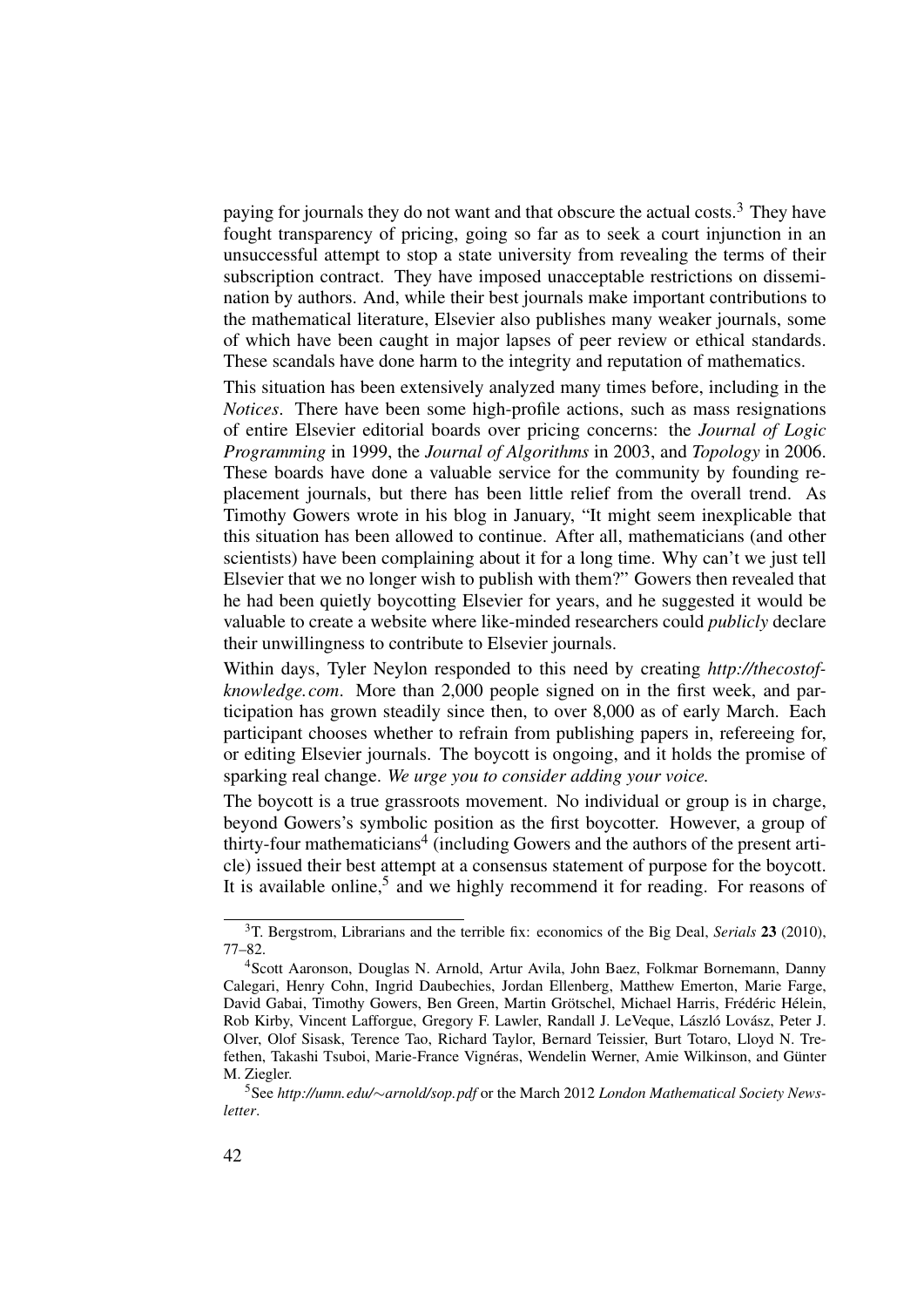space, we will not cover every aspect of that statement here.

Before we proceed, we must address two pressing questions about the boycott. First, why is a boycott appropriate? After all, Elsevier employs many reasonable and thoughtful people, and many mathematicians volunteer their services, helping to produce journals of real value. Isn't a boycott overly confrontational? Could one not take a more collaborative approach? Unfortunately, such approaches have been tried time and again without success. Fifteen years of reasoned discussions have failed to sway Elsevier.<sup>6</sup> Elsevier's leadership seems to be driven only by their fiduciary responsibility to maximize profit for their shareholders. The one hope we see for change is to demonstrate that their business depends on us and that we will not cooperate with them unless they earn our respect and goodwill.

Second, why is the focus solely on Elsevier? Some of the problems we discuss are common among large commercial publishers, and indeed we hope the boycott will help spur changes in the whole industry. But we must start somewhere, and we believe it is more effective to focus on one publisher whose behavior has been particularly egregious than to directly confront an entire industry at once. Many of the successful boycotts in history took the same tack.

### Journal Pricing.

Table 1 exhibits prices for three of Elsevier's mathematics journals: *Advances in Mathematics*, the *Journal of Algebra*, and the *Journal of Number Theory*. For comparison, the table includes three more affordable journals.

The *Annals of Mathematics*, published by the Princeton math department and IAS, provides exceptional quality at a rock-bottom price that just covers costs. The other two are highly regarded journals published by the Society for Industrial and Applied Mathematics (SIAM) and by the American Mathematical Society (AMS). Both of these organizations make a profit on their journal publishing operations, which helps to subsidize their other activities. For example, in 2011 SIAM's journal publication costs, including overhead, were 89 percent of their subscription revenues, resulting in an 11 percent profit margin.

Elsevier's recent pricing changes, apparently in response to the boycott, have at times led to multiple conflicting prices on their website. We have listed the prices actually paid by the University of Minnesota in 2012, but the notes after the table indicate the lowest prices we found offered on the Web. We made no attempt to select the highest-priced Elsevier journals, and in fact *Advances in Mathematics*

<sup>6</sup>R. Kirby, Comparative prices of math journals, 1997, *http://math.berkeley.edu/*∼*kirby/journals.html*; J. Birman, Scientific publishing: a mathematician's viewpoint, *Notices of the AMS* 47 (2000), 770–774; R. Kirby, Fleeced?, *Notices of the AMS* 51 (2004), 181; W. Neumann, What we can do about journal pricing, 2005, *http://www.math.columbia.edu/*∼*neumann/journal.html*; D. N. Arnold, Integrity under attack: the state of scholarly publishing, *SIAM News* 42 (2009), 2–3; P. Olver, Journals in flux, *Notices of the AMS* 58 (2011), 1124–1126.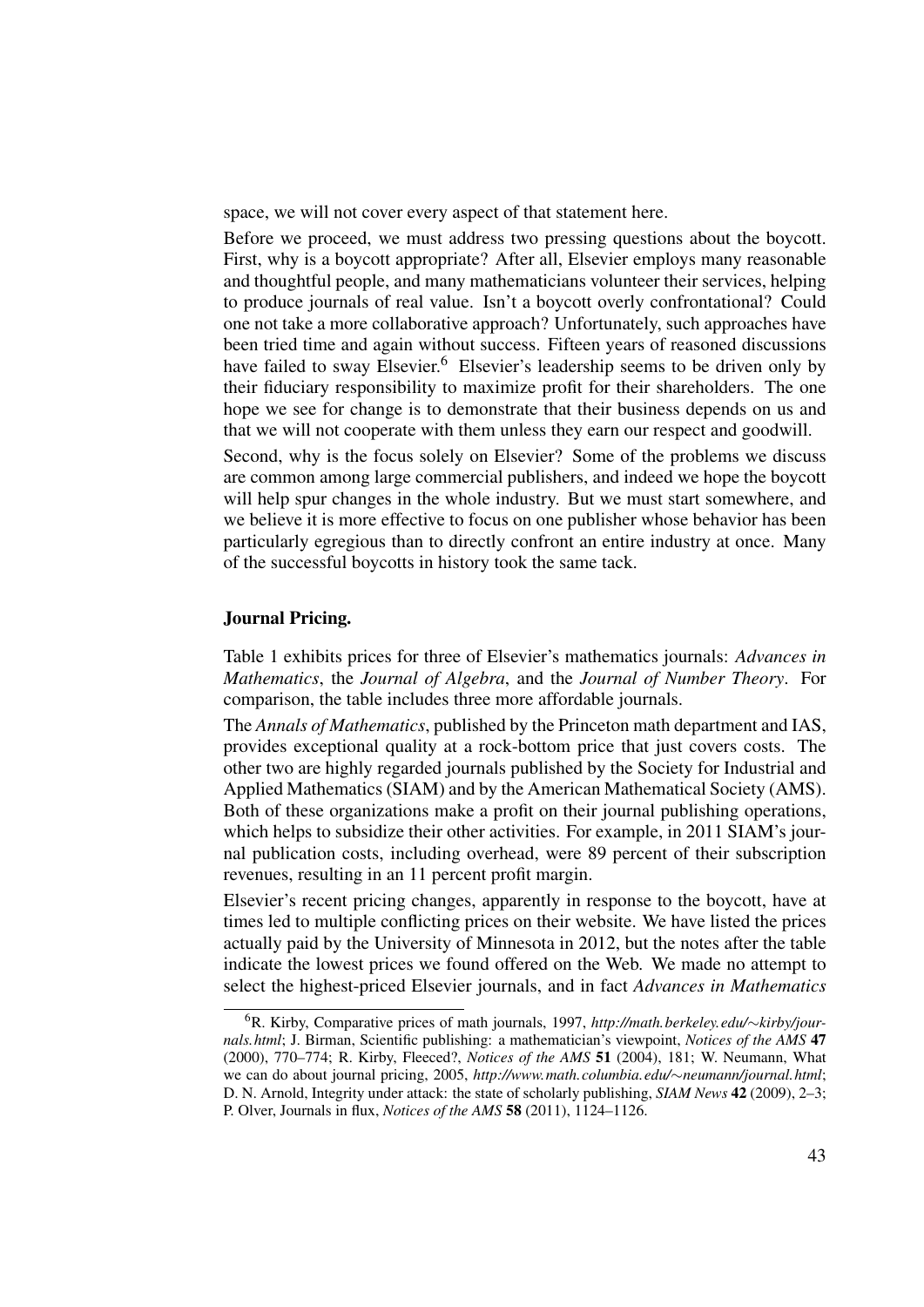| Journal                      | Publisher   | Metrics  | Price   | \$/art. | $\beta$ /page | \$/cite |
|------------------------------|-------------|----------|---------|---------|---------------|---------|
| <b>Annals of Mathematics</b> | Princeton   | $3.7/A*$ | \$447   | 5.39    | 0.12          | 0.06    |
| SIAM J. Appl. Math.          | <b>SIAM</b> | $1.8/A*$ | \$642   | 5.95    | 0.27          | 0.13    |
| J. of the AMS                | AMS         | $3.6/A*$ | \$300   | 9.09    | 0.24          | 0.13    |
| Advances in Math.            | Elsevier    | $1.6/A*$ | \$3,899 | 11.53   | 0.35          | 0.90    |
| J. of Algebra                | Elsevier    | $0.7/A*$ | \$6,944 | 13.89   | 0.75          | 1.22    |
| J. of Number Theory          | Elsevier    | 0.6/B    | \$2,745 | 17.49   | 1.12          | 1.91    |

Table 1: Summary information for six journals.

Metrics are the 2010 5-year impact factor from *Journal Citation Reports* and the 2010 rating by the Australian Research Council (based on expert opinion).  $A^*$  = top-rated, B = "solid, though not outstanding".

Elsevier prices are the amounts actually paid by the University of Minnesota for electronic-only institutional subscriptions in 2012. The lowest prices we could find on the Elsevier website as of February 29 were \$3,555.20, \$5,203, and \$2,226.40. The *Annals* price is again the actual amount paid by UMN, which is slightly greater than the \$435 list price. The SIAM and AMS prices are the list prices, although UMN paid less because of institutional membership.

Columns 5–7 normalize by the most recent data available: the numbers of articles and pages published in 2011 and the number of citations to the journal made in 2010 (as reported in *Journal Citation Reports*).

is among the most affordable. For comparison, the 2011 prices per page of the thirty-six Elsevier journals listed in the AMS journal price survey ranged from \$0.33 (*Advances in Mathematics*) to \$4.05 (*Mathematical Social Sciences*), with a mean of \$1.35 and a median of \$0.96.

As shown in the table, the prices of the SIAM and AMS journals are within a factor of two of that of the *Annals*, with differences depending on whether one normalizes the raw journal price by number of articles, pages, or citations. But the Elsevier prices are a different story. The price per page of the *Journal of Algebra*, for example, is triple that of the society journals and six times that of the *Annals*, and the *Journal of Number Theory* is 50 percent more expensive yet.

Moreover, as demonstrated in Table 2, this problem has grown over time. The inflation-adjusted prices per page of the *Journals of Algebra* and *Number Theory* increased by more than 80 percent between 1994 and 2011, compared with much smaller increases for the society journals and a decrease for the *Annals*. It is noteworthy that the recent prices of *Advances in Mathematics*, while still high, have come closer to the prices of the society journals. This supports our belief that Elsevier could offer substantially lower prices and still make a reasonable profit.

We do not mean to suggest that publishing is cheap in the electronic age. True, electronic distribution is very cheap: the arXiv requires just \$7 per submission, or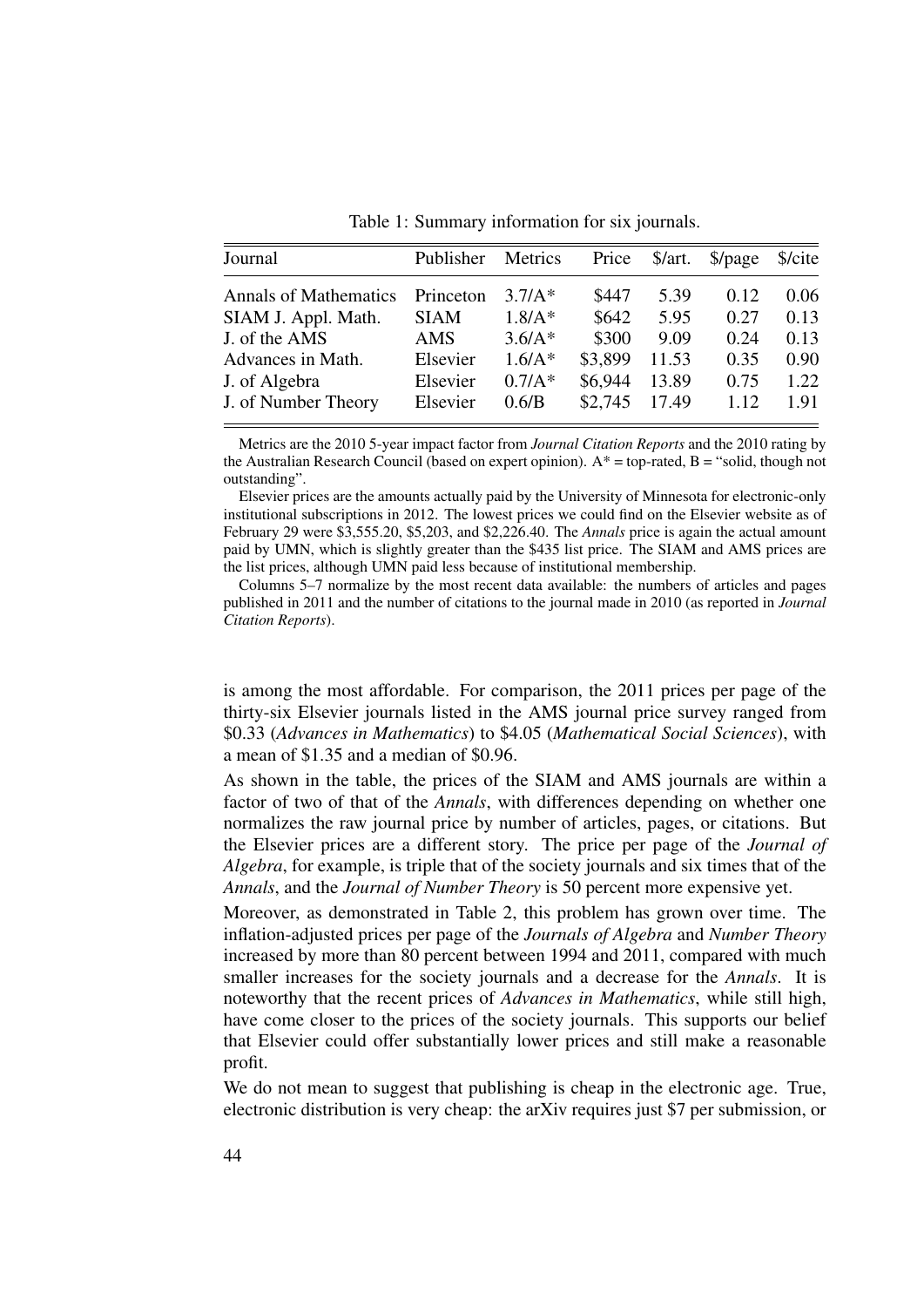|                     | 1994 | 1997 | 2000 | 2003 | 2006 2009 |      | 2010 | 2011 |
|---------------------|------|------|------|------|-----------|------|------|------|
| Annals of Math.     | 0.19 | 0.20 | 0.14 | 0.15 | 0.13      | 0.13 | 0.09 | 0.10 |
| SIAM J. Appl. Math. | 0.20 | 0.24 | 0.23 | 0.25 | 0.27      | 0.24 | 0.18 | 0.27 |
| J. of the AMS       | 0.22 | 0.26 | 0.27 | 0.29 | 0.30      | 0.27 | 0.25 | 0.24 |
| Advances in Math.   | 0.65 | 0.74 | 0.95 | 1.01 | 0.55      | 0.61 | 0.44 | 0.33 |
| J. of Algebra       | 0.36 | 0.43 | 0.50 | 0.73 | 0.60      | 0.77 | 0.92 | 0.66 |
| J. of Number Theory | 0.57 | 0.67 | 0.98 | 1.01 | 1.04      | 0.86 | 0.95 | 1.05 |

Table 2: Historical prices per page in constant 2012 dollars.

Prices are from the AMS journal price survey (*http://www.ams.org/membership/mem-journalsurvey*), adjusted using the Consumer Price Index.

1.4 cents per download, in funding.<sup>7</sup> But journal publishing involves significant additional costs, such as IT infrastructure, administrative support, oversight, sales, copyediting, typesetting, archiving, etc. Many of these costs scale roughly with the number of published pages, and some of them benefit from economies of scale (so large publishers like Elsevier should, if anything, achieve lower costs).

Of course, journals are not all the same. A low-circulation journal may need to command a higher price per page to stay afloat. The community might find some such journals too expensive to support, but one viewed as worthy of support might reasonably charge a higher price until more libraries subscribe. Another journal might have extraordinary expenses, for example from translation. But these factors do not apply to the cases we have considered or to many other Elsevier journals.

We see no good reason to pay much more for Elsevier journals than for journals that earn mathematical societies a tidy profit. Even the price targets for mathematics journals that Elsevier announced in response to the boycott – \$0.50 to \$0.60 per page – would leave their journals costing twice as much as the comparison journals in Table 1. Elsevier's prices have become far out of proportion and have a way to go to return to reasonable.

### What's the Big Deal about Bundling?

Bundling refers to grouping together collections of journals and selling access as a single product, discounted from list price. Elsevier commonly negotiates bundles including all the journals to which the library has recently subscribed. The bundles may also include access to nearly all of Elsevier's roughly 2,000 journals. Librarians have termed enormous bundles "the big deal".

<sup>7</sup>*http://arXiv.org/help/support/faq*.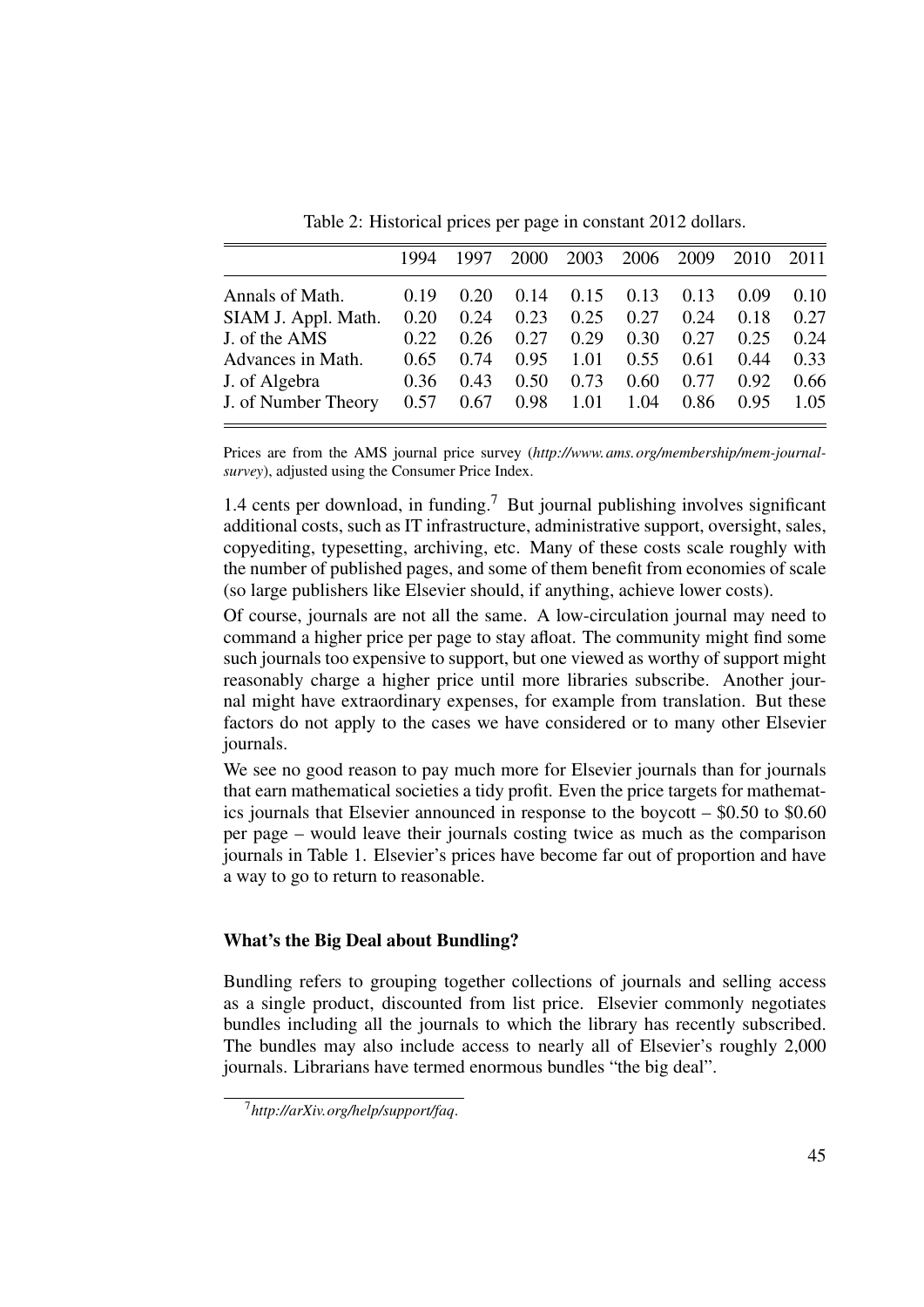While there is nothing wrong with offering quantity discounts, $8$  it is the way in which Elsevier and other large publishers have implemented bundling that is objectionable. They have turned it into a powerful tool for subverting the market forces that would keep prices in check. The then director of Harvard's library summarized it thus: "Elsevier is among a handful of journal publishers whose commercial bundling practices are squeezing library budgets. Their licensing programs require libraries to maintain large, fixed levels of expenditure, without the ability to cancel unneeded subscriptions."<sup>9</sup>

Let us see how this works. While Elsevier has gone to great lengths to keep the details of their bundle contracts secret, some have come to light, thanks to open records laws.<sup>10</sup> Judging by the contracts we have seen and librarians we have consulted, it works essentially as follows.

The university commits to subscribing to the journals it currently receives at a negotiated total price that is typically around the same as they were previously paying and to continuing to subscribe to them for a period of three to five years with annual price increases. Elsevier has called this the "Complete Collection", and it is a large expense. For example, for the University of Minnesota in 2006 it came to \$1.8 million (about 18 percent of their total serials budget), and for the University of Michigan in 2007 it was \$1.9 million. In both cases, 5 percent yearly price increases were built into the contracts, although the actual rate of inflation for the contract periods was only about 2 percent per year. Cancellation of titles in the Complete Collection is restricted, which makes it difficult or impossible to cut back on the expenditure.

For an additional fee Elsevier offers their "Freedom Collection", which adds deeply discounted access to nearly all of the Elsevier journals to which the library had *not* chosen to subscribe. This option cost the University of Michigan about \$19,000 more in 2007, inflating 5 percent a year thereafter. The University of Minnesota elected against it.

Although prices increase quickly inside the bundle, list prices can increase even more quickly, so a university that decides not to renew its bundle may face a steep price increase to hold onto the journals it wants. Because of bundling, ever larger portions of library budgets are locked into Elsevier contracts, budgetary pressures force the cancellation of titles from smaller publishers, and funds for new subscriptions disappear. Furthermore, bundling leads to a lack of clarity on pricing. The discounts on the additional journals in the Freedom Collection can sound impressive, but it is the pricing of the primary subscriptions that drains library budgets.

<sup>8</sup>For example, Mathematical Sciences Publishers offers a bundle of six mathematics journals at a 31 percent discount, bringing their price down to \$0.08 per page.

<sup>9</sup>*http://hul.harvard.edu/news/2004 0101.html*.

<sup>10</sup>T. Bergstrom, P. Courant, and R. P. McAfee, *Big Deal Contract Project*.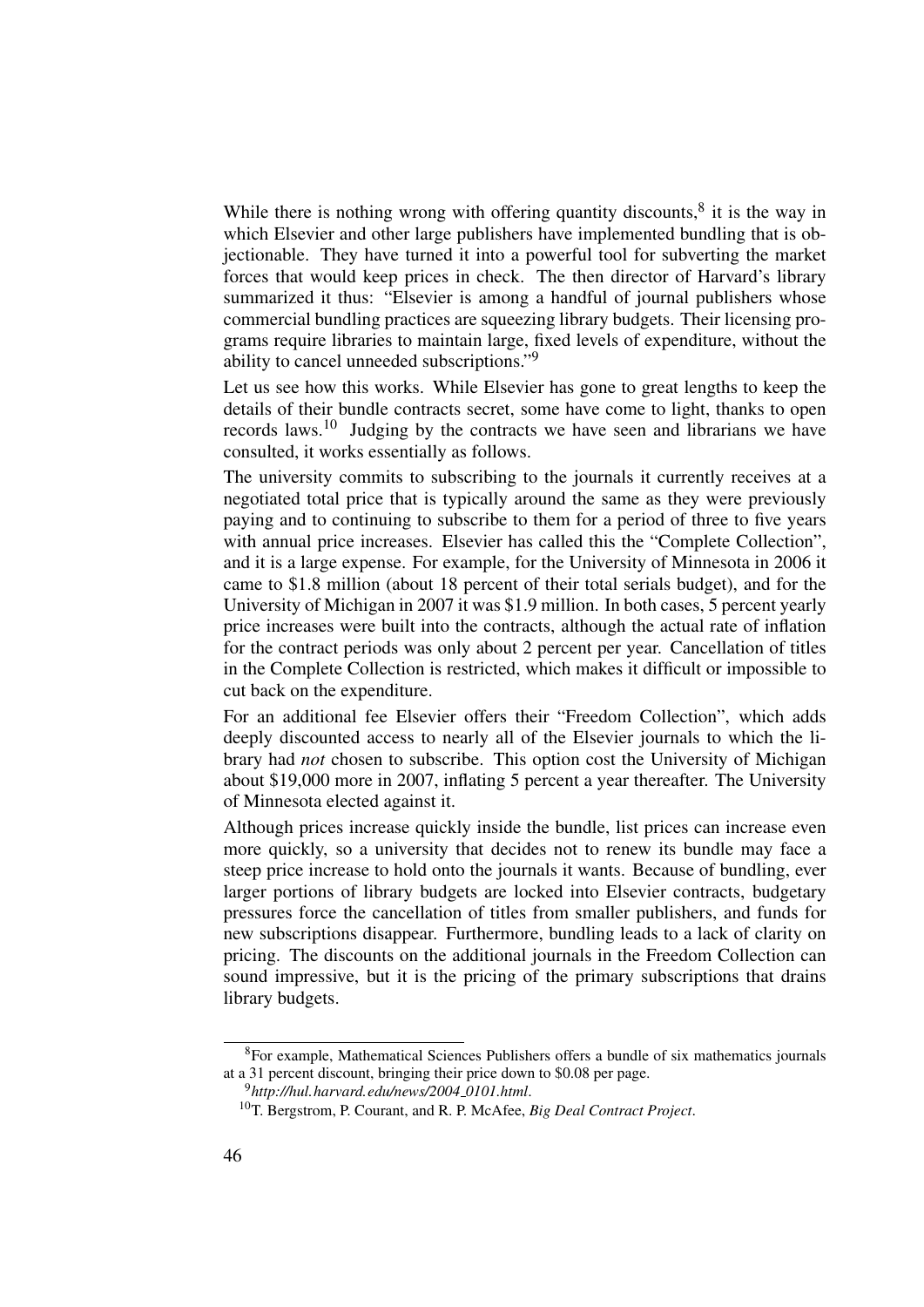The constraints imposed by bundles have led some universities to conclude that even paying exorbitant prices for the journals they choose is a better deal. Harvard, MIT, the University of Minnesota, and others have now gone this route. However, many academic libraries remain tied to the big deal.

Price disclosure is necessary for a well-functioning market with competitive pricing, so the lack of transparency in bundling contracts is particularly troubling. As an Elsevier vice president wrote in support of Elsevier's 2009 lawsuit enjoining Washington State University from revealing the prices of their subscriptions, "Elsevier representatives apply pricing formulae and methods which are not generally known (to our competitors or potential customers)" and "disclosure could disadvantage Elsevier in that, if its pricing to customer X was known to customers Y and Z, the latter could demand the same pricing".<sup>11</sup> Elsevier may indeed profit from keeping Y and Z in the dark, but the academic community values sunlight. Without transparency of subscription contracts and costs, the community will remain skeptical of Elsevier's pricing, whatever changes they make to list prices.

### Posting Policies.

Gowers's suggestion of an Elsevier boycott struck a chord in many researchers. Besides pricing and bundling, there are other issues that have contributed to so many researchers' readiness to abandon Elsevier. One of these is Elsevier's policies concerning dissemination. Thanks to the Internet, authors have additional ways of disseminating their work besides the printed journal and journal website. For example, it has become common practice for authors to post a finalized version of their manuscript to a repository such as the arXiv for open dissemination, as allowed by many publishers.<sup>12</sup> Elsevier's actions suggest that they view this development primarily as a threat to their profits, not as an opportunity to advance mathematics or increase their authors' readership. In short, their interests are not aligned with ours.

Elsevier's policies are complex and difficult to understand. In the words of the scholarly communications officer at Duke University, "it seems clear that the intent of these statements, policies and contracts is not to clarify the authors' obligations so much as it is to confuse and intimidate them."<sup>13</sup> Their posting policy<sup>14</sup> specifically prohibits posting an "accepted author manuscript" – the author's own

<sup>11</sup>*http://www. econ. ucsb. edu/*∼*tedb/Journals/WSUCourtCase/ElsevierStatementbySalesChief. pdf*.

<sup>12</sup>K. Fowler, Do mathematicians get the author rights they want?, *Notices of the AMS* 59 (2012), 436–438.

<sup>13</sup>K. Smith, What a mess!, *Scholarly Communications @ Duke*, July 7, 2011, *http://blogs.library.duke.edu/scholcomm/2011/07/07/what-a-mess/*.

<sup>14</sup>*http://www. elsevier. com/wps/find/authorsview. authors/postingpolicy*, accessed March 3, 2012.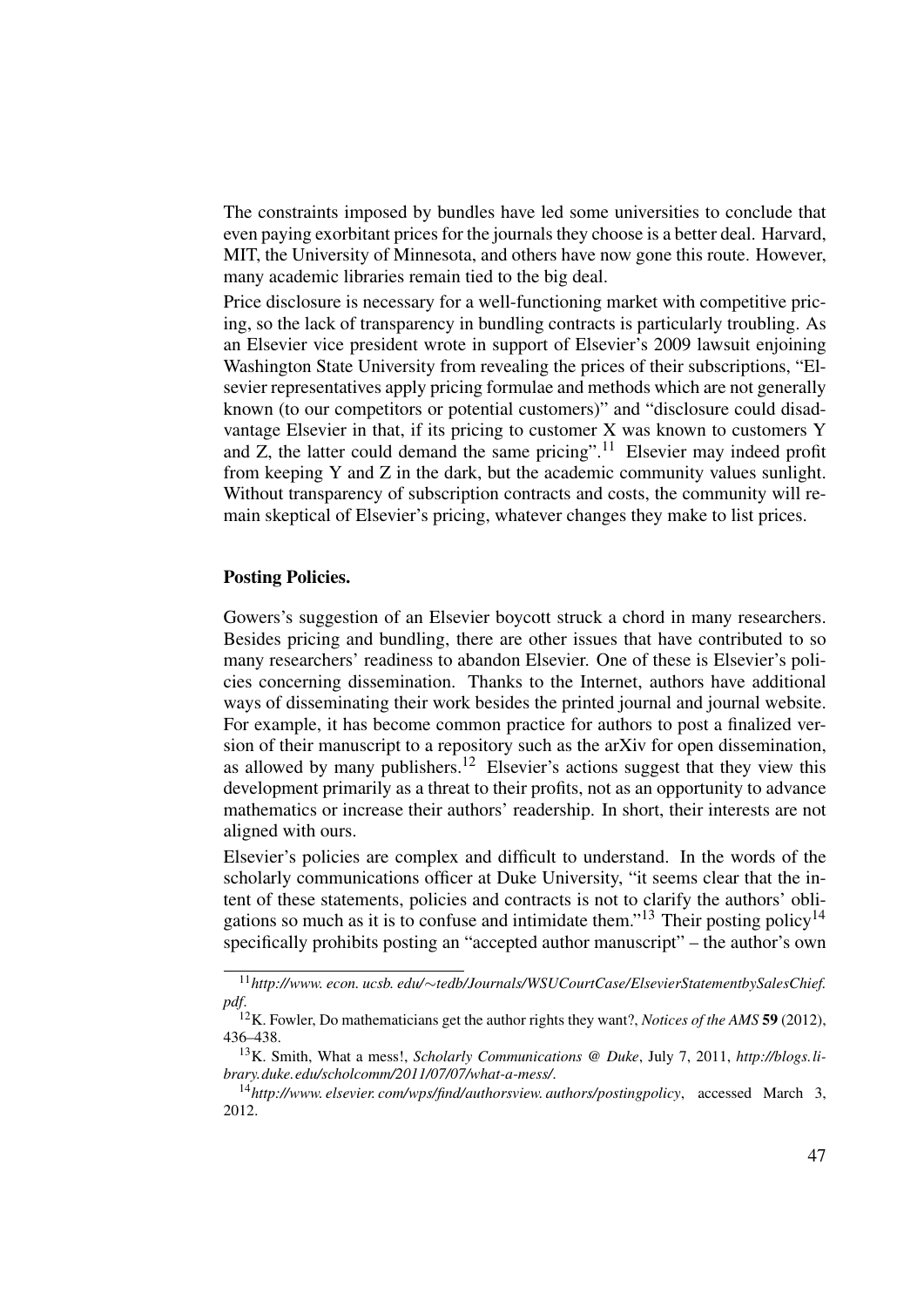version of a manuscript that has been accepted for publication – on an e-mail list, a subject repository, or even the author's own institutional repository *if* the institution has a posting mandate. The last is not a typo: if your institution mandates posting the accepted author manuscript in its repository, then Elsevier stipulates that you may not, although they permit such posting when there is no mandate!

Fortunately, since hearing complaints from the boycotters about their posting policy, Elsevier has introduced an exception to allow posting to the arXiv. However, that is not enough. There are other non-commercial subject repositories that are important to segments of the community (Optimization Online, the Cryptology ePrint Archive, etc.), and more will undoubtedly be created in the future. Elsevier should allow authors to post accepted manuscripts to any such repository, as well as to university repositories, regardless of whether there is a posting mandate. Furthermore, this right should be guaranteed by the publishing agreement, not just by a posting policy that is subject to change at any time.

### Ethics and Peer Review.

Another source of frustration with Elsevier is their history of lapses in peer review and ethics. The case of the journal *Chaos, Solitons & Fractals* (CS&F) has become widely known. This journal published 273 papers by its own editor in chief over eighteen years, 57 of them in a single year. Suspicions that these papers were not subject to peer review are corroborated by the editor's declaration that "senior people are above this childish, vain practice of peer review."<sup>15</sup> Elsevier owes the community an explanation for this and other fiascos. Was there no oversight in place? Have changes been made so this will not happen again? What about the other papers in CS&F? Are there records of peer review? Will any papers that were not peer reviewed be retracted, or otherwise flagged? The current situation leaves the literature in a bad state and compromises the position of authors who submitted manuscripts for peer review in good faith. If Elsevier wants to place this issue behind them, they need to deal with it thoroughly, forthrightly, and transparently.

In another notorious case, for five years Elsevier "published a series of sponsored article compilation publications, on behalf of pharmaceutical clients, that were made to look like journals and lacked the proper disclosures."<sup>16</sup>

There are other incidents in which peer review has failed at Elsevier journals, sometimes in spectacular fashion.<sup>17</sup> For many of us, these call into question El-

<sup>&</sup>lt;sup>15</sup>C. Whyte, El Naschie questions journalist in Nature libel trial, updated November 16, 2011, *http://www.newscientist.com/article/dn21169*.

<sup>&</sup>lt;sup>16</sup>Statement from Michael Hansen, CEO of Elsevier's Health Sciences Division, regarding Australia based sponsored journal practices between 2000 and 2005, May 7, 2009, *http://www.elsevier. com/wps/find/authored newsitem.cws home/companynews05 01203*.

<sup>17</sup>*http://umn.edu/*∼*arnold/reasons.html*.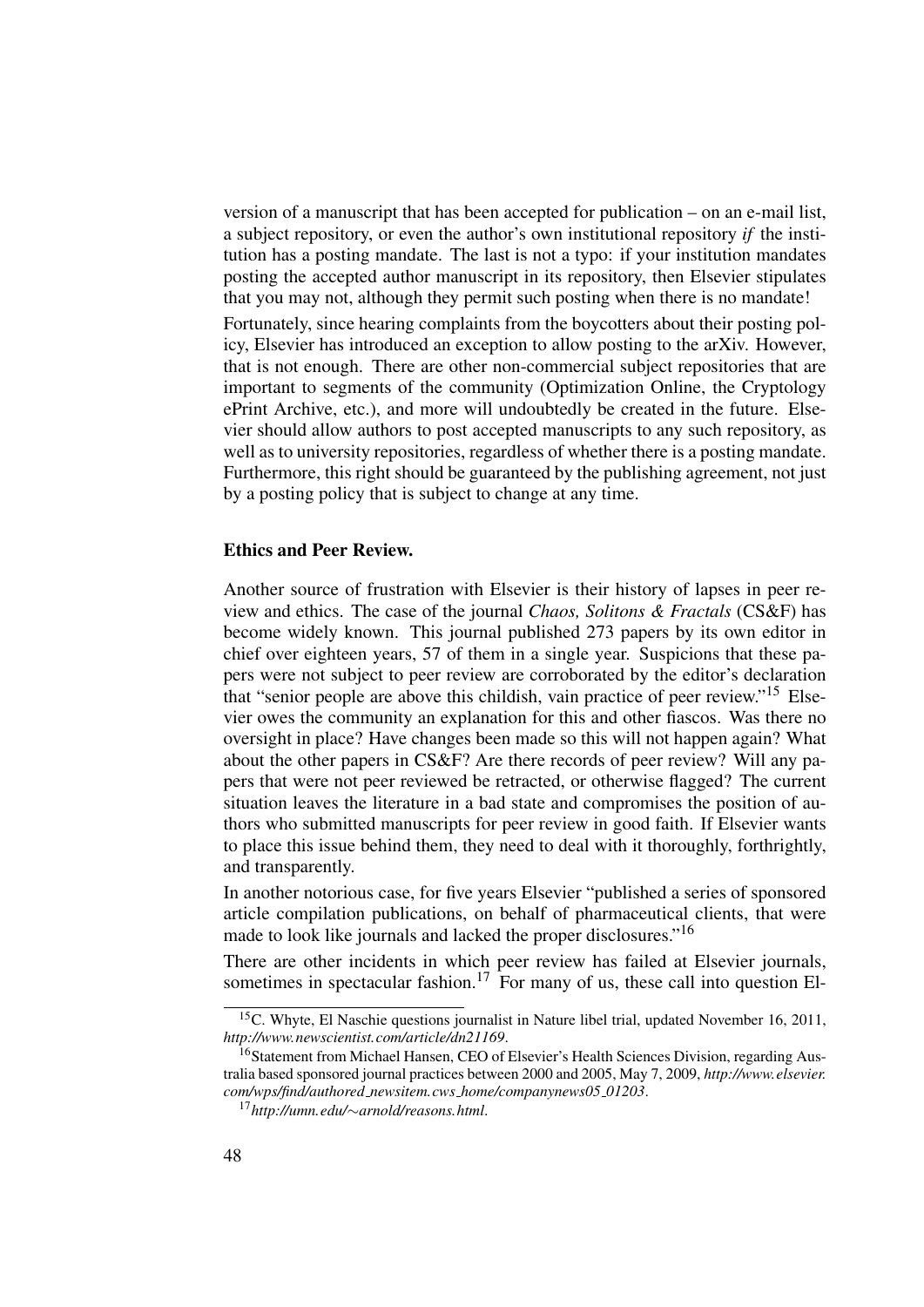sevier's ability to meet the standards of quality and ethics we require if we are to collaborate with them.

### Initial Responses to the Boycott.

On February 27, Elsevier publicly withdrew its support for the Research Works Act, which would have prohibited open access mandates for government-funded research. The bill was declared dead by its sponsors in Congress on the very same day. This victory confirmed the boycott's success in delivering a message where we were never able to get through before.

Further confirmation came that day in an open letter from Elsevier senior vice presidents David Clark and Laura Hassink to the mathematics community.<sup>18</sup> Besides reporting the about-face on the Research Works Act, they announced the target price for "core mathematics titles" that we discussed above. They also stated, correctly, that it would be necessary to address concerns about "large discounted agreements" (bundling) and said that this will come.

Finally, Clark and Hassink announced that free access has been granted to the archives of fourteen core mathematics journals for the years from 1995 through four years before the present day. Access to back issues is indeed critical, and we strongly believe that all research papers should be made freely available long before copyright expires. The shorter the delay the better, of course, but we consider four years a defensible choice, compatible with the subscription model for journal publishing. The AMS's experience with a five-year window shows that such a move is financially viable. We hope that Elsevier's announcement is just the first step and that expansion to the full set of mathematical journals and the period before 1995 will be announced soon.<sup>19</sup> We also hope that this is not just a temporary measure. A binding commitment not to revoke access in the future would be reassuring on that point.

#### Moving Forward.

While the mathematical literature itself is a treasure, the current system of scholarly publishing is badly broken. Elsevier is the largest and, in our view, the most egregious example of what is wrong. We hope many readers will agree with us that by choosing to withdraw our cooperation from Elsevier, we are sending a valuable message to them and to the scholarly publishing industry more broadly. Please consider joining the movement at *http://thecostofknowledge.com*.

<sup>18</sup>D. Clark and L. Hassink, A letter to the mathematics community, February 27, 2012, *http:// www.elsevier.com/wps/find/P11.cws home/lettertothecommunity*.

 $19$ All three journals discussed here began publishing in the 1960s. The issues before 1995 are currently available from Elsevier online but remain behind their paywall.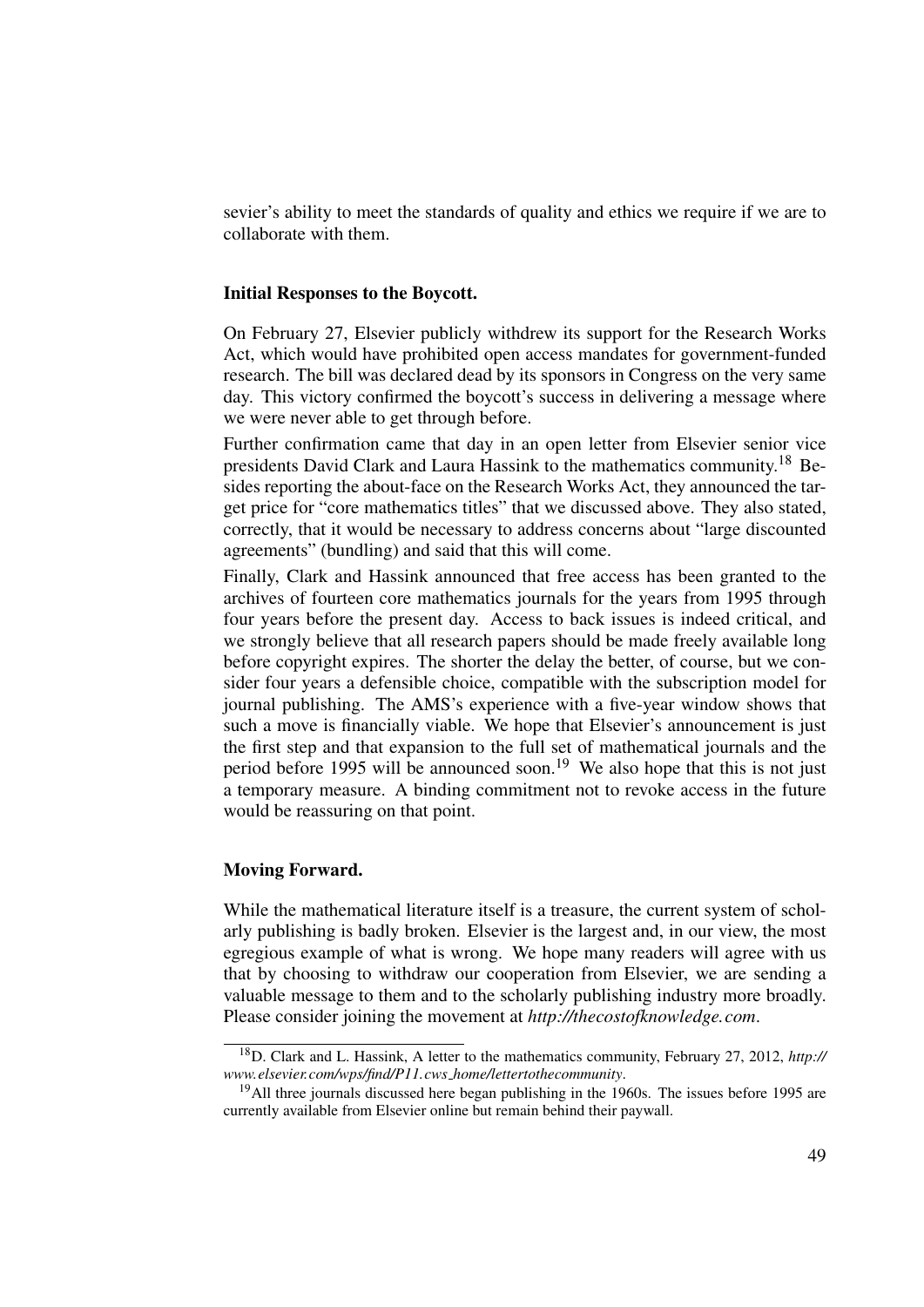What is our vision for the future? The mathematical community needs a period of experimentation and healthy competition, in which a variety of publishing models can flourish and develop. Possibilities include various approaches to open access publishing,<sup>20</sup> refereed journals tightly integrated with the arXiv or similar servers, increased reliance on non-profit publishers, hybrid models in which communityowned journals subcontract their operations to commercial publishers, commercially owned journals with reasonable prices and policies, etc. It is too early to predict the mix of models that will emerge as the most successful. However, any publisher that wants to be part of this mix must convince the community that they oversee peer review with integrity, that they aid dissemination rather than hinder it, and that they work to make high-quality mathematical literature widely available at a reasonable price.

Let's work together to foster good practices and build better models. The future of mathematics publishing is in our hands.

*Douglas N. Arnold is McKnight Presidential Professor of Mathematics at the University of Minnesota. His email address is arnold@umn.edu.*

*Henry Cohn is principal researcher at Microsoft Research New England and adjunct professor of mathematics at MIT. His e-mail address is cohn@microsoft. com.*

 $^{20}$ For example, based on publication charges or on sponsoring consortia such as SCOAP<sup>3</sup> (*http://scoap3.org*).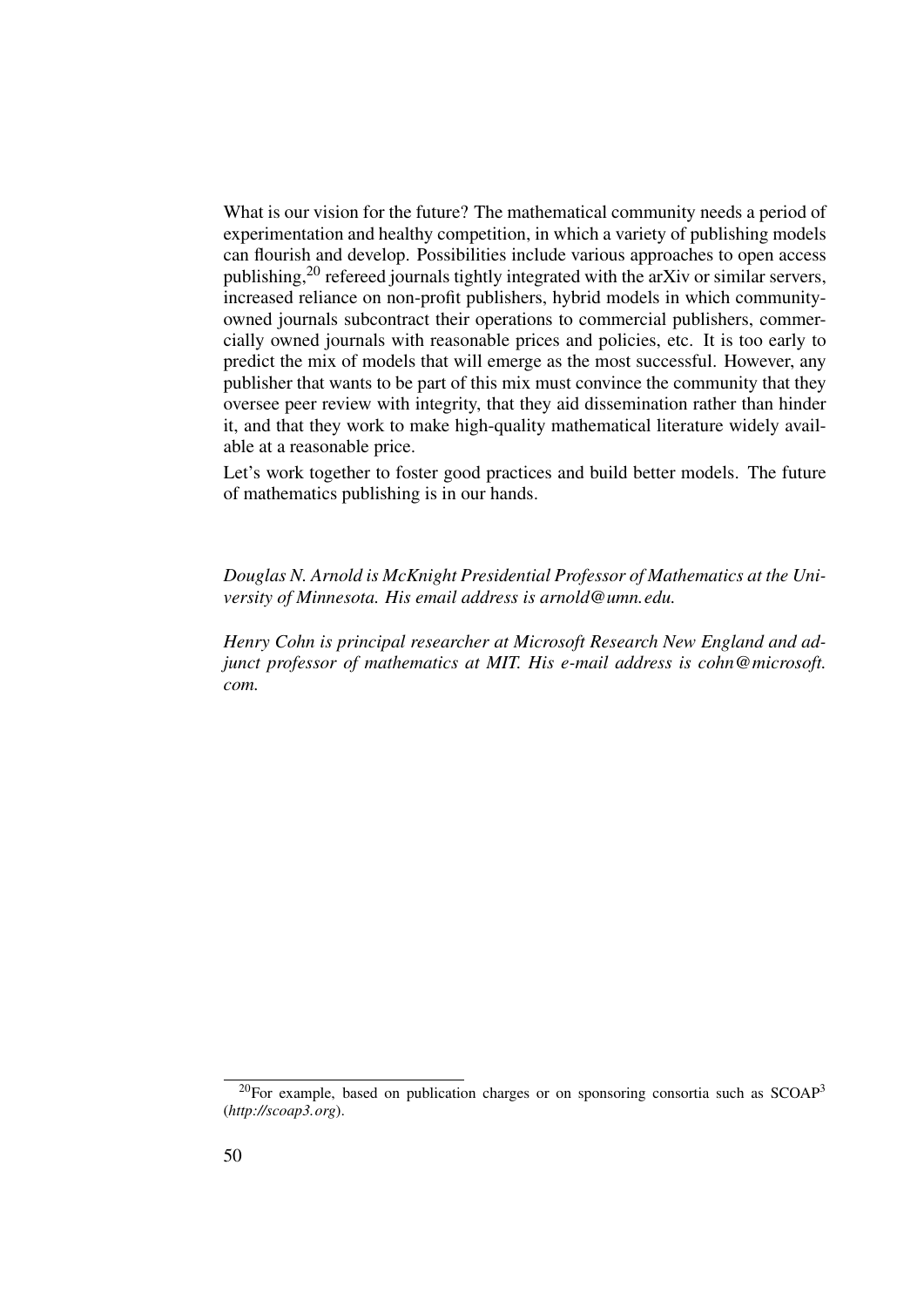# Elsevier's Response to the Mathematics Community

### Laura Hassink and David Clark

Elsevier

*This article was published in the Notices of the AMS 59 (2012), 833–835.* © *American Mathematical Society. It is reprinted here with friendly permission.*

During the last months we have spoken to many people in the community about the move by Timothy Gowers and some colleagues to declare their wish not to work with Elsevier and the subsequent boycott movement.

At the end of this article we summarize how we are responding to the feedback from the community and the very specific steps that we are taking. But we would first like to address the concerns raised and some of the arguments. We are the leading journal publisher in scientific publishing and so will attract criticism that is directed at publishing as a whole. While we may disagree with much that has been said, we do recognize that Elsevier has not done a good job communicating what we do and how we support both the peer-review process and the dissemination of work. In particular, we have left authors, editors, reviewers, and board members with the impression that we are focussed on restricting access rather than making their research as widely available as possible.

Helping editors, authors, reviewers, and board members to work easily on journals is central to us. We have systems in place to make it easier for editors to run large journals, some of which are dealing with thousands of submissions each year – something which most smaller publishers are not equipped to do. There will, of course, be people who argue against the involvement of privately owned organizations in academic publishing, but we believe that a mixed economy brings benefits to mathematics.

Professor Gowers's protest is specifically concerned with three issues: the pricing of journals; the practice of offering journals in large "bundles"; and, in particular, Elsevier's support, along with others, of a set of legislation, including the Research Works Act, in the United States.

ISSN 0020-7926 — Österr. Math. Gesellschaft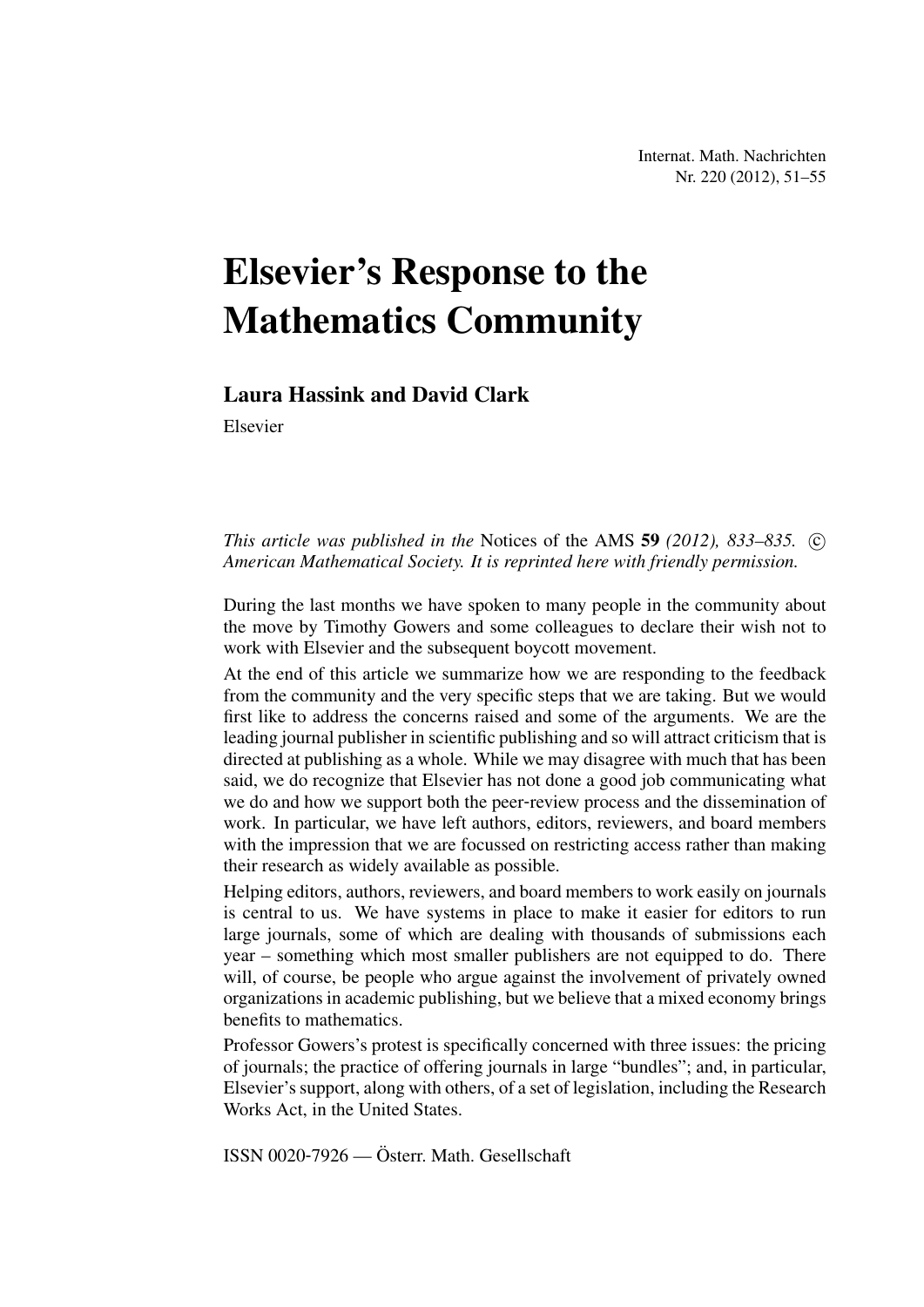### Pricing

Mathematics journals published by Elsevier tend to be large, with a great many articles published each year. On a price-per-article or price-per-page level, our prices are typically, but not always, lower than those of other mathematics publishers. Our average price increase over the last eight years has been in the lowest quartile of the sector. The Cost of Knowledge statement selects ten (of thirtyeight) Elsevier journals to quote an average 2007 price per page of \$1.30 and compares this to prices per page ranging from \$0.13 to \$1.21 for selected journals from other publishers. However, the average price per page for all thirty-eight Elsevier journals in the AMS dataset for that year is \$0.76 per page, with several below \$0.50 per page and as low as \$0.35 per page. This is below the average for all mathematics journals in the AMS dataset. The document mentions that seven of the top ten most expensive journals are from Elsevier but does not show that the average price per page for those seven Elsevier journals is \$0.61.

That said, these figures are five years old, and in recent years we have made moves to reduce or freeze the prices of a number of our mathematics titles, recognizing that this field is not well funded and the articles are used intensively rather than frequently.

Journals such as the *Journal of Algebra*, *Topology and its Applications* and the *Journal of Number Theory* have all seen price reductions in recent years. *Our target is for all of our core mathematics titles to be at or below US*\$*11 per article*<sup>1</sup> *(equivalent to* \$*0.50–*\$*0.60 cents per normal typeset page) by next year*, placing us below most university presses, some societies, and all other commercial competitors. That will lead to a number of our titles seeing further and significant price reductions in their next volumes.

### "Bundling"

Most journals are subscribed to as part of large deals or national consortia agreements, and so universities receive access to many more journal titles than they individually subscribe to and thus pay less than the list price described above. Although such packages are offered by virtually all publishers, many mathematicians have expressed dislike for such policies.

To describe this concisely, such agreements involve universities maintaining a core holding of journals and then, depending upon the size of the institution, having the option to subscribe to subcollections, such as in mathematics, or to all of our titles at a discount of the normal journal subscription list price. These collections can be as low as 2.5 percent of the catalogue value of the collection, which is one of the reasons why they have been so popular. A similar arrangement allows

<sup>&</sup>lt;sup>1</sup>This is calculated by dividing the institutional list price of a journal by the number of articles published.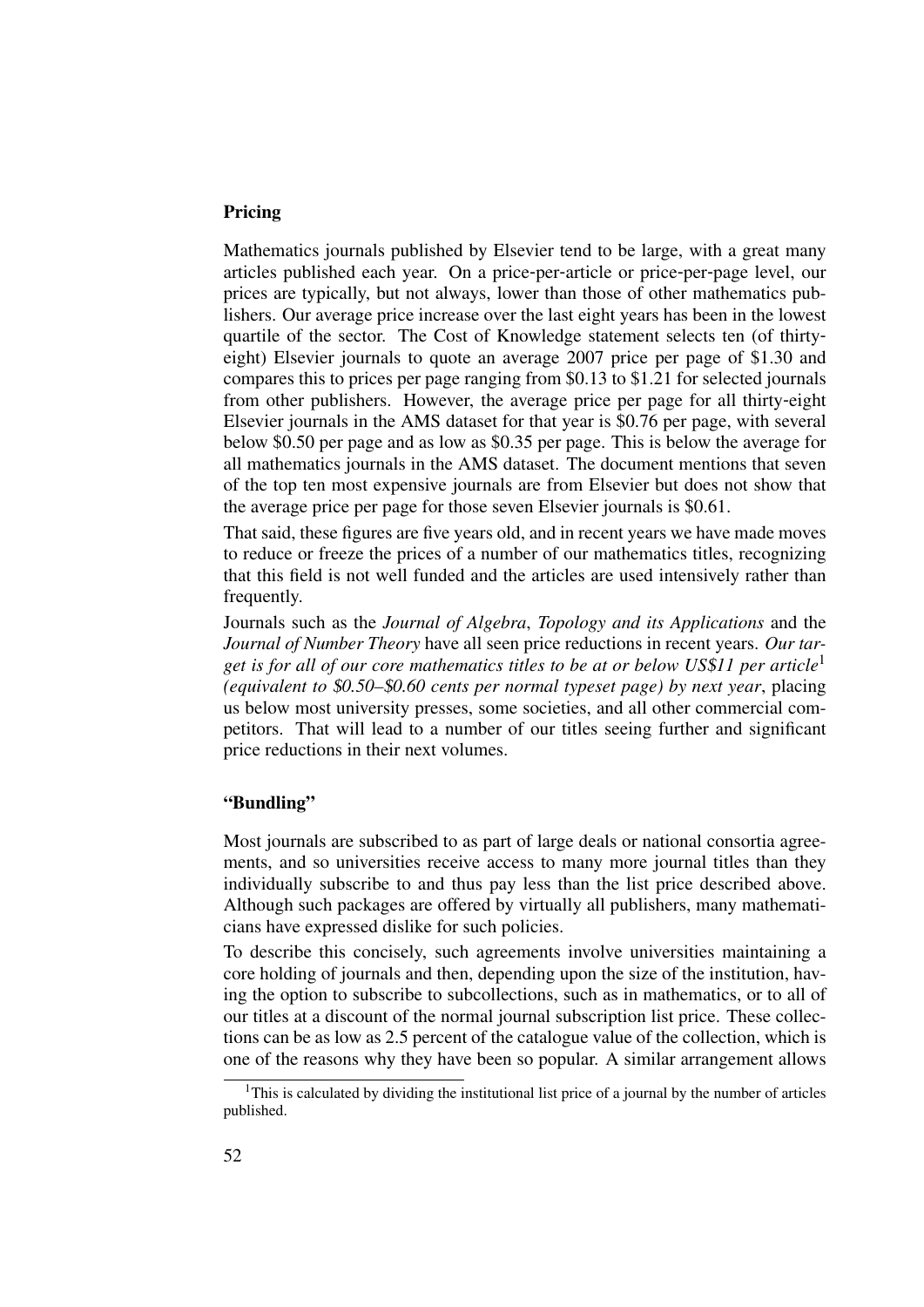national consortia of universities to share electronic access to all their subscribed journals amongst themselves, without each university needing to hold an individual subscription.

We therefore disagree with the term "bundling", as it is not mandatory for a customer to enter into such a large deal. Libraries can decide what they want to subscribe to, whether that is individual titles or individual titles within a collection, or to join a national consortium. We do recognize the wish for more choice and flexibility, especially within departments, and we are currently experimenting with new ways of doing this. But switching off such schemes would, in our view, have a detrimental impact on access to the research literature. Because of the introduction of such large agreements, coupled with the simultaneous organization of universities and libraries into large consortia, access to journal content has never been better. However, clearly there are still areas and occasions where access is not at the level where it should be, and we are determined to address this issue.

### Access

Later in this response we describe the major new steps that we are taking to ensure substantially wider free access to the mathematics articles that Elsevier publishes, but we'd like to flag two other issues that we think are misunderstood.

First, all of our titles, including our mathematics titles, are available in the poorest countries. We are a founding partner in *Research4Life*, a public/private partnership providing journal content to researchers in the developing world. More than 2,000 Elsevier journals and 6,000 Elsevier e-books are available through Research4Life.

Second, authors in mathematics can post their author manuscripts, including corrections made in peer review and editing, on the arXiv. We have been allowing this for years. Elsevier supplies metadata directly to the arXiv and has for many years. There seems to be some misunderstanding on this point, as Elsevier's policies are no different from other major mathematics publishers in this regard, and we are happy to be able to correct this point. See our article posting policies (*http://www. elsevier.com/wps/find/authorsview.authors/postingpolicy*) for more information.

### U.S. Legislation

We are conscious that much of what triggered Professor Gowers's original posting was the support that Elsevier, along with others, gave to proposed U.S. legislation concerned with state mandates for publishing final versions of articles.

Almost all publishers are uncomfortable about laws determining what's published and under what conditions, but the critical feedback on this issue has been very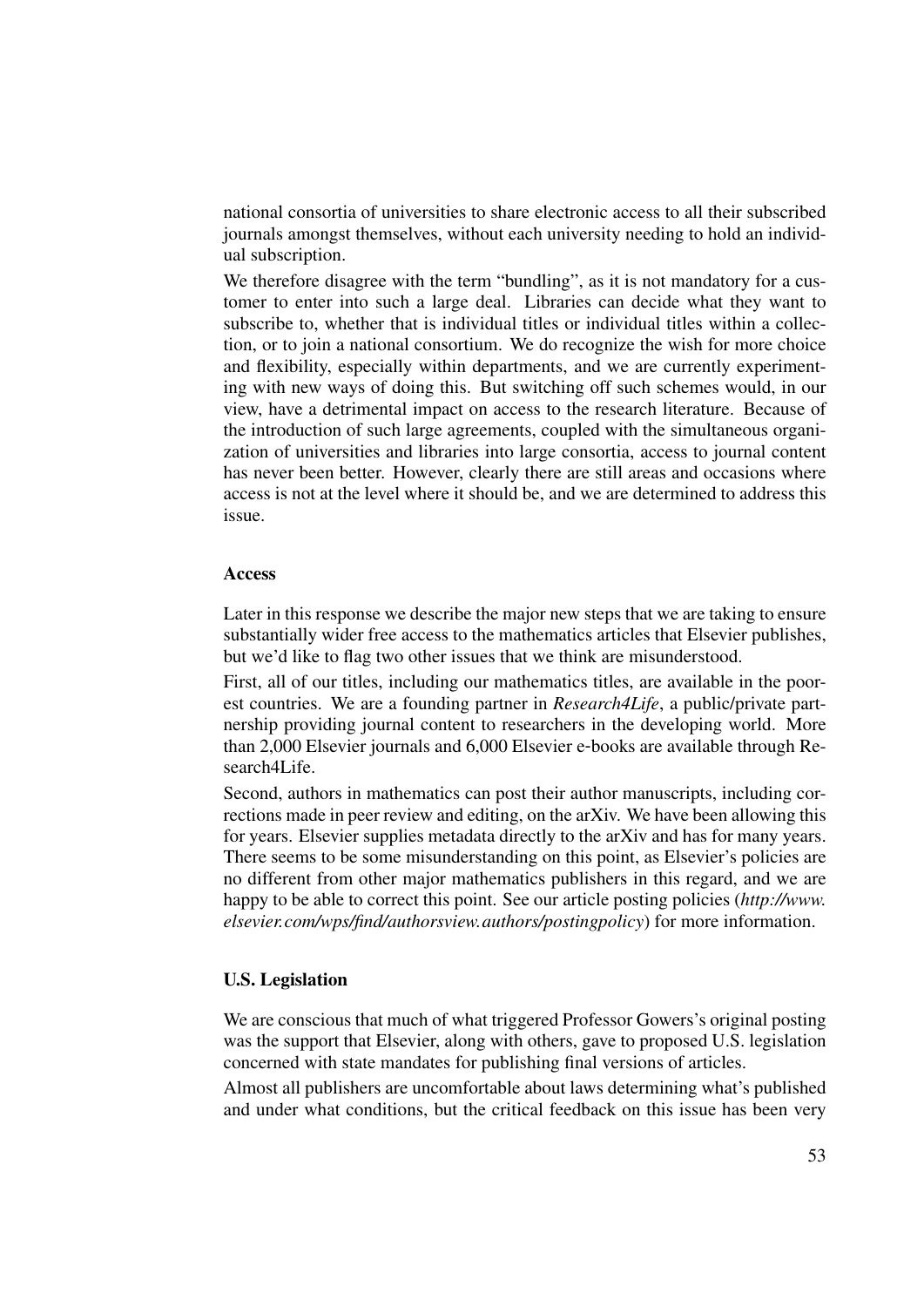sobering for many of us and has led to much reflection within the company.

That is why Elsevier announced that we are withdrawing our support for the Research Works Act.

### Quality of Journals

The discussion about publishing and large subscription agreements has also highlighted concerns about the quality of particular journals. In the specific case of *Chaos, Solitons and Fractals*, this is a journal which has been rebuilt, with a new set of editors – whose work and commitment we would like to acknowledge – and much involvement from in-house Elsevier staff. We think that we did the right thing to seek to rebuild this journal. This journal has changed and informed the way in which we work on many journals, from our basic editorial contracts with editors to the use of much more formal editorial processes, electronic peer review, clearer statements on ethical issues, and the introduction of additional staff in support of journals.

We have put a great deal of effort in recent years into developing our support for journals, including significant editorial changes. Publishing judgment can go wrong and that will happen in any organization. But we learn from our mistakes and make considerable efforts to address and resolve them.

We do, however, need to be more open about the actions that we have taken when things go wrong. Specifically, we need to develop a better forum for listening to the mathematics community, to hearing specific criticisms, and to jointly developing policies and to hearing critical feedback.

### How Elsevier Is Responding to Feedback from the Community

In this article we have responded to some of the concerns raised, but our goal is to do what it takes to ensure that the leading mathematics journals that we publish are as valuable and respected – and contribute as much back to the community – as any journal published by a society or university press. We are therefore taking the following steps now:

- 1. To make clear our commitment to wider access, we have made the archives of over forty core mathematics journals open for free, from four years after publication back to 1995, the year when we started publishing digitally;
- 2. On subscription pricing, we will target a price of US\$10–US\$11 per article (equivalent to \$0.50–\$0.60 a page) for our core mathematics journals, below that of most of our competitors.
- 3. On "bundling", we are open to engaging with the mathematics community on how the system could work better, with greater flexibility and choice, and especially for small institutions without access to wider institutional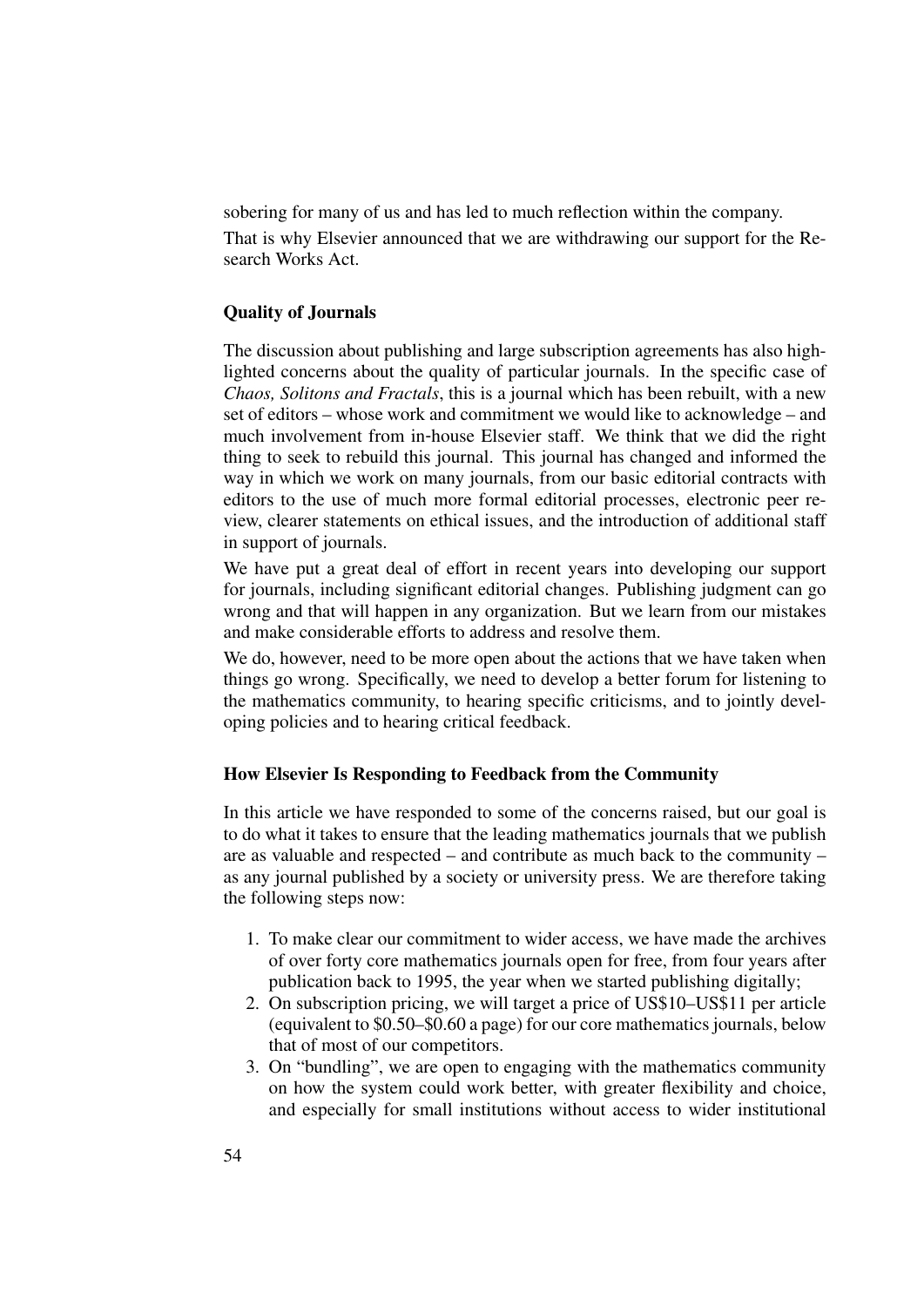resources. As a first step we are defining a smaller subcollection of core mathematics titles.

- 4. We will create an advisory scientific council for mathematics to ensure that we are working in tandem with the mathematics community to address feedback and to give greater control and transparency to the community.
- 5. We have announced that we are withdrawing our support for the Research Works Act.

We do not regard this as the end of our discussion with mathematicians, but rather as the continuation of our efforts.

We are very open to talking with anyone in the community about what we do and how we do it. Some fair criticism has come to us, which we will address.

More generally, we seek out and welcome the views of any concerned member of the mathematics community.

*Laura Hassink is Senior Vice President, Publishing, Elsevier. Her email address is l.hassink@elsevier.com.*

*David Clark is Senior Vice President, Publishing, Elsevier. His email address is david.clark@elsevier.com.*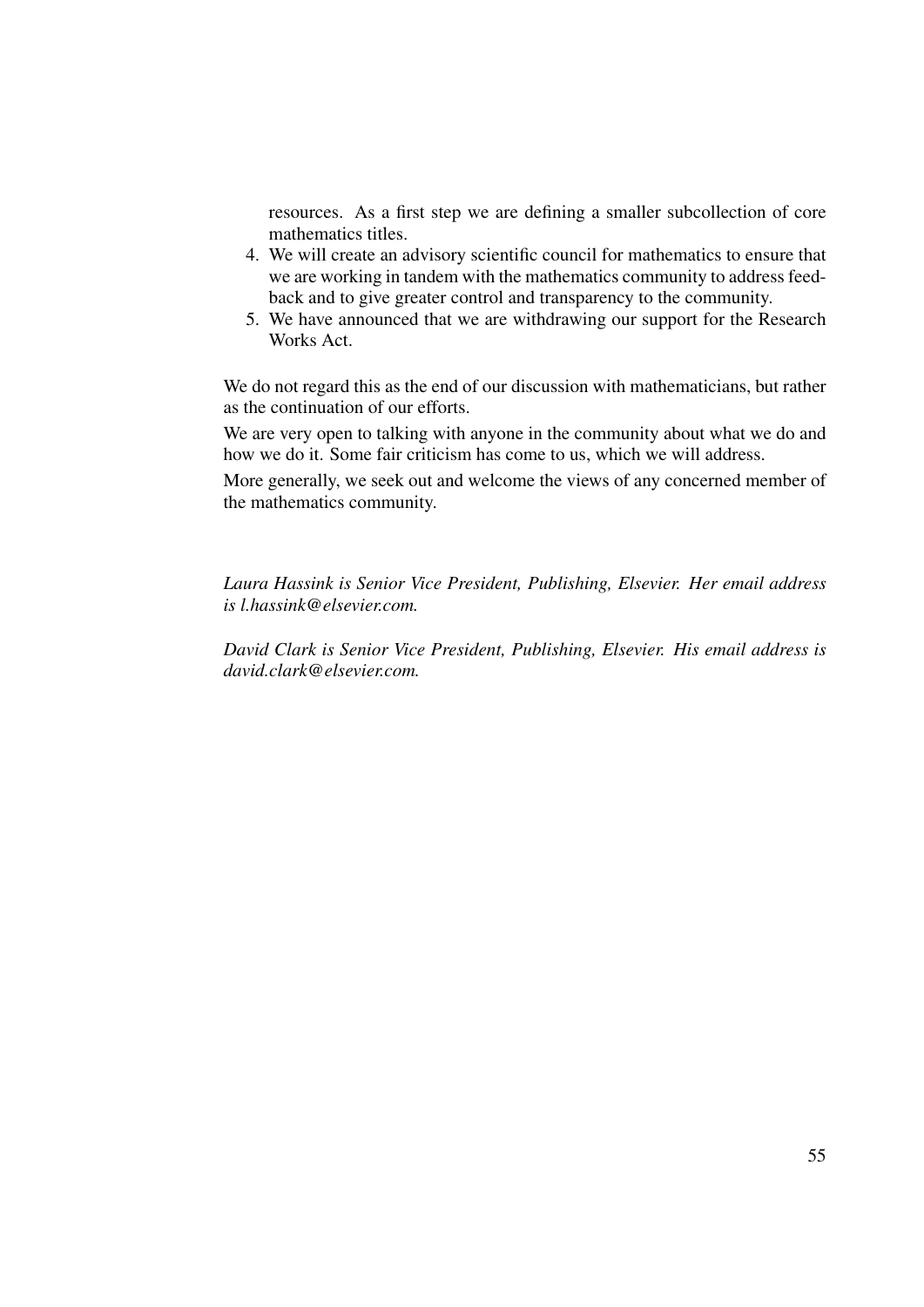|                                                                                                              | New books published by the<br>$\epsilon$ uropean Mathematical Society                                                                                                                                                                                                                                                                                                                                                                                                                                                                                                                                                                                                                                                                                                                                      | Individual members of the EMS, member societies or societies with<br>dian Mathematical Societies) are entitled to a discount of 20% on | a reciprocity agreement (such as the American, Australian and Cana-<br>any book purchases, if ordered directly at the EMS Publishing House. |
|--------------------------------------------------------------------------------------------------------------|------------------------------------------------------------------------------------------------------------------------------------------------------------------------------------------------------------------------------------------------------------------------------------------------------------------------------------------------------------------------------------------------------------------------------------------------------------------------------------------------------------------------------------------------------------------------------------------------------------------------------------------------------------------------------------------------------------------------------------------------------------------------------------------------------------|----------------------------------------------------------------------------------------------------------------------------------------|---------------------------------------------------------------------------------------------------------------------------------------------|
| EMJ.<br>Koen Thas<br>A Course on<br><b>Elation Quadrangles</b>                                               | Koen Thas (Ghent University, Belgium)<br>A Course on Elation Quadrangles (EMS Series of Lectures in Mathematics)<br>ISBN 978-3-03719-110-1. 2012. 129 pages. Softcover. 17 x 24 cm. 28.00 Euro<br>The notion of elation generalized quadrangle is a natural generalization to the theory of generalized qua-                                                                                                                                                                                                                                                                                                                                                                                                                                                                                               |                                                                                                                                        |                                                                                                                                             |
|                                                                                                              | drangles of the important notion of translation planes in the theory of projective planes. Almost any known<br>class of finite generalized quadrangles can be constructed from a suitable class of elation quadrangles.<br>In this book the author considers several aspects of the theory of elation generalized quadrangles. The text<br>starts from scratch and is essentially self-contained. Many alternative proofs are given for known theorems.<br>Containing dozens of exercises at various levels, from very easy to rather difficult, this course will stimulate<br>undergraduate and graduate students to enter the fascinating and rich world of elation quadrangles. The<br>more accomplished mathematician will especially find the final chapters challenging.                             |                                                                                                                                        |                                                                                                                                             |
| ICH LECTURES IN ADVANCED MATHE                                                                               | Alain-Sol Sznitman (ETH Zürich, Switzerland)<br>Topics in Occupation Times and Gaussian Free Fields (Zurich Lectures in Advanced Mathematics)                                                                                                                                                                                                                                                                                                                                                                                                                                                                                                                                                                                                                                                              |                                                                                                                                        |                                                                                                                                             |
| Alain-Sol Sznitman                                                                                           | ISBN 978-3-03719-109-5. 2012. 122 pages. Softcover. 17 x 24 cm. 28.00 Euro                                                                                                                                                                                                                                                                                                                                                                                                                                                                                                                                                                                                                                                                                                                                 |                                                                                                                                        |                                                                                                                                             |
| Topics in<br><b>Occupation Times and</b><br><b>Gaussian Free Fields</b>                                      | This book grew out of a graduate course at ETH Zurich during the Spring term 2011. It explores various links<br>between such notions as occupation times of Markov chains, Gaussian free fields, Poisson point processes<br>of Markovian loops, and random interlacements, which have been the object of intensive research over the<br>last few years. These notions are developed in the convenient set-up of finite weighted graphs endowed<br>with killing measures.                                                                                                                                                                                                                                                                                                                                   |                                                                                                                                        |                                                                                                                                             |
|                                                                                                              | Volodymyr Mazorchuk (Uppsala University, Sweden)                                                                                                                                                                                                                                                                                                                                                                                                                                                                                                                                                                                                                                                                                                                                                           |                                                                                                                                        |                                                                                                                                             |
|                                                                                                              | Lectures on Algebraic Categorification (The QGM Master Class Series)                                                                                                                                                                                                                                                                                                                                                                                                                                                                                                                                                                                                                                                                                                                                       |                                                                                                                                        |                                                                                                                                             |
| Volodymyr Mazorchuk                                                                                          | ISBN 978-3-03719-108-8. 2012. 110 pages. Softcover. 17 x 24 cm. 28.00 Euro                                                                                                                                                                                                                                                                                                                                                                                                                                                                                                                                                                                                                                                                                                                                 |                                                                                                                                        |                                                                                                                                             |
| Lectures on<br>Algebraic<br>Categorification                                                                 | The term "categorification" was introduced by Louis Crane in 1995 and refers to the process of replacing<br>set-theoretic notions by the corresponding categorytheoretic analogues. This text mostly concentrates on al-<br>gebraical aspects of the theory, presented in the historical perspective, but also contains several topological<br>applications. It consists of fifteen sections corresponding to fifteen one-hour lectures given during a Master<br>Class at Aarhus University, Denmark in October 2010. There are some exercises collected at the end of the<br>text and a rather extensive list of references. The book provides an introductory overview of the subject rat-<br>her than a fully detailed monograph. Emphasis is on definitions, examples and formulations of the results. |                                                                                                                                        |                                                                                                                                             |
| EMS Sons of Lectures in Mathematics                                                                          | Hans Triebel (University of Jena, Germany)<br>Faber Systems and Their Use in Sampling, Discrepancy, Numerical Integration (EMS Series of<br>Lectures in Mathematics)                                                                                                                                                                                                                                                                                                                                                                                                                                                                                                                                                                                                                                       |                                                                                                                                        |                                                                                                                                             |
| <b>Hans Trichel</b><br>Faber Systems and                                                                     | ISBN 978-3-03719-107-1. 2012. 115 pages. Softcover. 17 x 24 cm. 28.00 Euro                                                                                                                                                                                                                                                                                                                                                                                                                                                                                                                                                                                                                                                                                                                                 |                                                                                                                                        |                                                                                                                                             |
| Their Use in Sampling,<br>Discrepancy,<br><b>Numerical Integration</b><br><b>Europein Mathematical State</b> | This book deals first with Haar bases, Faber bases and Faber frames for weighted function spaces on the real<br>line and the plane. It extends results in the author's book Bases in Function Spaces, Sampling, Discrepancy,<br>Numerical Integration (EMS, 2010) from unweighted spaces (preferably in cubes) to weighted spaces.<br>The obtained assertions are used to study sampling and numerical integration in weighted spaces on the<br>real line and weighted spaces with dominating mixed smoothness in the plane. A short chapter deals with<br>the discrepancy for spaces on intervals. The book is addressed to graduate students and mathematicians<br>having a working knowledge of basic elements of function spaces and approximation theory.                                             |                                                                                                                                        |                                                                                                                                             |
| European Mathematical Society Publishing House                                                               | Seminar for Applied Mathematics, ETH-Zentrum SEW A27                                                                                                                                                                                                                                                                                                                                                                                                                                                                                                                                                                                                                                                                                                                                                       | Scheuchzerstrasse 70<br>CH-8092 Zürich, Switzerland                                                                                    | orders@ems-ph.org<br>www.ems-ph.org                                                                                                         |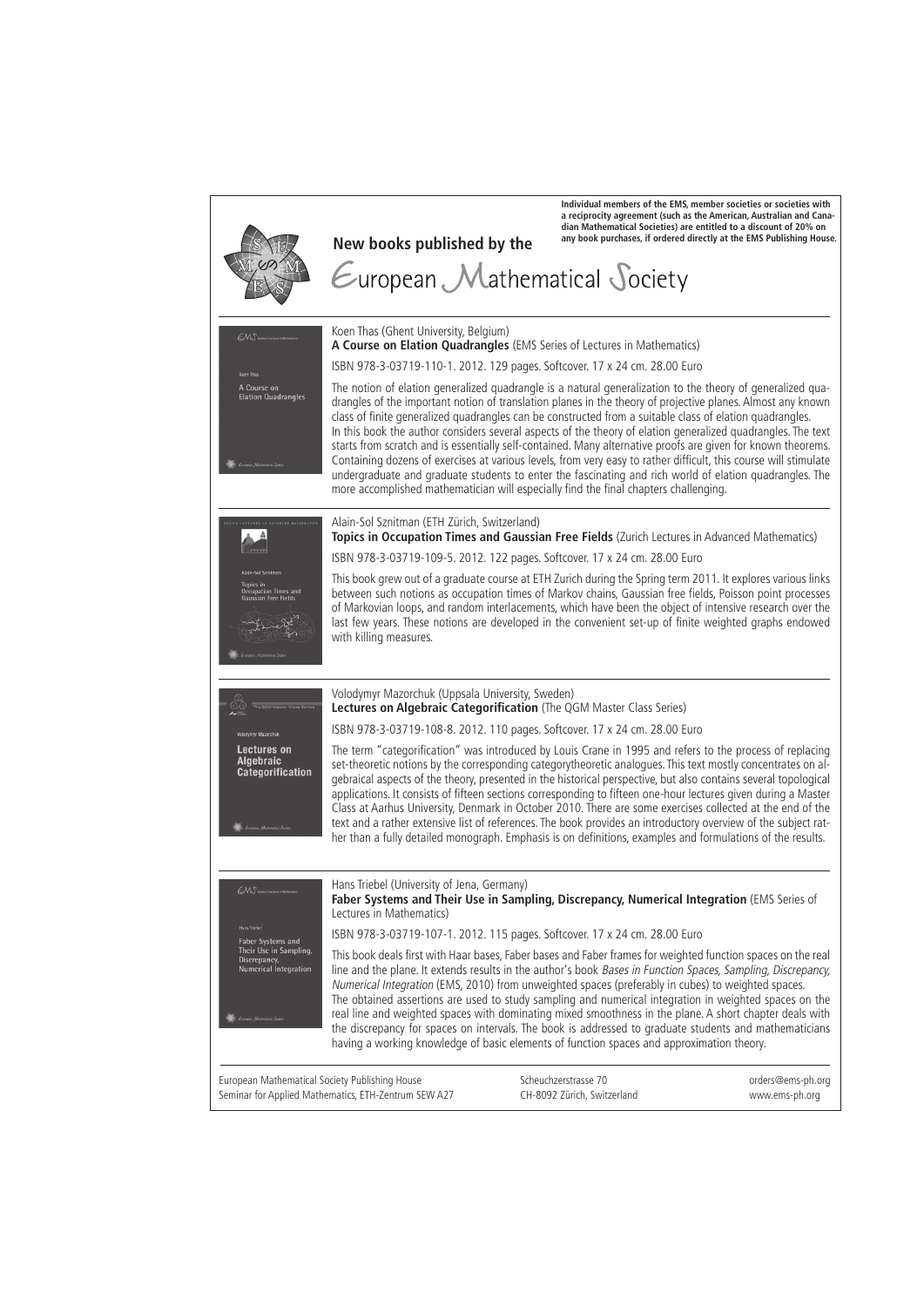Internat. Math. Nachrichten Nr. 220 (2012), 57–60

## The Value of Publishing

Klaus Peters

*This article was published in the Notices of the AMS 59 (2012), 741–742.*  $\odot$ *American Mathematical Society. It is reprinted here with friendly permission.*

The recent statement by a large number of prominent mathematicians and other scientists, prompted by a BLOG post from Tim Gowers,<sup>1</sup> inspired me to write down a few comments based on my longtime involvement in publishing and my background as a mathematician. (See also "Why publish mathematics"<sup>2</sup> and "Small independent publishers: Responsible, committed, and flourishing".<sup>3</sup>)

As a mathematician and, subsequently, STM<sup>4</sup> publisher for nearly fifty years, I have experienced many changes in the industry. Major changes in publishing started in the mid-seventies when mergers and internal reorganization at larger publishing houses shifted responsibility for final decisions, like pricing, print runs, and the editing process, from editorial departments to financial management. Additionally, the development of  $T<sub>F</sub>X$ , as well as the widespread availability of tools for producing and manipulating images, changed the relationship between the author and the publisher. At the same time, the Internet began to provide archiving and publication options. To be sure, those changes were gradual, but their effect has by now become obvious. I believe, however, that the current developments are more significant and consequential.

As a publisher I appreciate and endorse what I understand to be the broad goals of the protest. I do, however, want to emphasize the importance of the value that used to be – and still should be – *added* by publishers or other services that take their place.

When Gutenberg invented the printing press, publishers were the ones who knew how to produce multiple copies at "reasonable" cost; later the editorial function became important when academic societies became publishers. At the time when I became a publisher in 1964, marketing and distribution became more essential

<sup>1</sup>*http://gowers.wordpress.com/*

<sup>&</sup>lt;sup>2</sup>Notices of the AMS, Volume 56, Number 7.

 ${}^{3}$ Logos, 14/2, Whurr Publishers, 2003.

<sup>&</sup>lt;sup>4</sup>Scientific, technical, and medical.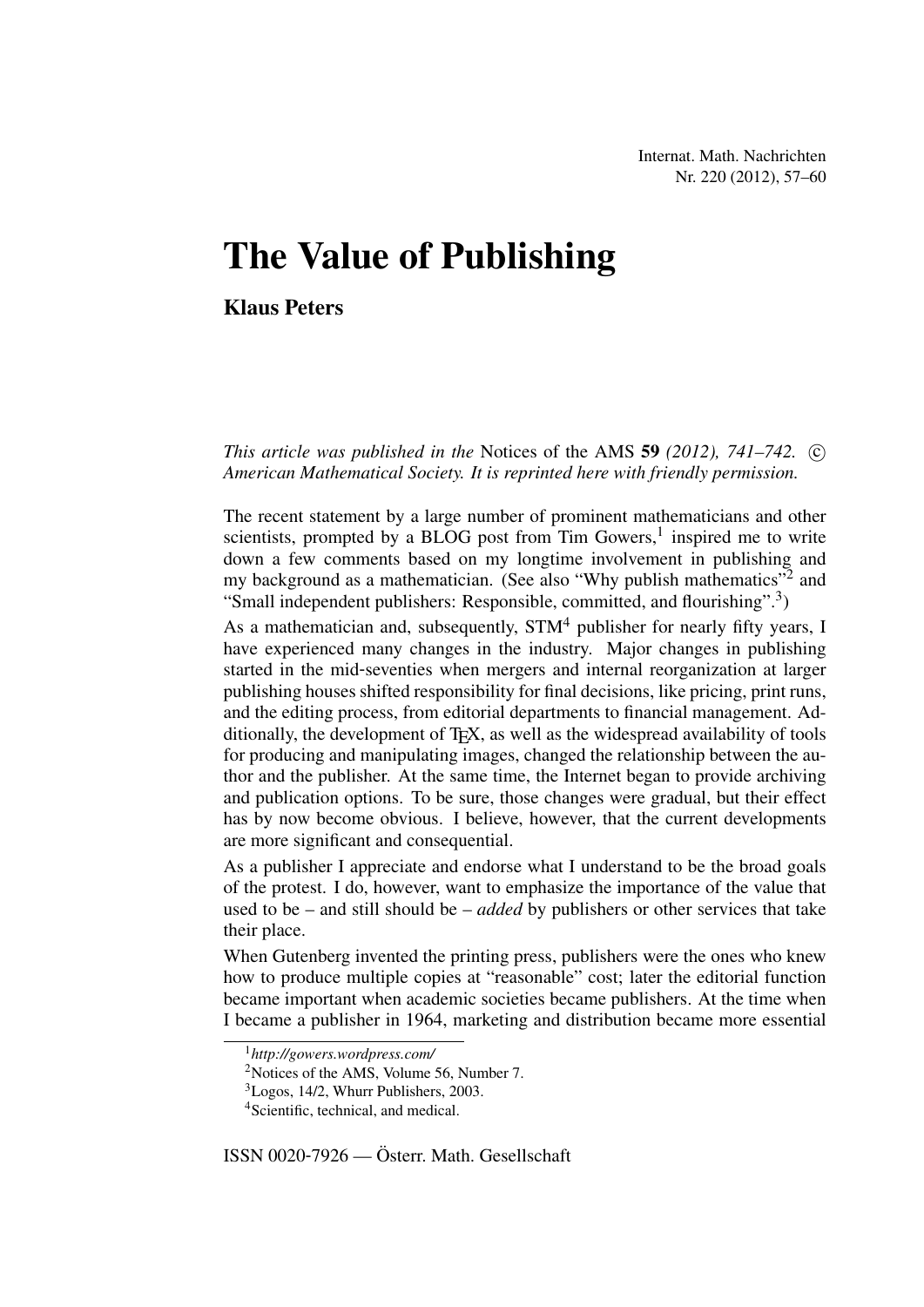functions that were recognized by authors and customers alike. Springer Verlag opened an office in New York to respond to the more global needs. Some years later, direct marketing activities became a function of the editorial department in order to better provide targeted information and thereby optimize the dissemination of books and journals.

Typesetting of technical mathematical texts had become very expensive already by the 1970s, and the quality had gone down from the days of hand-setting. Book prices reflected these increased costs. Donald Knuths monumental development of TEX and his making it publicly available revolutionized the production process for STM publishers. "Typeset" manuscripts replaced camera-ready submissions for publications such as Lecture Notes. Many publishers, driven by economic considerations, took advantage of this without applying classical standards of layout and typography. The important functions of editing and formatting easily became overlooked because manuscripts appeared to be already typeset. Hence, as a result of shifting responsibility, services benefitting authors (and also readers) were largely eliminated.

When the Internet initially provided the opportunity to upload and archive research papers, I had a friendly conversation with a mathematician who strongly championed an exclusive form of electronic publishing that would allow anyone to upload his/her papers to easily accessible servers. My question about quality control was answered by requiring a simple rule: "Whatever you upload, you cant retract. That will prevent any abuse." I knew then, and we all know now, that an established review and editing process is needed to achieve high standards of publication. Unfortunately, "author-pays" open access journals as well as some "reputable" publishers are no longer providing that service. To be very clear and explicit, the broadly accepted math archive<sup>5</sup> has become a standard that should be accepted by publishers. (At A K Peters, after some careful consideration, we accepted submissions to our journals that had been placed on the arXiv server but did not agree to the posting of the final edited and reformatted versions that were available in our printed and electronic journals.)

In my view, publishing should be a service that derives its justification from value added to the process. Publishers need the input and feedback from the scientific community in order to achieve this goal.

When I started in publishing, I "inherited" a group of advisors who were dedicated to the development of a book program that benefitted the community of their peers. They also understood the need for economic sustainability on the part of the publisher. Modest fees were paid to the advisors of the book program to compensate them for time and some administrative expenses.

One of my first encounters with an advisor reminds me of the current protest, although it happened on an individual basis and had an immediate and lasting ef-

<sup>5</sup>*http://arxiv.org/new/math.html*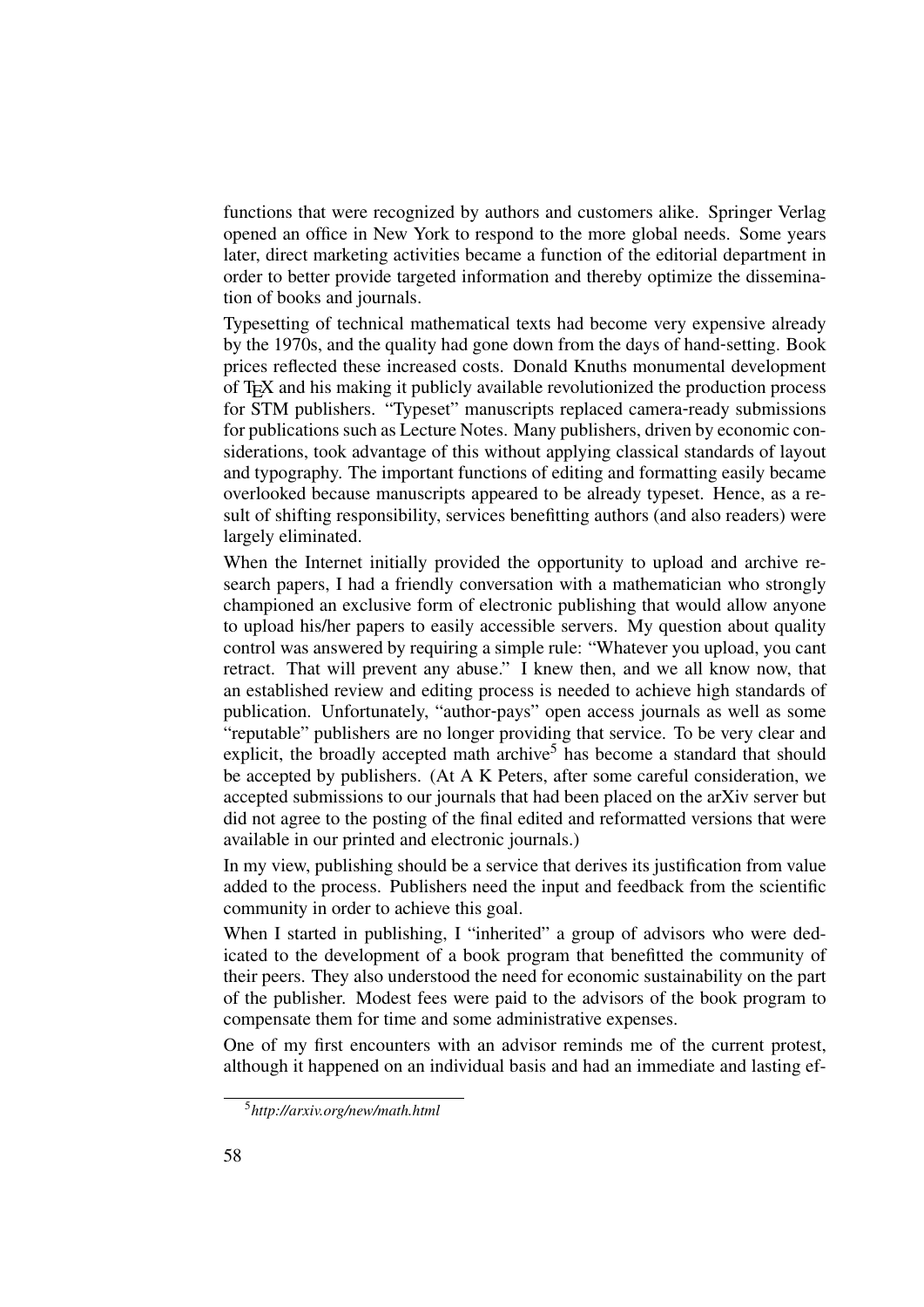fect. In 1965, on my first visit to the United States, I met Paul Halmos, one of the major advisors and editor of the series *Ergebnisse der Mathematik*, who became a friend and mentor, and whose understanding of the complex relationship between the publishing industry and the community that it served was at once practical and idea-driven (not idealistic). He opened our first meeting with a blunt statement: "If your company ever again prices a book as high as the recent Homology by Saunders Mac Lane, I will resign." The advice was heeded by the publisher and instilled a deep conviction about the importance of pricing that was later strengthened by experience when I learned more about the relationship between pricing and unit sales.

The situation for journals is quite different, and the current protest seems prompted by the lack of value added by the publisher and the expectation that the scientific community provide their expertise and services without compensation. In my experience, the very autonomous editorial boards of journals did not receive compensation other than for occasional administrative costs, mailing, travel, etc. Their rotating activities were considered a service to the community and did not include detailed editing or tracking, as that was handled by a very experienced staff at the publishing house. With the availability of typesetting programs such as TEX, growing expertise in image manipulation by the authors, and online reviewing tools, publishers have largely abandoned their professional obligation and rely on authors and editors to perform and control many of the publishers responsibilities.

Hand in hand with this reduction in service there was a disproportional price increase, as well as the introduction of the business model of "bundling", which has been deplored by librarians and the scientific community alike. I have checked with a few librarians and found that "bundling" can be prevented or modified but requires tough bargaining and some clout. Journals that used to be considered a self-sustaining, modestly profitable and prestigious part of the publishing program, attracting potential book authors, have become major profit centers as a result of these pricing and bundling policies. (Journal programs were, of course, already a major economic attraction for the publisher due to the cyclic subscription model that generated working capital that would be used over the subscription period.)

Today, new opportunities for self-publishing are evolving rapidly and include tools that were previously exclusively offered by publishers. I strongly believe that these opportunities require procedures that help maintain a desirable level of quality control.

As a mathematician and (former) publisher I would hope to encourage the continued involvement of the community with responsible publishers to be sure that the following essential elements of the process not be destroyed:

• *Technical* reviews should be a joint responsibility of the publisher and the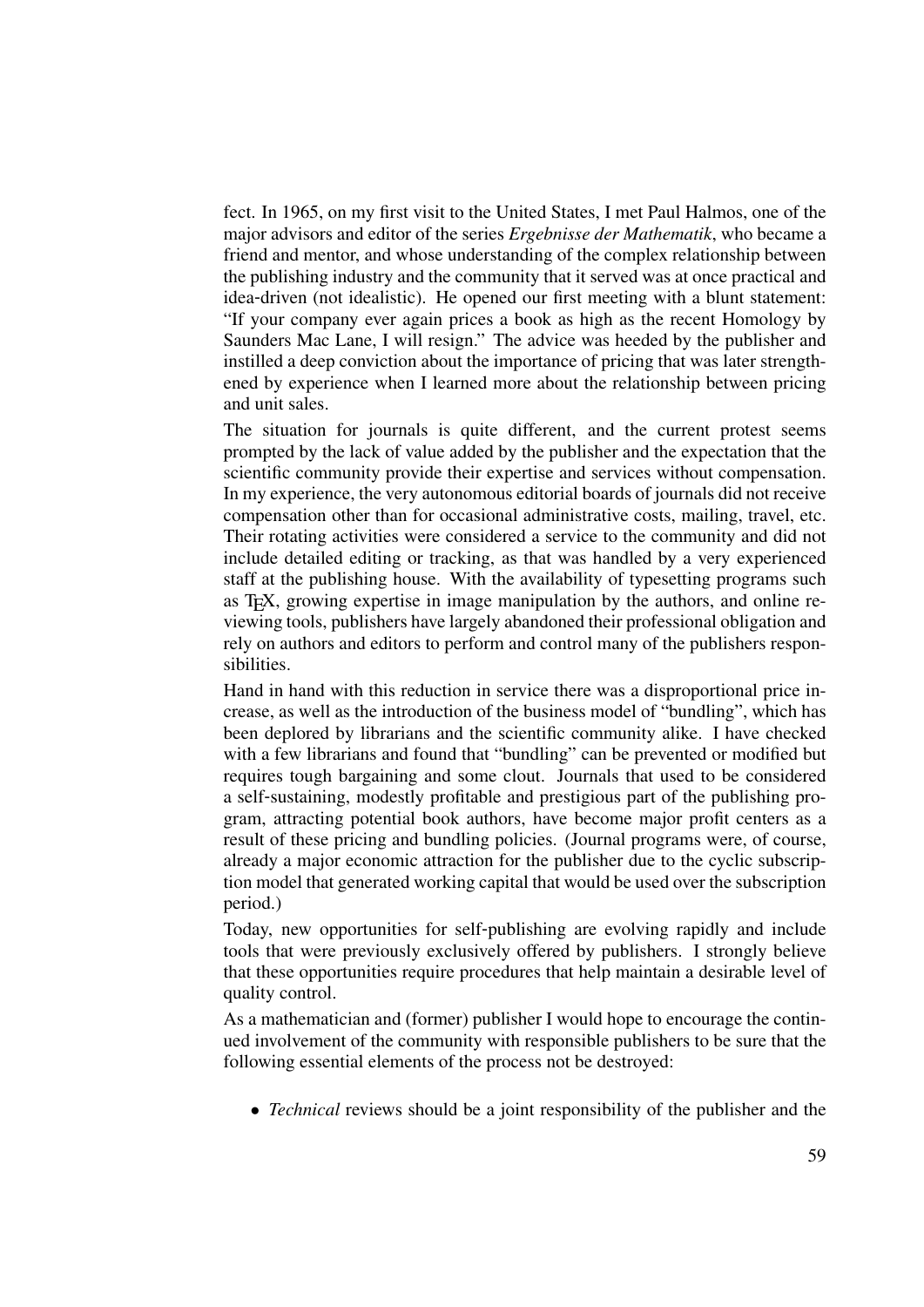scientific community to insure quality.

- *Copyediting* is a *sine qua non*. Besides assuring correct spelling and grammar, professional copyediting, a responsibility of the publisher, improves readability by pointing out inconsistency and repetition and by improving the organizational structure of a text where needed.
- *Professional formatting and image handling* are essential functions that the publisher needs to provide.
- *Effective marketing and worldwide distribution* are essential to the widest possible dissemination of a text and should be a major goal of the publisher rather than simply profit maximization.

To navigate the proliferation of information, selectivity and brand recognition are and should remain valuable attributes of a publishing environment, and they can only be achieved through a constructive cooperation between the scientific community and the "publishers" of the future.

*Klaus Peters Founder and former publisher, A K Peters, Ltd. klauspeters@gmail.com*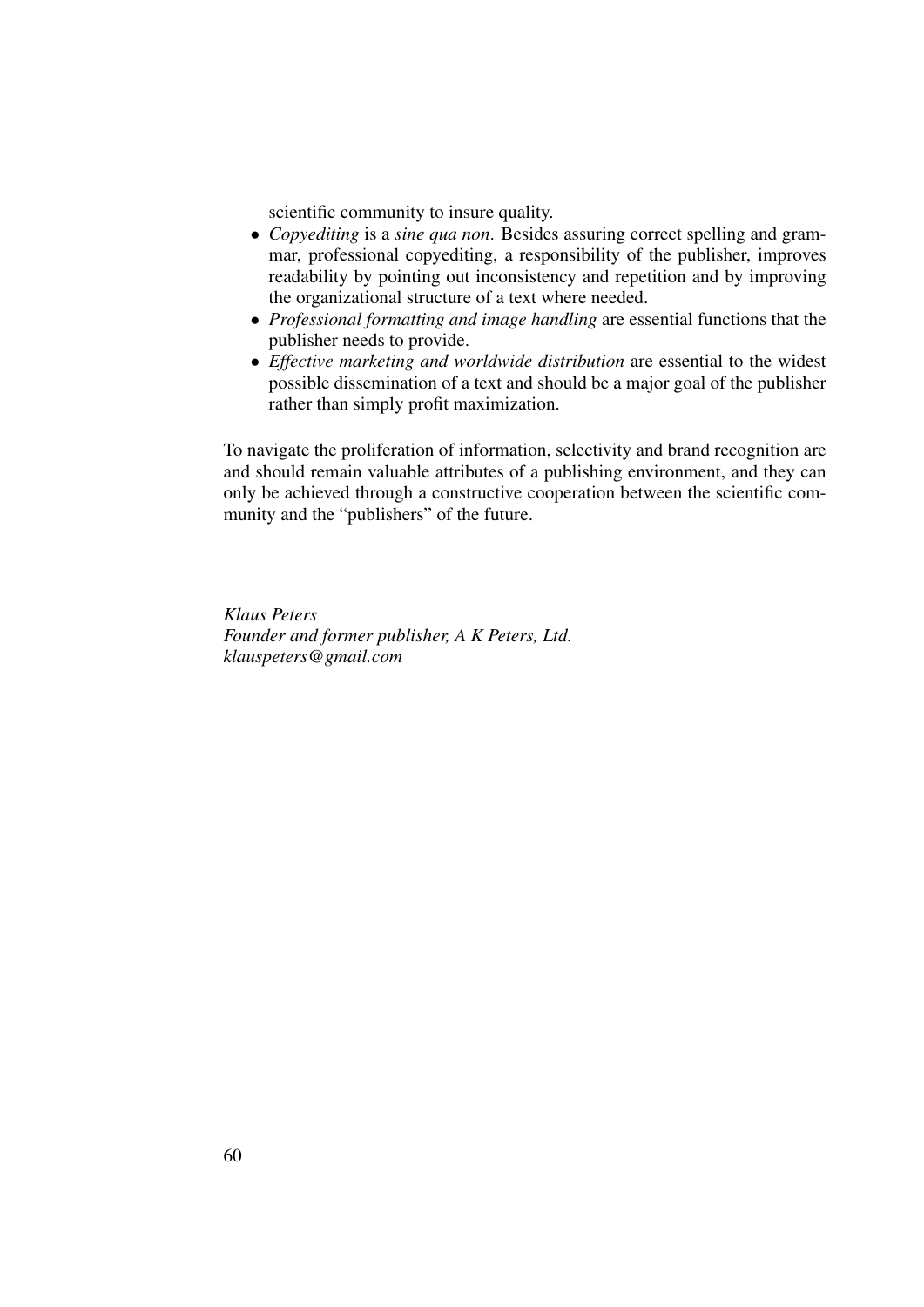# Buchbesprechungen

| V. Cortés (ed.): Handbook of Pseudo-Riemannian Geometry and Super-      |    |
|-------------------------------------------------------------------------|----|
|                                                                         |    |
| H.-D. Gronau, H.-H. Langmann, D. Schleicher (eds.): 50th IMO $-50$      |    |
| Years of International Mathematical Olympiads (R. GERETSCHLÄGER)        | 62 |
| A. Guerraggio, G. Paoloni: Vito Volterra (G. SCHRANZ-KIRLINGER)         | 63 |
| Q. Han: A Basic Course in Partial Differential Equations                |    |
|                                                                         |    |
| G. Lukács: Compact-like Topological Groups (H. WORACEK) 64              |    |
| J. McNeal, M. Mustață: Analytic and Algebraic Geometry                  |    |
|                                                                         |    |
| <i>U. Narayan Bhat</i> : An Introduction to Queueing Theory (G. HARING) | 65 |
| <i>M. Pitici (ed.)</i> : The Best Writing on Mathematics 2011 (J. LANG) | 66 |
| E. M. Stein, R. Shakarchi: Functional Analysis (H. WORACEK) 66          |    |
| T. Tao: An Introduction to Measure Theory (H. WORACEK) 67               |    |
| D. Varolin: Riemann Surfaces by Way of Complex Analytic Geometry        |    |
|                                                                         |    |
| V. Volpert: Elliptic Partial Differential Equations (F. HASLINGER) 68   |    |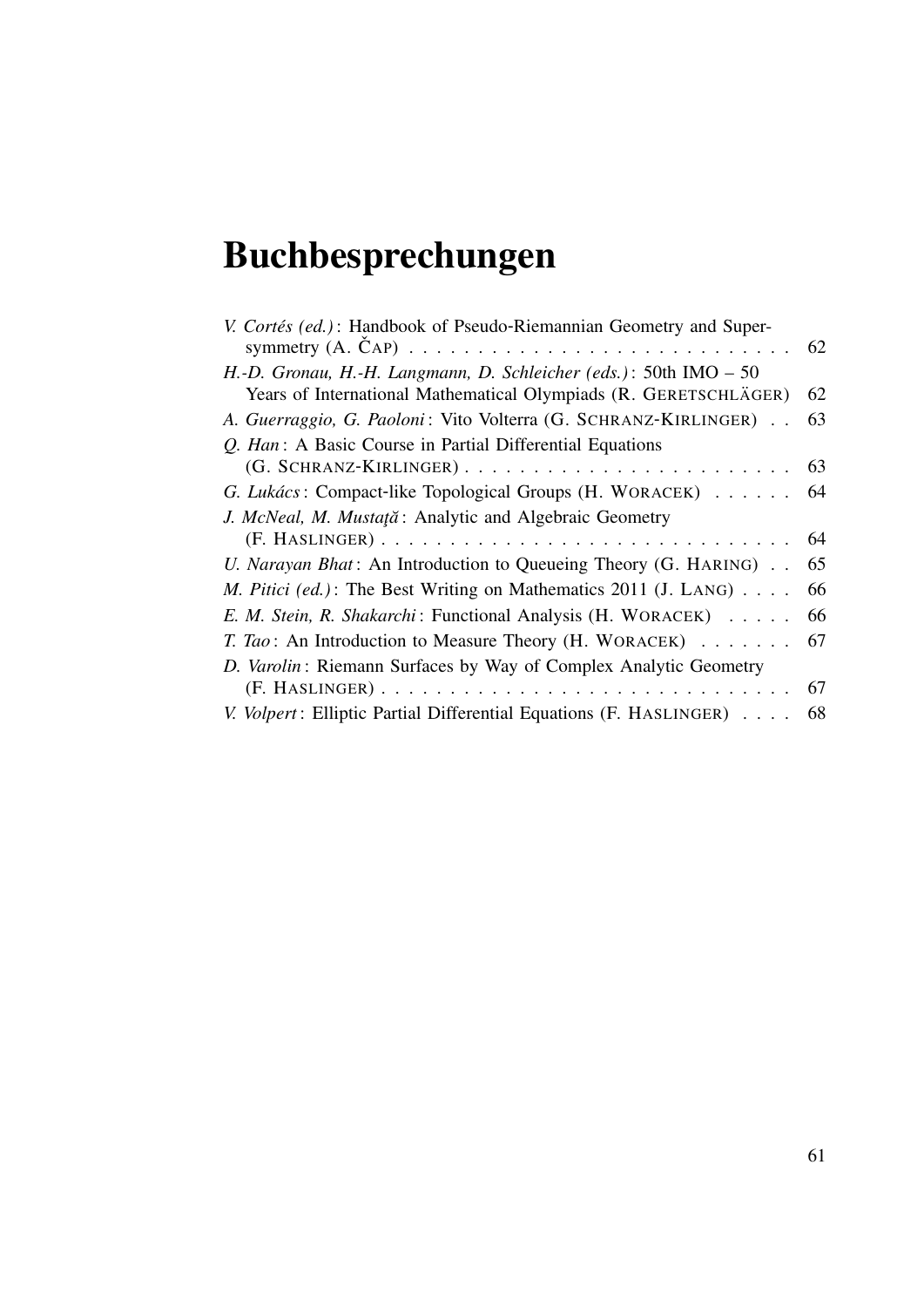V. Cortés (ed.): Handbook of Pseudo-Riemannian Geometry and Supersymmetry. (IRMA Lectures in Mathematics and Theoretical Physics 16.) EMS, Zürich, 2010, xviii+946 S. ISBN 978-3-03719-079-1 H/b  $\in$  118,-.

This is a collection of 25 articles by various authors, which are devoted to a wide range of questions of current interest in pseudo-Riemannian geometry. Many of the articles are motivated by or have close connections to theoretical physics, and the collection is intended to be accessible both for mathematicians and for theoretical physicists.

The articles are grouped into 8 parts according to topic. The first four parts, which cover about 580 pages, are devoted to various types of additional geometric structures compatible with a pseudo-Riemannian metric. In particular, this concerns special geometries and their relation to supersymmetry, generalized geometries in the sense of N. Hitchin, geometries with torsion (non-integrable geometries), and para-geometries (like paracomplex and paraquaternionic structures). The remaining four parts deal with more classical pseudo-Riemannian geometry, including holonomy theory, symmetric spaces and spaces of constant curvature, and conformal geometry.

Many of the articles are at least partly of expository character, so the book offers a good opportunity to get some insight into current trends in pseudo-Riemannian geometry. It is less clear to me why it is called a "Handbook".

 $A.$  Čap (Wien)

H.-D. Gronau, H.-H. Langmann, D. Schleicher (eds.): 50th IMO – 50 Years of International Mathematical Olympiads. Springer, Berlin, Heidelberg, 2011,  $xiii+297$  S. ISBN 978-3-642-14565-0 P/b  $\in$  19,95.

Seit 1959 treffen sich die besten Mathematiker und Mathematikerinnen im Schulalter jahrlich zum wissenschaftlichen Wettstreit im Rahmen der Internatio- ¨ nalen Mathematischen Olympiade (IMO). Aus ursprünglich sieben teilnehmenden Nationen wurden inzwischen über 100, und im Jahr 2009 hatte Deutschland die Ehre, die Rolle des Gastgebers der 50. IMO in Bremen zu übernehmen. (Aufmerksame Zahlenkundige werden bemerken, dass da etwas mit den Zahlen nicht stimmt, und es ist tatsächlich der Fall, dass ein IMO-Jahr wegen schwerwiegender organisatorischer Probleme ins Wasser gefallen ist.) Aus Anlass des halben Jahrhunderts ließen sich die Gastgeber auch einige Besonderheiten einfallen, und dazu gehört der vorliegende Band.

Neben Informationen über Teilnehmer und Teilnehmerinnen der 50. IMO, Aufgaben und Lösungen des Wettbewerbs und Ergebnislisten findet man hier auch eine Vielzahl von Besonderheiten. An einem denkwurdigen IMO-Nachmittag etwa, ¨ hielten Sechs ehemalige IMO-Teilnehmer, heute alle hochangesehene Fachvertreter (Béla Bollobás, Timothy Gowers, László Lovász, Stanislav Smirnov, Terence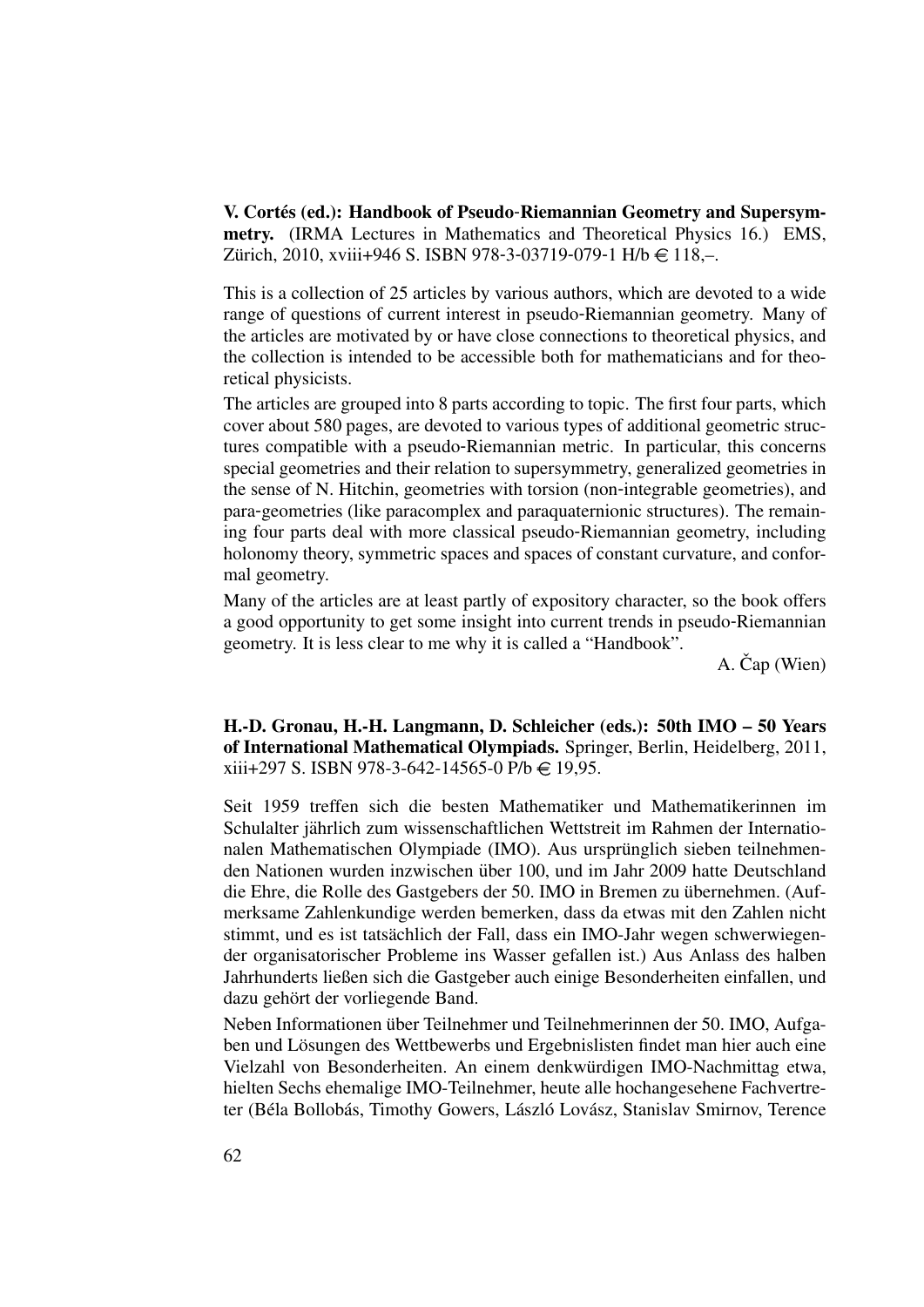Tao und Jean-Christophe Yoccoz), fur das speziell geneigte Publikum Kurzvor- ¨ träge über Aspekte der Mathematik, die sie besonders begeistern. Sie konnten damit die Zusammenhänge der Forschungs- zur Wettbewerbsmathematik auch beeindruckend darstellen, und die Papers ihrer damaligen Darbietungen bilden nun einen faszinierenden Abschnitt dieser Sammlung.

Wie man in den Anhängen nachlesen kann, sind die genannten sechs bei Weitem nicht die Einzigen, die die IMO-Teilnahme als "stepping stone" zur mathematisch-wissenschaftlichen Karriere genutzt haben. Unter den Mathematikern und Mathematikerinnen mit IMO Vergangenheit finden sich etwa nicht weniger als 12 Fieldsmedaillen-Gewinner, aber auch eine Vielzahl von Gewinnern so renommierter Preise wie dem Wolf-Preis oder dem Clay Research Award.

Für alle, die Interesse an mathematischen Wettbewerben im Allgemeinen oder der IMO im Speziellen haben, verspricht dieses Buch eine besonders spannende Lektüre. Besonders aber Wettbewerbsskeptikern sei es dringend ans Herz gelegt, diesem Buch etwas Aufmerksamkeit zu schenken. Die Bedeutung der Internationalen Mathematischen Olympiade für die Entwicklung der modernen Mathematik kann kaum auf eindrucksvollere Weise dargestellt werden als auf diesen Seiten.

R. Geretschläger (Graz)

A. Guerraggio, G. Paoloni: Vito Volterra. Aus dem Italienischen von M. Stern. (Vita Mathematica, Band 15.) Birkhäuser, Basel, 2011, xii+229 S. ISBN 978-3- $0348 - 0080 - 8$  H/b  $\in$  82,19.

In der Birkhäuser Serie Vita Mathematica ist der Band 15 dem herausragenden italienischen Mathematiker Vito Volterra (1860–1940) gewidmet.

Beim Namen Volterra denkt man natürlich sofort an seine grundlegenden Beiträge zur Biomathematik. Das sehr detailreiche vorliegende Werk zeigt aber auf, dass das nur einen sehr kleinen Teil seines wissenschaftlichen Arbeitens darstellt. Mit großem Interesse habe ich einerseits die Lebensgeschichte dieses Mannes, anderseits aber auch die historische Entwicklung Italiens in dieser Zeit verfolgt.

Diese Buch kann jedem ans Herz gelegt werden, der sich nicht nur für Volterras mathematischen Beiträge, sondern auch für den Menschen dahinter interessiert.

G. Schranz-Kirlinger (Wien)

Q. Han: A Basic Course in Partial Differential Equations. (Graduate Studies in Mathematics, Vol. 120.) American Mathematical Society, Providence, Rhode Island, 2011, x+293 S. ISBN 978-0-8218-5255-2 H/b \$ 63,–.

This is one volume in the Graduate Studies in Mathematics of the American Mathematical Society.

It represents an excellent textbook for an introductory graduate course on PDEs. The focus is on linear equations of first and second order. Simple models as the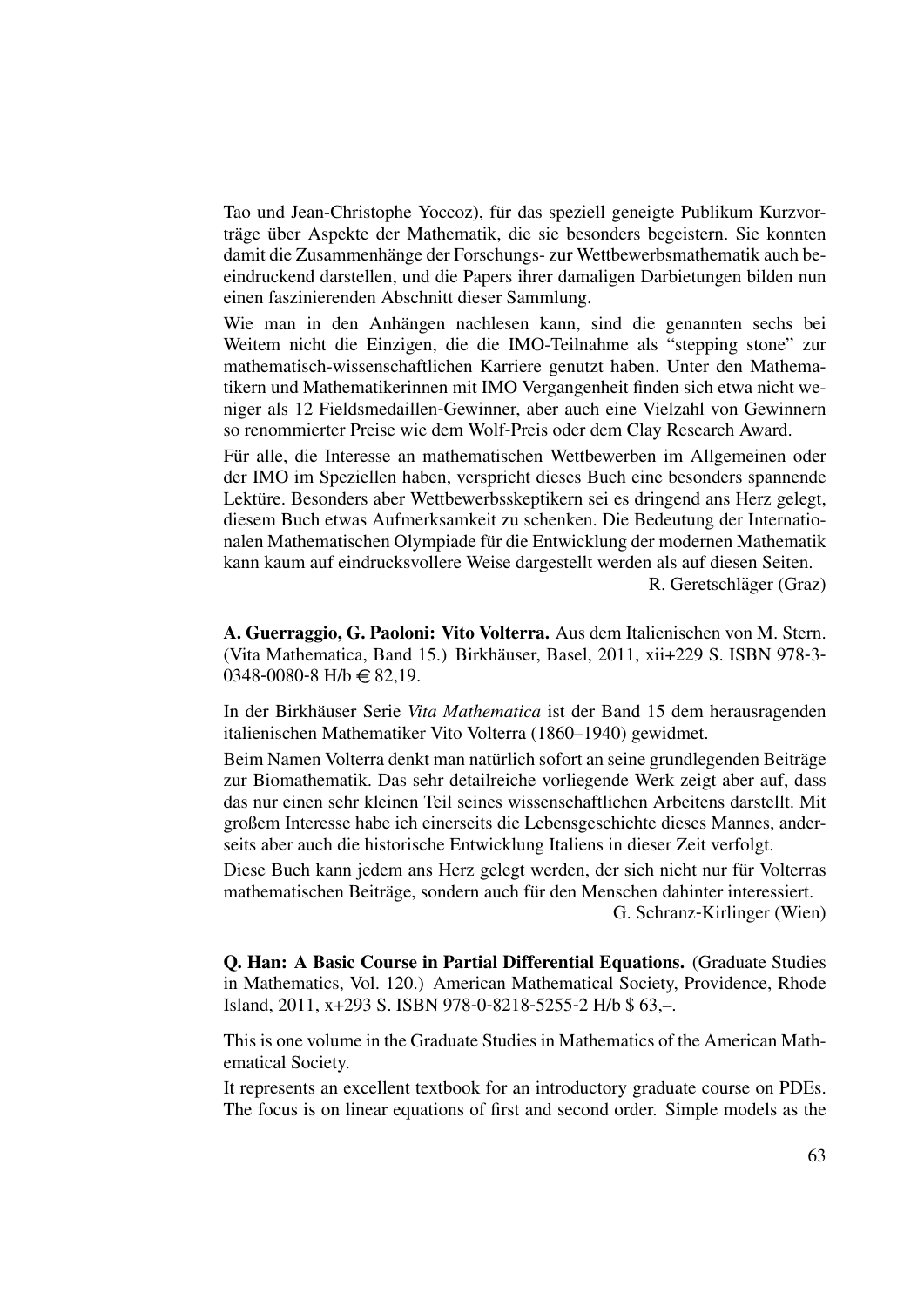heat equation, wave equation and Laplace equation are studied in detail. But of course general equations are not forgotten. From the beginning and throughout the book Han emphasizes *a priori* estimates. Such estimates are indispensable tools for proving the existence and uniqueness of solutions of PDEs, being especially important for nonlinear equations.

The book by Han is suitable for students interested in the mathematical theory of PDEs as an overview of the subject or as an introduction leading to further study. G. Schranz-Kirlinger (Wien)

G. Lukács: Compact-like Topological Groups. (Research and Exposition in Mathematics, Vol. 31.) Heldermann Verlag, Lemgo, 2009, xiv+166 S. ISBN 978-  $3 - 88538 - 231 - 7$  P/b  $\in$  28,-.

Kompakte topologische Gruppen sind wohl jene unter den topologischen Gruppen welche am besten studiert sind. Eine Abschwächung der Kompaktheitseigenschaft ist "*c*-compactness". Das Buch ist dem Studium dieses Begriffs gewidmet, insbesondere der Frage, unter welchen zusätzlichen Voraussetzungen c-compactness schon "kompakt" impliziert. Neben der Präsentation der Hauptergebnisse enthält<br>des Buch auch eine kleine (zweekgebundene) Einführung zu topelegischen Grun das Buch auch eine kleine (zweckgebundene) Einführung zu topologischen Gruppen und einen kurzen Abriss zur Geschichte des diskutierten Begriffs der *c*-compactness.

Das Buch ist eine sehr gelungene und liebevoll verfasste Monographie zu dem – sehr speziellen, aber netten – Thema. Es kann jedem Leser, der mit den Grundlagen der topologischen Gruppen vertraut ist, empfohlen werden.

H. Woracek (Wien)

J. McNeal, M. Mustată: Analytic and Algebraic Geometry. Common Problems, Different Methods. (IAS/Parc City Mathematics Series, Vol. 17.) American Mathematical Society, Providence, Rhode Island, 2010, xiv+583 S. ISBN 978-0- 8218-4908-8 H/b \$ 99,–.

This volume consists of the contributions of the lecturers in the Graduate Program of the 2008 PCMI Summer School in Park City. It starts with a brilliant introduction to things  $\overline{\partial}$  by Bo Berndtsson, followed by John D'Angelo's illuminating lectures under the title *Real and Complex Geometry meet the Cauchy*-*Riemann Equations*. The other interesting lectures are: *Three Variations on a Theme in Complex Analytic Geometry*, by Dror Varolin; *Structure Theorems for Projective and Kähler Varieties, by Jean-Pierre Demailly; Lecture Notes on Rational Polytopes and Finite Generation*, by Mihai Paun; *Introduction to Resolution of Singularities*, by Mitrea Mustata; *A Short Course on Multiplier Ideals*, by Robert Lazarsfeld; *Exercises in the Birational Geometry of Algebraic Varieties*, by Janos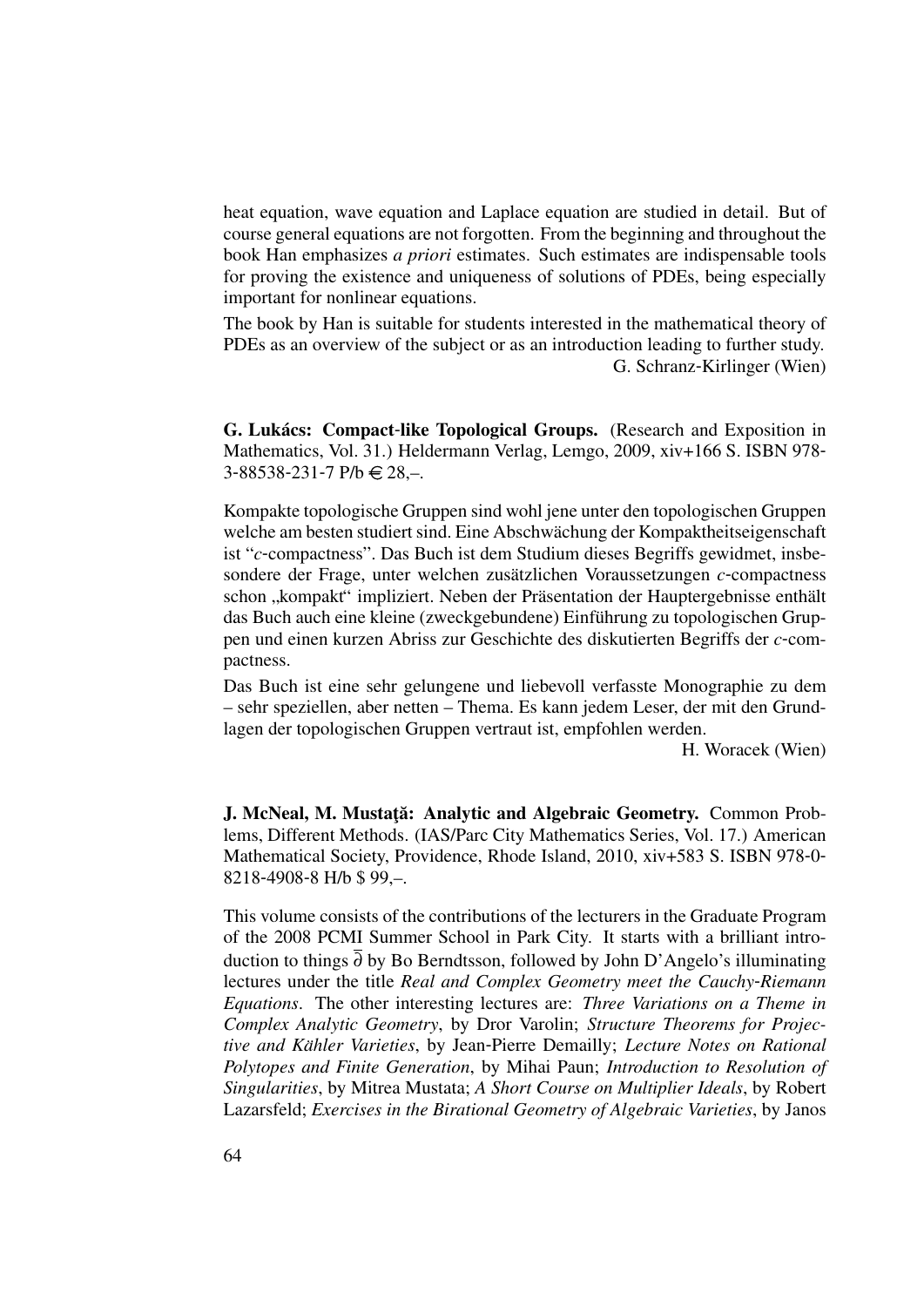Kollar; *Higher Dimensional Minimal Model Program for Varieties of Log General Type*, by Christopher D. Hacon; *Lectures on Flips and Minimal Models*, by Alessio Corti, Paul Hacking, Janos Kollar, Robert Lazarsfeld, and Mitrea Mustata.

The language differences between algebraic and analytic geometry represent a difficulty for students and researchers. These lectures are designed to address this language gulf. In the first four contributions the  $\overline{\partial}$ -complex plays an important role, whereas in the remaining lectures the focal point was multiplier ideals, a subject of wide current interest. Many illustrative examples and detailed computations open access of the material to students and non-specialists.

F. Haslinger (Wien)

U. Narayan Bhat: An Introduction to Queueing Theory. Modeling and Analysis in Applications. (Statistics for Industry and Technology.) Birkhäuser, Boston, Basel, Berlin, 2008, xii+268 S. ISBN 978-0-8176-4724-7 H/b € 53,39.

Gestützt auf eine 40jährige Erfahrung mit Lehrveranstaltungen über Warteschlangentheorie auf unterschiedlichen Niveaus, erstellte der Autor ein Lehrbuch uber ¨ die Modellierung mithilfe von Warteschlangen als Basis fur eine einsemstrige Ver- ¨ anstaltung auf Master-Niveau, die keine Kenntnisse uber stochastische Prozesse ¨ voraussetzt. Die notwendigen Grundlagen aus diesem Bereich werden im Zuge der Darlegung des Materials, d.h. der Analyse von Modellen, an entsprechender Stelle erarbeitet. Das Buch richtet sich neben Studierenden der Mathematik und Statistik vor allem an Studierende aus den Anwendungsdisziplinen, wie Informatik, Ingenieurwissenschaften, etc. Für die Darbietung des Materials hat der Autor einen Zugang gewahlt, der zwischen tiefer Theorie und reiner Anwendung von ¨ Rezepten liegt. Besonderes Augenmerk legte der Autor auch auf die Identifikation von Modellen im Sinne eines modellbasierten Ansatzes. Das Werk gliedert sich in zwölf Kapitel und drei Anhänge, in denen grundlegende Ergebnisse aus den Bereichen des Poisson-Prozesses, der stochastischen Prozesse sowie der Mathematik, wie sie benötigt werden, zusammengefasst sind. Die Darlegung des Materials sowie die formalen Ableitungen erfolgen in gut lesbarem und erfassbarem Stil, an den wichtigsten Stellen ergänzt durch erläuternde und motivierende Beispiele aus den unterschiedlichsten Anwendungsbereichen. Die drucktechnische Hervorhebung der zentralen Ergebnisse hätte zu einer noch besseren Strukturierung des Texts beigetragen. Die wesentlichsten Kapitel werden durch eine Sammlung von Ubungsaufgaben abgeschlossen, die es dem Studierenden erlauben, die erworbe- ¨ nen Kenntnisse zu überprüfen. Leider enthält das Werk selbst keine Lösungen oder Lösungshinweise zu den Aufgaben; solche sind aber für Lehrende vom Verlag abrufbar. Zusammenfassend kann gesagt werden, dass die Ziele, die sich der Autor gesteckt hat, durchaus als erreicht angesehen werden können.

G. Haring (Wien)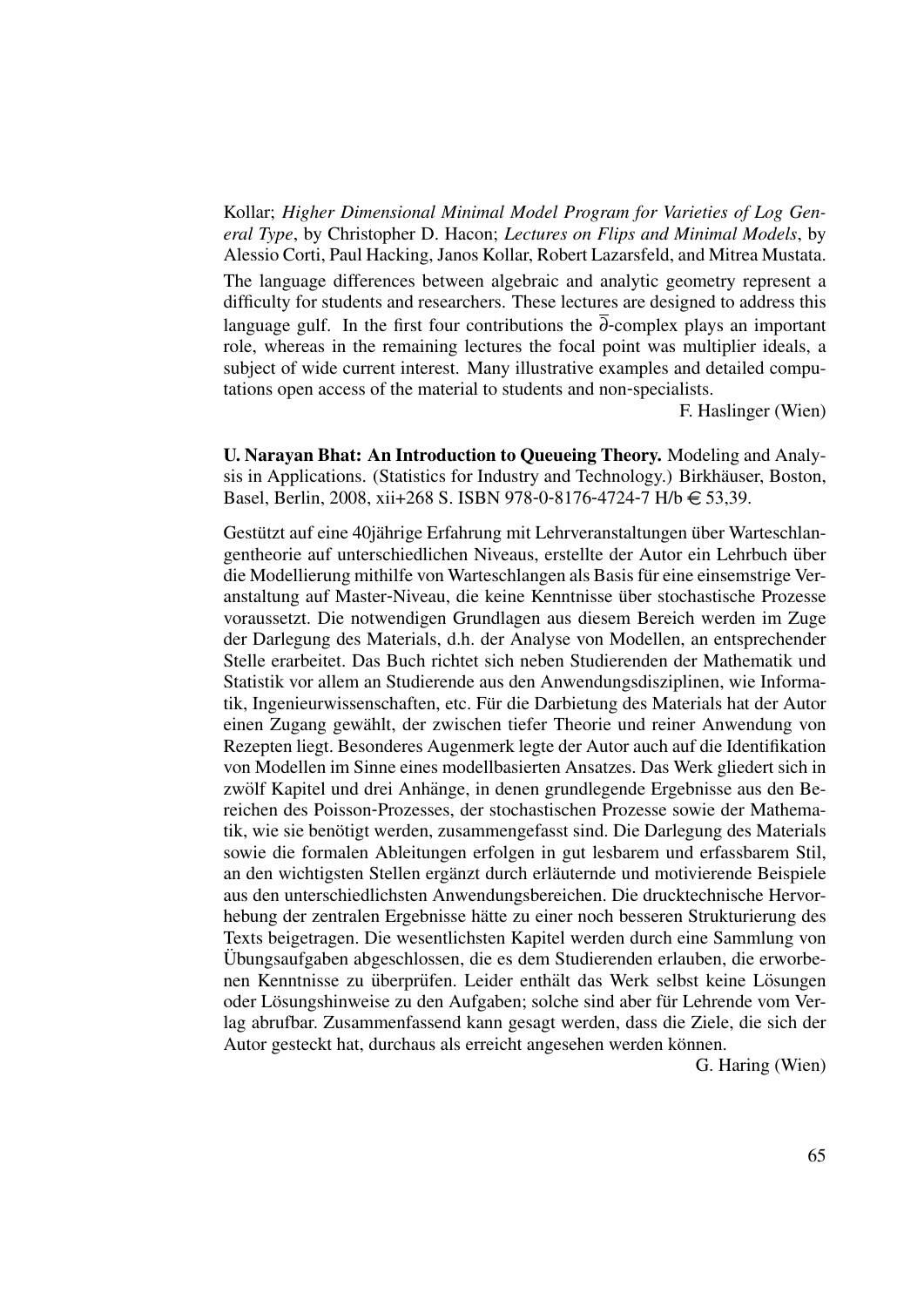M. Pitici (ed.): The Best Writing on Mathematics 2011. Princeton University Press, Princeton, Oxford, 2011, xxx+383 S. ISBN 978-0-691-15315-5 P/b \$ 19,95.

This booklet is a compilation of mathematical papers from 2011. What they have in common is not a mathematical field or problem. This volume contains various contributions (25, to be exact) from quite a few, pretty different swathes of mathematics. But it is not the variety of topics which deserves being emphasized. There is a lot more to it than that. What makes this booklet stand out is the mere joy at mathematical writing.

A paper on mathematics has many facets. This collection directs the attention to both, the content *and* the presentation. It reminds us that it can well be a piece of literary arts.

The introductory contribution, for one, puts forward the question: "What is mathematics for?" and the answer is not exactly obvious. The mathematical side of M. C. Escher is a quite different subject, though equally intriguing. There are several sections on mathematics education, some of them down-to-earth, others virtually philosophical, but each and everyone sophisticated in its way. I have never before asked myself the question by Chris Budd and Rob Eastaway: "How much math is too much math?" There are so many contributions which would equally deserve being referred to?

Certainly, nobody can prove that the articles – in absolute terms – represent "The best writing on mathematics" of 2011. To my mind, though, there is circumstantial evidence that the contributions in this booklet are pretty close to what the title promises. This volume is the very ticket for any mathematician and – beyond that – for anybody who enjoys a sense of delight in the beauty of writing.

J. Lang (Graz)

E. M. Stein, R. Shakarchi: Functional Analysis. Introduction to Further Topics in Analysis. (Princeton Lectures in Analysis IV.) Princeton University Press, Princeton, Oxford, 2011, xvii+423 S. ISBN 978-0-691-11387-6 H/b \$ 85,–.

Der Zusatz zum Titel ist recht treffend. Der Leser sollte nicht eine allgemeine Einführung in die Funktionalanalysis erwarten, sondern vielmehr eine Präsentation ausgewählter Kapitel der Analysis mit funktionalanalytischem Hintergrund. Der hauptsächlicher Fokus liegt auf Funktionenräumen und harmonischer Analysis. Einige Stichworte dazu: L<sup>p</sup>-Räume, Hardy-Räume, BMO, Distributionen, Fourierreihen und -Transformation, Hilbert-Transformation. Weiters enthält das Buch ein Kapitel, in dem einige Sätze über analytische Funktionen mehrerer Variabler präsentiert werden, und ein Kapitel über Brownsche Bewegung (davor eine vorbereitende Darstellung einiger Grundlagen der Wahrscheinlichkeitstheorie).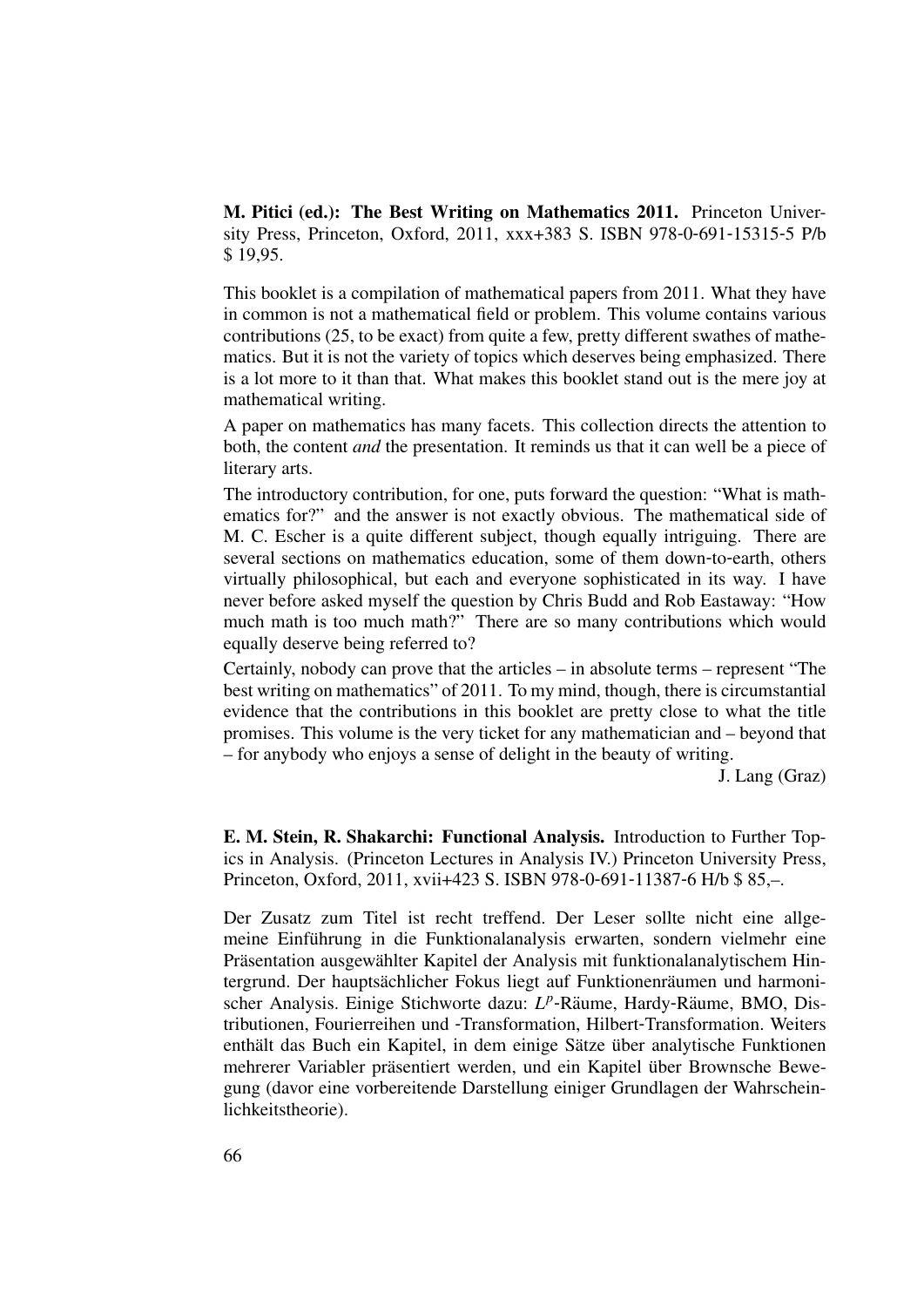Das vorliegende Buch ist der vierte Teil einer Serie, die aus einer entsprechenden Serie von Vorlesungen entstanden ist. Zielgruppe sind wohl fortgeschrittene Studenten oder Wissenschafter, die sich für eine Einführung in die behandelten Themen interessieren. Der potentielle Leser sollte schon ein gewisses Maß an Wissen aus Analysis mitbringen; aber schließlich ist es ja auch der vierte Teil der Serie. Der Stoff ist solide (manchmal vielleicht ein bisschen trocken) präsentiert, und jedes Kapitel schließt mit *Excercises* und *Problems*. Die Qualität der Aufbereitung geht weit über typische "Lecture Notes" hinaus, das Werk ist eher in die Kategorie "Lehrbücher über einen gewissen – etwas spezielleren – Themenkreis"<br>einzugelagen. Es ist zweifelschne eine Bereicherung der existenten Literatur einzuordnen. Es ist zweifelsohne eine Bereicherung der existenten Literatur. H. Woracek (Wien)

T. Tao: An Introduction to Measure Theory. (Graduate Studies in Mathematics, Vol. 126.) American Mathematical Society, Providence, Rhode Island, 2011, xvi+206 S. ISBN 978-0-8218-6919-2 H/b \$ 53,–.

Der vorliegende Text ist eine Print-Version eines Vorlesungsskripts des Autors. Es werden einige Grundlagen aus der Maßtheorie gebracht, wobei spezieller Fokus auf dem Lebesgue-Maß und Zusammenhangen mit der Analysis liegt. Der Text ¨ versteht sich auch als Vorbereitung auf das (bedeutend tiefergehende und interessantere) Werk des Autors, "An epsilon of room".

Das Buch ist für Studenten, die mit den Grundlagen der Analysis vertraut sind, lesbar. Die Aufbereitung der Materie ist jedoch weder systematisch noch ausführlich (speziell im zweiten Kapitel). Damit kann man diesen Text wohl nicht als " Lehrbuch" verstehen; derer gibt es ja aber ohnehin viele ganz ausgezeichnete, die sich auch sehr gut zum Selbststudium eignen.

Als Konklusio kann man vielleicht sagen: Die Vorlesung war sicher toll, aber wozu ein Buch?

H. Woracek (Wien)

D. Varolin: Riemann Surfaces by Way of Complex Analytic Geometry. (Graduate Studies in Mathematics, Vol. 125.) American Mathematical Society, Providence, Rhode Island, 2011, xviii+236 S. ISBN 978-0-8218-5369-6 H/b \$ 63,–.

This book provides the basic function theory and complex geometry of Riemann surfaces, both open and compact, using adaptations and simplifications of methods from the theories of several complex variables and complex analytic geometry, as for instance for the Runge approximation theorem and Mittag-Leffler's theorem. The novelty of the book begins in the fourth chapter, where Hermitian holomorphic line bundles and their sections are studied. The finite-dimensionality of spaces of sections of holomorphic line bundles of compact Riemann surfaces and the triviality of holomorphic line bundles over Riemann surfaces are proved.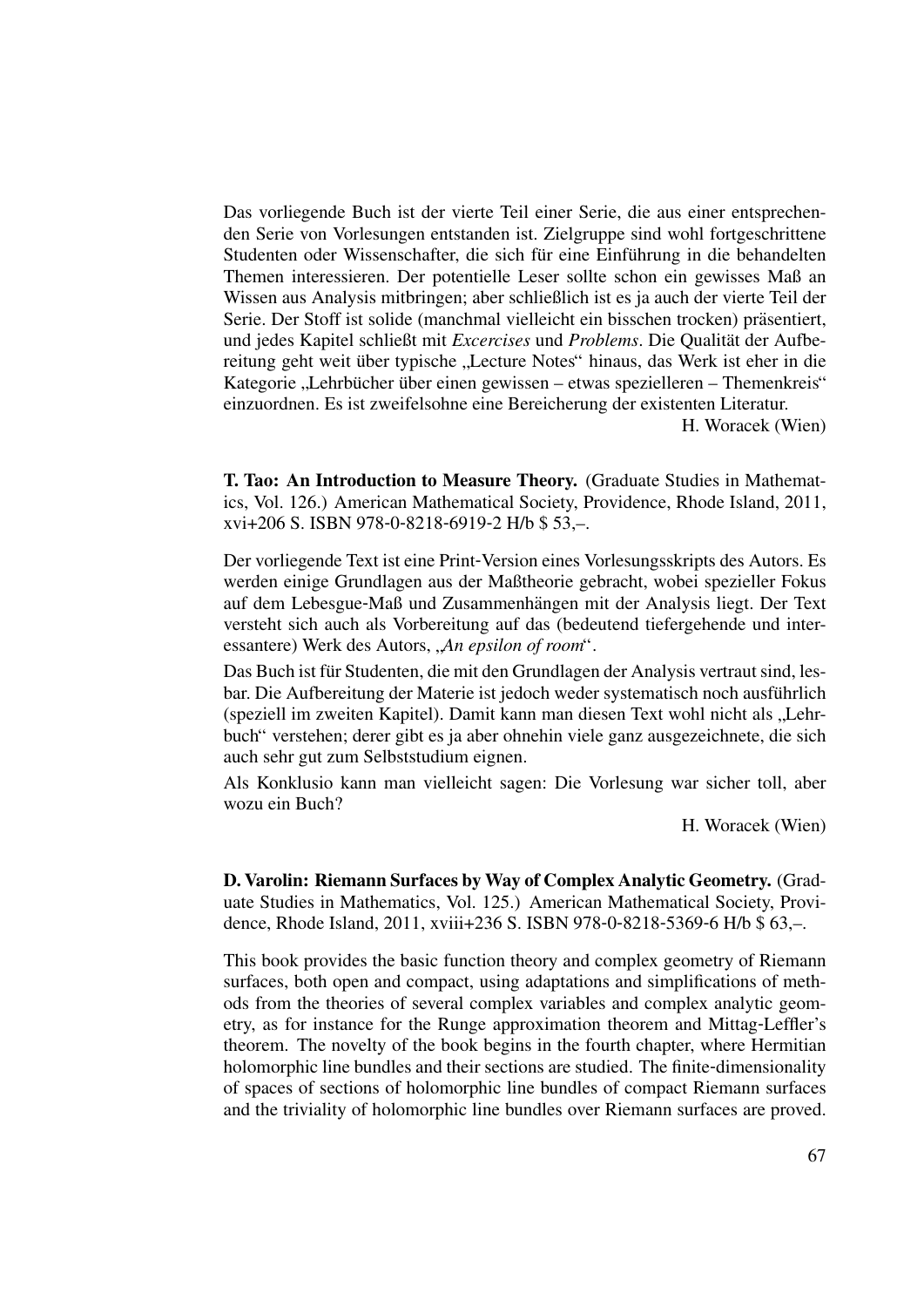The main novelty of the book is to use Hörmander's  $L^2$ -estimates for the solution of the inhomogeneous Cauchy-Riemann equations to prove the Kodaira and Narasimhan Embedding Theorems for compact and open Riemann surfaces. The final chapters are devoted to the Riemann-Roch Theorem and to Abel's Theorem, which characterizes divisors of meromorphic functions on a compact Riemann surface. The book ends with an interpretation of the Abel-Jacobi Theorem as a classification of all holomorphic line bundles on a compact Riemann surface. In this way the text will be very helpful for those who want to study Riemann surfaces from a differential geometric and PDE viewpoint.

F. Haslinger (Wien)

V. Volpert: Elliptic Partial Differential Equations. Vol. 1: Fredholm Theory of Elliptic Problems in Unbounded Domains. (Monographs in Mathematics, Vol. 101.) Birkhauser, Basel, 2011, xvii+639 S. ISBN 978-3-0348-0536-6 H/b ¨  $€99,95.$ 

The classical theory of elliptic problems has been developed in the case of bounded domains with a sufficiently smooth boundary. In this case, their Fredholm property is provided by the ellipticity condition. In the case of unbounded domains, this condition is no longer sufficient and the Fredholm property may not be satisfied, which is related to the lack of compactness. In order to satisfy the Fredholm property, one needs to impose an additional condition, which characterizes the behavior of the operator at infinity and determines the location of the essential spectrum. This book presents a systematic investigation of general elliptic problems applicable for both bounded and unbounded domains. For this purpose special function spaces are introduced, which are well adapted for problems in unbounded domains. In order to compute the index of an operator a new method is developed based on approximation of unbounded domains by a sequence of bounded domains. The book also contains a treatment of non-Fredholm operators and discrete operators and ends with extensive historical and bibliographical comments.

F. Haslinger (Wien)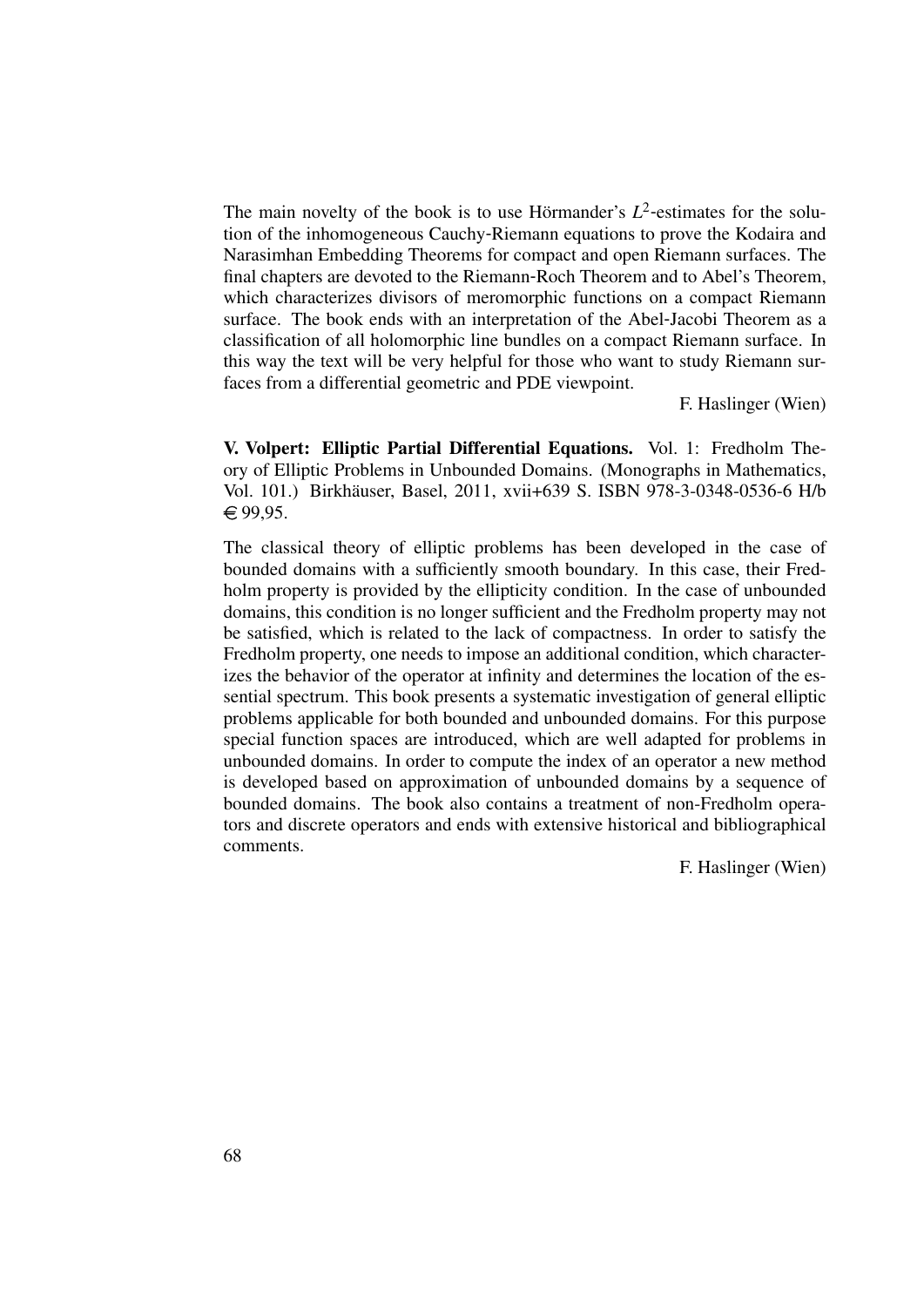## Nachrichten der Osterreichischen ¨ Mathematischen Gesellschaft

## Hans Vogler 1935–2012

Professor Hans Vogler ist am 23. April 2012 nach langerer Krankheit in Graz ver- ¨ storben. Geboren am 7. April 1935 in Wien, absolvierte er das Lehramtsstudium der Darstellenden Geometrie und Mathematik, promovierte 1964 zum Dr.techn. unter der Betreuung von Josef Krames und schloss 1967 die Habilitation ab. Mit 1. Oktober 1972 wurde er an die Lehrkanzel fur Geometrie der Technischen Hoch- ¨ schule in Graz berufen. Diese Stelle fullte er bis zu seiner Emeritierung im Jahr ¨ 2003 aus. Neben seiner Tatigkeit in Forschung und Lehre war er besonders ak- ¨ tiv in Universitatsverwaltung, Personalvertretung und Standespolitik: 1983–1985 ¨ und 1996–2003 als Dekan der technisch-naturwissenschaftlichen Fakutät der TU Graz, 2003–2008 als Universitätsrat der Universität Innsbruck sowie als langjähriges Mitglied des Zentralausschusses der Hochschullehrer. In den Jahren 1978, 1979 war er auch Herausgeber dieser Zeitschrift.

(Johannes Wallner)

## Journal of the European Mathematical Society

I am very pleased to announce that the Journal of the European Mathematical Society (JEMS) is now free accessible online to every EMS individual member. Members can get access on *http://www.euro*-*math*-*soc.eu/* by going to the member database, logging in, and following the link to JEMS. The username is a 5 digit number printed on your Newsletter address tag.

(Marta Sanz-Sole, EMS President) ´

Uber den am 27.5.2012 verstorbenen "Architekten der modernen Mathematik in ¨ Deutschland", Friedrich Hirzebruch, und die Verleihung des Abelpreises an Endre Szemerédi werden im nächsten Heft Beiträge erscheinen. Vgl. den Nachruf auf Friedrich Hirzebruch von Günter Ziegler, erschienen am 30.5.2012 in der Zeit: *http://www.zeit.de/wissen/2012*-*05/nachruf*-*mathematiker*-*hirzebruch*.